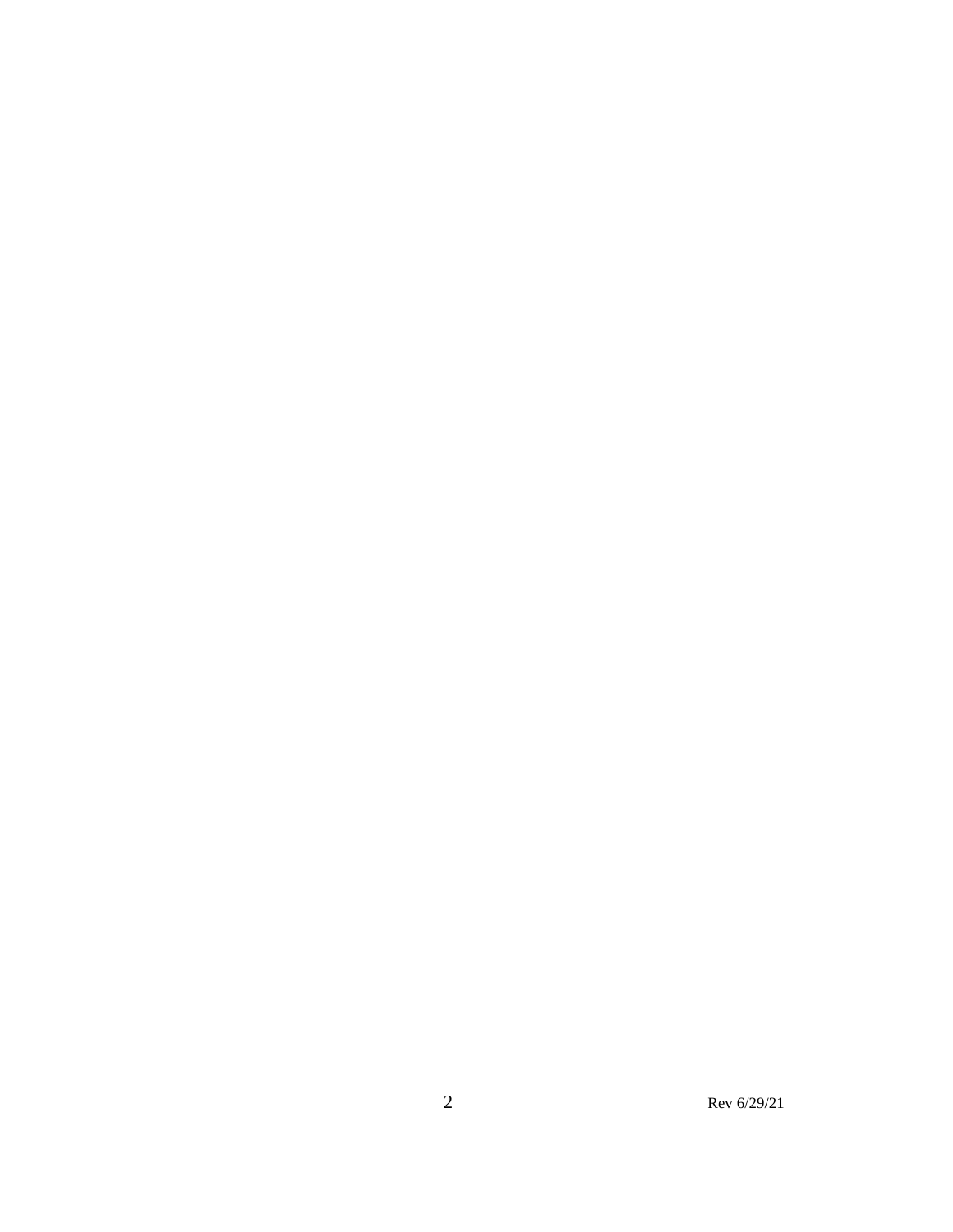# **TABLE of CONTENTS**

# <span id="page-2-0"></span>Online Manual found at www.bethanyseminary.edu/brethren-academy<br>and on the TRIM Hub on Moodle

# l. Information

#### 2. Enrollment and Orientation

# <span id="page-2-1"></span>3. Curriculum

|                                                                               | .27 |
|-------------------------------------------------------------------------------|-----|
|                                                                               |     |
|                                                                               |     |
|                                                                               |     |
|                                                                               |     |
|                                                                               |     |
|                                                                               |     |
|                                                                               |     |
|                                                                               |     |
|                                                                               |     |
|                                                                               |     |
|                                                                               |     |
|                                                                               |     |
|                                                                               |     |
|                                                                               |     |
|                                                                               |     |
| F. Obtaining TRIM Units                                                       |     |
| a. Converting Previous/External Institutional Course Credit to TRIM Units  49 |     |
|                                                                               |     |
|                                                                               |     |
|                                                                               |     |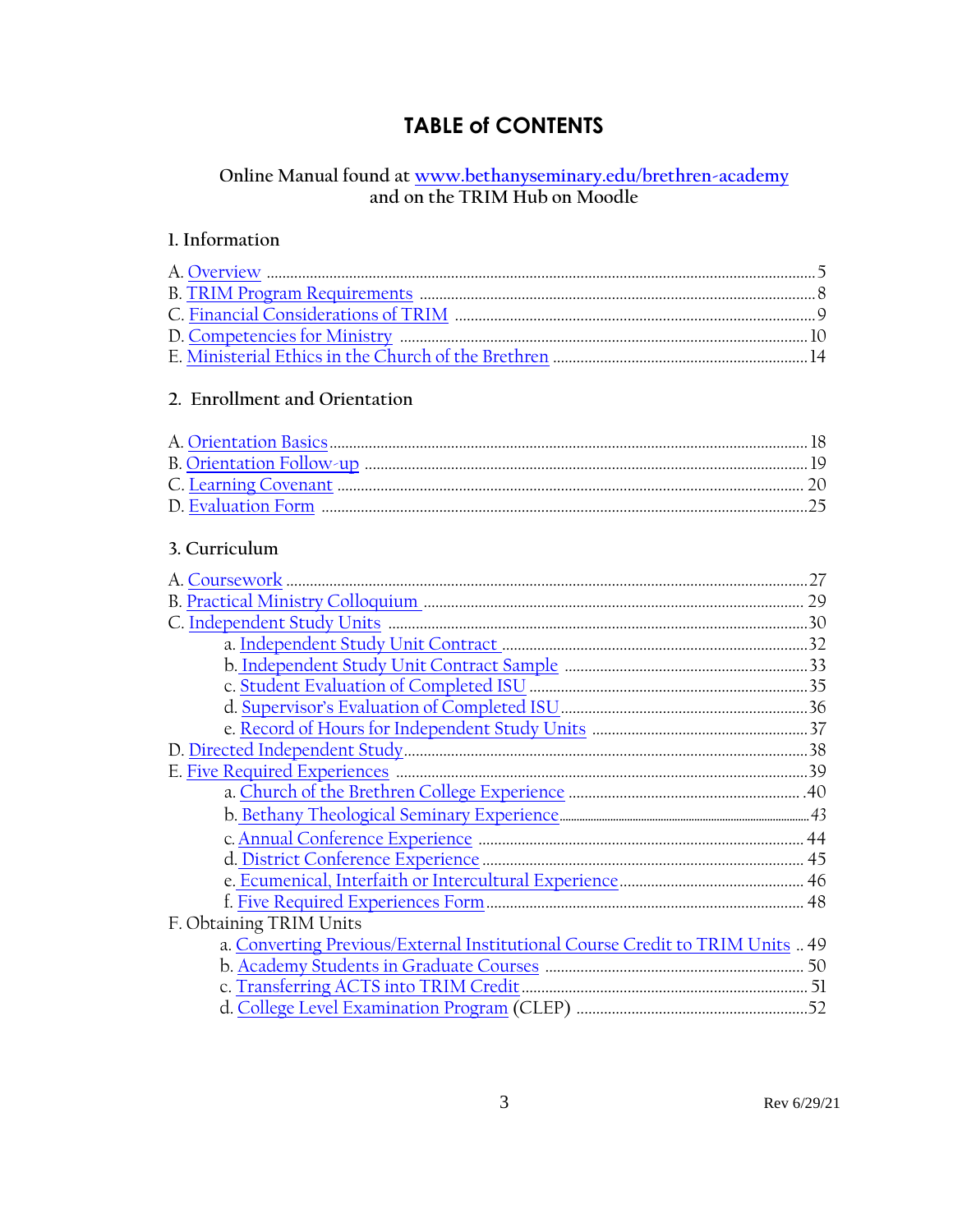#### **4. Ministry Internship**

### **5. Completion**

#### **6. Policies and Additional Resources**

**NOTE: As an attendee of a Brethren Academy event, you may be included in still photos, videotapes, news articles, informational brochures, or other media used to interpret the mission and purpose of Bethany Theological Seminary, the Church of the Brethren, Inc., and the Brethren Academy.**

#### **IF YOU ARE UNWILLING TO HAVE YOUR PHOTO USED FOR THESE PURPOSES, PLEASE CONTACT FRAN MASSIE SO THAT YOU ARE NOT INCLUDED IN ANY OF THESE MEDIA.**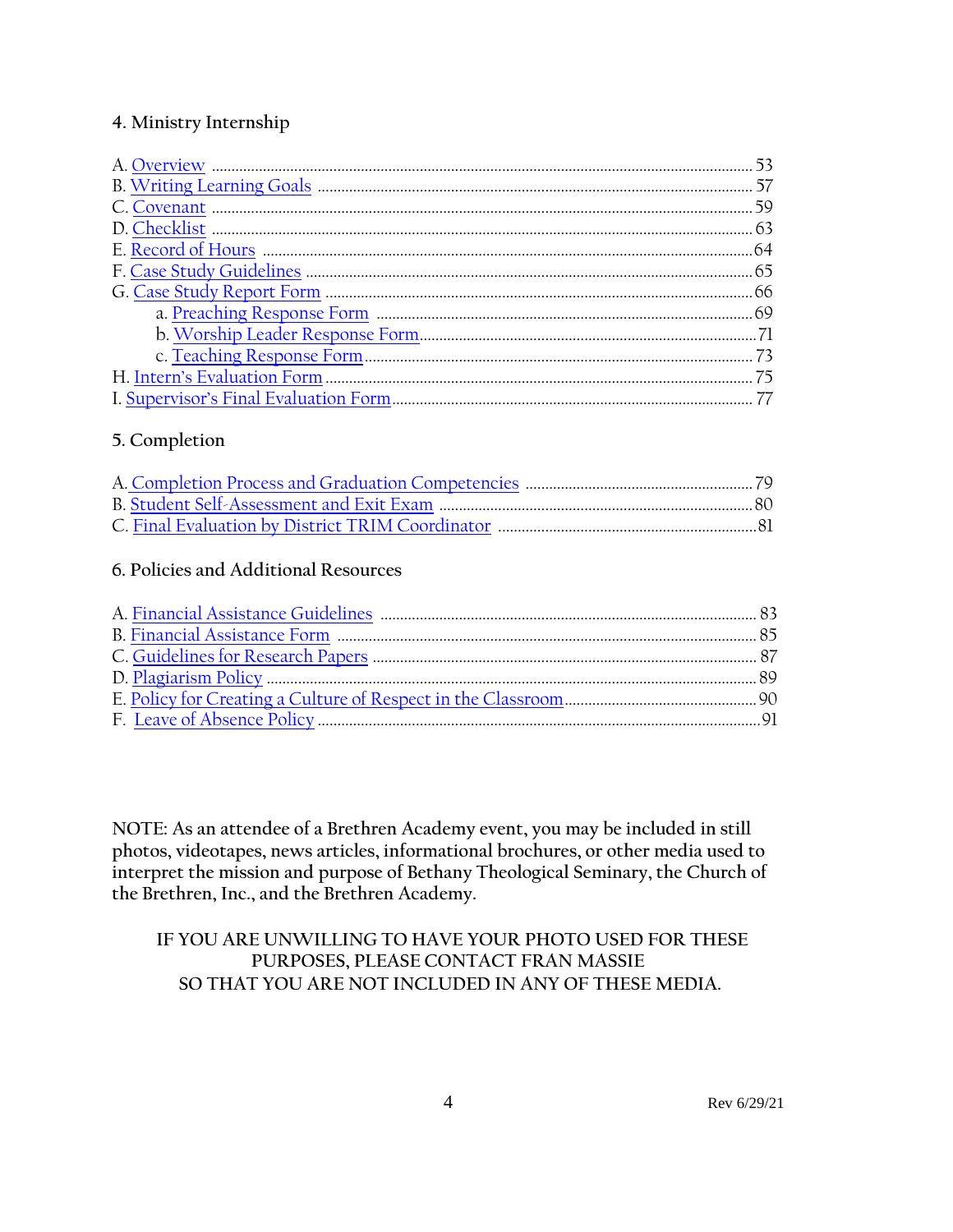# **[1 -](#page-2-0) A**

### **AN OVERVIEW**

<span id="page-4-0"></span>*Then I heard the voice of the Lord saying, "Whom shall I send, and who will go for us?" And I said, "Here am I, send me!"* Isaiah 6:8

#### **What is TRIM?**

Training in Ministry (TRIM) is an approved ministry training program for the Church of the Brethren that provides the educational component required for ordination.

TRIM is a program authorized by Annual Conference that

- 1. offers the same scope of training as a seminary education, but
- 2. offers it in a more abbreviated and flexible version, so that
- 3. the training can be completed closer to home and, depending on the extent of prior educational experience, in as few as three to four years.

Like the recommended professional training route of college and seminary, TRIM consists of a combination of general education, biblical and theological studies, and practical training in ministry. It is a compact program that allows students to design their own package of courses and other learning experiences within a balanced structure of activities.

#### **Partners in Training**

The Brethren Academy for Ministerial Leadership, a partnership of Bethany Theological Seminary and the Church of the Brethren, administers a variety of ministry training programs including TRIM, Education for a Shared Ministry (EFSM), Educación para un Ministerio Compartido (EPMC), Seminario Anabautista Hispano (SeBAH-COB), and Academy Certified Training Systems (ACTS).

Direct funding for TRIM comes from the Church of the Brethren and Bethany Theological Seminary. When a student graduates from TRIM, they are considered alumni of Bethany.

In addition to the denomination and the seminary, the TRIM program works with the 24 districts of the Church of the Brethren. Districts make decisions regarding calling and credentialing of individual persons for ministry. All students enter TRIM with the approval and support of their district.

#### **District TRIM Coordinators**

Each district with students enrolled in the TRIM program appoints a district TRIM coordinator who will be the "on-site" supervisor and mentor for TRIM students. These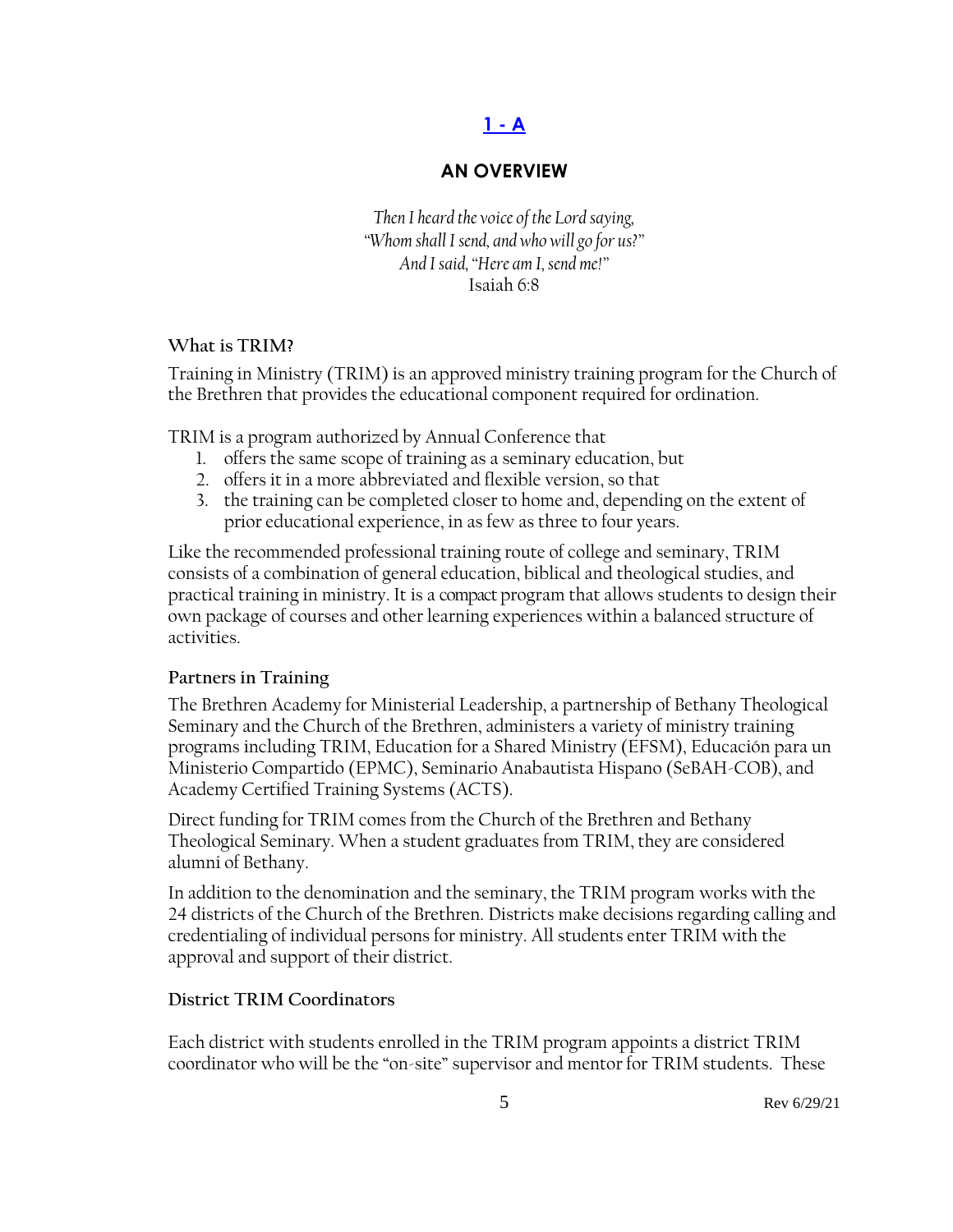individuals are a source of information and encouragement for students as they proceed through the TRIM program.

The activities of a district TRIM coordinator vary somewhat from district to district but generally include:

- Advising students on coursework and other TRIM requirements
- Approving completed work (ministry internship forms, Independent Study Units, etc.)
- Contacting students occasionally to maintain a good relationship
- Sending paperwork to the Brethren Academy office in a timely manner
- Keeping the district leadership up to date on the progress of students
- Conferring with the Coordinator of ENGLISH-LANGUAGE PROGRAMS as needed
- Attending periodic district TRIM coordinator gatherings, which may be in person or by other forms of communication (phone, Skype, ZOOM, etc.)

### **Time Parameters**

The TRIM program is designed to be completed in three to five years. In special cases permission to extend a program of study will be granted by the Brethren Academy staff upon request of the student and recommendation of the district TRIM coordinator. Such requests and recommendations will provide an adequate rationale for the extension. Students may remain enrolled in the TRIM program a maximum of ten years without incurring penalty. After ten years, students will begin losing TRIM credits, beginning with the first year of their enrollment. They will lose one year of credits for each year they remain in the program.

To avoid this penalty, a student may take an official Leave of Absence for up to 4 sessions or 2 academic years if faced with health, family, professional, financial or other concerns that interfere with their studies. A student must apply for a Leave of Absence using the form provided on the Brethren Academy website and follow all aspects of the Leave of Absence policy. Leave time granted may not total more than 4 sessions or 2 academic years per TRIM student.

#### **Progress Status**

In any given academic year, a student must complete a minimum of one unit (or supervised ministry experience) to remain in good standing. Each fall a summary report is sent from the Academy office to each participating district for their use to determine student progress in TRIM. If a student fails to make adequate progress, their district may decide to remove a student from the program. This is to be done in consultation with the district TRIM coordinator, the student, and at times the Coordinator of the English-Language Ministry Training Programs of the Brethren Academy.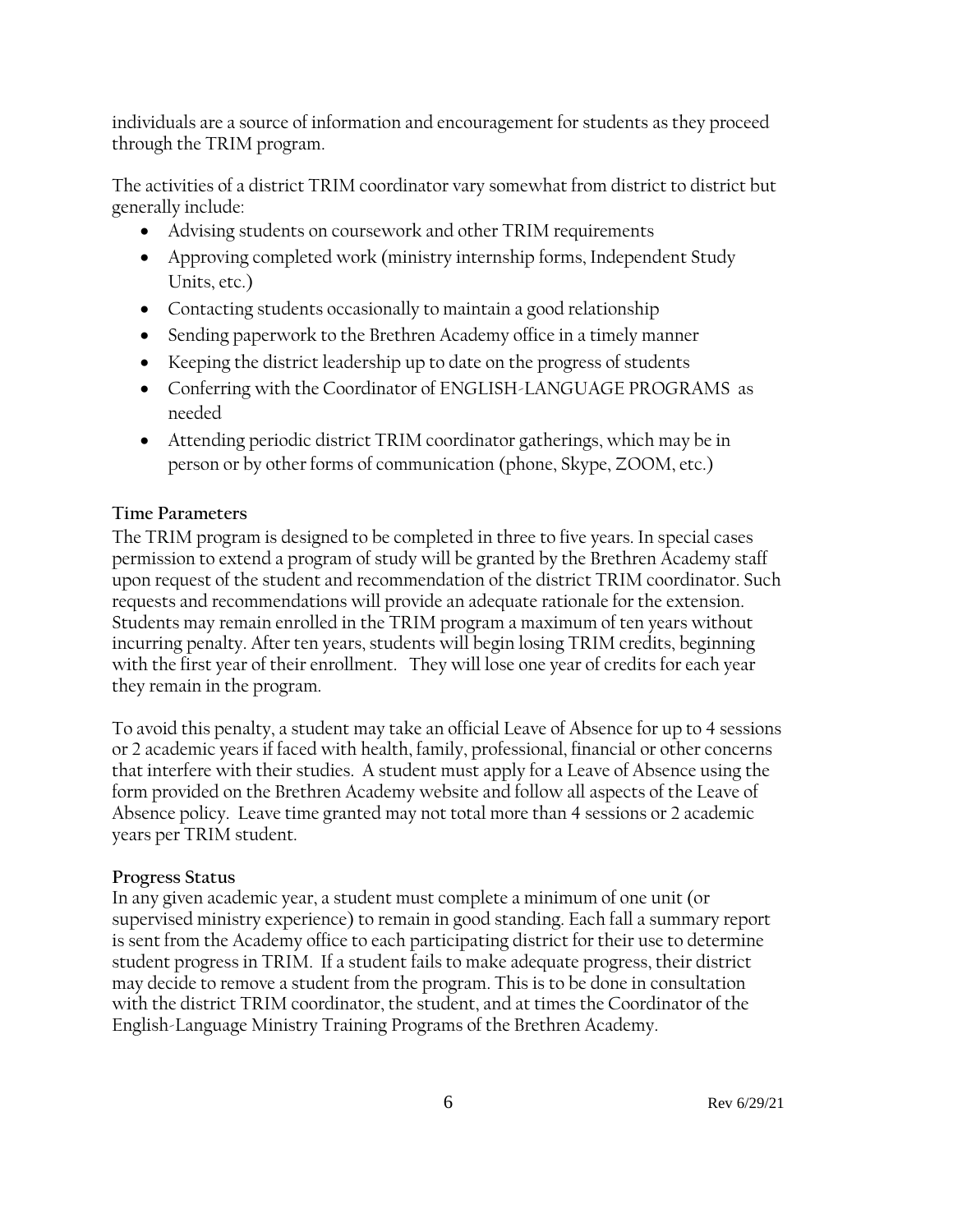#### **Withdrawal/Transferring Districts**

If a student finds that TRIM is not the appropriate ministry training for themself, and chooses to withdraw, the student must notify their district and report the decision to the Brethren Academy Office.

Students who move to a new district while enrolled in TRIM shall notify the Brethren Academy Office, the district coordinator from the previous district and the district coordinator of the new district. In order to continue in TRIM, a student must have the approval and support of the new district.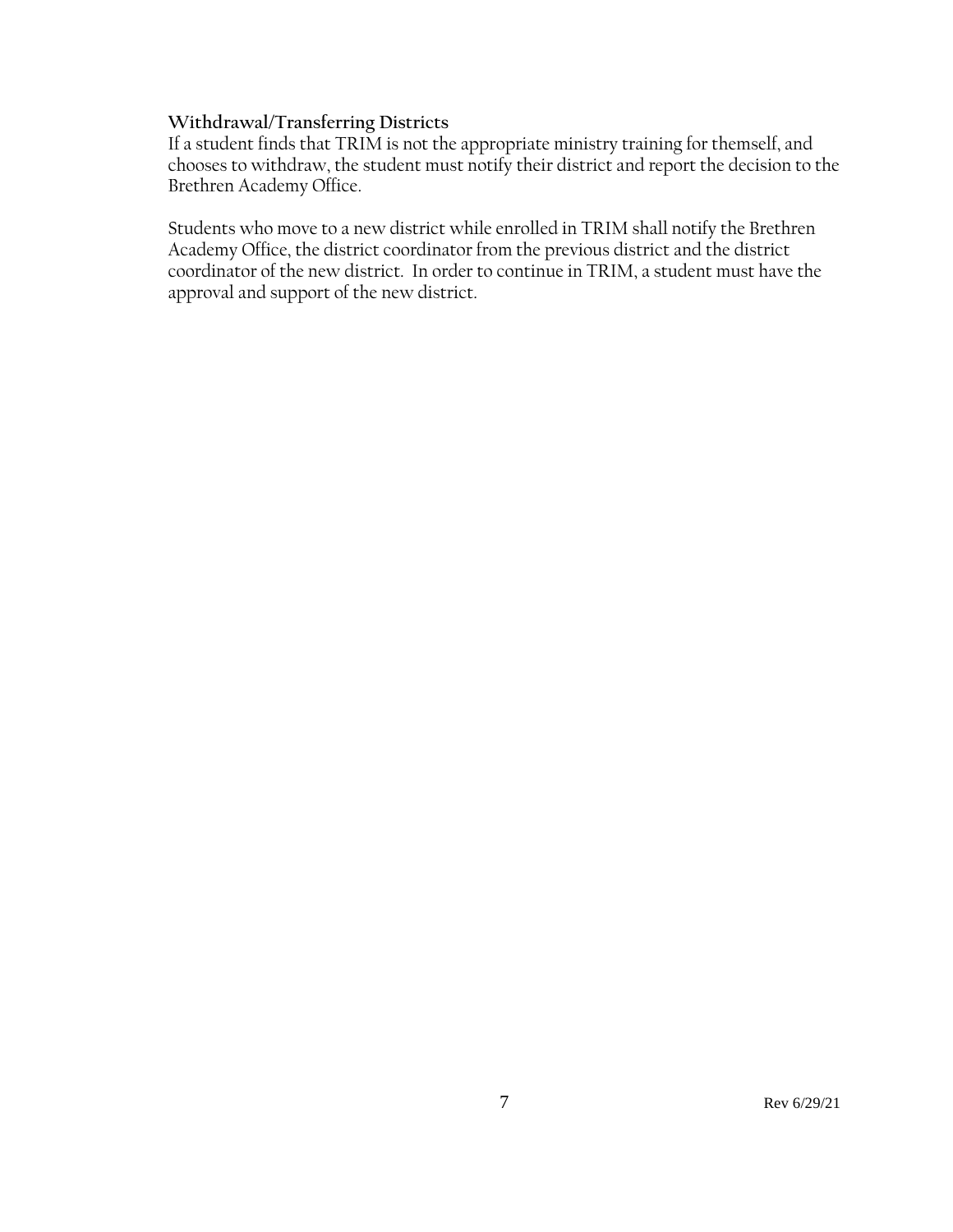# **[1-B](#page-2-0)**

#### **TRIM PROGRAM REQUIREMENTS**

<span id="page-7-0"></span>TRIM training features a flexible design; however, each student will complete a common set of requirements. These common elements include both coursework and practical training experiences as summarized below:

**A. 30 units of coursework**, at least 10 of which must be completed while in TRIM:

- 10 units of Biblical or Theological Studies, including:
	- Introduction to Biblical Studies (as part of Orientation)
	- Introduction to Hebrew Scripture
	- Introduction to New Testament
	- Church of the Brethren Studies (history, theology, or polity)
- 10 units of Ministry Skills, including:
	- Practical Ministry Colloquium (taken during second year of student's program)
- 10 General Education Units

Note: In the completion of these 30 hours, students are expected to work at their next level of academic achievement.

#### **B. Five Required Experiences**

Ecumenical, Intercultural, or Interfaith Experience Church of the Brethren College Experience or Brethren Connection Experience Bethany Theological Seminary Experience in addition to Orientation Annual Conference Experience District Conference Experience

**C. Ministry Internship (**Pre-requisite): Completion of at least 20 units of TRIM credit, five units of which must be completed while in TRIM. A plan for this 400-hour requirement must be submitted to the Academy for approval one month before beginning the internship.

#### **D. Graduation Preparation**

Exit Exam Final Student and District Coordinator evaluations

*\*All work is planned and completed in consultation with District Coordinator.*

\*\*Students pay a bi- annual participation fee to the Brethren Academy for each session they are enrolled in the program, whether or not they register for courses. Students are billed each January and July, beginning the January following attendance at orientation.

\*\*\*TRIM transcripts are mailed twice each year to the student and his or her district TRIM coordinator. A copy of the fall report is mailed to the student's sponsoring district and includes a summary report of the student's progress.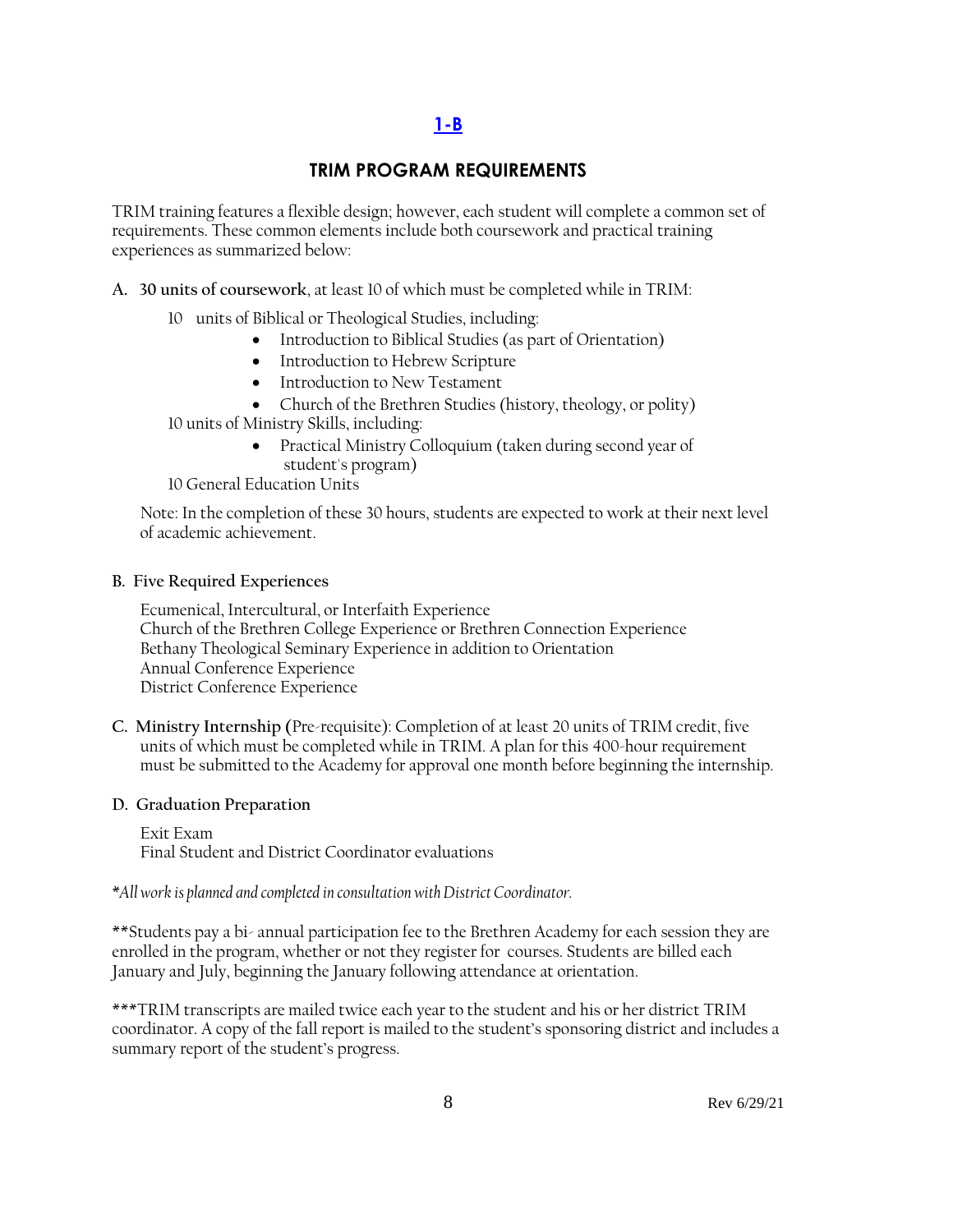#### **[1-C](#page-2-0)**

#### **FINANCIAL CONSIDERATIONS of TRIM**

<span id="page-8-0"></span>*"Count well the cost," Christ Jesus says, "when you lay the foundation."* So begins the hymn whose translated words were written by the first leader of the Church of the Brethren, Alexander Mack. Entering TRIM students are encouraged to take these words to heart, for a ministry training program requires time, thought, and a strong commitment of one's life to Jesus Christ. In addition, there are financial costs whenever one embarks on an educational venture. While God does provide in miraculous ways, TRIM students often have many financial responsibilities in their lives, and so this financial aspect of enrolling in the program is one to consider carefully.

**Application and enrollment fees:** TRIM calls for a substantial investment of resources, some of which come from supporting agencies and some of which come from the students themselves. The direct payments a student makes to the Academy include a one-time enrollment fee and a bi- annual participation fee which is billed each January and July. Call the Brethren Academy for current rates.

**Costs for Units of Study:** Students themselves pay for courses and other units of study. In the end, costs will vary by student because the cost of units varies widely. Students will pay less overall if they enter TRIM having already earned academic credit or completed units of study at another institution that count toward TRIM certification. While enrolled in TRIM, some students will pay more for credits earned at outside institutions and applied to the TRIM program. Also, full-time enrollment is more costly than part-time, but full-time students are eligible for more financial assistance than parttime students. In the end, the total net cost could end up being less for full time students.

**Financial Assistance:** All participants in TRIM are eligible to apply for financial assistance in the form of covenantal grants. TRIM grants do not have to be repaid. In accepting grants, however, applicants commit themselves to supporting the Church of the Brethren in the future through their ministries, contributions to the Church of the Brethren and Bethany Theological Seminary (which supports the Brethren Academy), and their total stewardship of life and resources. The amount of the grant for which a student is eligible is contingent on the number of units the student is enrolling for the year. The maximum annual grant is currently \$1,200. Some additional scholarship funds may be available for those students who take courses through Bethany Seminary. All scholarship funds awarded are to be used for tuition.

**Funding Alternatives:** District TRIM coordinators work with each entering student to determine costs and funding alternatives to help cover expenses. Some districts and individual congregations are also willing to provide funding for ministry training programs. Students should have a conversation with the appropriate person in the district and congregation about this matter.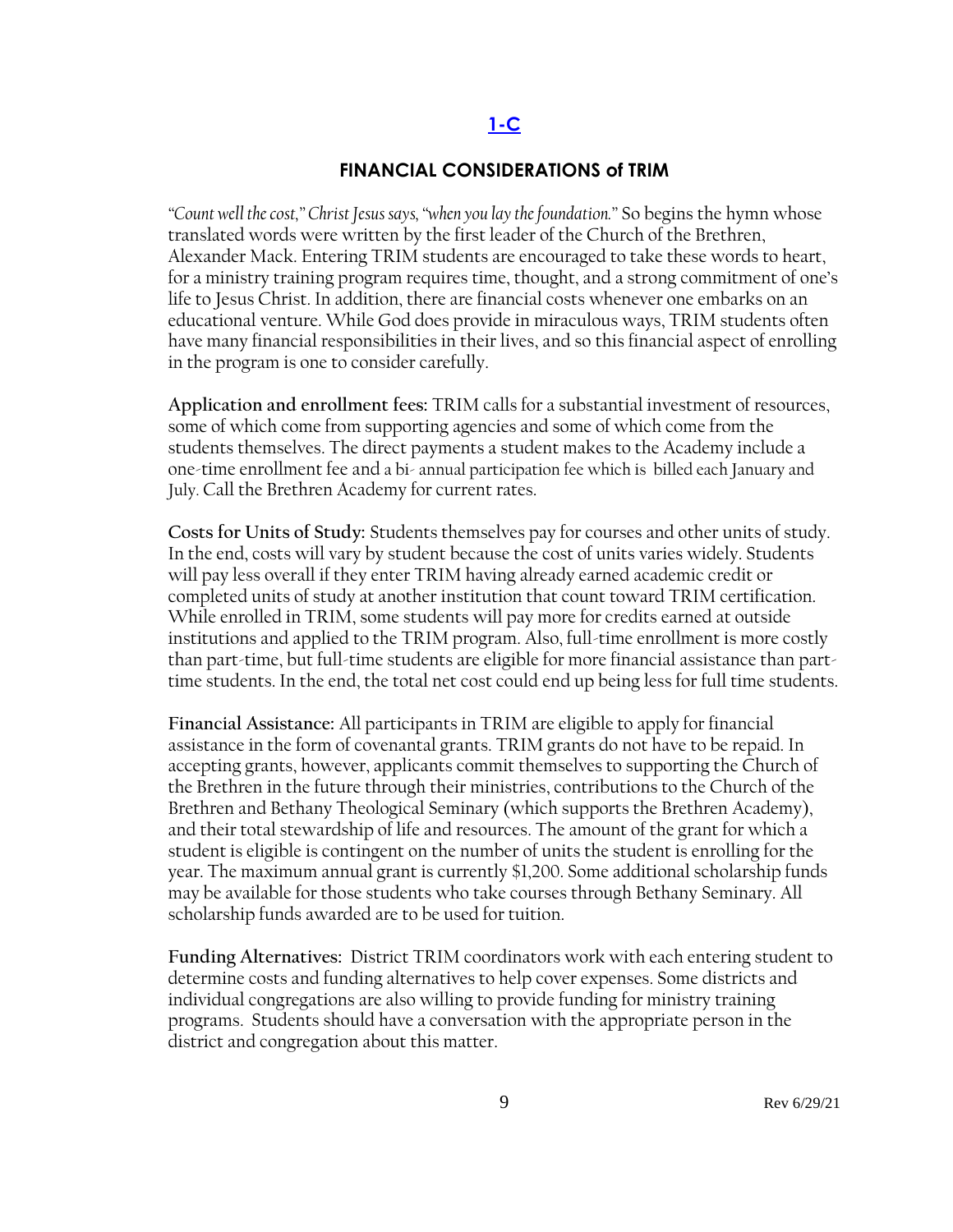# **[1-D](#page-2-0)**

# **COMPETENCIES FOR MINISTRY: A USER'S COMMENTARY**

<span id="page-9-0"></span>The TRIM program has as its goal the preparation of individuals called to ministry. While no program can completely prepare one for the complexities that ministry involves, it should be the goal of every TRIM student to obtain a wide range of emerging and developed skills that will be a resource in the years ahead.

Below is a list of ministerial competencies as suggested by the Church of the Brethren Ministry Office in its Ministerial Leadership Manual. District TRIM coordinators and students are expected to observe these competencies as a guide for considering areas of study as well as a source of discussion in determining whether a well-balanced education program is being constructed and carried out that will provide a strong base for future learnings and solid ministry in the name of Jesus Christ.

1. Familiarity with the Christian Scriptures and the contexts in which they were written and competency in biblical interpretation:

*The Bible bears witness to God's deeds and guides the church in its quest to live as God's people.* Thus, it is important for ministerial leaders to know the writings that comprise the Bible and the story of the people of God out of which these writings arose. It is also important that ministers acquire skills in interpreting scripture more effectively and that they understand how and why Christians interpret the Bible differently. It is especially important that they be able to use scripture appropriately in the various ministries of the church and that they be able to facilitate the study and discernment of the biblical message on the part of the congregation as a whole.

2. Familiarity with and ability to reflect theologically on the history and social context of Christianity:

*The story of God's people that begins in scripture continues on in the life and history of the church across the centuries.* Thus, it is important for ministerial leaders to be familiar with significant people, events, and issues in the ongoing story of the Christian community. It is also important that they understand how the church's story relates to and intersects the wider world in which it develops. In addition to knowing the story, ministerial leaders need to be able to reflect on the story from the vantage point of faith: Where and how do we see God active in the church's story? Where and how do we see the church responding faithfully or unfaithfully as the people of God?

3. Awareness of the contextual character of particular Christian traditions, especially as found in the North American setting and in global settings of developing Christianity: *Christians have one Lord, one faith, one baptism. But the way they confess and practice their faith differs widely from age to age, from place to place, and from one society to another.* Thus, it is important that ministerial leaders understand the way in which the language, symbols, and practices of various Christian groups bear the imprint of their cultural context. It is important that they be familiar with significant features of the North American setting of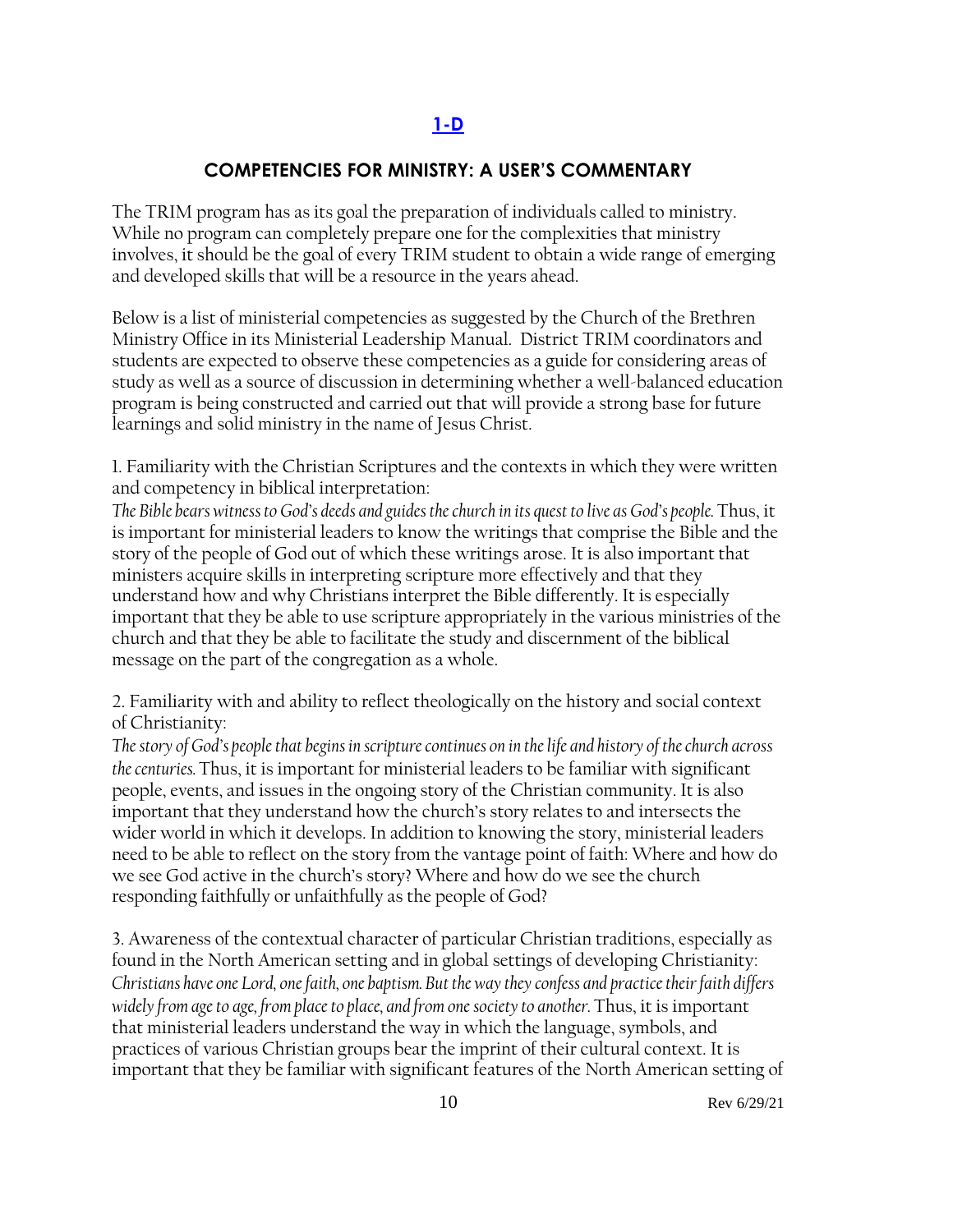Brethren communities, including the growing cultural diversity in our midst. It is also important that they appreciate how and why believers elsewhere in the world may experience life differently and express their faith differently.

4. Familiarity with and ability to reflect theologically on the heritage of the believers' church tradition:

*Within the wider Christian story, the Church of the Brethren is one of several groups who share a heritage known as the believers' church tradition.* Thus, it is important that ministerial leaders be conversant with the movements out of which the Brethren and other believers' church groups emerged. It is important that they understand some of the characteristic themes and emphases of the believers' church such as believers' baptism and discipleship. It is also important that they be familiar with some of the particular people and events that shaped the history of the Brethren. And it is important that they be able to interpret the beliefs, practices, and polity of the Brethren in terms of their biblical basis, historical development, and significance for the church today.

5. Ability to articulate faith in language that is theologically informed and culturally persuasive:

*As Christians, we celebrate the good news of God's love for us in Jesus Christ. All too often, however, we are unable to communicate that good news in a clear and convincing manner.* Thus, it is important that ministerial leaders acquire and demonstrate skills in theological reflection. It is important that they be able to demonstrate how the convictions they hold relate to the Bible, the shared heritage of the wider church, and the beliefs and practices of the Brethren. It is also important that they be able to show how the Christian message engages and challenges the values of the dominant culture. And it is important that they be able to communicate the good news with clarity and credibility in a variety of settings within and beyond the church.

6. An understanding of the congregation informed by both theological heritage and learnings from the human sciences:

*The life of faith is a life in community, and the place where we experience community with other believers on an ongoing basis is the congregation.* Thus, it is important that ministerial leaders be familiar with biblical images and models of the church as the people of God. It is important that they be able to describe key features of the believers' church view of the faith community and how they may be embodied in the life of a congregation. It is also important that they acquire a systemic understanding of the congregation and so be better able to deal with the dynamics at work in congregational life. And it is important that they be able to reflect critically on significant issues affecting the life and health of congregations at the present time.

7. Ability to articulate a vision of ministry congruent with one's sense of vocation and appropriate to the ministry context in which that vocation will be practiced: *Central to our understanding of ministry is the belief that ministry is not simply an occupation, but rather a vocation.* Thus, it is important that ministerial leaders be able to describe the nature and development of their sense of calling. It is important that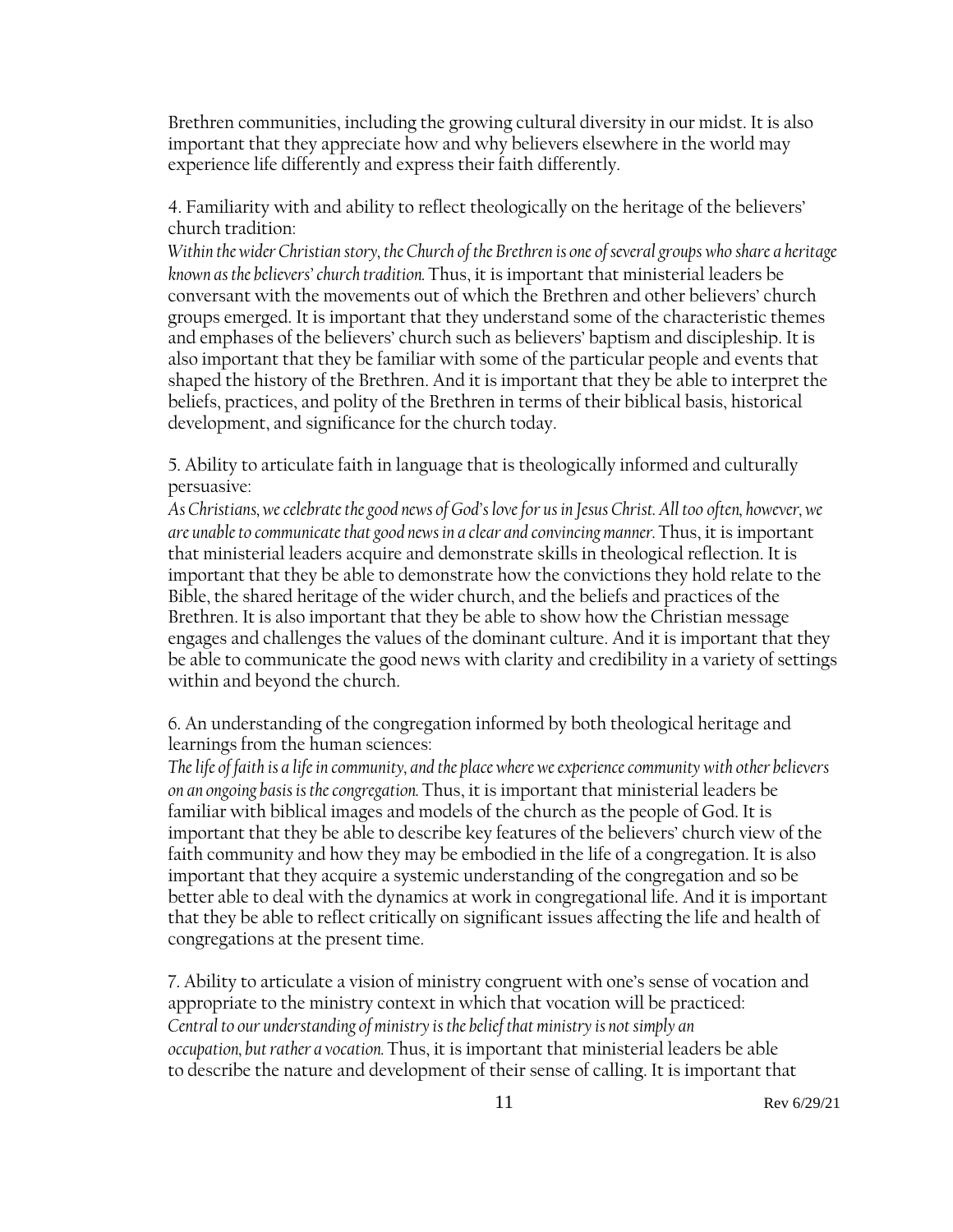they be able to discuss how their sense of vocation relates to biblical models of ministry and to the understanding of ministry in the Church of the Brethren. It is also important that they be familiar with significant features of the ministry setting in which they are or will be serving, whether a congregation or other placement. And it is important that they be able to distinguish helpful and unhelpful understandings of the role of the ministerial leader.

8. Ability to nurture and reflect critically on the spiritual formation of self and others, including ethics for ministry and life in community:

*The life of faith is more than believing and doing; it is an unending process of spiritual formation and transformation.* Thus, it is important that ministerial leaders be able to articulate their own spiritual autobiography and identify critical issues for continuing development. It is important that they be familiar with some of the classical disciplines that nurture the process of spiritual growth, including prayer and Bible study. It is also important that they be familiar with several contemporary models for understanding moral or faith development in individuals and groups. And it is important that they be aware of key issues in ministerial and congregational ethics as addressed by Annual Conference and exhibit skills in processing concrete cases related to such issues.

9. Skills in interpersonal relationships, in mediating conflict, and in building community: *Healthy congregations are places where people know how to relate to one another in constructive ways, even in the midst of conflict and controversy.* Thus, it is important that ministerial leaders understand how differing personality types and styles of interaction affect the life of a group. It is also important to understand basic group dynamics. It is important that they have developed skills in listening and in cultivating communication. It is important that they be familiar with resources from scripture, Brethren heritage, and conflict theory that can help people deal with conflict in constructive ways. And it is important that they be able to apply conflict mediation skills to concrete situations, as demonstrated through role plays, case studies, etc.

10. Ability to provide effective leadership in congregational and other church-related arenas of ministry:

*The quality of leadership frequently determines whether a group will be able to carry out its mission together.* Thus, it is important that ministerial leaders be able to articulate an understanding of leadership informed by biblical, theological, and sociological perspectives. It is important that they be able to identify their own leadership style and assess the particular strengths and weaknesses of that style. It is also important that they be able to identify ways of calling forth and nurturing others' gifts for ministry. It is important that they be able to demonstrate skills in the various arenas of ministry related to their vocation, skills in preaching, worship, pastoral care, teaching, evangelism, and administration. Church of the Brethren polity and practice guides our life together.

11. Ability to integrate biblical, historical, and theological understandings with the practice of ministry:

*Understanding that is not embodied in practice is of little value. Practice that is not*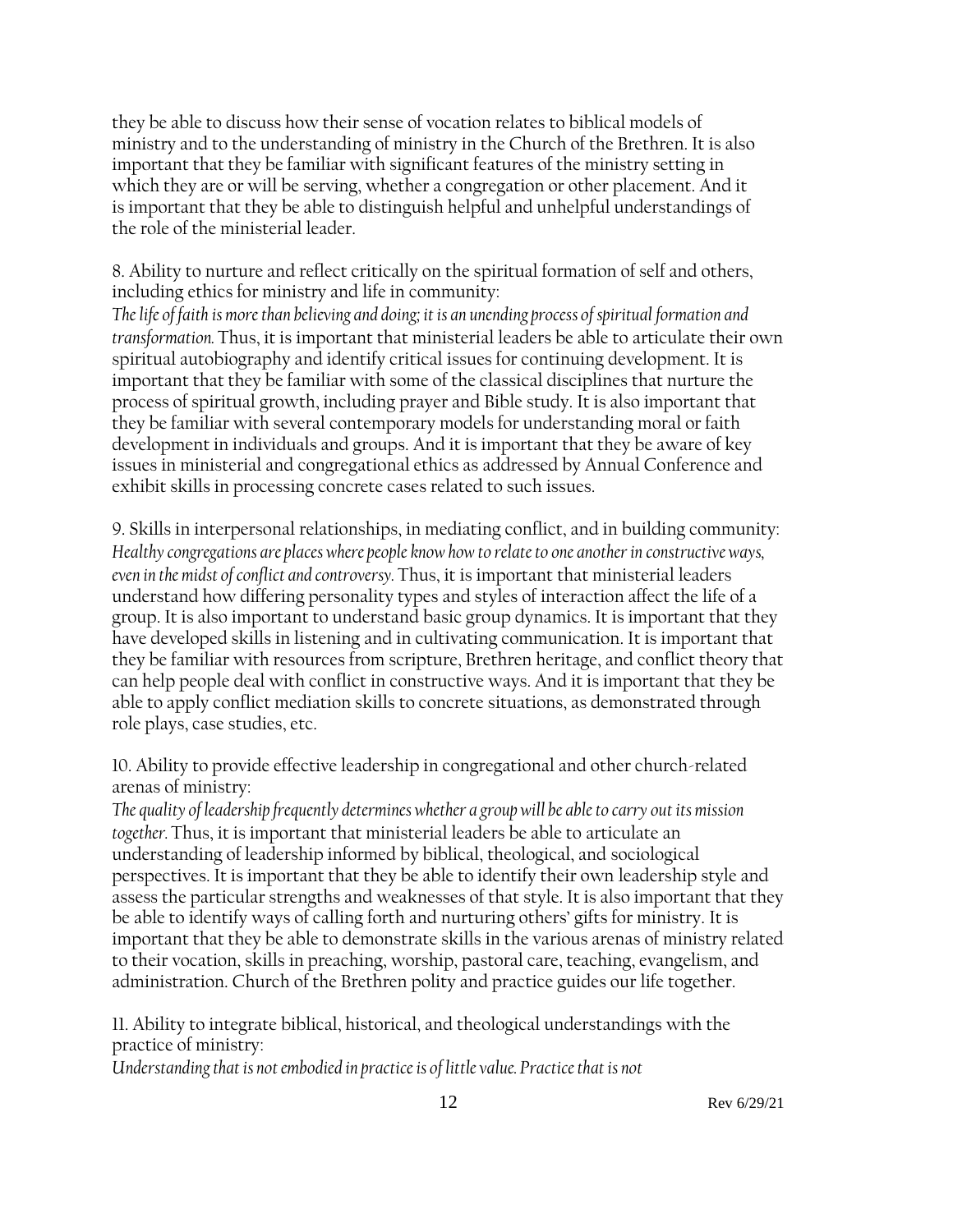*guided by understanding is shallow.* The overarching competency, therefore, that ministry education seeks to achieve is the ability to practice ministry in a biblically and theologically informed manner. One of the marks of this competency is an ability to bring biblical, historical, and theological understandings to bear on concrete ministry situations, whether in actual practice or in case studies. Another is the ability to respond in discerning ways to the questions of peers and teachers regarding the meaning and practice of ministry. However, assessed, integration of understanding and practice is the crucial test of competency for ministry.

Refer to additional expectations of training, practice, and accountability in the current

*\*Ministerial Competencies were developed by the Ministry Advisory Council in consultation with the dean and faculty of Bethany Theological Seminary and affirmed by the Council of District Executives in May 2000. Revised November 2018 by the Ministry Advisory Council.*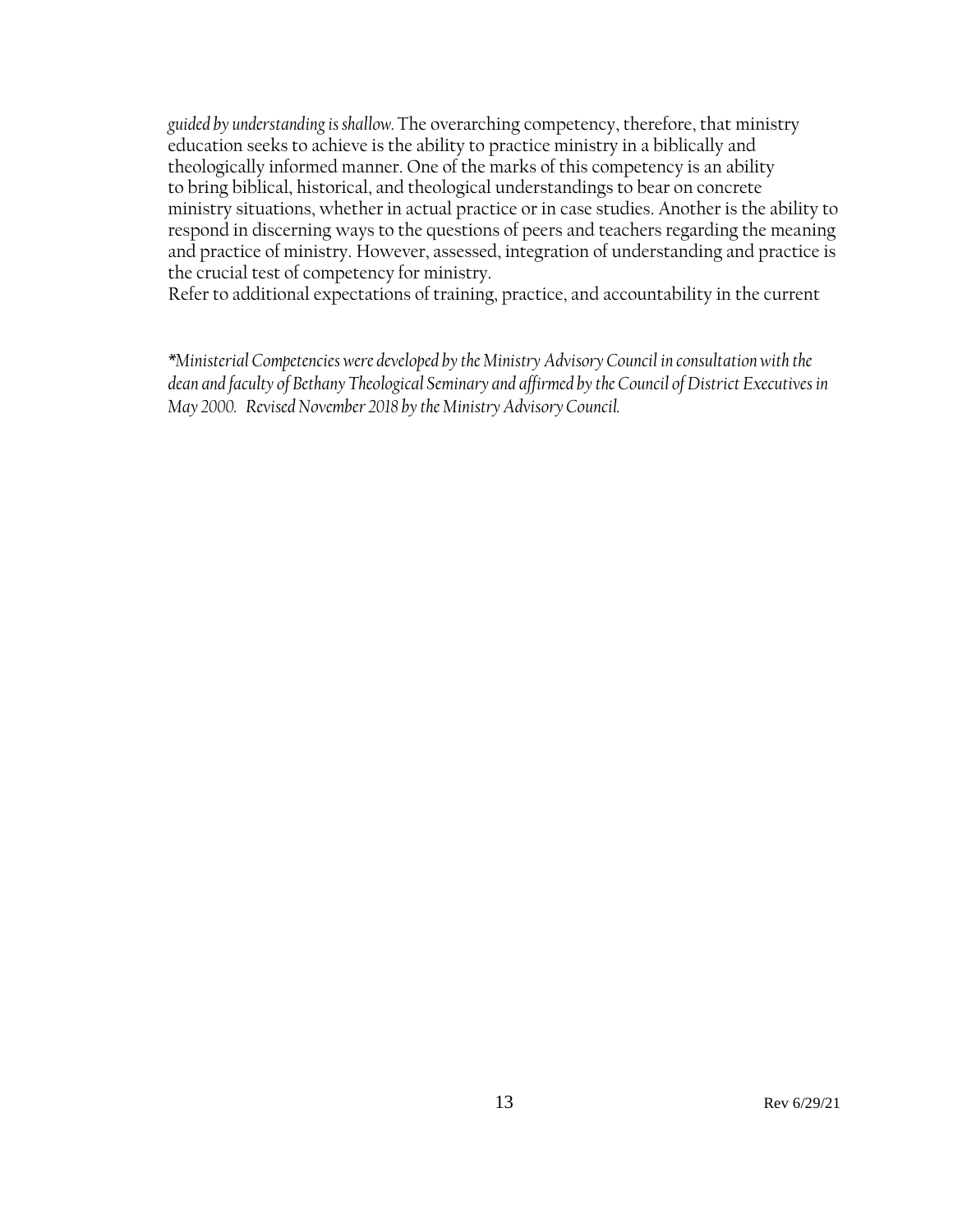# **[1-E](#page-2-0)**

### **MINISTERIAL ETHICS in the CHURCH of the BRETHREN**

<span id="page-13-0"></span>We live in a time when the wider church has been greatly damaged by those in leadership who have not taken their role as ethical leaders seriously. While we are all human who make mistakes, those called to ministry need to be very aware of the visible and honorable place they occupy in the church.

To be clear about ethical boundaries for ministers, included in your TRIM manual is a section of the code of ethics from the current Church of the Brethren Ethics in Ministry Relations paper that was adopted by Annual Conference in 2008. The complete document is found at [http://www.brethren.org/ac/ac\\_statements/\)](http://www.brethren.org/ac/ac_statements/). The Church of the Brethren Office of Ministry provides clergy ethics training for licensed ministers several times each year and for credentialed ministers every five years.

#### **CODE OF ETHICS FOR MINISTERIAL LEADERS**

We believe that we have been called by God, through the church, to the set-apart ministry in the Church of the Brethren. It is our calling and our function to lead and facilitate the church in its mission to obey and serve Christ and to witness to the good news of the gospel. We are committed to fulfilling the trust the church has placed in us by maintaining a high standard of Christian conviction, by sincerity of purpose, by nurturing and sharing our gifts, and by integrity of our character. We are dedicated to upholding the dignity and worth of every person who seeks or is reached by our care and proclamation. In order to uphold our standards, we, as ministers in the Church of the Brethren, together and individually covenant to live out the following:

#### **Integrity of the Ministerial Life**

- A. I will be true to the Judeo-Christian scriptures in my preaching, teaching, and manner of living.
- B. I will be true to Christian convictions as revealed in the Bible and interpreted, taught to, and nurtured in me by the church under the guidance of the Holy Spirit.
- C. I will live with integrity, upholding my commitments to God, to others, and to the church.
- D. I will exercise a lifestyle consistent with the teachings of Jesus, giving serious attention to Annual Conference statements.
- E. I will assume responsibility for my physical and emotional health and for my spiritual growth and enrichment. I will strive to maintain reasonable expectations for myself and not allow others' unreasonable expectations to endanger my well-being.
- F. I will treat members of my family with Christian love and respect.
- G. I will treat my congregation and parishioners with Christian love and respect.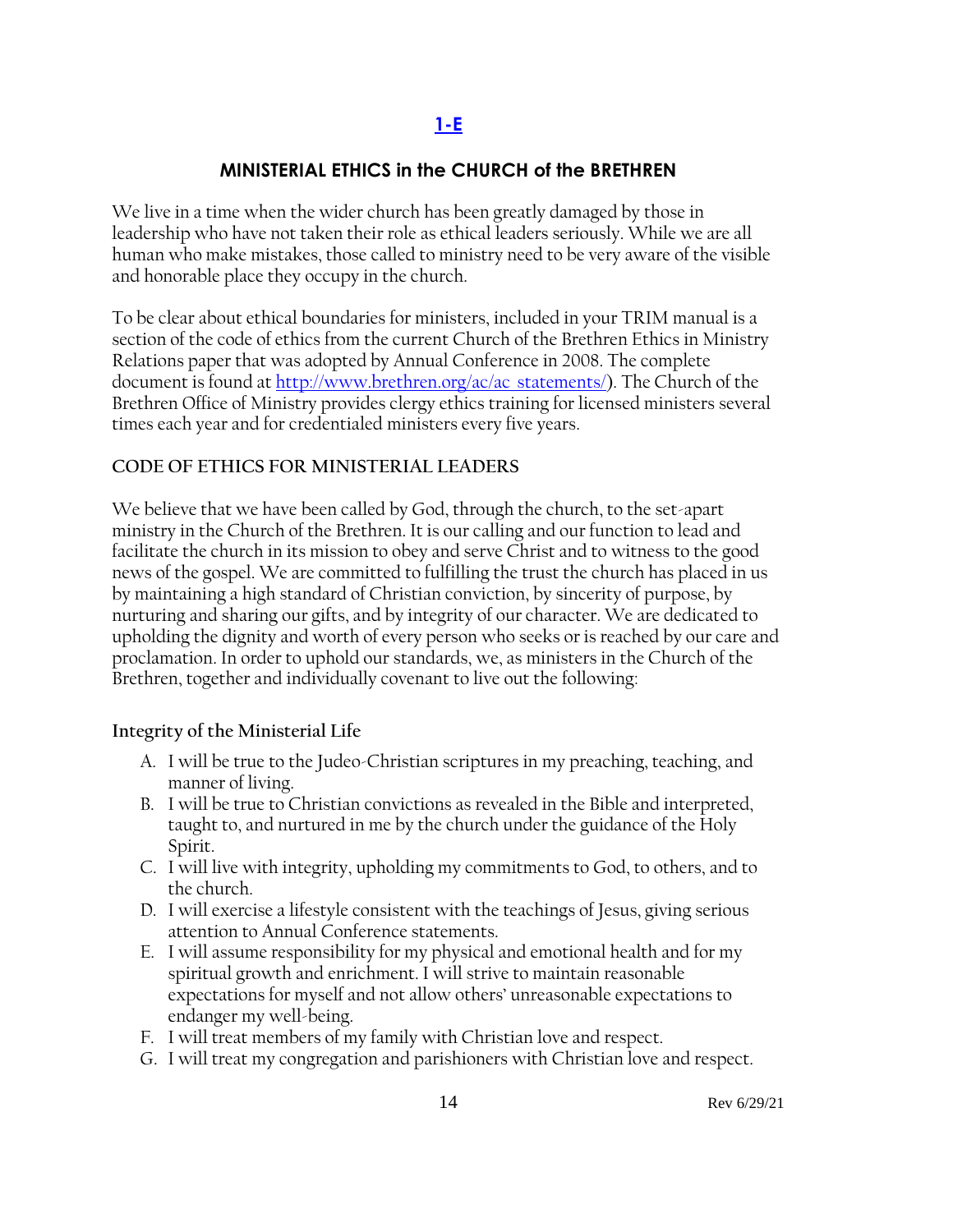H. I will be a good steward of all of my resources, managing them to live within my income.

# **Integrity of the Ministerial Call**

- I. I will support the basic beliefs and practices of the Church of the Brethren as determined by Annual Conference.
- J. I will respect the privacy of individuals and will not divulge information obtained in confidence without expressed permission. When an individual is a danger to self or others, however, I will take appropriate action, even when this breaks confidentiality.
- K. I will report all cases of suspected child abuse. I will be knowledgeable of and act in accordance with the mandated reporting requirements of professionals within my state.
- L. I will not exchange or tolerate scandalous, malicious, or inaccurate information concerning others.
- M. I will give credit for all sources quoted or extensively paraphrased in sermons and prepared papers. I will honor all copyrights.
- N. I acknowledge that education is a lifelong process and will seek out opportunities to continue to grow spiritually and in ministry skills.
- O. I will honor the ministry of clergy colleagues in our denomination and in the larger Christian community, striving to work with them in a collegial manner. I will not proselytize people from other churches. I will only perform ministerial services, such as weddings, funerals, baptisms, anointings, pastoral counseling, and critical pastoral care, in another congregation at the request of the current pastor and that build up the ministry and mission of the body of Christ in that place.
- P. I will honor the ministry of pastors in my former parishes. It is inappropriate to be involved in the pastoral ministry of a congregation after leaving it or upon retirement, or to perform ministerial services, or to cultivate such relationships with former parishioners, if it hinders the ministry of the congregation and pastor. I will only perform ministerial services, such as weddings, funerals, baptisms, anointing, pastoral counseling, and critical pastoral care, in a former congregation at the request of the current pastor.
- Q. Whenever serving in another category of ministerial leadership (i.e., chaplain, professor, denominational leader, retired, etc.) than pastoral/congregational ministry, I will honor the ministry of my pastor and congregation by being aware of my informal authority. I will not exert undue influence in the internal workings of my congregation.
- R. In the event of a complaint against me, I will participate in the denominational process for dealing with complaints of ministerial misconduct.

### **Integrity of the Ministerial Relationship (Fiduciary Responsibility)**

S. I will not misuse the trust placed in me and the unique power inherent in my role by exploiting in any way those who seek my help or care.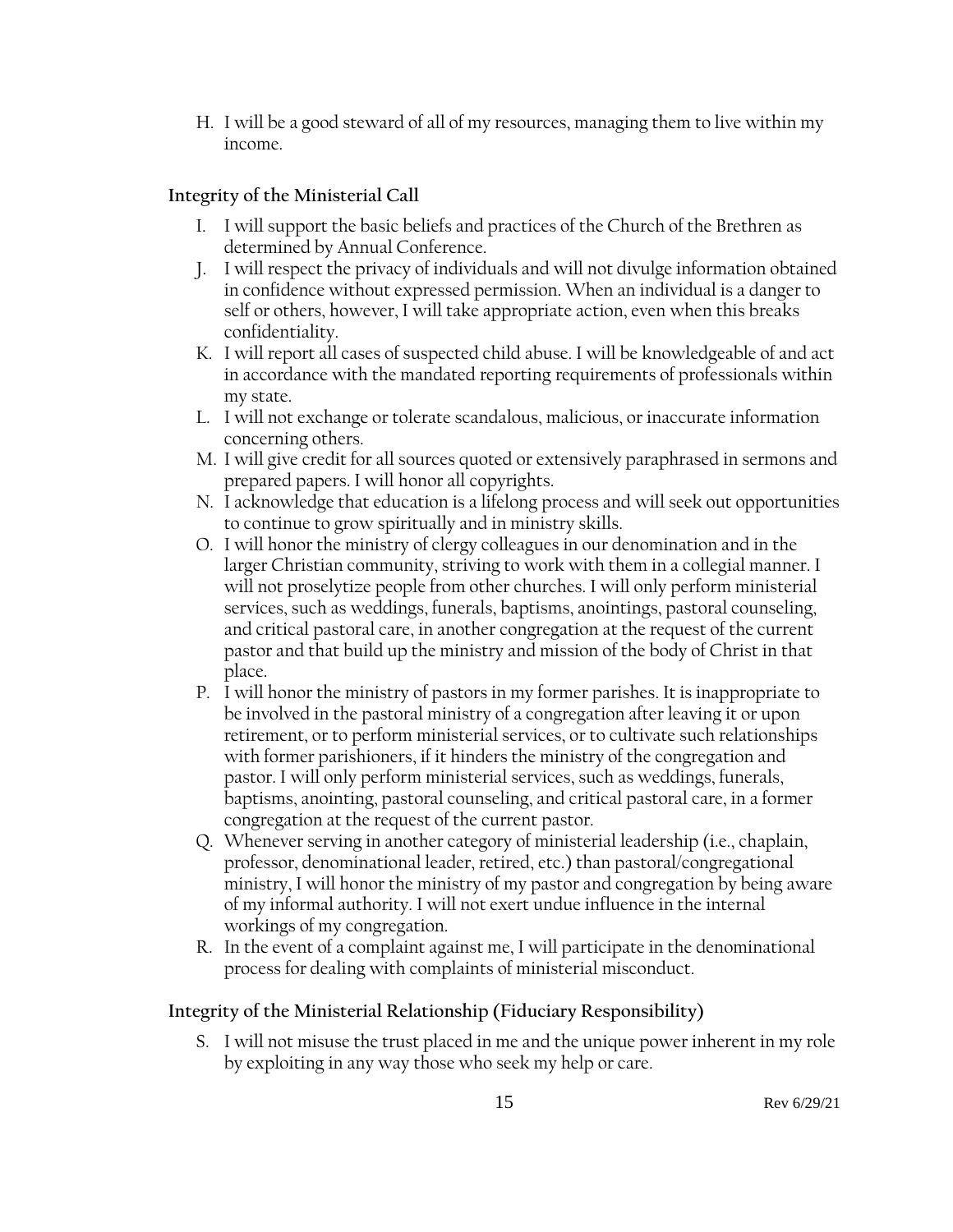- T. I will not use my office or authority to apply influence upon a parishioner or others in order to secure bequests, gifts, loans, or financial gain that would personally benefit me.
- U. I will not expect nor seek financial favors or gratuities because of my position.
- V. I will be responsible and honest in the management of all resources and funds entrusted to my care in the course of my employment.
- W. I will not enter into "dual relationships" with parishioners that result in a "conflict of interest" that could personally benefit me.
- X. I will not engage in pastoral counseling that extends beyond the limits of my training and experience. I will use appropriate consulting and referral services.
- Y. It is unethical to take advantage of the vulnerability of any person by causing that person to engage in sexual activity or conduct with me. I will not engage in sexual activity with any person other than my spouse. Such behavior would be especially egregious within the church or ministry agency I serve.
- Z. I will not engage in any form of child abuse—sexual, physical, or emotional.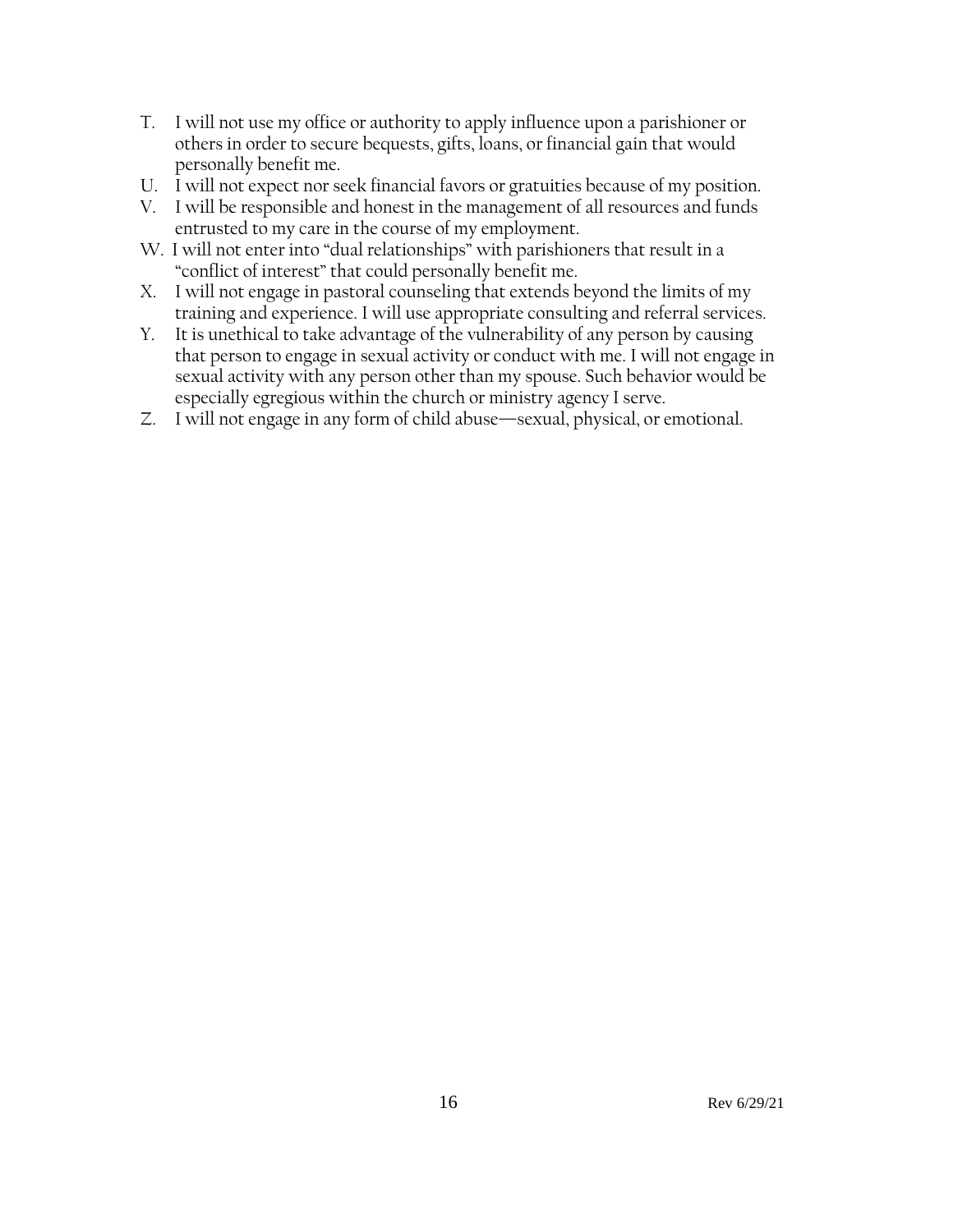# **STUDENT ENROLLMENT and ORIENTATION**

**-2-**

If you have enrolled in TRIM, you have done so by invitation of your district. Leadership in the district, usually via the district executive minister or leadership equivalent, determines whether to recommend a person for TRIM, preferably in consultation with the district TRIM coordinator. In this way, you have already been identified as a person with gifts for ministry and have affirmed that calling to serve the church as a minister.

As part of enrollment, students request transcripts from all previous educational institutions and have them sent to the Brethren Academy office. (These transcripts need not be official and may be copies.) These records help to determine the trajectory of each student's program, as well as the number and types of courses needed to complete the program.

TRIM orientation takes place once a year, usually during the last week of July. This is normally an in-person event hosted by Bethany Theological Seminary in Richmond, Indiana.

At the orientation, new students will

- Attend the first session of an eight-week, online course called "Introduction to Biblical Studies."
- Receive a detailed explanation of the TRIM program.
- Begin to create a Learning Covenant which will serve as the student's roadmap to their individual program.
- Have opportunities to meet other students and church leaders for worship and conversation.

Immediately following the on-campus orientation, new students will meet with their district TRIM coordinator (face-to-face or by phone) to complete the Learning Covenant. The Learning Covenant must be signed by the district TRIM coordinator and sent to the Coordinator for approval within six weeks following the on-campus orientation.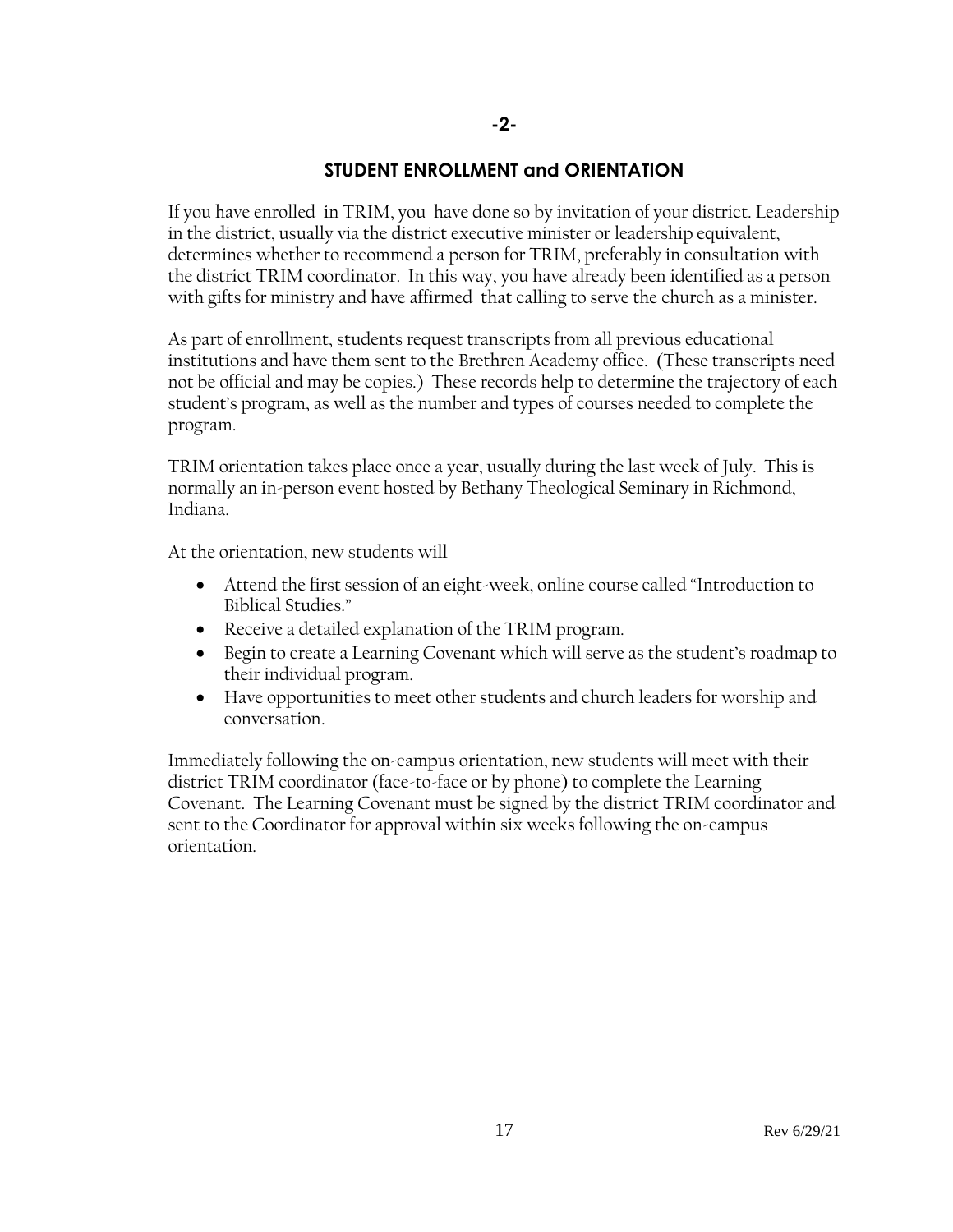# **[2-A](#page-2-0)**

#### **ORIENTATION BASICS**

<span id="page-17-0"></span>The basic purpose of orientation is to help you understand the details of TRIM. During these sessions we will discuss the process, the requirements, and the expectations of the program.

In addition to the "nuts and bolts" of the TRIM program, we hope you will find rich fellowship and support among your peers who are entering this program with you. You will also learn about the role of the district TRIM coordinator and the guidance he or she will provide for you. During orientation, you will meet the some of the staff and faculty of Bethany Theological Seminary and be introduced to the possibilities for training through Bethany that might be open to you. You will also begin a Bible/Theology course called "Introduction to Biblical Studies" that will develop your confidence in online learning as well as give you a taste of professional training in set-apart ministry.

Finally, it is the hope of those planning this orientation that in many respects you will find your time here to be a retreat. By coming to orientation, you have placed yourself apart from your busy life, allowing for the possibility that God may speak to you in a new way. As you leave this orientation, may you be filled with anticipation and enthusiasm about the possibilities that lie ahead and sense even more deeply that God walks with you on this journey.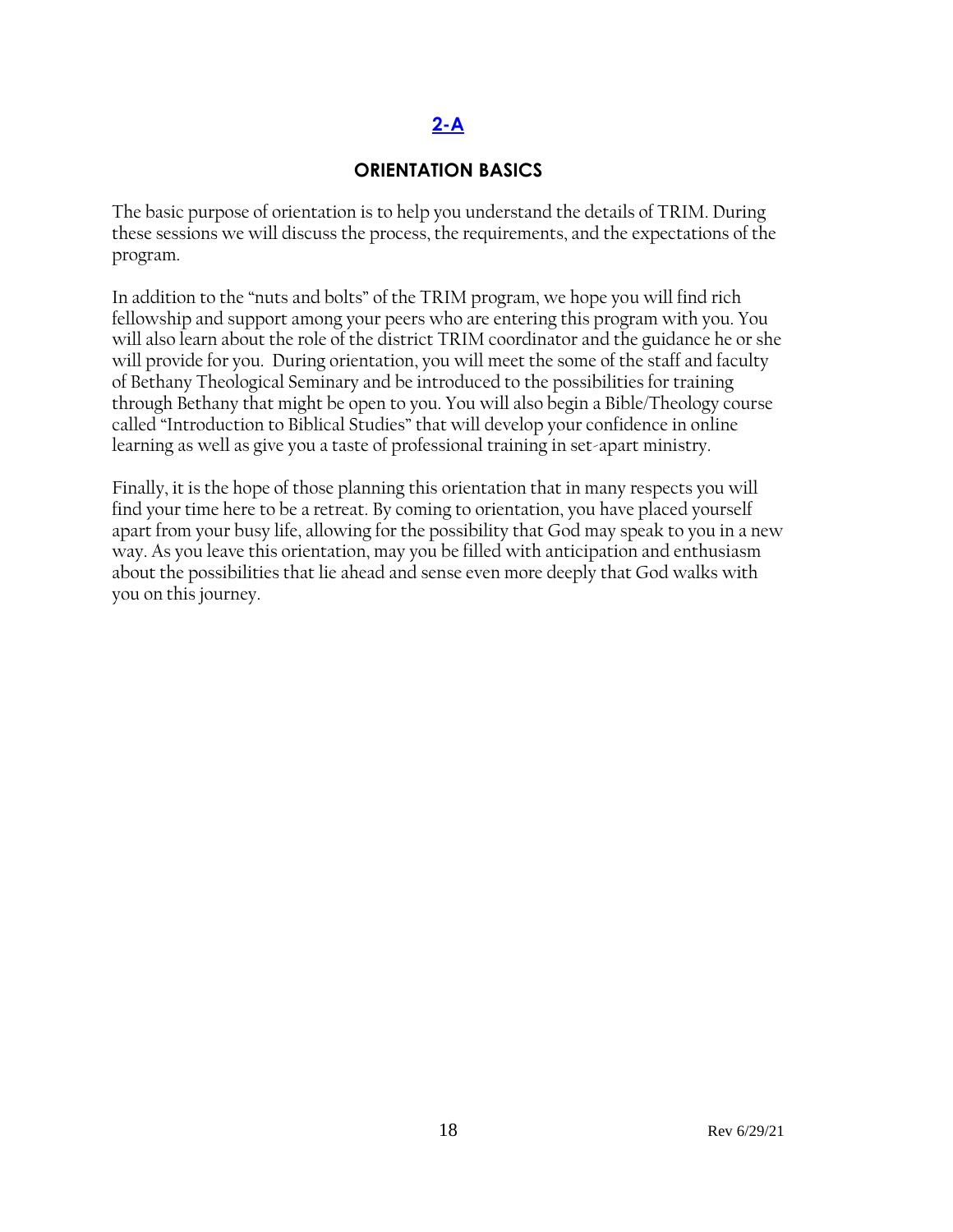#### **2 - B**

#### **ORIENTATION FOLLOW UP**

<span id="page-18-0"></span>When orientation ends, some people feel a sense of let down or a sense of being overwhelmed by all that needs to be done. The following list will set some direction for the weeks following orientation and help you get started.

- 1. Allow for some down time upon returning home. Be gentle with yourself. One important aspect of any ministry is balance, so while training is vital, rest is also important. You have been exposed to many new ideas and lots of information during this time. Take some time to think about the orientation experience before plowing into the work.
- 2. Meet with your district TRIM coordinator within one month following orientation either face-to-face or in a phone conversation. This time together should include:
	- A review of your orientation experience.
	- Completion of the Learning Covenant due September 15<sup>th</sup>, following oncampus orientation.
- 3. Make a time management plan. You will be more successful in any class you take if you set aside some time each week for study. Once you get behind, it is very difficult to catch up. Learn to pace yourself with "Introduction to Biblical Studies."
- 4. Complete assigned work. You will receive credit for completing TRIM orientation once you have completed and received credit for Introduction to Biblical Studies.
- 5. Return your completed Learning Covenant to the Brethren Academy office within six weeks. Students may not register for additional courses until a signed Learning Covenant is on file.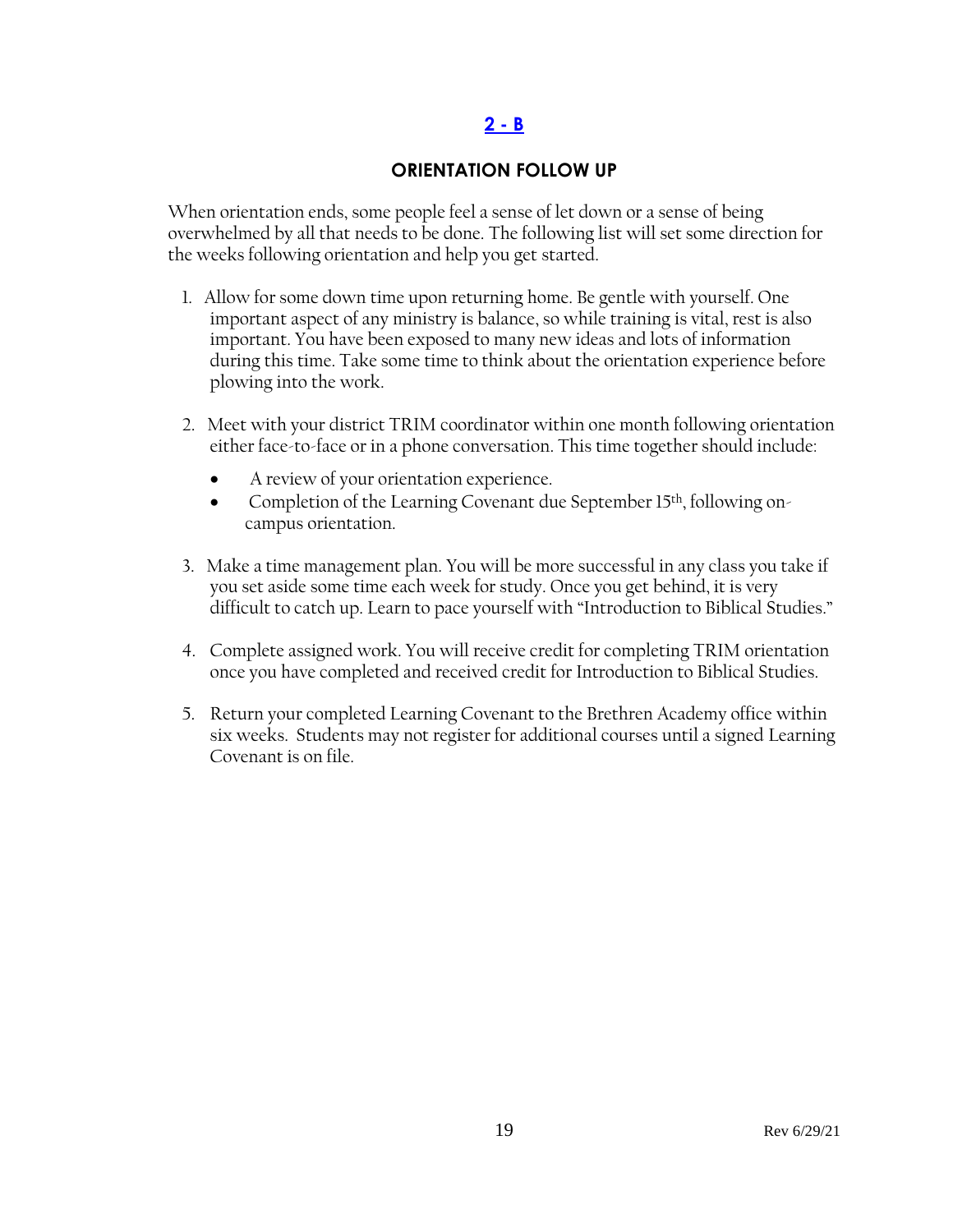# **2 - C**

#### **TRIM LEARNING COVENANT**

#### **To be submitted to the Brethren Academy by September 15**

<span id="page-19-0"></span>The TRIM program is a program for discovering, exploring , and developing one's gifts through academic courses, a supervised internship, and individual discernment and reflection. As such**,** this learning covenant is a tool for noticing and naming gifts as well as exploring areas of growth. It will also help outline desired outcomes and identify a process in order to meet one's goals.

While a portion of this learning covenant will best be completed by individual, prayerful reflection, it is intended to be a jumping-off place for conversation with your district TRIM coordinator. Additionally, it will be a guidepost to help you on your way, as you seek direction while in the program, and as you reflect on your growth at the completion of the program.

**I. Personal and Ministry Discernment**

(please attach answers to this document)

**1. What gifts do you feel you have for ministry?** (150-300 words) You may see these gifts you see in yourself or there may be gifts that others have expressed seeing in you that you may not have fully realized or claimed yet. Consider the areas of preaching and teaching, worship planning, scriptural interpretation, pastoral care, spiritual direction, prayer, organization and leadership, community engagement, and theological reflection, just to name a few.

**2. What areas of growth do you feel you need to attend to while in ministry training?** (150-300 words**)** Part of ministry training is not just to improve upon your gifts, but also to strengthen areas in which you feel less competent. Again, consider the areas of preaching and teaching, worship planning, scriptural interpretation, pastoral care, spiritual direction, prayer, organization and leadership, community engagement, and theological reflection, etc.

**3. What is your vision for your personal ministry?** (150-300 words) To what context, area, or situations do your feel called to utilize your ministry training? Describe how you see yourself applying your gifts in this specific context.

#### **II. Learning and Support Plan**

**1. Coursework -** What courses do you anticipate taking within the first year of your ministry training? Building on the momentum of orientation, it is helpful to outline a strong plan for the first year. This can help you start ministry training on solid, confident footing. Given the courses offered through the Brethren Academy (see "Upcoming Courses" listing in your TRIM manual) what are 1-4 courses you would like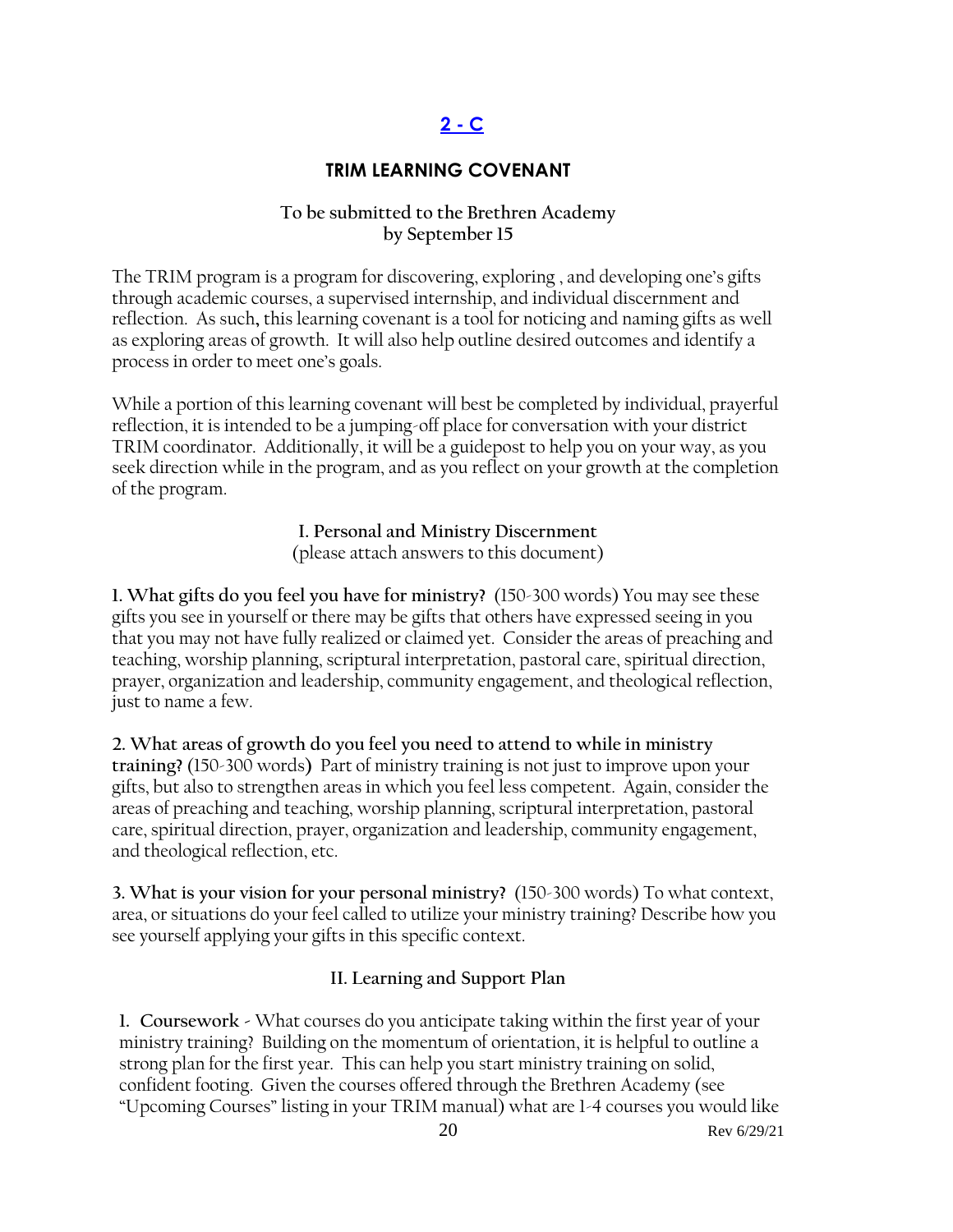to take? (Note: this does not obligate you to take these courses, but is simply helping you thinking of how to jump start into your program)

| Courses I would like to take this | Dates |
|-----------------------------------|-------|
| year:                             |       |
|                                   |       |
|                                   |       |
|                                   |       |
|                                   |       |

**2. Required Experiences -** As identified during orientation, you will be required to complete five (5) experiences. Some of these take advanced planning, others can be more spontaneous but first require a vision. Consider the dates and/or opportunities that would work well for your calendar and interest.

| Required Experience                    | Possible date/location/event |
|----------------------------------------|------------------------------|
| 1. Annual Conference                   |                              |
| 2. District Conference                 |                              |
| 3. Brethren College/Connection         |                              |
| 4. Ecumenical/Intercultural/Interfaith |                              |
| 5. Bethany (a course with BTS faculty  |                              |
| member or on Bethany campus counts,    |                              |
| and does not include Orientation)      |                              |

#### **3. Supervised Ministry Internship**

Consider possible supervised ministry internship locations. Is there a qualified supervisor in service at this location or will you need support in identifying a qualified supervisor? (Please see Supervising Pastor section of the TRIM manual)

| Possible setting: | Possible supervisor: |
|-------------------|----------------------|
|                   |                      |

If setting is a congregation, are you a member at this congregation?  $Y \tN$ 

| If setting is a congregation, are you currently serving this congregation in a |  |  |
|--------------------------------------------------------------------------------|--|--|
| pastoral/ministerial capacity?                                                 |  |  |

If NOT a congregation, please describe the nature of this setting: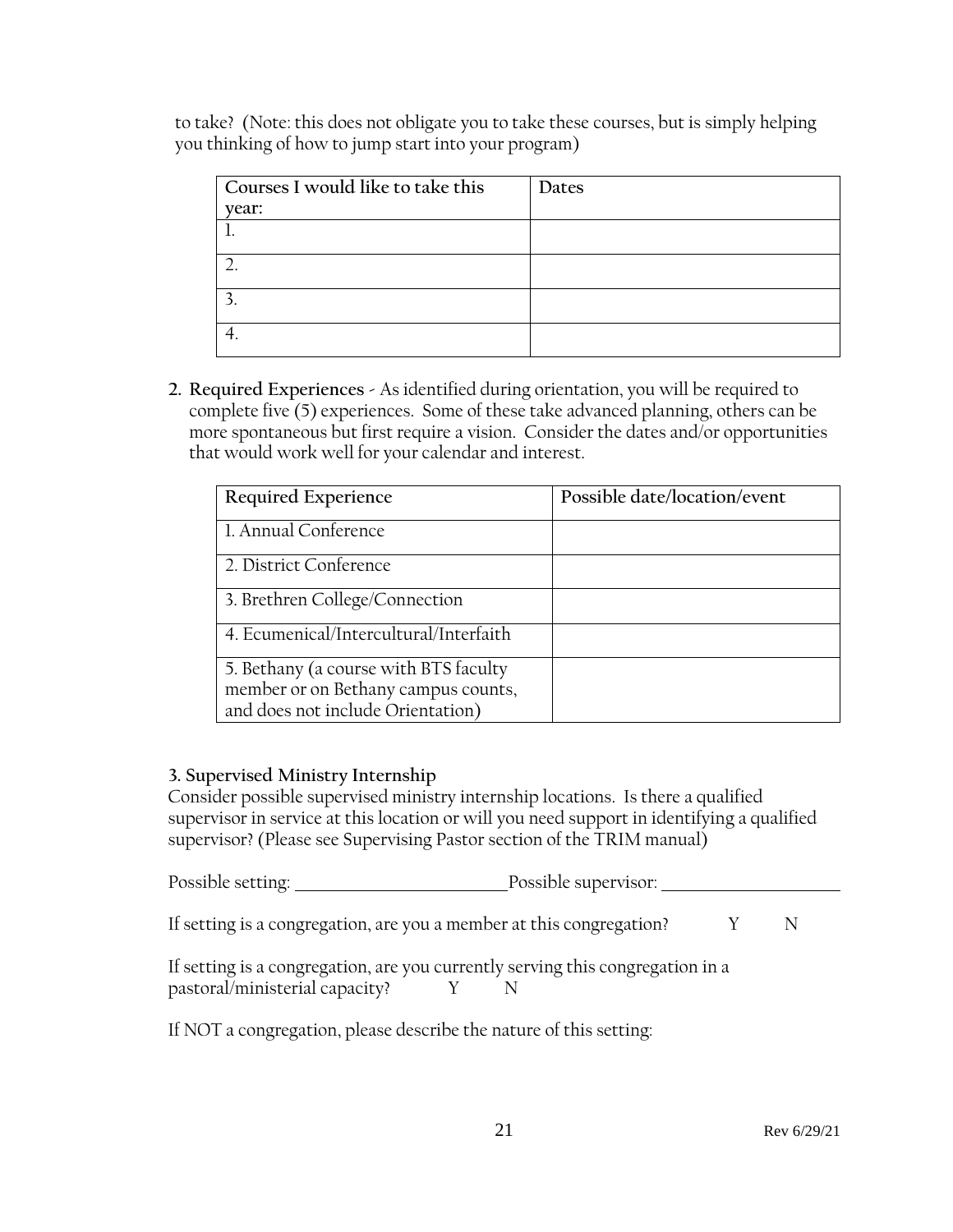#### **4. Ministry/spiritual formation support in your district**

Where are you in the district credentialing call process? \_\_approval for licensing in the Church of the Brethren \_\_licensed in the Church of the Brethren \_\_credentialed in another denomination (please list credentialing) \_\_other (please describe)

Are you part of a calling cohort? Yes No

Please describe:

In addition to your district TRIM coordinator, is there a mentor or spiritual friend with whom you are discerning your call to ministry? Yes No

Please describe:

Do you feel clear about the credentialing process within your district and the steps you need to go through in order to become credentialed in the Church of the Brethren?

Yes No Somewhat

What questions do you have?

### **5. In conversation with your district TRIM coordinator, outline a plan of communication and support.**

What is the best way for you to meet? How often will you meet? \_\_ Skype, Zoom, or other online platform \_\_Monthly \_\_ in-person \_\_Bi-Monthly \_\_ district ministry formation groups \_\_ combination (please explain)

Quarterly

*Please indicate other issues or plans for communication and support you have discussed with your district TRIM coordinator.*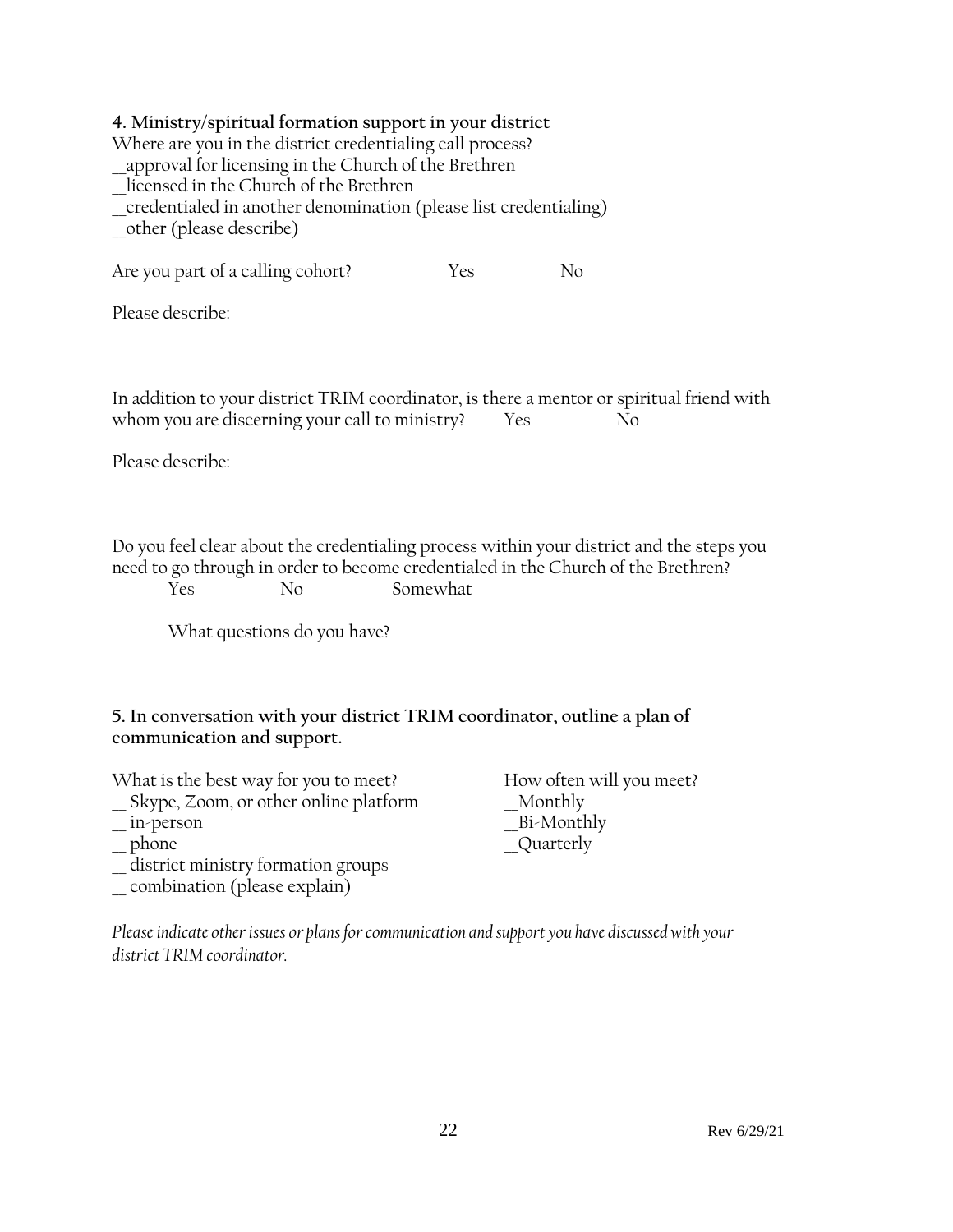#### **III. Covenant Summary and Signatures\***

By signing this covenant, we (TRIM student and district TRIM coordinator) agree to the goals, outcomes, and plan named above.

In this relationship focused primarily on the student, we agree to a relationship marked by:

- **Honesty** We will speak the truth in love.
- **Confidentiality** We will not share issues and concerns outside this relationship without permission except when someone is in danger or is being hurt.
- **Safety** We will honor personal and professional boundaries within a safe environment and relationship.
- **Vulnerability** We will share conversation about life, ministry, and development issues.
- **Punctuality** We will be prompt for appointments and calls out of respect for each other.
- **Preparedness** We will come prepared to each meeting.

"Before God and each other we commit ourselves to this relationship"

| TRIM student: | ale. |
|---------------|------|
|               |      |

District TRIM coordinator:

Date:

\*Appreciation is given to our colleagues in the Journey program at Anabaptist Mennonite Biblical Seminary for providing the model on which this covenant is based.

> Return to Carrie Eikler by September 15th eikleca@bethanyseminary.edu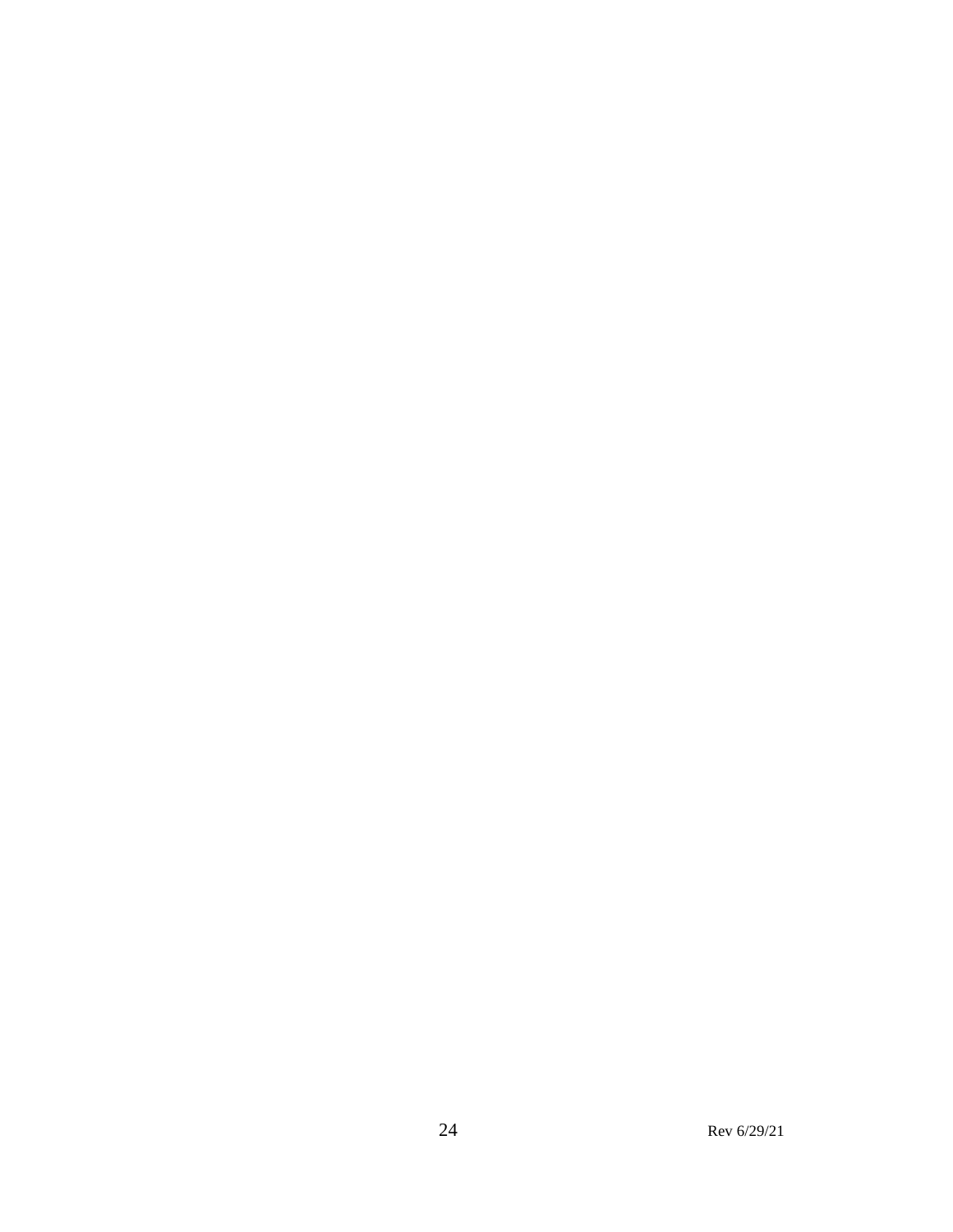#### **2 – D**

#### **TRIM/EFSM ORIENTATION EVALUATION FORM**

As the staff of the Brethren Academy, we hope this time of orientation has been helpful to you in a number of ways. To help us continually refine the orientation for maximum usefulness, please fill out this evaluation as frankly as you possibly can. Circle a number on the continuum for each of the items below (5 is a superior rating, 1 is a poor rating). Space is provided after each question for written comments.

#### **1. Design/Organization of the week**

**5 4 3 2 1**

**Comment**: What did you wish there was more time for? What could have been eliminated or emphasized less?

#### **2. Advance Information and Arrangements**

**5 4 3 2 1**

**Comment**: Did this experience meet your expectations? If not, how could we have prepared you better?

#### **3. Worship/Devotions/Prayer Session**

**5 4 3 2 1**

**Comment**: We weave a variety of worship/devotions/prayer times through the days. In the context of an orientation geared toward your education, how would you rate this aspect of the orientation?

#### **4. TRIM/EFSM Training Sessions**

**5 4 3 2 1**

**Comment**: This experience is meant to be a springboard for your work with your district TRIM coordinator/EFSM Supervisor. While you will not leave with all the answers to questions that will arise, do you feel you have received enough information to move ahead? If not, what are you uneasy about?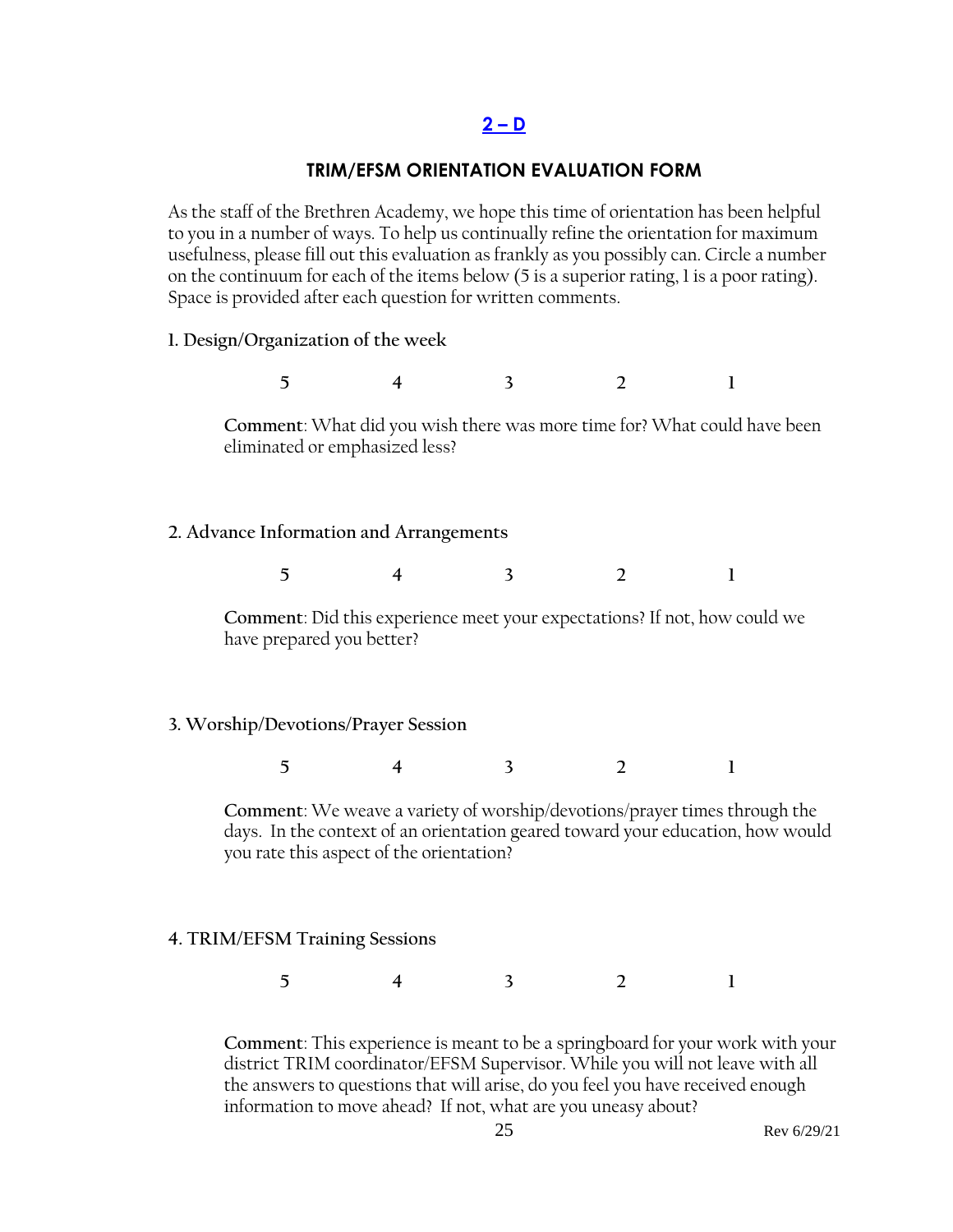- **5. Other Group Sessions**
	- **5 4 3 2 1**

**Comment:** To prime the pump for learning in the area of ministry, we have included a variety of sessions lead by various individuals addressing a range of topics in ministry. Which session(s) were particularly intriguing to you? Was there something missing that you anticipated or wished would have been planned?

**6. Academy Staff Leadership**

**5 4 3 2 1**

**Comment:** We want you to get to know our staff through Orientation. How well did that happen for you?

**7. Accommodations and Meals** 

|  |  |  |  |  | $\sim$<br>- |
|--|--|--|--|--|-------------|
|--|--|--|--|--|-------------|

**Comment:** We hope you were comfortable in a "retreat" setting. Our intent is to give you time away from your normal activities. Do you have observations that would help us plan for other groups?

**8. General comments.** Thank you for your time not only to be with us at orientation, but also to give us your feedback. Are there other areas that you would like to comment on?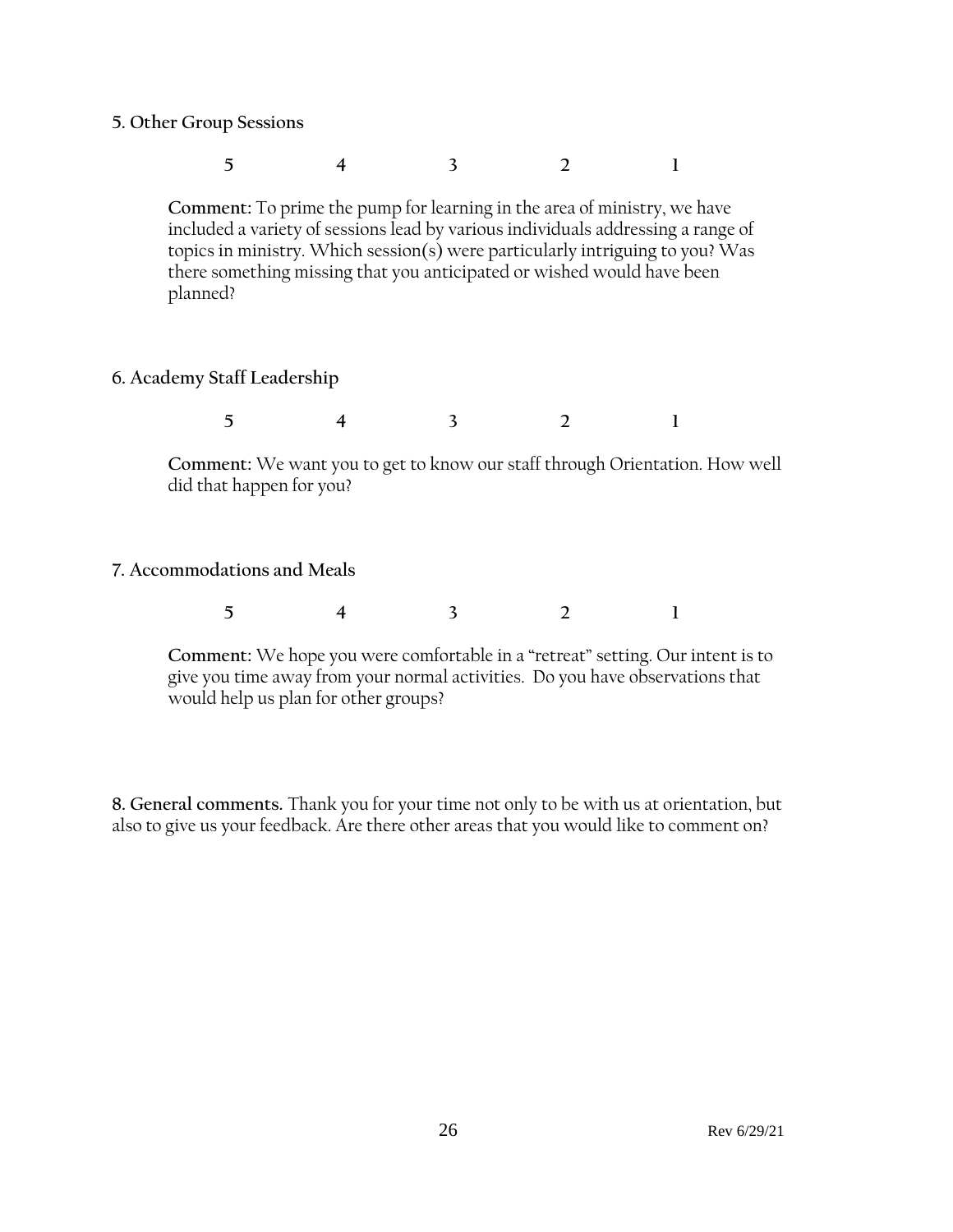#### **CURRICULUM**

#### **[3 -](#page-2-1) A**

#### **COURSEWORK**

<span id="page-26-0"></span>The Coordinator of English-Language Ministry Training Program is responsible for working with the student to outline the individual courses needed to complete the program. Together, they explore transcripts from previous education from accredited institutions and the Coordinator will provide the student with the outline prior to orientation. Students must request these unofficial transcripts be sent to BAML.s

While in TRIM, students will take courses in three areas: general education, biblical and theological studies, and ministry skills.

#### **A. General Education**

The basic objective of **general education** is to become more familiar with the broad areas of knowledge important for understanding ourselves and the world in which we live. Specific units of recommended study in this area include language and communication skills, computer skills, literature, the arts (including music), philosophy, history, economics, psychology, sociology, and natural science. Other fields of general education are possible, depending on the interest of the student. Substitutions may be made with the approval of the Coordinator of the English-Language Ministry Training Programs.

Credit may be granted for units of study completed prior to participation in TRIM **if the student can provide acceptable certification for this work**. For work at accredited colleges or seminaries a copy of the student's final transcripts or grade reports are required. It is highly recommended that students fulfill their ten general education units in an undergraduate (accredited) institution prior to beginning TRIM, but it is possible to have dual enrollment in TRIM and an undergraduate institution.

#### **B. Biblical and Theological Studies**

The purpose of **biblical and theological studies** is to become more familiar with the biblical foundations of the Christian faith and with the church's reflection on and response to the biblical message throughout its history. All students are required to take a minimum of one unit in each of three areas:

- 1. Introduction to Biblical Studies (taken at orientation)
- 2. Introduction to Old Testament
- 3. Introduction to New Testament
- 4. Church of the Brethren studies (history, theology, or polity)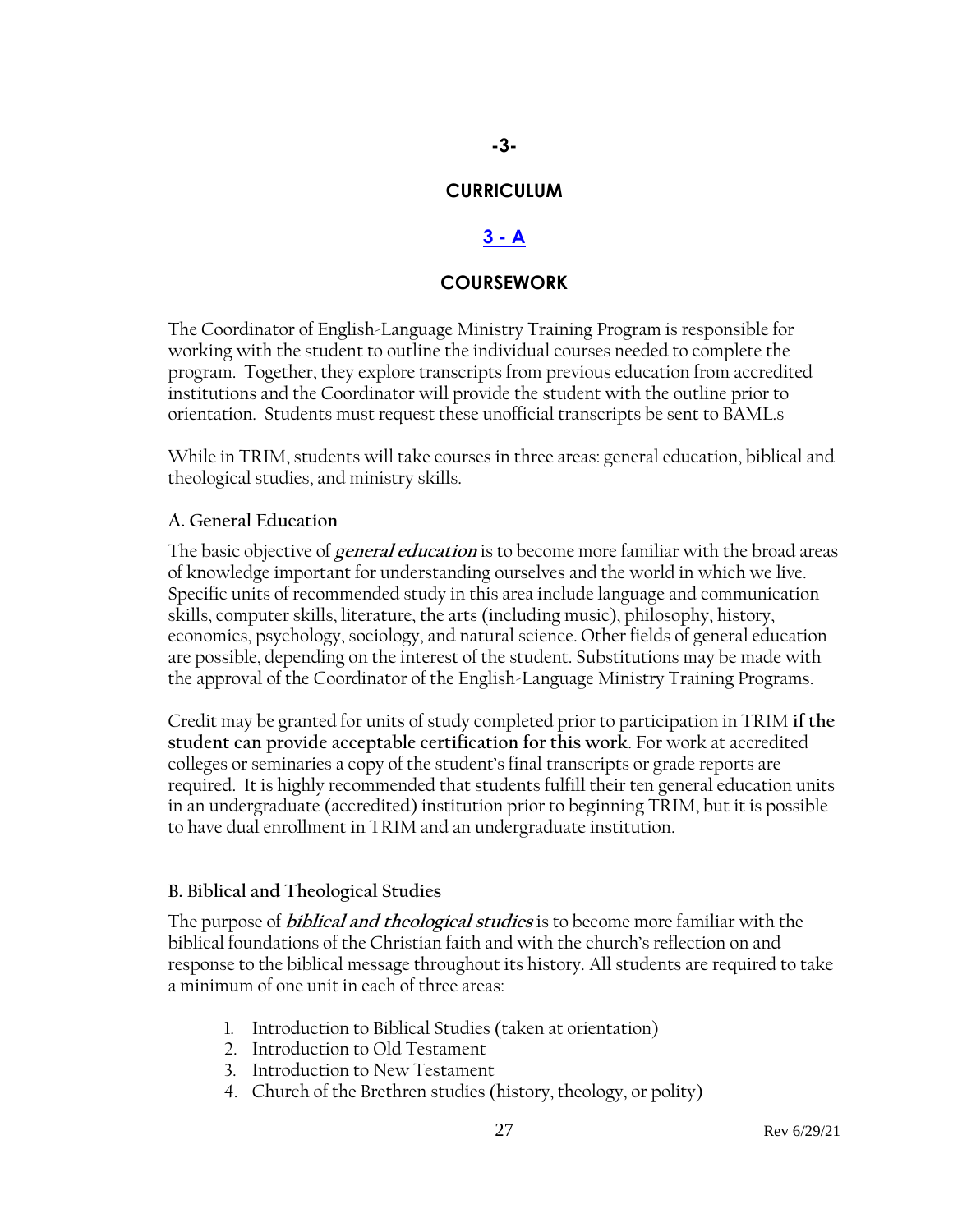#### **C. Ministry Skills**

In the study of **ministry and ministry skills**, the goal is to become familiar with the nature and scope of the church's ministry, to articulate how one's calling relates to that ministry, and to exhibit increased competency in the various skills for ministry. Many courses are offered in this area, and students are required to complete:

1. Practical Ministry Colloquium

#### **Accumulating Course Credit**

Every student will complete a total of **30 curricular units.** A curricular unit is defined as:

- One TRIM course offered by the Brethren Academy for Ministerial Leadership or Susquehanna Valley Ministry Center
- A 3-hour course in a fourteen-week semester or a 4-hour course in a ten-week quarter at the college or seminary level
- One Directed Independent Study Unit (DISU) offered by the Brethren Academy for Ministerial Leadership or Susquehanna Valley Ministry Center
- One Independent Study Unit (ISU), which is a combination of learning experiences, each broadly equivalent to a 3 semester-hour course (75-90 class hours total). No more than one-sixth of units taken while in TRIM can be fulfilled by ISUs.
- An Academy Certified Training Systems (ACTS) course may be taken for TRIM credit with approval of the Coordinator with additional work completed under the supervision of the instructor

The number of curricular units that may be transferred to TRIM from other structured academic settings that are not accredited must be negotiated with the Coordinator. This negotiation is based on a fair assessment of the actual hours invested in the course. One course at an unaccredited institution may be worth one quarter, one third, or one half of a TRIM unit, but no more than half a unit. Or the coordinator may award one unit of credit for several courses in the same area of the curriculum, such as Biblical and Theological Studies.

Up to half of the credits needed to complete the TRIM program may be transferred in from other institutions (that is, institutions other than the Brethren Academy or Bethany) **while in TRIM.** This does not affect the number of credits that can be transferred into TRIM when beginning the program.

TRIM students must complete at least ten (10) curricular units while in the program, (that is, no more than twenty (20) units can be transferred into the program from previous institutions.)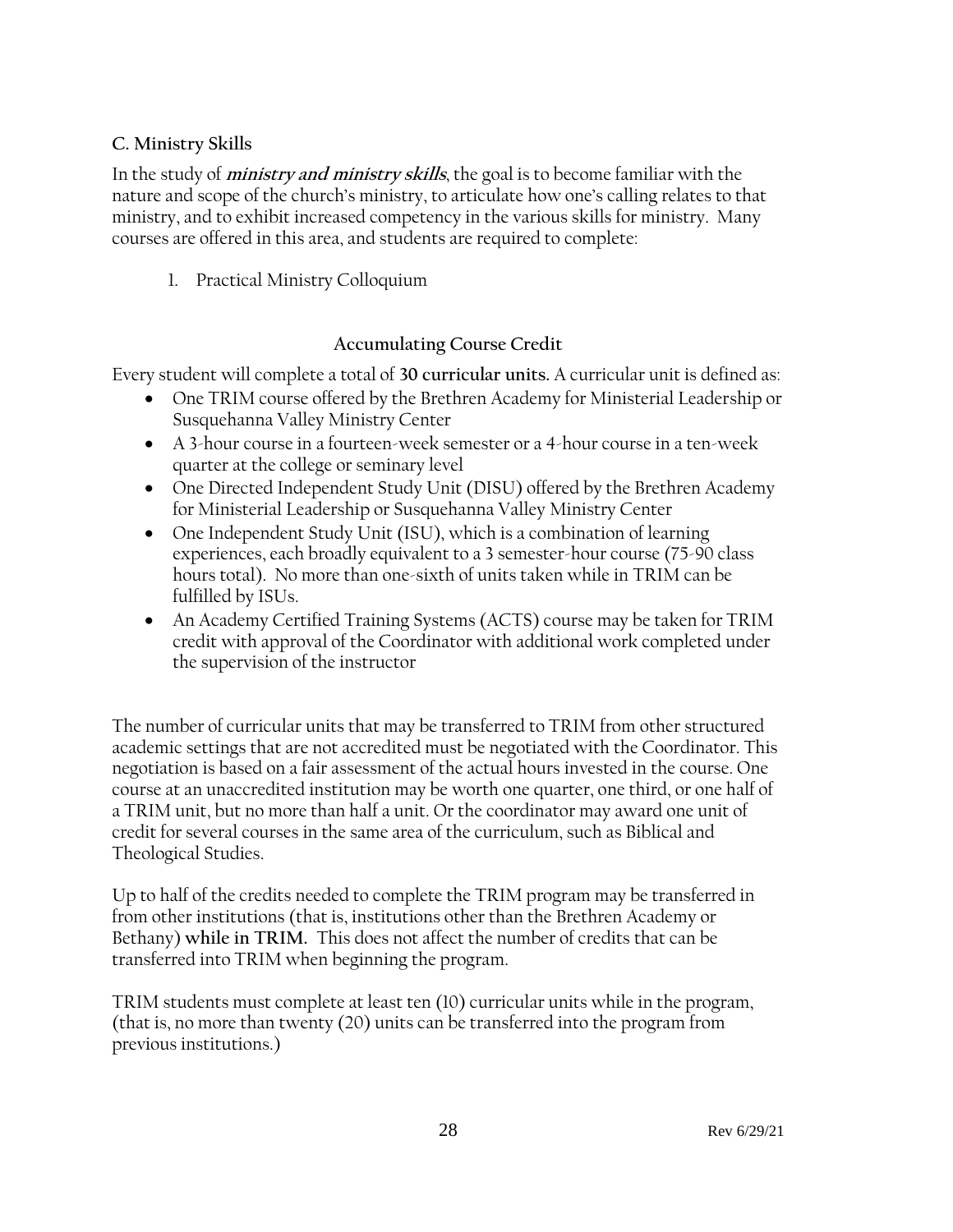#### **Transcripts**

TRIM transcripts are sent to students and coordinators two times each year, in the fall and in the spring. The work shown on the transcript reflects all work completed through the Academy or received by transfer at the Brethren Academy Office as of that time. A student may always request a copy of their transcript by contacting the Brethren Academy office

#### **[3 -](#page-2-1) B**

#### **PRACTICAL MINISTRY COLLOQUIUM**

<span id="page-28-0"></span>Practical Ministry Colloquium (PMC) is one of the five core courses students must take to complete the TRIM program. It is the goal of PMC to engage reflectively and theologically on the practices of ministry in preparation for the supervised ministry internship, with a focus on rituals and rites of the church, administration, and self-care.

While PMC requires the same amount of contact hours and workload as other courses, it differs in that it is an extended 9-month online seminar. **PMC is taken during the second year of the student's program**, with the cohort the student started with in orientation, and satisfies one Ministry/Ministry Skills Unit.

Through the nine months (September-May), students will explore and participate in rites and ordinances of the church, study administration and self-care practices, and prepare for the supervised ministry internship. Students will engage in reading, respond to Moodle posts every two weeks, take part in 4 conference calls, and submit a number of written reflections and case studies.

Students will automatically be enrolled in the program and will receive notification about preparation for PMC in the summer prior to the start of the course. As part of the foundation for the TRIM program, the course fee is covered by the entrance fee paid at the beginning of the program. Therefore, students will not need to pay an additional registration fee. Books, however, will need to be purchased by the student.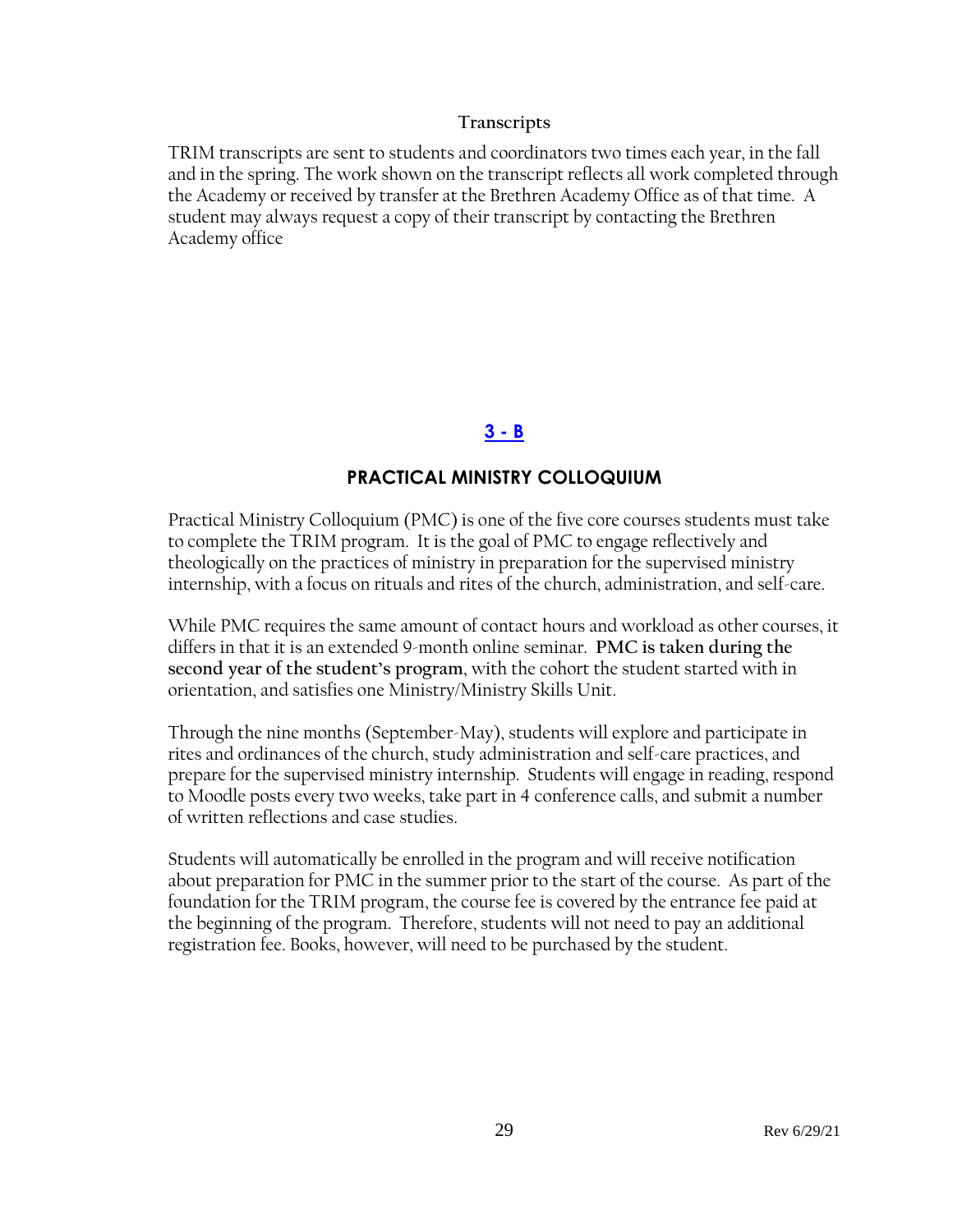# **[3 -](#page-2-1) C**

# **INDEPENDENT STUDY UNITS**

<span id="page-29-0"></span>An Independent Study Unit (ISU) is broadly equivalent to a college or seminary course in the quantity and quality of learning it expects. The ISU should be as rigorous as a traditional course but allows students more flexibility. For instance, a student can "design" courses that will better meet the requirements of TRIM and, for example, combine a topic with a competency requirement. In most cases, TRIM students will spend on average *75-90 hours* on an ISU. Included in this figure will be time spent studying, attending lectures or events, reading, writing, and evaluating the work done in the ISU.

No more than one-sixth of units taken while in TRIM can be fulfilled by ISUs.

#### **Sample Independent Study Units**

- An online course or independent study by video, DVD, webinars, etc. instruction
- Independent research or practicum
- Correspondence course
- A combination of workshops and other short-term events
- An Academy Certified Training Systems (ACTS) course with additional work approved by the Coordinator.
- Independent reading, interaction, and reflection that focuses on one of the required areas of study under "TRIM Program Requirements"

### **The Process**

#### **1. Responsibility for designing a proposed ISU rests initially with the student.**

- a. The student will submit a draft proposal for an ISU to the district TRIM coordinator at least a month *in advance of* the time when the unit is scheduled to begin.
- b. The Coordinator will review the proposed unit contract, offer feedback and input, negotiate revisions where appropriate and submit the proposal and suggestions to the Coordinator. The Coordinator will review the proposed unit contract and return the contract with accumulated suggestions to the student or approve the unit design as it stands.
- d. If changes are needed, student will revise the proposal and submit a final version on the contract form provided in the next section (3-L) to the Coordinator for approval.

Questions the student, district TRIM coordinator, and Coordinator will want to ask in this process are:

- Does the unit contribute to the overall training needs of the student as identified in his or her Learning Covenant?
- Does the contract spell out clear and measurable learning objectives?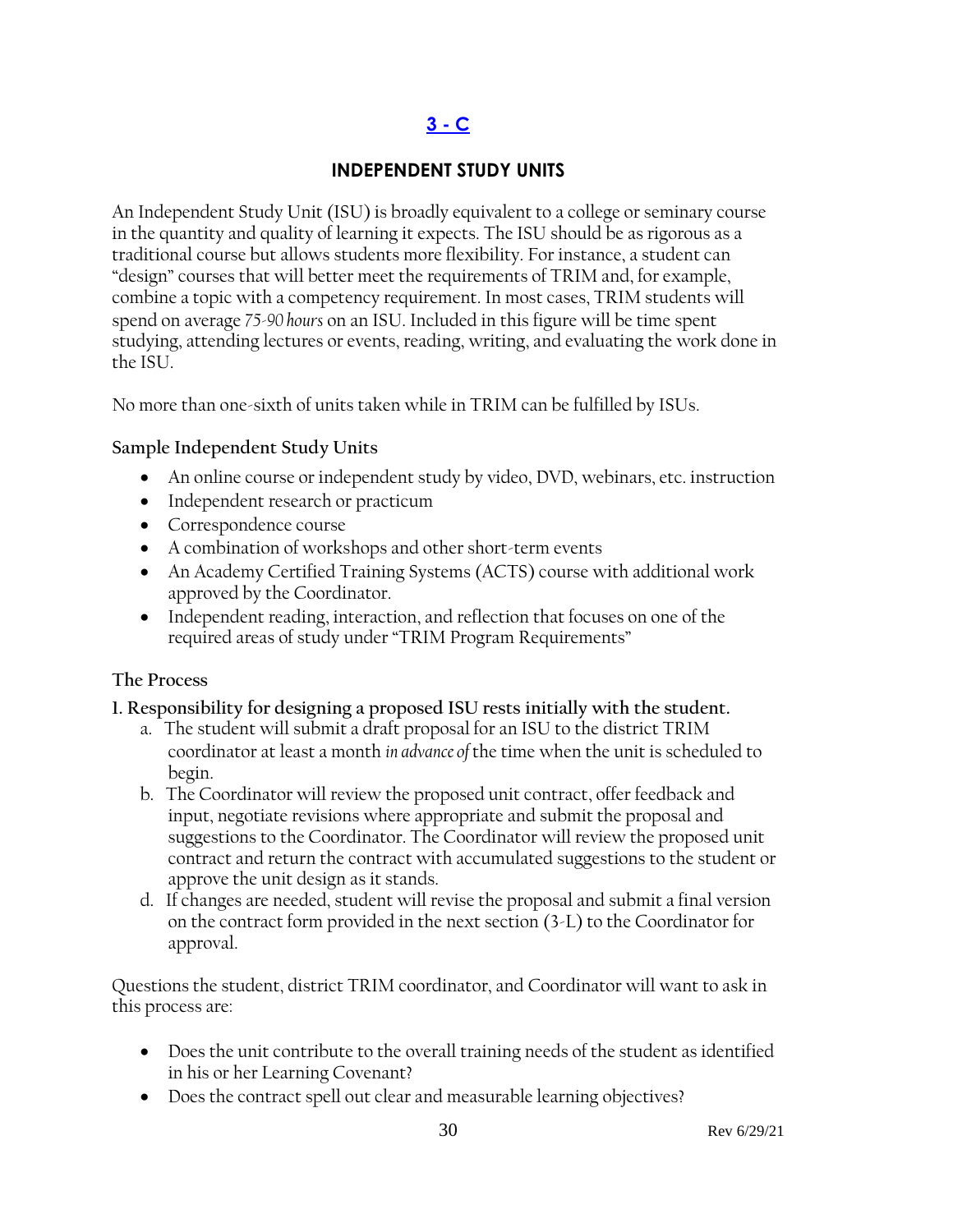- Are the events and experiences to be incorporated in the unit academically and theologically appropriate?
- Is the amount of work projected both sufficient and reasonable?
- Are there adequate and clearly defined means of evaluating the completed work?

**2. By terms of the ISU contract,** t**he student and District Coordinator will complete written evaluations of the unit when the work of an ISU is completed**, and will secure the evaluation of any other leader, if necessary. *If the work is acceptable,* the Coordinator will then sign the evaluation and submit it to the Brethren Academy Office. Any work submitted by email from a district TRIM coordinator is considered "signed."

Written evaluations should address each of the following questions:

- Where did significant growth occur during the unit? Can you identify several learnings that stand out?
- How have the various objectives for the unit been fulfilled? If some have not been fulfilled, why?
- How has the overall design of the unit worked or not worked? What was helpful? What was less helpful?

If, upon assessing the work of the student, the district TRIM coordinator finds weaknesses, he or she may make recommendations for follow-up reading or training experiences to build on the work of the unit. In such a case, the District Coordinator's final evaluation will be withheld until the student makes additions and revisions to the work.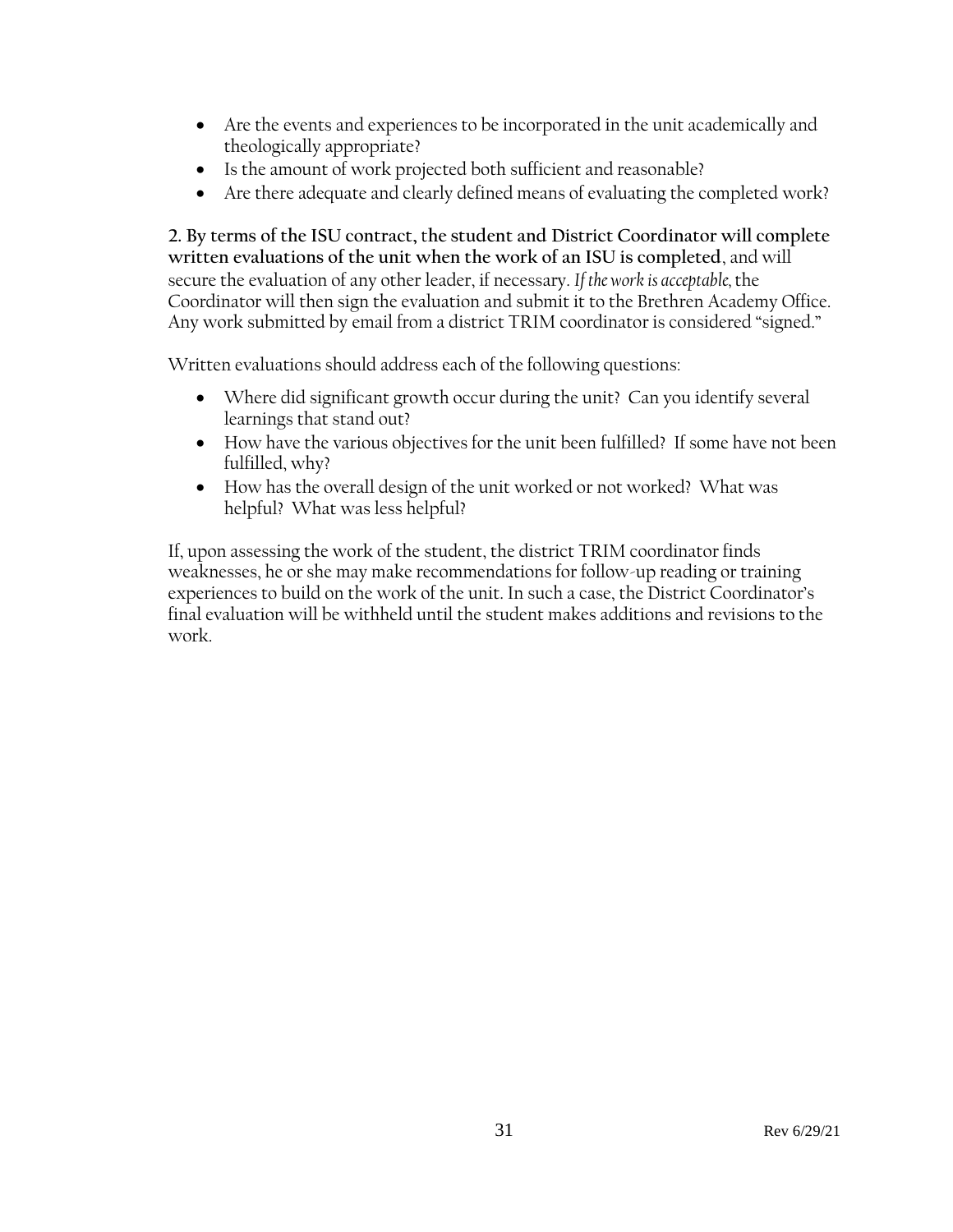# **[3-C\(a\)](#page-2-0)**

# **Independent Study Unit (ISU) Contract**

<span id="page-31-0"></span>**Name of Student:**

**Name of District TRIM Coordinator:**

**Subject Area of Unit:**

**Time Period Projected for Unit:**

**Learning Objectives for Unit:** (What will student know or be able to do when ISU is completed?)

| 1.                                                                                                                               |
|----------------------------------------------------------------------------------------------------------------------------------|
| 2.                                                                                                                               |
| 3.                                                                                                                               |
| 4.                                                                                                                               |
| Learning Events or Experiences Making Up Unit: (What will student read, attend,<br>explore, study in order to reach objectives?) |
| $\mathbf{1}$                                                                                                                     |
| 2.                                                                                                                               |
| 3.                                                                                                                               |
| $\overline{4}$ .                                                                                                                 |
| Person(s) Who Will Evaluate Unit:                                                                                                |
| District TRIM Coordinator                                                                                                        |
|                                                                                                                                  |
| Means of Evaluation:                                                                                                             |
| 1.                                                                                                                               |
| 2.                                                                                                                               |
| 3.                                                                                                                               |
| $\overline{4}$ .                                                                                                                 |
| District TRIM Coordinator signature:                                                                                             |
|                                                                                                                                  |

**Coordinator of English-Language Programs signature**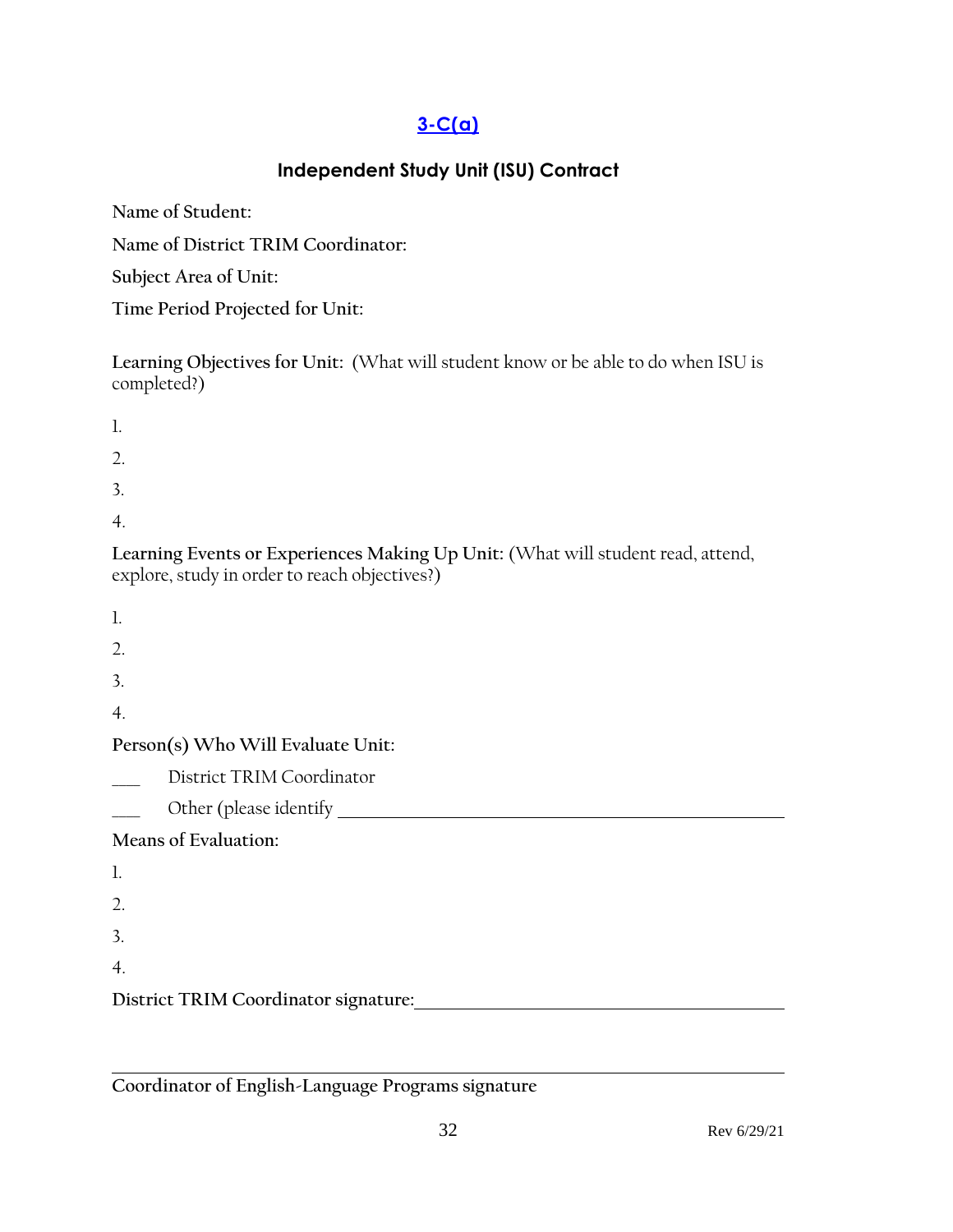# **[3](#page-2-1) – C(b)**

# **ISU CONTRACT (sample)**

<span id="page-32-0"></span>**Name of Student:**John Kline **Name of Coordinator:** Anna Mow

**Subject Area of Unit:** Brethren Disaster Ministries

**Time Period Projected for Unit:**January 1 - March 30

**Learning Objectives for Unit:** (What will student know, or be able to do, when ISU is completed?)

- **1.** Will be able to articulate an understanding of the theology behind the Brethren emphasis on being a servant to others, citing not only ideas about God and faith, but also scriptures that are relevant
- **2.** Will become familiar with the history of Brethren Disaster Ministries and with the written resources available for volunteers on site.
- **3.** Will develop strategies to encourage others to participate in a Brethren Disaster Ministry project, including being able to speak from personal experience. This participation could be on site or offering support in other ways.
- **4.** Will evaluate how I can personally best use my gifts in this kind of ministry.

**Learning Events or Experiences Making Up Unit:** (What student will read, attend, explore, study in order to reach objectives?)

- **1.** Participate as a volunteer for at least one week at a disaster ministry site.
- **2.** Volunteer to lead one of the devotional times for the group during that week.
- **3.** Interview the site coordinators and other experienced volunteers to learn of their motivation and experiences. Record these interviews, either on paper or with a recording device.
- **4.** Keep a daily journal from the time of leaving home until returning to record not only activities, but reflections on how this experience might impact and shape one's ministry. Take notice of what personal gifts I have that can contribute to this kind of ministry.
- **5.** Read "*Brethren Disaster Ministries Volunteer Handbook,"* "*Here I Am Brethren Disaster Ministries Devotional Guide," "Light Our Way: A Guide For Spiritual Care In Times Of* Disaster," *"A Cup of Cold Water: The Story of Brethren Service"* by J. Kenneth Kreider, Write a onepage paper on each publication, describing what I learned, who else might find this book helpful, and a basic description of the content.
- **6.** Create and lead a worship service in two locations in which the theme is Brethren Disaster Ministries in order to share information and inspire others to serve. Make a PowerPoint presentation. Also share at least two examples from personal experience of how I saw God working in this experience. Include specific opportunities for congregation to consider traveling to a disaster project site to experience this kind of ministry firsthand or support disaster ministry in another way. Give at least eight people attending a feedback form to fill out.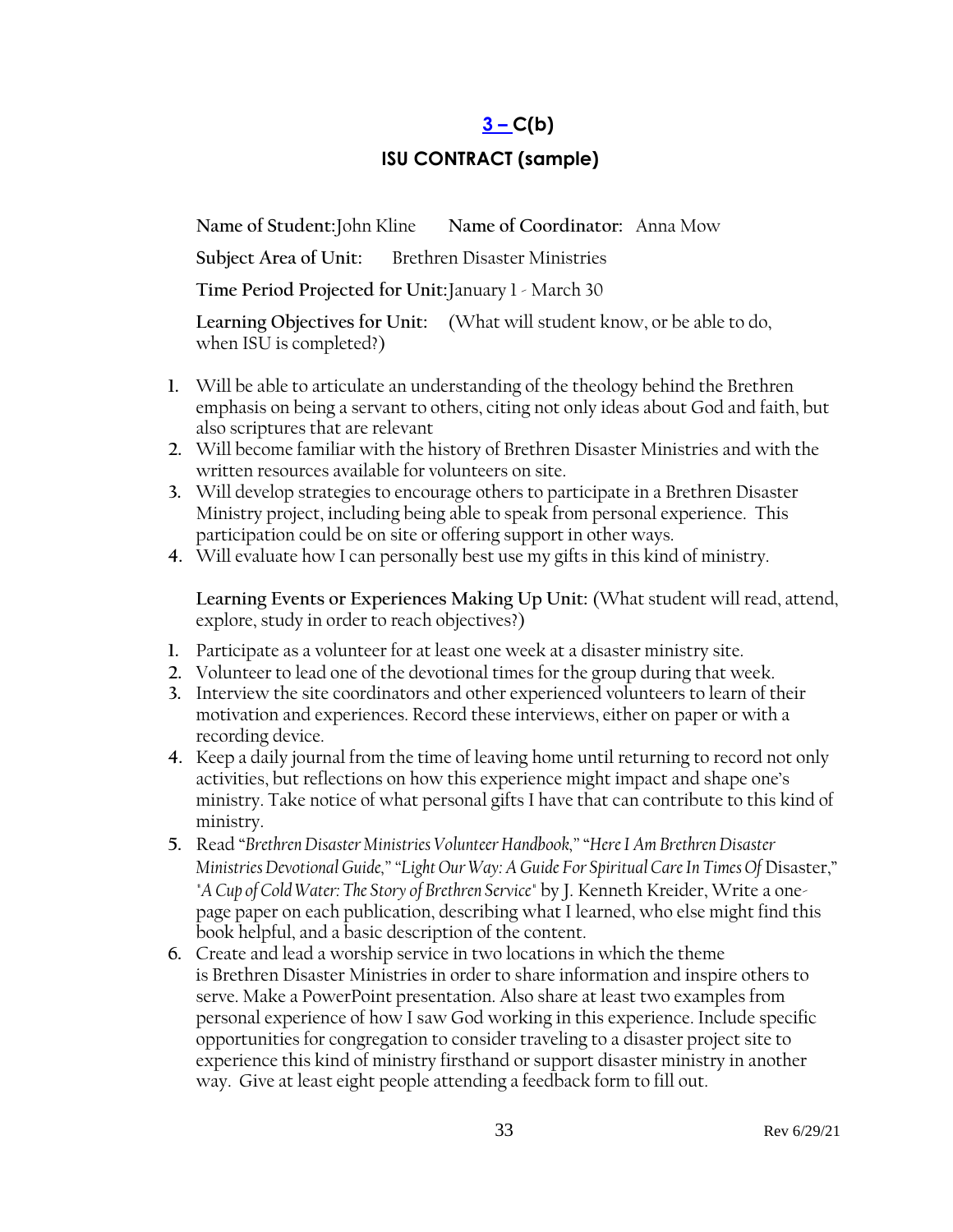#### **Person(s) Who Will Evaluate Unit:**

- **\_**X\_ District TRIM Coordinator
- \_X\_ Other (please identify) \_On Site Project Director\_\_\_\_\_\_\_\_\_\_

#### **Means of Evaluation:**

- **1.** Observing participation as a volunteer on a disaster ministry site.
- **2.** Read Journal to evaluate its depth and completeness.
- **3.** Read papers on books read to consider their detail and self-reflective qualities.
- Either attend or read a complete manuscript of the disaster ministries worship service.
- **5.** Read the feedback forms to further information of the effectiveness of this service.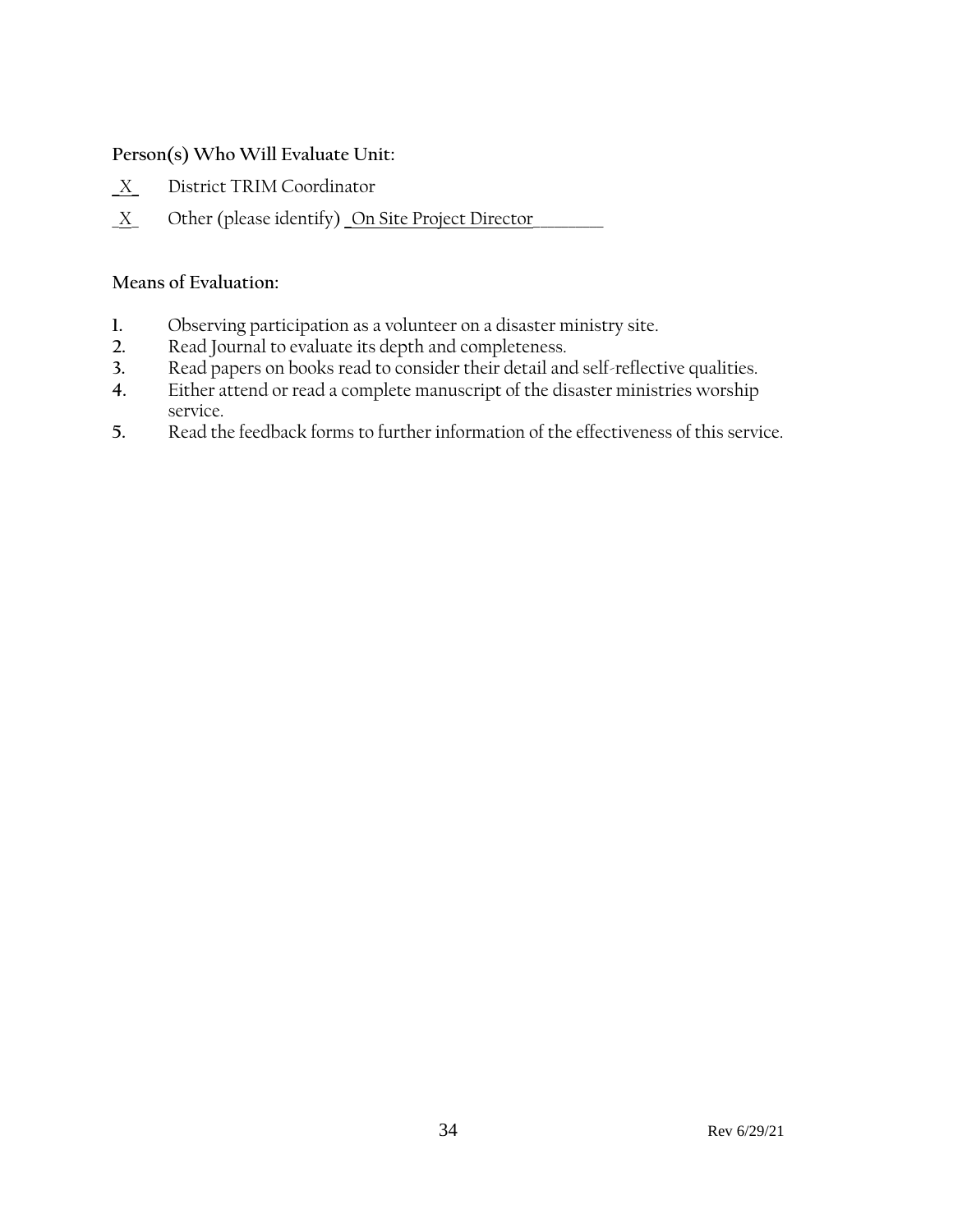# **[3-C](#page-2-0) (c)**

# **STUDENT EVALUATION OF COMPLETED ISU**

<span id="page-34-0"></span>**Name of Student: Subject Area of Unit:**

Overview of my experience:

What went well?

What I wish I had done differently:

My most significant learning(s):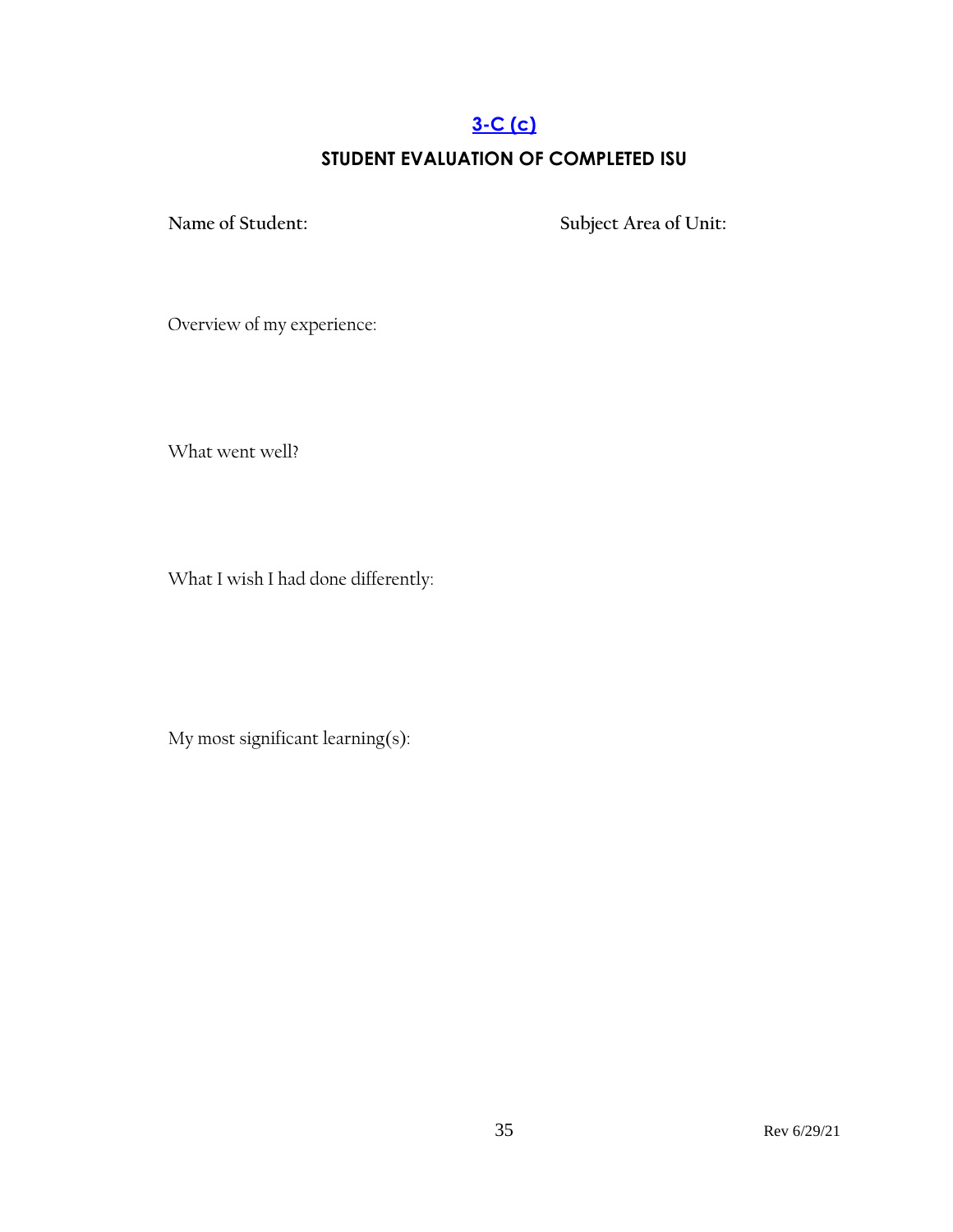#### **[3-C\(d\)](#page-2-0)**

#### **SUPERVISOR'S EVALUATION OF COMPLETED ISU**

<span id="page-35-0"></span>**Name of Student: Subject Area of Unit:**

Signature Date **Certification of Unit for Credit:** Area in which student receives credit: (check one) \_\_\_\_ General Education \_\_\_\_ Bible/Theology \_\_\_\_ Ministry **Number of TRIM units student receives: (check one)** \_\_\_\_ 1 Unit (75-90 hours) \_\_\_\_ .67 Unit (50-60 hours) \_\_\_\_ .50 Unit (40-45 hours) \_\_\_\_ .33 Unit (25-30 hours) **\_\_\_\_\_\_\_\_\_\_\_\_\_\_\_\_\_\_\_\_\_\_\_\_\_\_\_\_\_\_\_\_\_\_\_\_\_\_\_\_\_\_\_\_\_\_ \_\_\_\_\_\_\_\_\_\_\_\_\_\_\_** Signature of district TRIM coordinator Date

**\_\_\_\_\_\_\_\_\_\_\_\_\_\_\_\_\_\_\_\_\_\_\_\_\_\_\_\_\_\_\_\_\_\_\_\_\_\_\_\_\_\_\_\_\_ \_\_\_\_\_\_\_\_\_\_\_\_\_\_\_\_\_\_\_\_**

36 Rev 6/29/21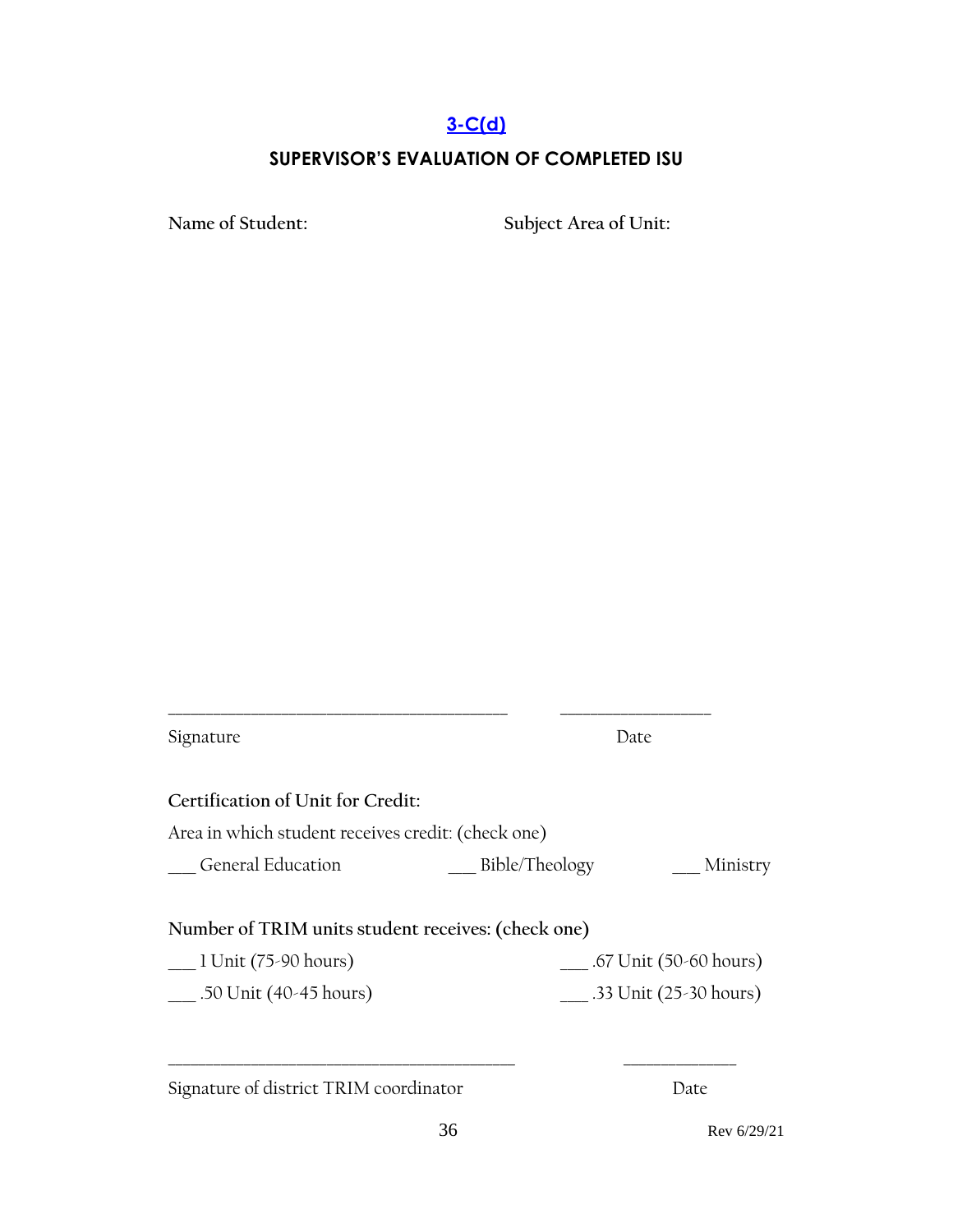# **[3 -C\(e\)](#page-2-0)**

# **ISU RECORD of HOURS**

**Independent Study Unit Course Title:**

| Date | Activity<br>$\mathcal{L} = \mathcal{L}$ | ${\hbox{Hours}}$ | Total<br>Hours |
|------|-----------------------------------------|------------------|----------------|
|      |                                         |                  |                |
|      |                                         |                  |                |
|      |                                         |                  |                |
|      |                                         |                  |                |
|      |                                         |                  |                |
|      |                                         |                  |                |
|      |                                         |                  |                |
|      |                                         |                  |                |
|      |                                         |                  |                |
|      |                                         |                  |                |
|      |                                         |                  |                |
|      |                                         |                  |                |
|      |                                         |                  |                |
|      |                                         |                  |                |
|      |                                         |                  |                |
|      |                                         |                  |                |
|      |                                         |                  |                |
|      |                                         |                  |                |
|      |                                         |                  |                |
|      |                                         |                  |                |
|      |                                         |                  |                |
|      |                                         |                  |                |
|      |                                         |                  |                |
|      |                                         |                  |                |
|      |                                         |                  |                |
|      |                                         |                  |                |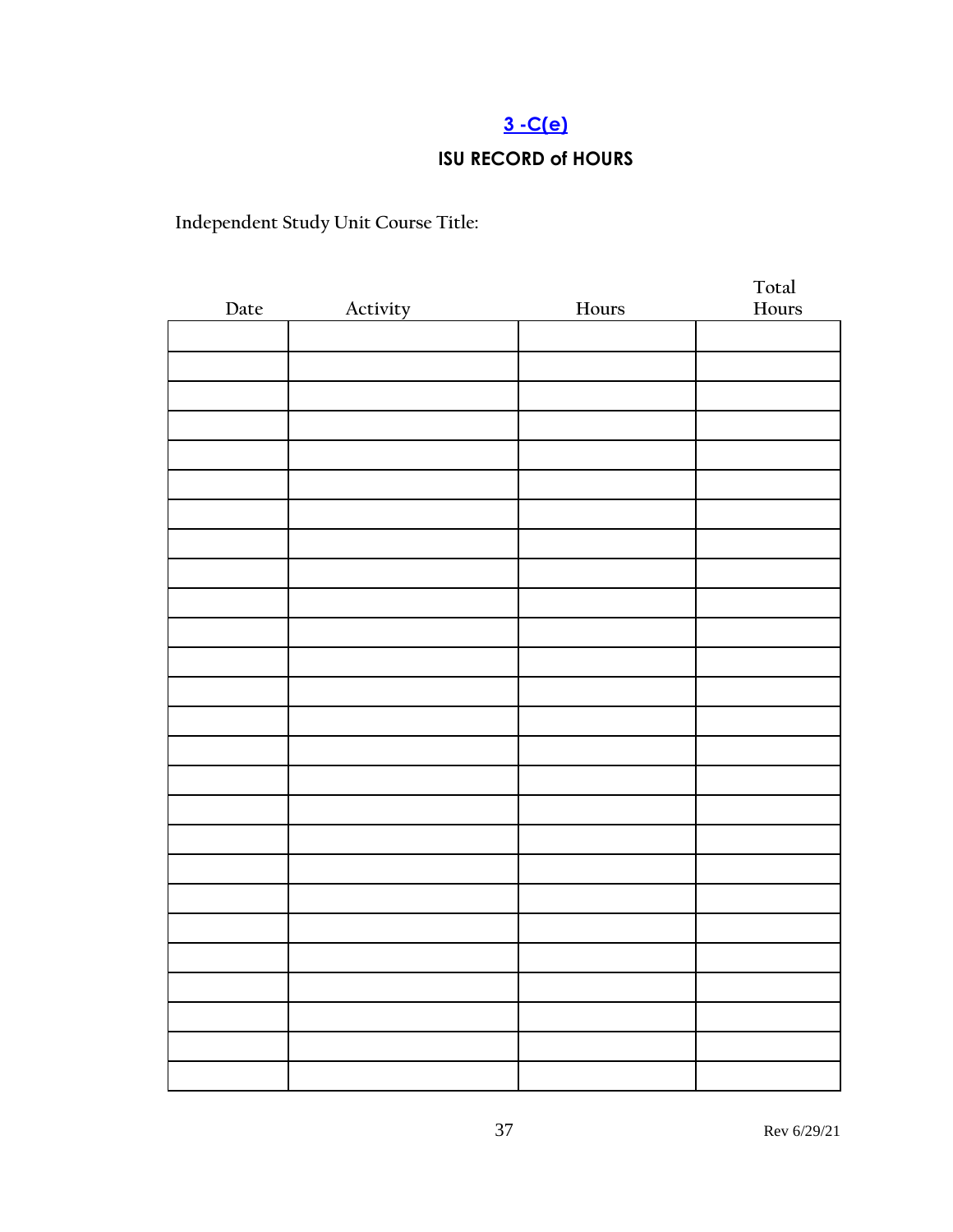# **[3-D](#page-2-1)**

### **DIRECTED INDEPENDENT STUDY UNIT**

A Directed Independent Study Unit (DISU) is a hybrid of an instructor-led course and an Independent Study Unit (ISU). The DISU differs from an ISU in that an instructor, rather than the student, structures the initial learning experience, may connect with students throughout duration of the study period, and assigns the learning objectives, requirements and means of evaluation. The student then completes the requirements during a specified time as determined by the instructor.

In most cases, TRIM students will spend on average *75-90 hours* on a DISU. Approximately six to eight hours of instruction will begin the DISU. The remaining time will be time spent studying, reading, writing/preparing projects, and evaluating the work done in the DISU. Every DISU will be structured to the discretion of the instructor and will vary from course to course.

All DISUs are organized by the Brethren Academy for Ministerial Leadership or Susquehanna Valley Ministry Center (SVMC).

#### **Directed Independent Study Units may be available during the following experiences**

- Pre-Annual Conference Ministers' Association continuing education event
- SVMC Academic Symposium
- Denominational or seminary events as announced.
- For a list of upcoming DISUs, visit the Brethren Academy webpage.

#### **The Process**

- 1. Students will register for a DISU through the Brethren Academy or Susquehanna Valley Ministry Center.
- 2. Students will be charged a \$115 fee for each DISU, in addition to other registration fees for the event.
- 3. The DISU will begin with a six-to-eight-hour event with an additional two-hour conversation with the DISU instructor. Upon registration, students will receive requirements for the course, assigned readings and projects, and due dates for assignments. The instructor may choose to assign reading or other work prior to the face-to-face meeting.
- 4. The instructor will submit an evaluation for each student participant.
- 5. Students will need to complete a self-assessment of their work for this DISU that will be submitted to the Coordinator.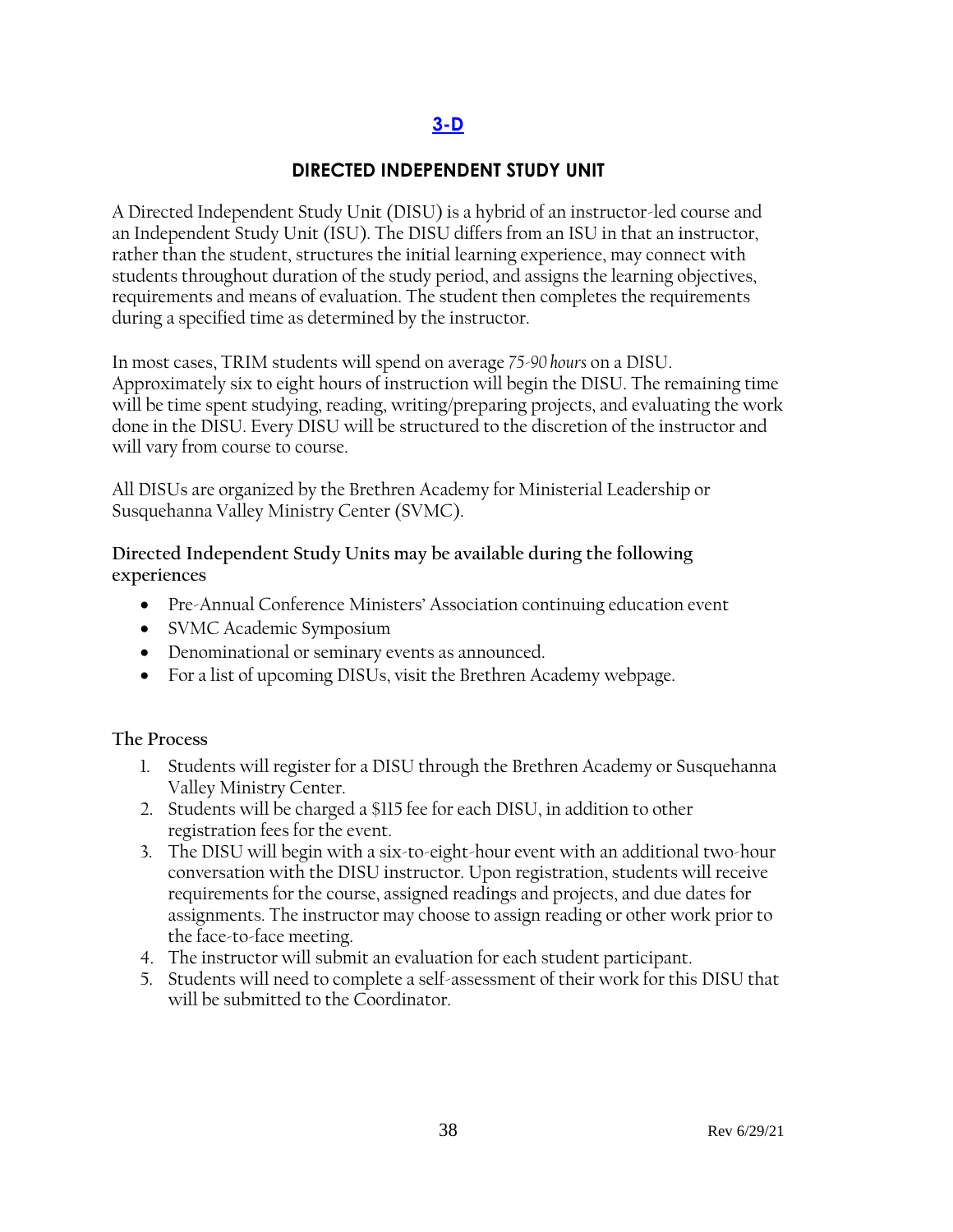# **[3-E](#page-2-1)**

## **FIVE REQUIRED EXPERIENCES**

Many TRIM students have been very active in the Church of the Brethren and are very familiar with denominational events, but most have attended these events as observers or delegates. TRIM requires each student to take part in events in a new way—as a leader in training. As future leaders, TRIM students will look at these experiences in a different way and gain new perspective on church life.

Every student in TRIM will participate in at least five experiences, including:

- One learning experience taking place on a college campus or taught by a Brethren college instructor OR one experience in a Church of the Brethren affiliated ministry/agency outside of the local congregation
- One Bethany class or another class taught by Bethany faculty
- One Annual Conference
- One District Conference
- One ecumenical, intercultural, or interfaith training experience

Plan ahead for these required experiences. Most TRIM students are in the program for at least two years. Be in touch with congregational leaders as soon as possible to arrange to represent your church at Annual Conference or District Conference. If possible, serve as a delegate. Also, the Academy organizes classes around the country periodically that are taught by Bethany faculty and faculty members of Brethren colleges. Watch for these opportunities to complete your required experiences, especially if you live a long distance from the seminary or a Brethren college.

### **The Process**

- 1. **A**fter each experience, complete the appropriate Five Required Experiences Form that follows. **DUE NO MORE THAN THREE MONTHS following the completion of the experience.**
- 2. Give the completed form to your district TRIM coordinator for approval.
- 3. If approved, the district TRIM coordinator forwards the approval to the Brethren Academy office. Note: A form that is emailed from a district TRIM coordinator to the Brethren Academy Office is considered "signed."
- 4. The Brethren Academy office will record the credit for the experience on the TRIM transcript.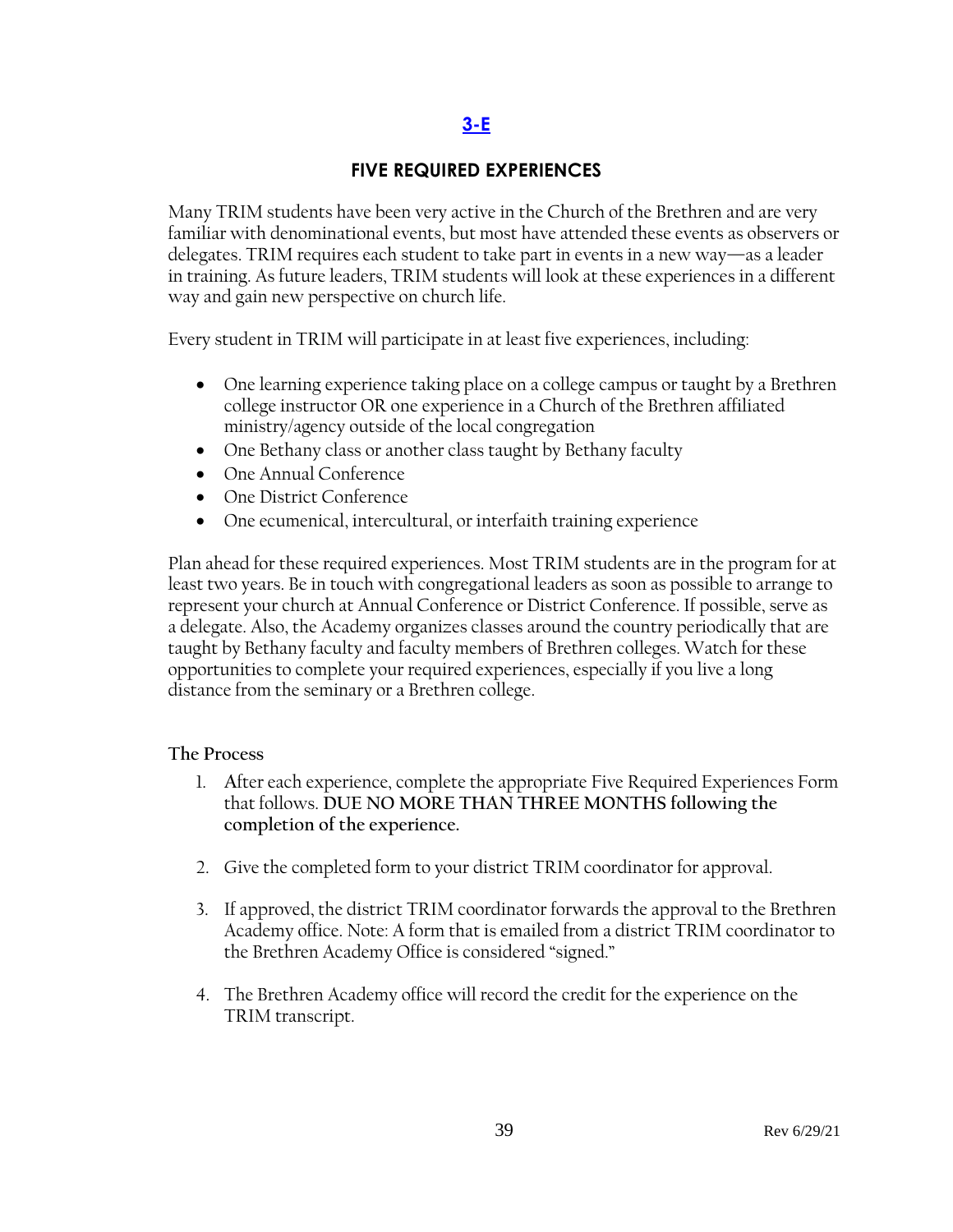# **[3E\(a\)](#page-2-1)**

## **CHURCH OF THE BRETHREN COLLEGE or BRETHREN CONNECTION EXPERIENCE**

One of the requirements for graduation from TRIM is student participation in a Brethren College Experience or Brethren Connection Experience.

### **Church of the Brethren College Experience**

The purposes of this requirement are several:

- It provides a context for Brethren formation of pastors who enter TRIM with experience in other denominations;
- It affirms the value of high quality, liberal arts education as preparation for ministry;
- It actively facilitates a trainee's sense of loyalty to the Church of the Brethren denominational family;
- It represents one part of the inherent cooperation among various partners in ministry training.

For purposes of TRIM, a Brethren College Experience may be completed in one of the following ways:

- 1. Attend, with satisfactory academic standing, one of the six Brethren colleges for at least one semester prior to beginning the TRIM program. The experience will then be recorded as "completed" on the student's first official TRIM transcript.
- 2. Attend one regular, on-campus class offered by the college and complete it with satisfactory academic standing.
- 3. Attend and complete one off-campus, online, or extension class offered by the college or the Brethren Academy and taught by a Brethren college professor.
- 4. Participate in an educational experience sponsored by the college, on or offcampus. Examples include a lecture series with outside speakers, or special programs and workshops offered for the community. (The TRIM student may or may not elect to build an Independent Study Unit around such an experience.)
- 5. Invite a Brethren college professor to plan a series of lectures or workshops in a TRIM student's local area. Use the faculty resources from a Brethren College to meet one of the three subject-area requirements in TRIM.
- 6. Attend and complete one Brethren Academy class offered on a Brethren college campus.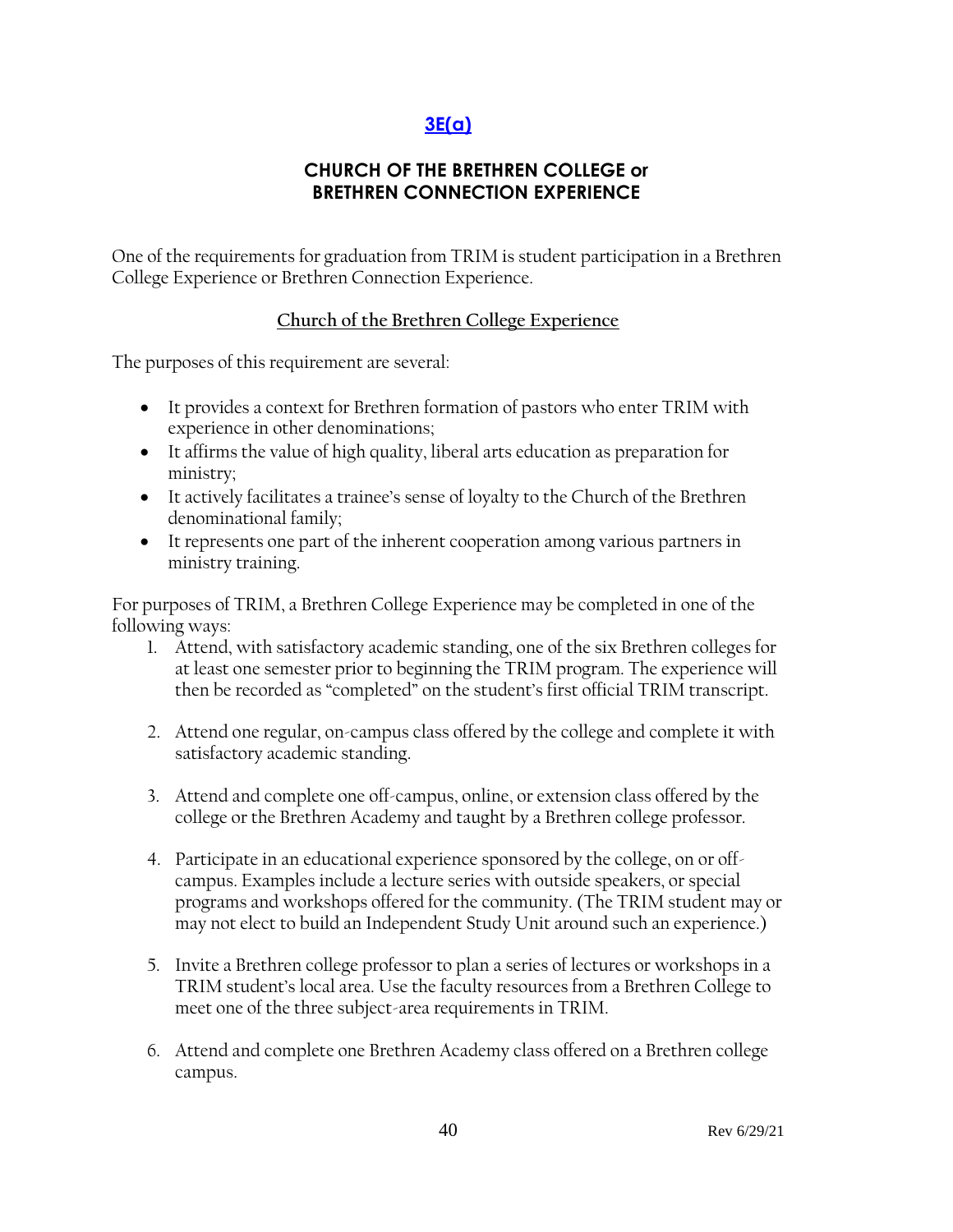## **Questions for reflection paper (2-3 pages, double spaced, standard**

### **size/font/margins)**

- 1. Describe the event(s) that took place.
- 2. Recall the four purposes of the Brethren College/University experience. Choose one and briefly reflect how your time on campus met this purpose.
- 3. Reflect on the experience by noting any questions, affirmations, moments of insight you had during your time.

## **Brethren Connection Experience**

If it is not feasible to visit a Brethren College in one of these ways while in TRIM, a student may choose to create an experience that connects them with the larger Church of the Brethren denomination and its various ministries.

The purposes of this experience include:

- 1. To connect with a Church of the Brethren institution and understand the role it plays in the broader ministry in the Church of the Brethren.
- 2. To learn about the rich history of Church of the Brethren outreach and mission, and how these institutions have changed and adapted over time.
- 3. To encourage students to find ways to connect congregations with ministries and other groups within the Church of the Brethren.
- 4. To foster a sense of connection beyond one's own congregation and ministries, seeing it as part of a larger denominational whole.

Some possibilities include attend a Mission and Ministry Board meeting, visit the New Windsor Service Center, volunteer at a Brethren camp, attend a Disaster Ministries or denominationally sponsored workcamp, attend any of the generational conferences as a participant or volunteer (such as National Youth Conference, National Young Adult Conference, Nation Older Adult Conference), visit a Brethren nursing home or care facility, etc. Visit the Church of the Brethren website [\(www.brethren.org\)](http://www.brethren.org/) for possibilities**.** 

### **Note: Bethany Theological Seminary courses or forums, Annual Conference, and District Conference may not be counted for this experience.**

### **Questions for reflection paper (2-3 pages, double spaced, standard size font/margins))**

- 1. Describe the event or location that you visited including significant people you spoke or worked with in order to better understand the meeting/program/institution.
- 2. Give some background to the context: When did the meeting/program/institution begin? What was its original purpose? How has it changed? Who does it serve? What is its mission?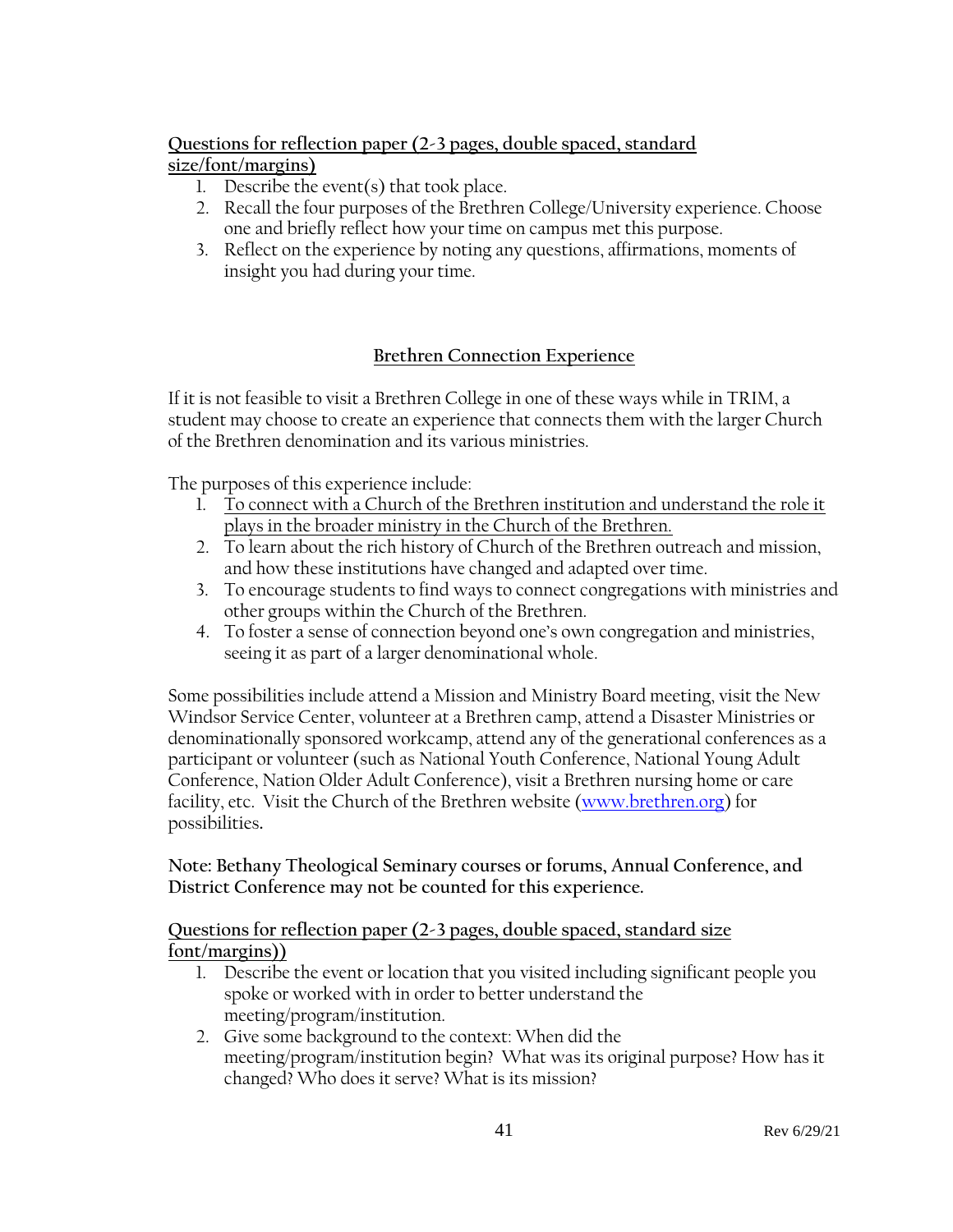- 3. How does this ministry contribute to the larger ministry and identity of the Church of the Brethren in the wider world?
- 4. Reflect on the experience by noting any questions, affirmations, moments of insight you had during your time.
- 5. How do you see this experience informing your ministry within the Church of the Brethren?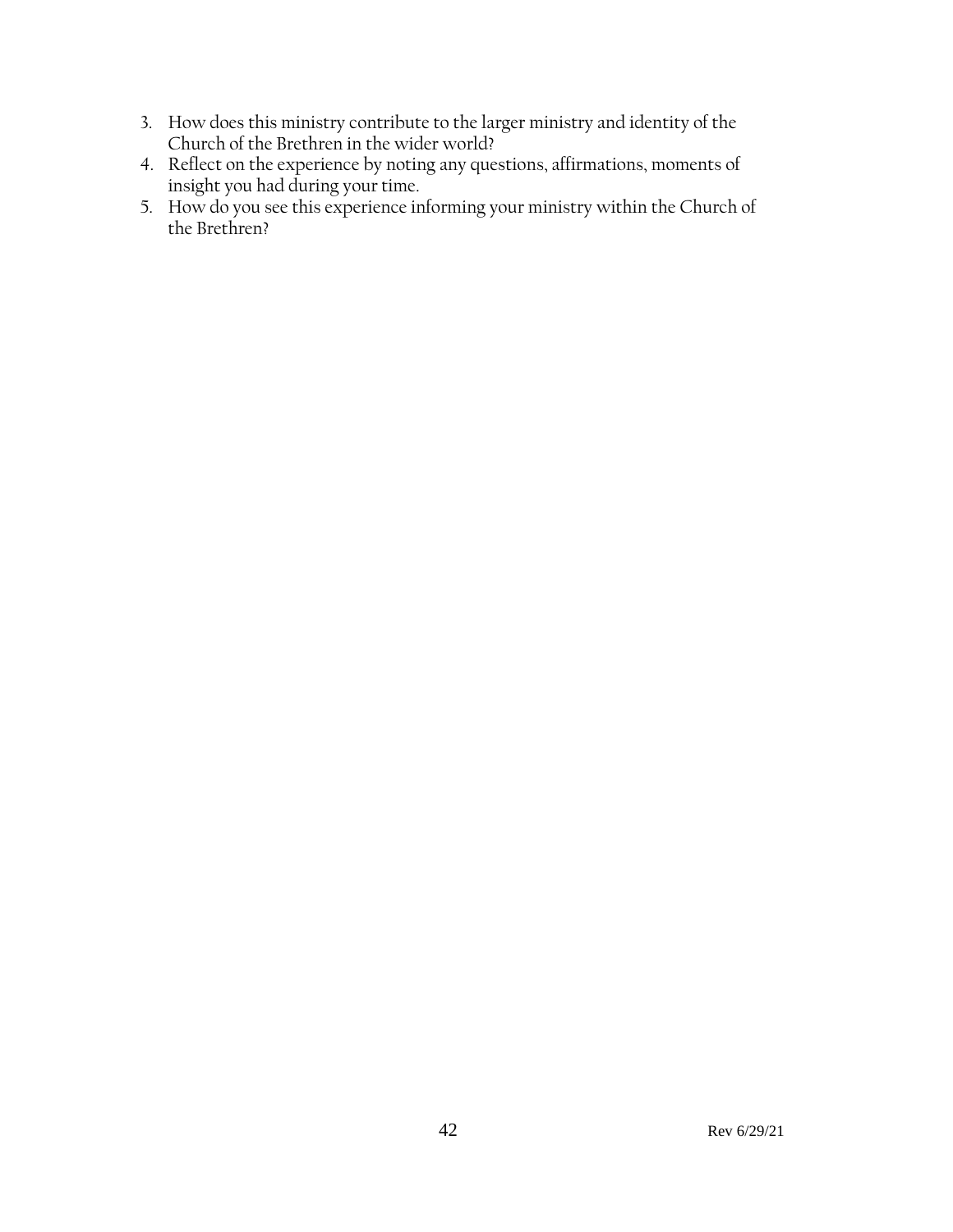## **3 - [E\(b\)](#page-2-1)**

### **BETHANY THEOLOGICAL SEMINARY EXPERIENCE**

One important requirement for a student's successful completion of TRIM is participation in a Bethany Seminary Experience beyond orientation. Some TRIM students may acquire *more* than one course at Bethany; however, every student is asked to build *at least one* Bethany opportunity into their program, via an on-site or online course, or a Directed Independent Study Unit

The purpose of this requirement is to ensure that a student has at least one experience with the denomination's only graduate school of theology. This requirement also affirms the value given to the high-quality education offered by the denomination's only seminary, one of the partner agencies in ministry training.

For purposes of TRIM, the Bethany Seminary experience may be credited in one of the following ways:

- 1. Enroll as an occasional or special student and complete one course (or more) on the Richmond campus, offered by Bethany and taught by a Bethany instructor.
- 2. Enroll as an occasional or special student to complete one regular course (or more) offered by the Susquehanna Valley Ministry Center of Bethany Theological Seminary and taught by a member of the Bethany faculty.
- 3. Participate in one of the intensives, on-site classes, or travel seminars, taught by a Bethany instructor.
- 4. Invite a Bethany faculty member to lead a seminar or workshop in your area of the country.
- 5. The online classes of Bethany and the Susquehanna Valley Ministry Center taught by Bethany faculty offer increasing possibilities for TRIM students.

As you plan this experience, please take careful note of the information in this TRIM manual entitled "Academy Students in Graduate Courses" to avoid Misunderstandings about how your experience will be interpreted in TRIM. Do not hesitate to ask questions of Bethany and Academy staff to be sure you understand your status as a TRIM student in a Bethany Seminary course.

**Questions for Reflection on Brethren College Experience (2-3 pages)**

- 1. Briefly describe your experience during the Bethany Theological Seminary experience including the course, professor, size of class, mode (online, intensive, travel, etc.).
- 2. What expectations or assumptions did you have when entering into a Bethany Theological

Seminary course? How were those assumptions challenged or affirmed?

3. What is the role of higher education in the preparation of ministers in the Church of the Brethren?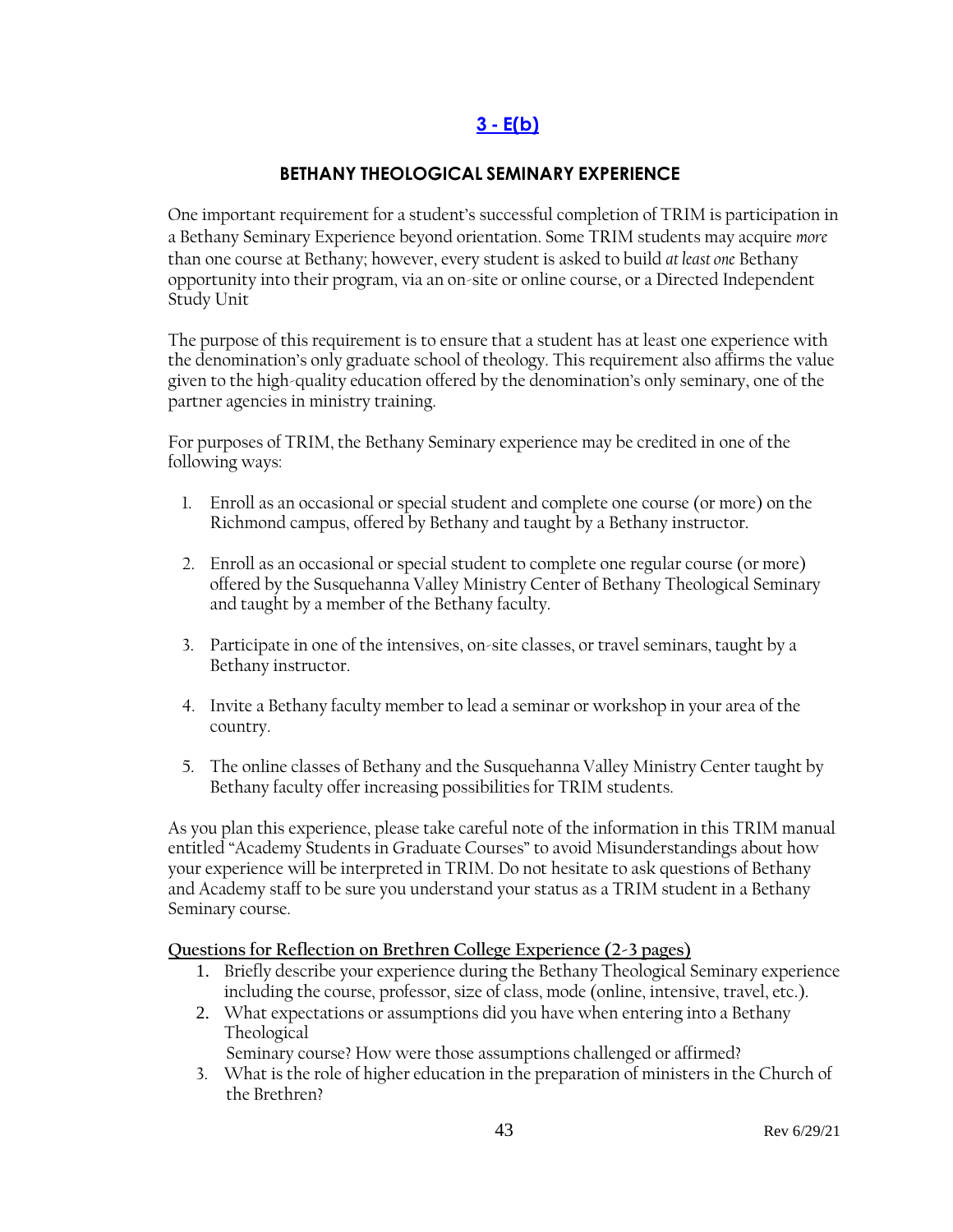# **3 - [E\(c\)](#page-2-1)**

## **ANNUAL CONFERENCE EXPERIENCE**

The purpose of this exercise is to gain an understanding of the larger church, and how the local church and individuals relate to it. Below find some areas for exploration and development.

- 1. Give a brief description of Annual Conference officers, how they are chosen, and what their duties are.
- 2. Look at Annual Conference committees and organizations, such as Standing Committee and the Mission and Ministry Board. What are their functions? Who represents your district on Standing Committee? Who is the current board chair?
- 3. Describe the query process; origin, steps, and disposal of business items.
- 4. Describe and evaluate the worship experience(s) you participated in.
- 5. Attend several insight sessions. What did you find helpful in the sessions?
- 6. Briefly describe the age activities that were available.
- 7. Name some of the biblical and theological principles at work in the Annual Conference structure.
- 8. Offer your personal reflections and responses to study papers being considered by Annual Conference delegates.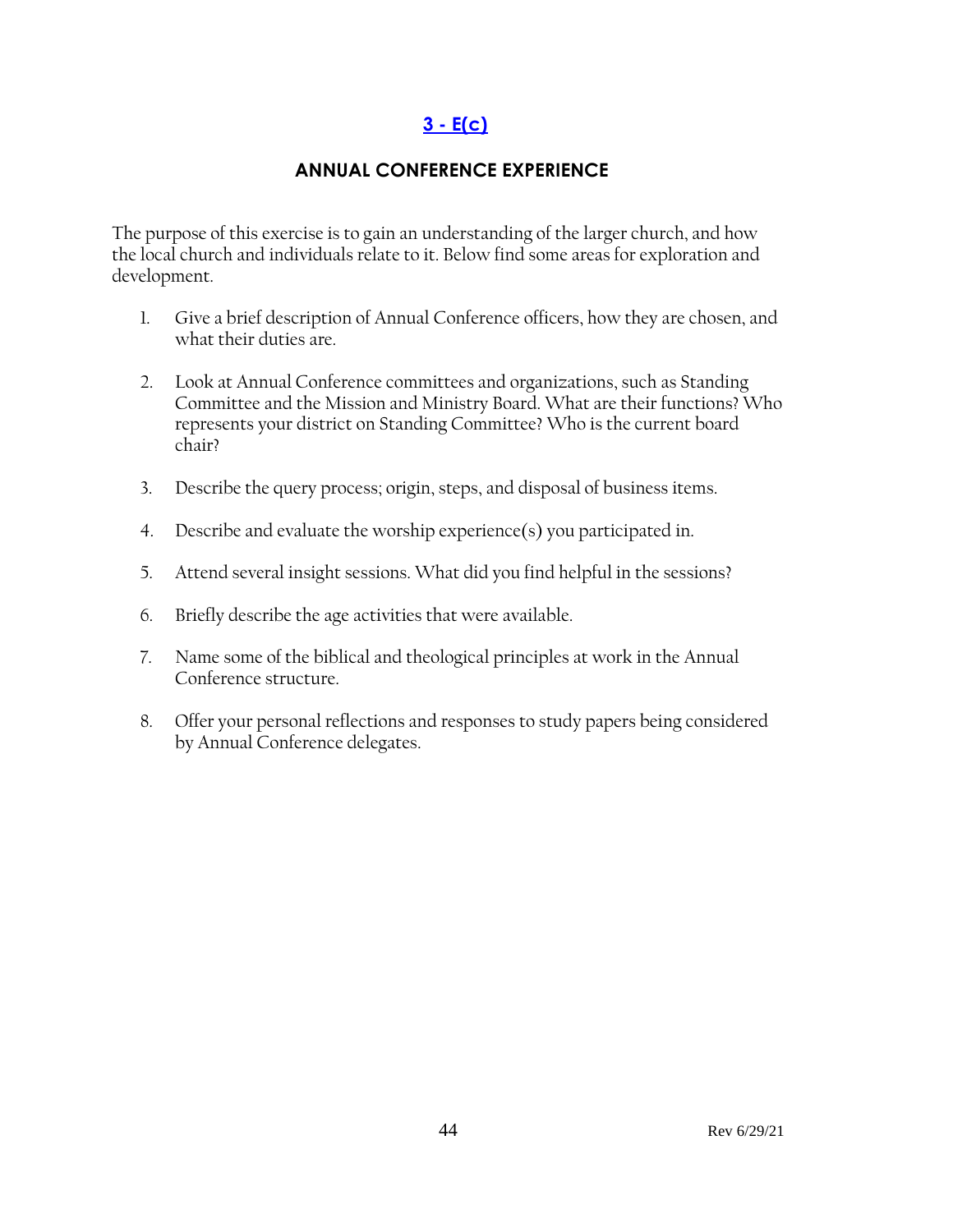# **3 - [E\(d\)](#page-2-1)**

## **DISTRICT CONFERENCE EXPERIENCE**

District Conference is a shorter, more local experience than Annual Conference, but crucial in the way the church functions. Examine some of the areas below for this experience.

- 1. Give a brief description of the District Conference officers, their duties, and how they are chosen.
- 2. Tell how the district is organized. Who makes up the board? Who are the staff members? What functions and responsibilities does each have?
- 3. How do the business items arrive at District Conference?
- 4. A major item at District Conference is the district budget. How is the budget prepared and how is it met in a given year?
- 5. In what way is the District Conference like a family gathering?
- 6. What biblical and theological principles become evident in District Conference?
- 7. In what ways do you see your district relating to the larger church through the District Conference?
- 8. Reflect on the worship services during District Conference.
- 9. Offer personal reflections and responses to the District Conference you attended.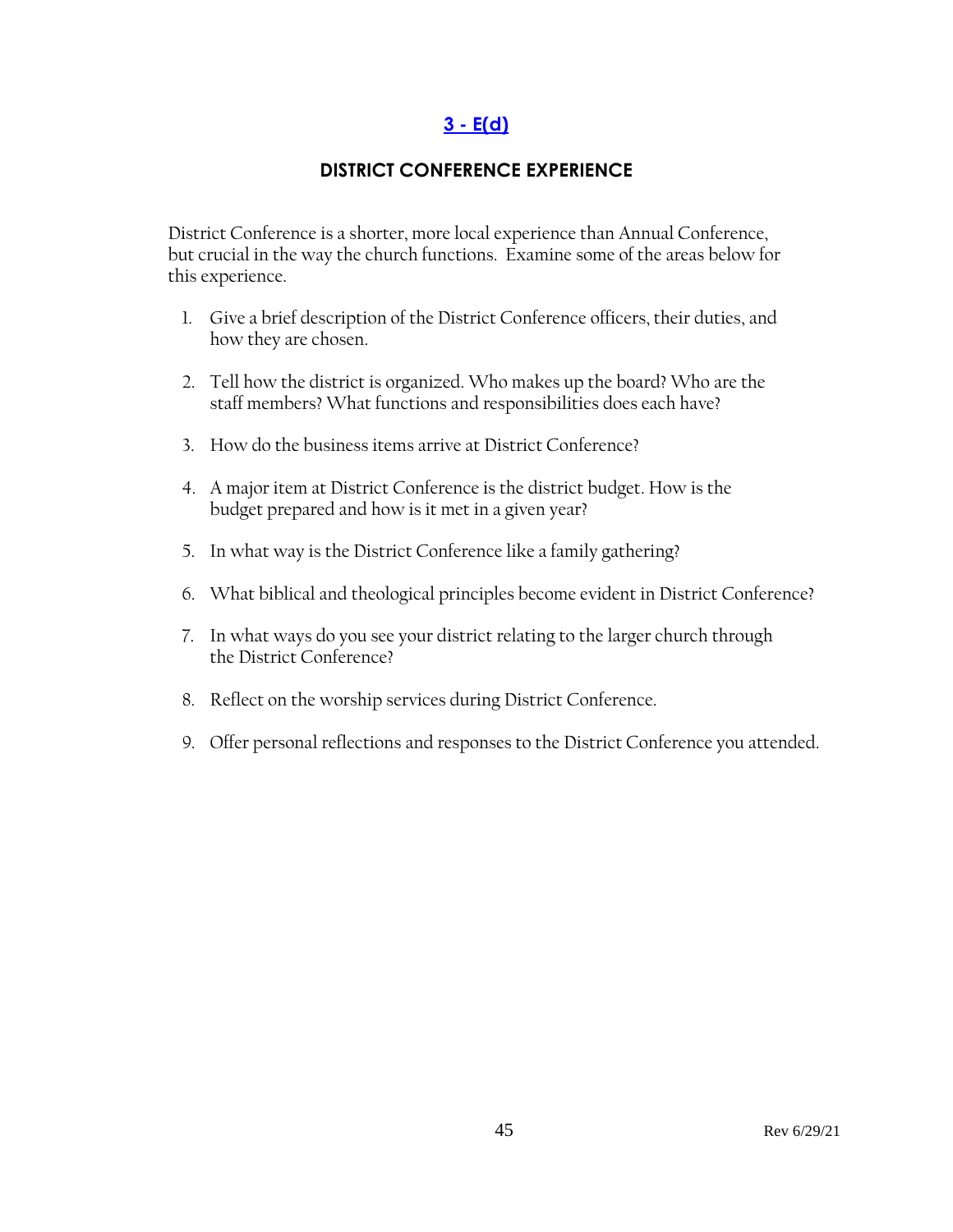# **3 - [E\(e\)](#page-2-1)**

## **ECUMENICAL, INTERFAITH, OR INTERCULTURAL EXPERIENCE**

One of the requirements for graduation from TRIM is participation in an ecumenical event, an interfaith event, or an intercultural event. The purpose of this requirement is to broaden a student's training beyond his or her own ecclesial or cultural world. We need to be able to see our Brethren experience of the church as part of a larger communion of churches linked together in a common mission. Beyond that, each person needs the opportunity to see the fascinating mix of cultures with which Christians share the world.

### **Ecumenical and Interfaith Events**

For the purposes of TRIM, an ecumenical event will be an experience through which the student learns how the Church of the Brethren works together with other Christian bodies in the larger church. An interfaith experience is an experience through which the student learns how Christians relate to people of other religions. Here are examples of events that qualify:

- 1. A meeting of an interdenominational council of churches, whether worldwide, national, statewide, or local.
- 2. Participation in the planning and carrying out of a special interfaith gathering at the local or regional level.
- 3. Participation in the development and implementation of a cooperative, interchurch or inter-religious ministry in one's community (e.g., food pantry, shelter for the homeless, etc.).
- 4. Spending a day at New Windsor to tour the facilities and learn how churches and religions work together in Church World Service, Interfaith Medical Assistance, and other agencies.
- 5. Participating in the activity of a local pastors' association (assuming such a group not only gathers for fellowship, but also develops cooperative programs and events).

## **Intercultural Events**

In a similar manner, an intercultural event will be an experience through which the student's perception of life is expanded by exposure to different cultures and values. Some examples of intercultural events include the following:

- 1. Study in another country, whether for a regular term of study or for a short-term intensive experience.
- 2. Participation in a study tour of another part of the world and reflection on that experience.
- 3. Participation in an international work camp and reflection on that experience.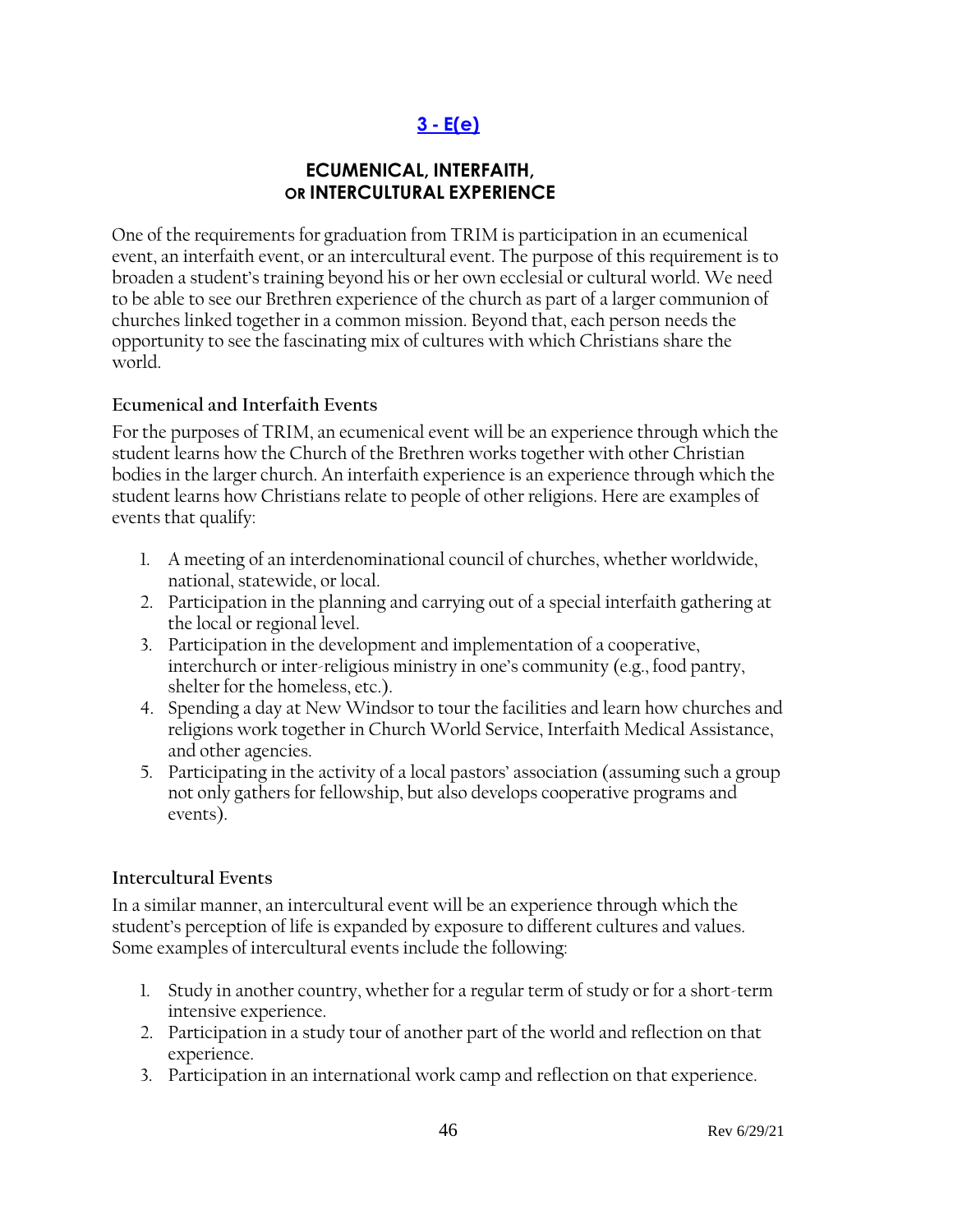- 4. Taking part in a seminar or workshop specifically designed to provide participants with cross-cultural enrichment.
- 5. Participation in a BVS assignment or similar undertaking to familiarize oneself with a different culture, whether in the United States or abroad.

The lists above are suggestive, not restrictive. You may propose other ideas to the district TRIM coordinator.

### **Questions for Reflection on Ecumenical, Interfaith, or Intercultural Experience (2-3 pages)**

- 1. Describe the nature of the event, including location, structure, and partners involved.
- 2. What were some assumptions you had going into this experience?
- 3. How were those assumptions challenged, changed, transformed, or deepened?
- 4. Describe the positive experiences and outcomes of this project as well as the more challenging ones.
- 5. In what ways has your faith and ministry training been affected by engaging in this activity?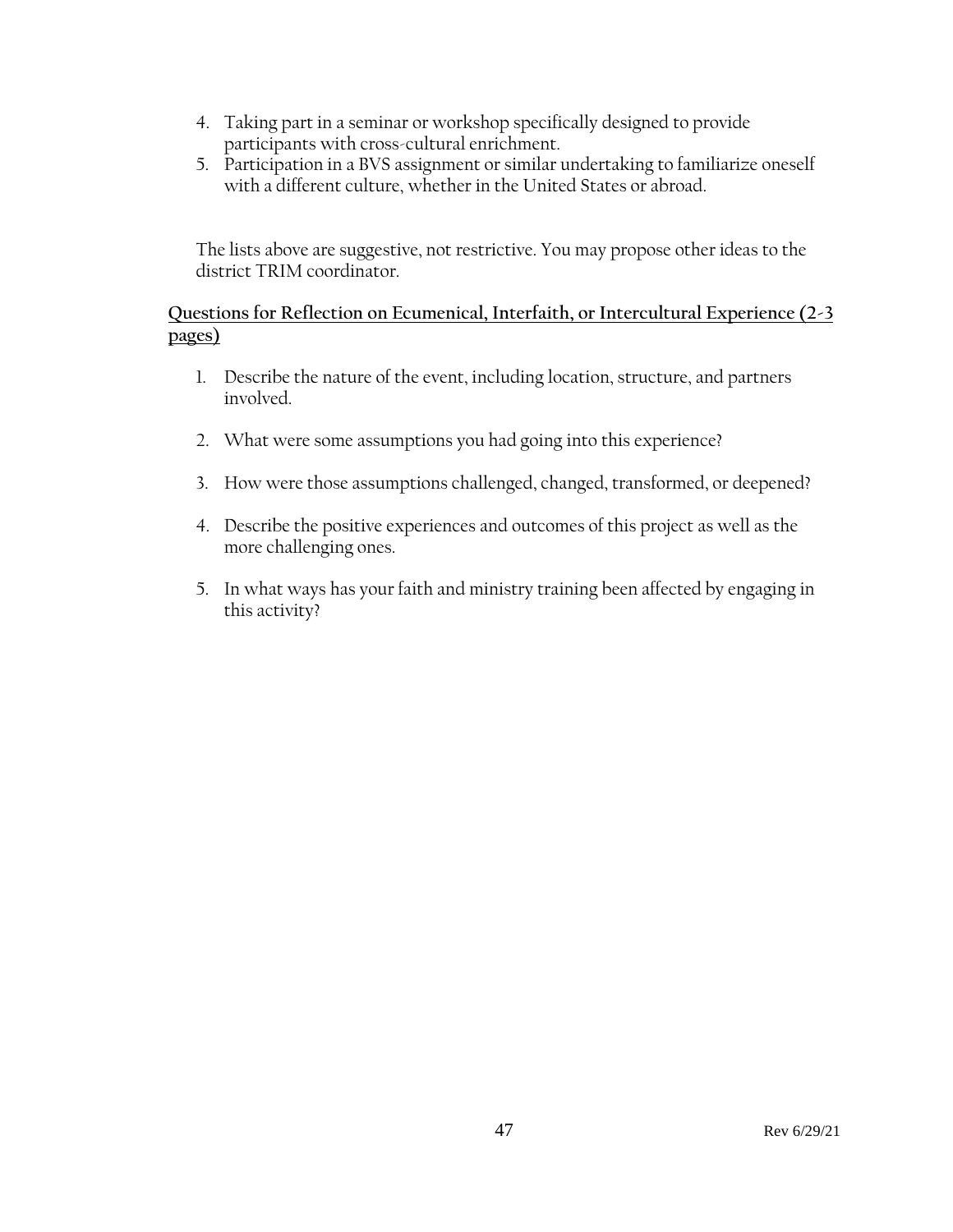# **3 - [E\(f\)](#page-2-1)**

## **FIVE REQUIRED EXPERIENCES FORM Due within three months of completing experience**

| Name of Student:     |                                                                          |                                                                           |
|----------------------|--------------------------------------------------------------------------|---------------------------------------------------------------------------|
| Event: Reported:     |                                                                          |                                                                           |
|                      | Bethany Experience<br>Brethren College Experience<br>Annual Conference   | District Conference<br>Ecumenical/Interfaith/<br>Intercultural Experience |
| Name of Coordinator: |                                                                          |                                                                           |
|                      | Name of College, Experience, or Conference:                              |                                                                           |
|                      | $Date(s)$ of Experience:                                                 |                                                                           |
|                      | Attach 2-3-page reflection (questions found on specific experience page) |                                                                           |

Certification for Credit:

Signature of District TRIM Coordinator Date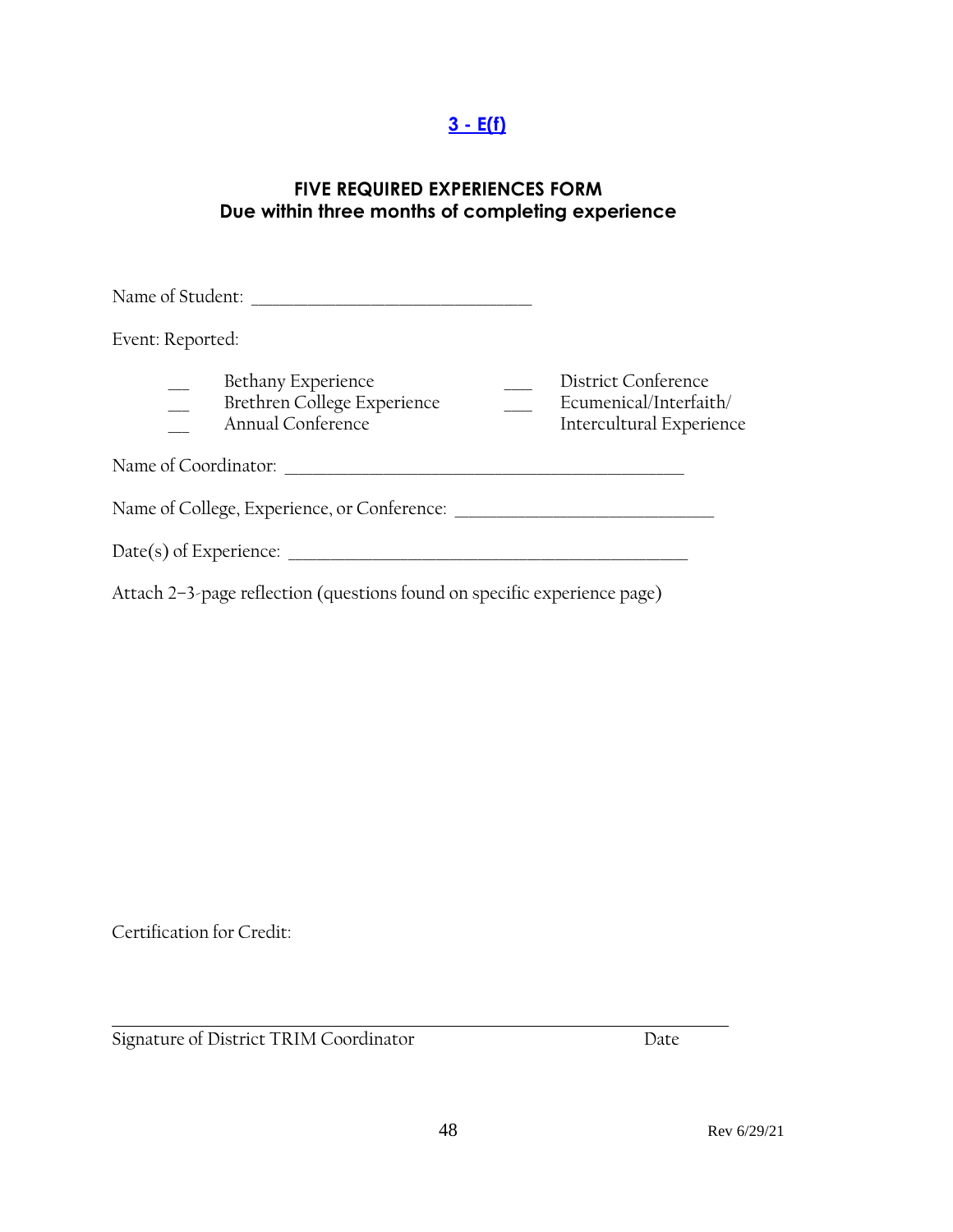# **[F](#page-2-0) OBTAINING TRIM UNITS**

# **3 – [F\(a\)](#page-2-1)**

## **CONVERTING PREVIOUS/EXTERNAL COURSE CREDIT TO TRIM UNITS**

#### **How is course credit converted to TRIM units?**

Students may transfer courses in to the TRIM transcript from previous educational institutions, or education institutions outside of the Brethren Academy or Bethany Theological Seminary. Courses must be transferred in from an institution recognized (accredited) by one of the eight regional accrediting agencies that follow the requirements of the United States Secretary of Education. All such accredited institutions are periodically reviewed and subsequently listed in the annual Higher Education Directory. Accredited schools can be found at [www.ed.gov/accreditation](http://www.ed.gov/accreditation)

If a TRIM student wishes to transfer credits earned at the seminary level, he or she must show that the credits were earned at an institution accredited by the Association of Theological Schools (ATS).

Students must earn a grade of "C" or better in all courses accepted for TRIM credit, including those completed prior to admittance to TRIM and those courses taken while enrolled in the TRIM program. Incomplete or audited courses do not meet the requirements for an accredited course.

| Conversion of credit hours |           |                        |           |
|----------------------------|-----------|------------------------|-----------|
| Semester Hour<br>System    | TRIM Unit | Quarter Hour<br>System | TRIM Unit |
|                            | 1.33      |                        | 1.25      |
| 3                          | 1.00      | 4                      | 1.00      |
|                            | .67       |                        | .75       |
|                            | .33       |                        | .50       |
|                            |           |                        | 25        |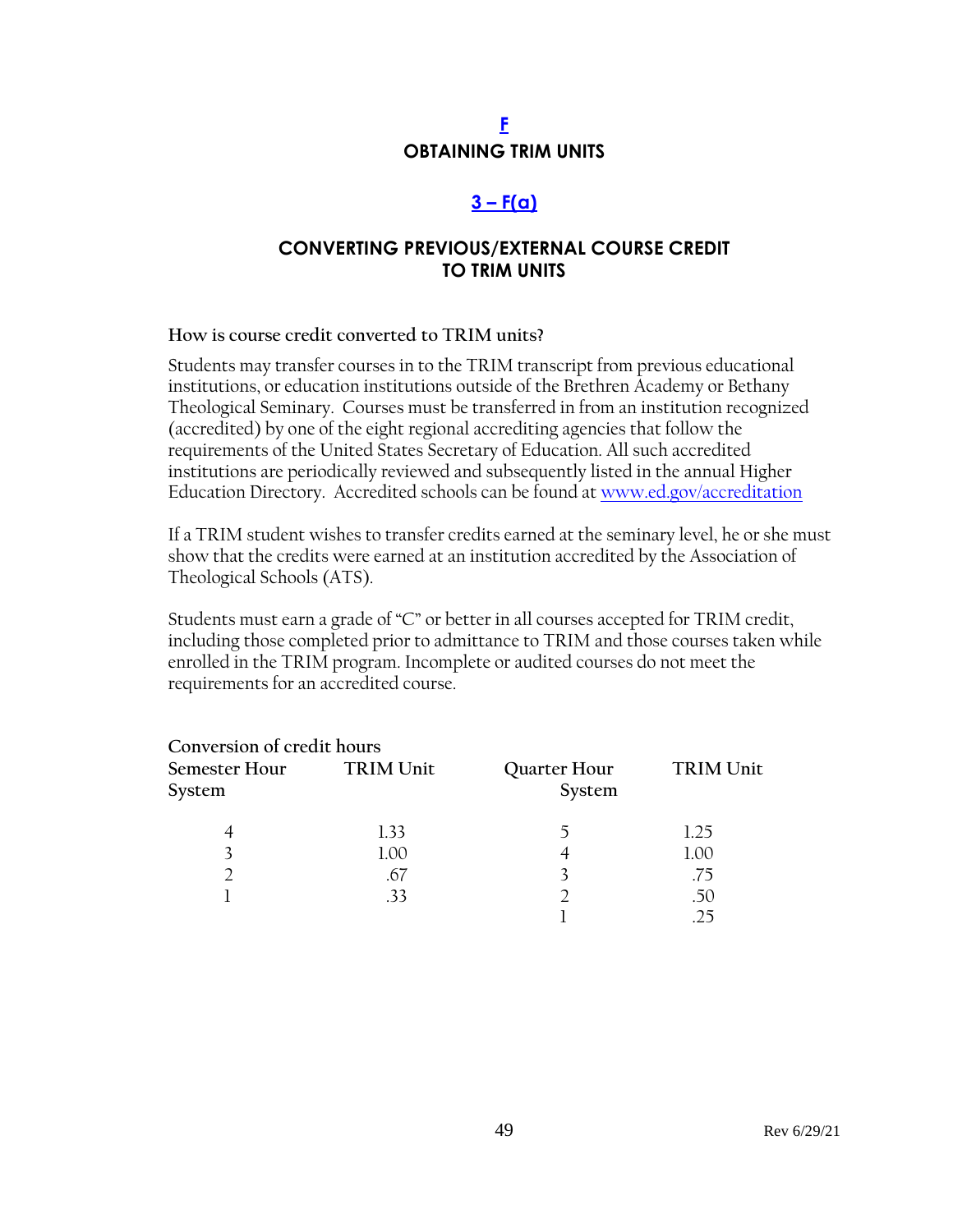# **[3-F\(b\)](#page-2-1)**

## **ACADEMY STUDENT PARTICIPATION IN GRADUATE COURSES**

### **Brethren Academy students who wish to enroll in Bethany Seminary graduate courses for Brethren Academy credit (TRIM, EFSM/EPMC, SeBAH, ACTS) will**

Obtain permission to take the course from the instructor, academic dean, and the director of the Brethren Academy.

- Apply to Bethany as an **Auditor** by filling out the application and writing the application essay.
- Applicants must be approved by the Admissions Committee before enrolling in the course.

Once admitted, pay the \$350 Auditor fee. (The \$50 application fee will be waived.)

Successfully audit the course by

- 1. Meeting the attendance requirement
- 2. Completing the assigned reading
- 3. Engaging in the course through participation
- 4. Completing reduced assignments that may be required by the instructor.

Successfully auditing a graduate course for Academy credit results in one credit toward a student's program. In order for this credit to be applied, the instructor must notify the Brethren Academy in writing.

**Brethren Academy students who wish to enroll in Bethany Seminary graduate courses for graduate credit (to be applied to a graduate transcript), will**

Obtain permission to take the course from the instructor, academic dean, and the director of the Brethren Academy,

Apply to Bethany as an **Occasional Student**, select **"Academy student for graduate credit".** Complete the application essay. Provide new transcripts.

Applicants must be approved by the Admissions Committee before enrolling in the course.

Once admitted, pay the \$500 fee. (The \$50 application fee is waived.)

Successfully complete the course by fulfilling all the requirements set forth by the instructor.

Students who successfully complete a course for graduate credit will receive three credits on their graduate transcript and one credit on their Academy transcript. In order for Academy credit to be applied, the instructor must notify the Brethren Academy in writing.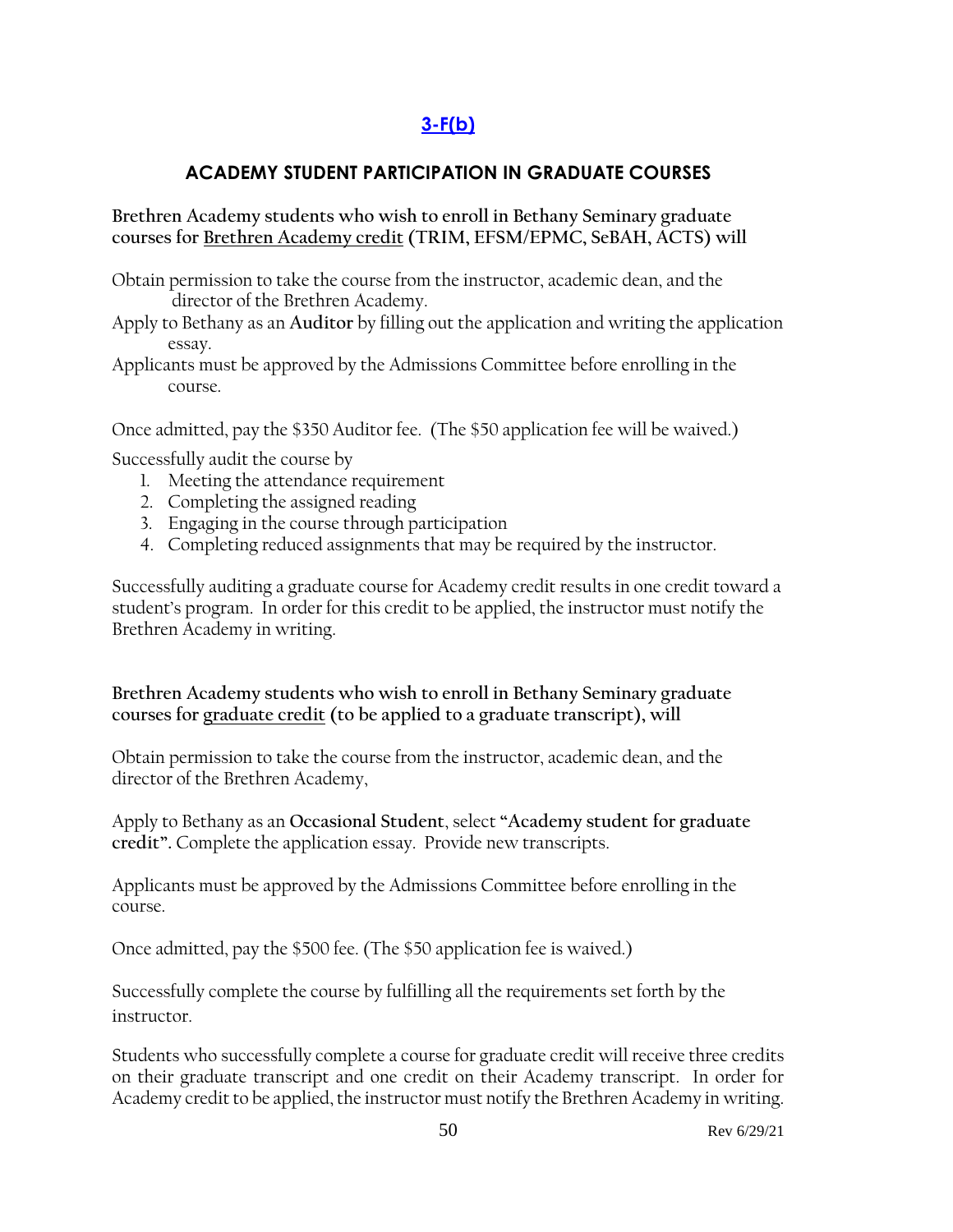# **[3-F\(c\)](#page-2-1)**

## **TRANSFERRING ACTS INTO TRIM CREDIT**

Students enrolled in the TRIM program may take ACTS (Academy Certified Training System) courses for TRIM credit if the following additional components are addressed. The negotiation for additional work rests primarily between the student and the instructor of the course.

- 1. Student's participation in the class for TRIM credit must be approved by the Coordinator of English-Language Ministry Training Programs. The student will initiate a conversation with the Coordinator.
- 2. The student will pay the full fee for a TRIM course, payable to the ACTS program.
- 3. The student will complete a minimum of 500 pages of reading. If the reading assignments assigned to the class do not reach this minimum, the instructor will assign additional reading in order to meet this minimum.
- 4. The student will have a minimum of 20 contact hours. Most ACTS courses are 15 or 16 contact hours. We don't expect the instructor to have more face-to-face time with the student, therefore, students will complete an additional paper/ project that engages them with the subject matter. The topic of the paper/project will be made with approval of the instructor, who will also evaluate the paper/project
- 5. Instructor of the ACTS course must agree to these additional components as well, including assigning additional reading and evaluating additional work.
- 6. Student evaluations will be forwarded to the Brethren Academy from the ACTS office.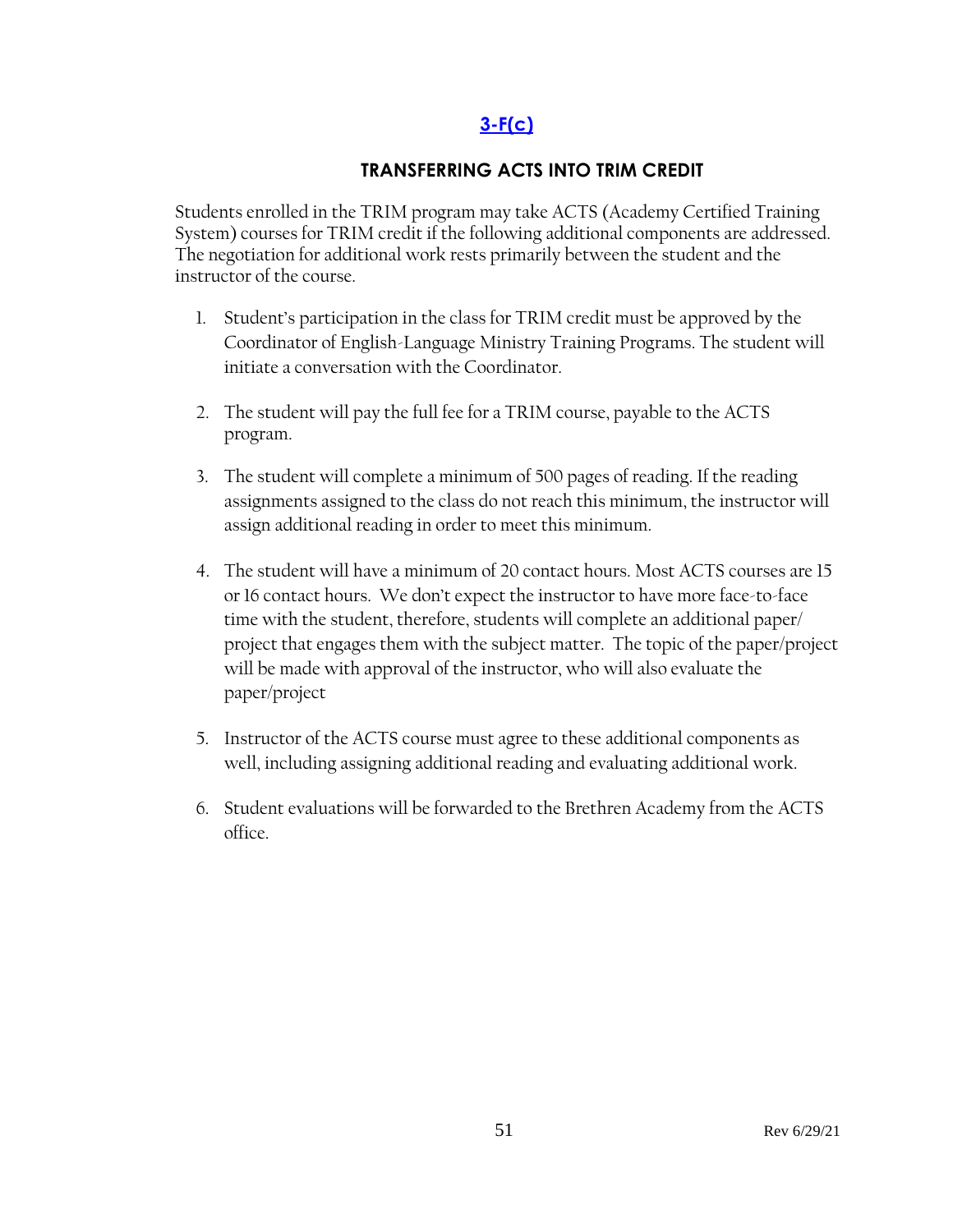# **[3-F\(d\)](#page-2-1)**

## **COLLEGE LEVEL EXAMINATION PROGRAM (CLEP)**

A TRIM student may meet general education requirements by successfully completing examinations through the College Level Examination Program (CLEP) rather than taking courses. CLEP offers 35 exams in five subject areas. Accepted by many educational institutions around the country, these tests, administered by the same organization that administers the SAT, are offered in many subjects.

**Composition and Literature:** [American Literature,](http://www.collegeboard.com/student/testing/clep/ex_al.html) [Analyzing and Interpreting](http://www.collegeboard.com/student/testing/clep/ex_ail.html)  [Literature,](http://www.collegeboard.com/student/testing/clep/ex_ail.html) [English Composition,](http://www.collegeboard.com/student/testing/clep/ex_ec.html) [English Literature,](http://www.collegeboard.com/student/testing/clep/ex_el.html) [Freshman College Composition,](http://www.collegeboard.com/student/testing/clep/ex_fcc.html) [Humanities](http://www.collegeboard.com/student/testing/clep/ex_hum.html)

**World Languages:** [French, German, and Spanish Languages \(Levels 1 and 2 available](http://www.collegeboard.com/student/testing/clep/ex_clf.html)  [in each language\)](http://www.collegeboard.com/student/testing/clep/ex_clf.html)

**History and Social Sciences:** [American Government,](http://www.collegeboard.com/student/testing/clep/ex_ag.html) [Human Growth and](http://www.collegeboard.com/student/testing/clep/ex_hgd.html)  [Development;](http://www.collegeboard.com/student/testing/clep/ex_hgd.html) [Introduction to Educational Psychology;](http://www.collegeboard.com/student/testing/clep/ex_iep.html) [Principles of](http://www.collegeboard.com/student/testing/clep/ex_pmac.html)  [Macroeconomics;](http://www.collegeboard.com/student/testing/clep/ex_pmac.html) [Principles of Microeconomics;](http://www.collegeboard.com/student/testing/clep/ex_pmic.html) [Introductory Psychology;](http://www.collegeboard.com/student/testing/clep/ex_ip.html) [Introductory Sociology;](http://www.collegeboard.com/student/testing/clep/ex_is.html) [Social Sciences and History;](http://www.collegeboard.com/student/testing/clep/ex_ssh.html) [U.S. History I: Early](http://www.collegeboard.com/student/testing/clep/ex_us1.html)  [Colonizations to 1877;](http://www.collegeboard.com/student/testing/clep/ex_us1.html) [U.S. History II: 1865 to the Present;](http://www.collegeboard.com/student/testing/clep/ex_us2.html) [Western Civilization I:](http://www.collegeboard.com/student/testing/clep/ex_wc1.html)  [Ancient Near East to 1648;](http://www.collegeboard.com/student/testing/clep/ex_wc1.html) [Western Civilization II: 1648 to the Present](http://www.collegeboard.com/student/testing/clep/ex_wc2.html)

**Science and Mathematics:** [Calculus,](http://www.collegeboard.com/student/testing/clep/ex_calc.html) [College Algebra,](http://www.collegeboard.com/student/testing/clep/ex_ca.html) [Precalculus,](http://www.collegeboard.com/student/testing/clep/ex_pcal.html) [College](http://www.collegeboard.com/student/testing/clep/ex_cm.html)  [Mathematics,](http://www.collegeboard.com/student/testing/clep/ex_cm.html) [Chemistry,](http://www.collegeboard.com/student/testing/clep/ex_chem.html) [Natural Sciences](http://www.collegeboard.com/student/testing/clep/ex_ns.html)

**Business:** [Information Systems and Computer Applications,](http://www.collegeboard.com/student/testing/clep/ex_isca.html) [Principles of](http://www.collegeboard.com/student/testing/clep/ex_pman.html)  [Management,](http://www.collegeboard.com/student/testing/clep/ex_pman.html) [Principles of Accounting,](http://www.collegeboard.com/student/testing/clep/ex_pa.html) [Introductory Business Law,](http://www.collegeboard.com/student/testing/clep/ex_ibl.html) [Principles of](http://www.collegeboard.com/student/testing/clep/ex_pmark.html)  [Marketing](http://www.collegeboard.com/student/testing/clep/ex_pmark.html) 

As is the case with many colleges, the Brethren Academy does not allow CLEP credit for any exam that covers the same subject matter as a course the student took at the college level from an accredited educational institution. So, for example, if a student has already taken Sociology 101 at LaVerne, TRIM would not accept CLEP credit in sociology.

The fee for each CLEP test is \$80.00. At the time a test is taken, the student should request that the score be reported directly to the Brethren Academy office. In order to receive credit, the student test score must be at least as high as the recommended score listed on the CLEP website. In an effort to ensure that TRIM students study a broad range of general education subjects, no more than two units of credit will be given for any one subject area. Three semester hours of CLEP credit equals one TRIM unit.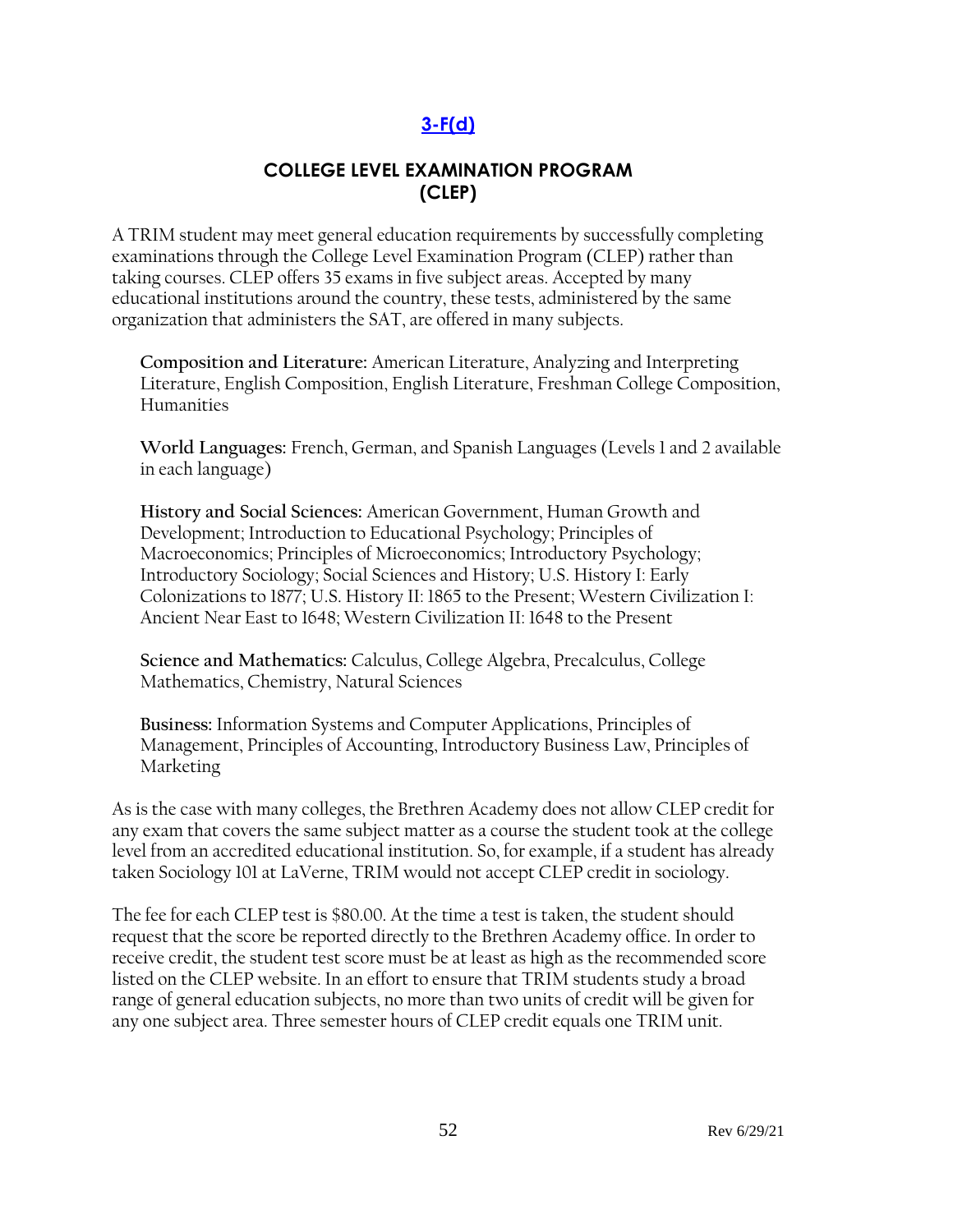# **-4- MINISTRY INTERNSHIP**

## **[4-A](#page-3-0) INTERNSHIP OVERVIEW**

Each model of ministry training in the Church of the Brethren includes a requirement for practical experience called an "internship." This is a historic practice for Brethren. While Brethren placed great importance upon the equality of all persons under God, they were also concerned about conducting their communities of faith in good order. For this reason, from the beginning they "set aside" those of their number to carry out ministerial duties (Donald Durnbaugh, *Fruit of the Vine*, 110-111). According to James E. Miller, historically

No one [among the Brethren] had formal training; however, ministers were put through a system of mentoring and "learning by doing" under the presiding elder and ministers. (Stephen Longenecker, ed., *Lines, Places and Heritage*, 142)

Broadly defined, the goal of the ministry internship is to provide "called out" ministers with a structured opportunity to learn *about* ministry in the process of *doing* ministry. It is an action/reflection model of learning, one that supplements the learning that occurs through TRIM coursework and the experiences of ongoing ministry.

## **Selecting a Supervisor for the Internship**

Students are required to choose a supervisor to guide ministry interns through this system of mentoring and "learning by doing." The supervisor is **selected in consultation with the district TRIM coordinator** and in some cases, with the district ministry coordinating team. The Supervisor is one who has formal ministry training, enabling him or her to engage the intern in reflection about what is being learned in both study and the current ministry setting.

In situations where the intern is already supervised by someone in a ministry setting, effort should be made to secure a different person to provide supervision for this experience to enrich the feedback received.

In situations where the intern is already supervised by someone in a ministry setting, such as part-time pastoral ministry, effort should be made to secure a different person to provide supervision for this the internship to enrich the feedback received. In short, following the best of our Brethren tradition, the supervisor should be

- 1. A proven and tested minister possessing broad perspective, experience and oversight
- 2. A challenger who asks tough questions that require deep thinking
- 3. A mentor who encourages the student in his or her talents and also demands accountability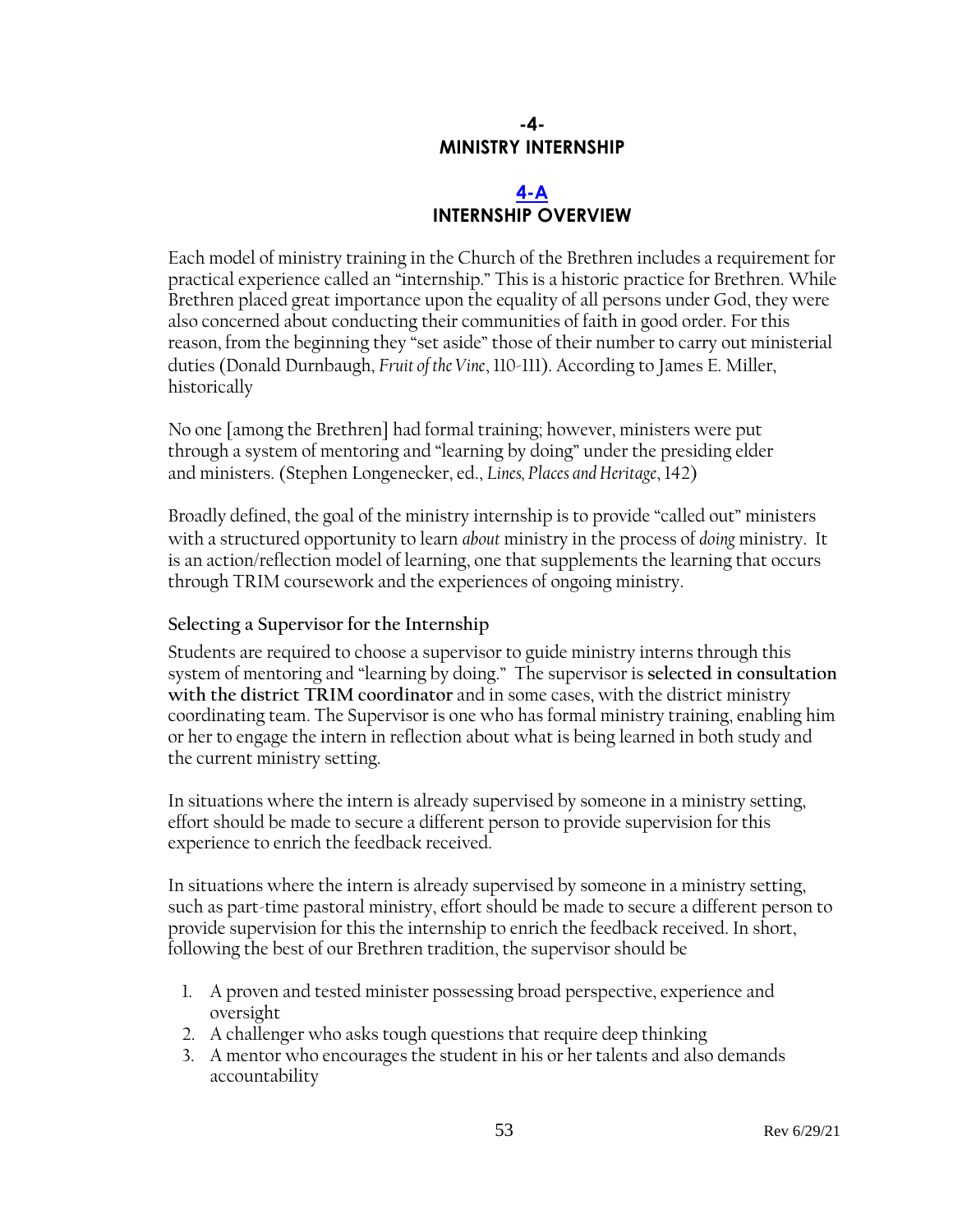- 4. A constructive critic who offers a soundboard for ideas and gives honest feedback
- 5. A counselor who helps students think through the issues of ministry
- 6. A minister with an M.Div. or higher degree. If qualified and skilled potential supervisors do not meet this requirement, they must be approved by the Coordinator.

### **Description of the Internship**

An intern spends at least **400 hours** in ministry internship. This includes preparation time for tasks, actual involvement in ministry, and reflection on and evaluation of the experience. Except in special circumstances, internships should be completed over the period of one year, allowing interns to become more seasoned than a shorter time frame allows. In a one-year experience, an intern averages about eight hours a week in a ministry experience. A time log is provided to keep track of time spent. This tool will assure interns that they are spending adequate time in this experience and provide them with a selfmonitoring system they can use in the future to help balance the time they spend at work with other activities in life.

The ministry internship is planned in consultation with the district TRIM coordinator and the supervisor. It takes place near the end of the TRIM program so that coursework and other educational events can undergird the experience. At least 20 units of study must be completed before beginning the internship (at least 5 of those must be completed while in TRIM, prior to the internship).

*A Covenant between the student and supervisor for this internship must be submitted* to the Coordinator *at least one month in advance* of the beginning of the internship to allow time for any adjustments that might need to be made to the plans.

## **Possible Internship Settings**

While ministry occurs in many settings, TRIM is primarily a program established to train pastors. Therefore, interns may choose one of three recommended options for fulfilling this requirement:

- A ministry experience in a congregation a student is already serving
- A ministry experience in a congregation that the student has not served before
- In some instances, with the approval of the District Ministry Commission or district executive minister as well as the Brethren Academy Coordinator, the ministry internship may take place in a ministry setting other than a congregation.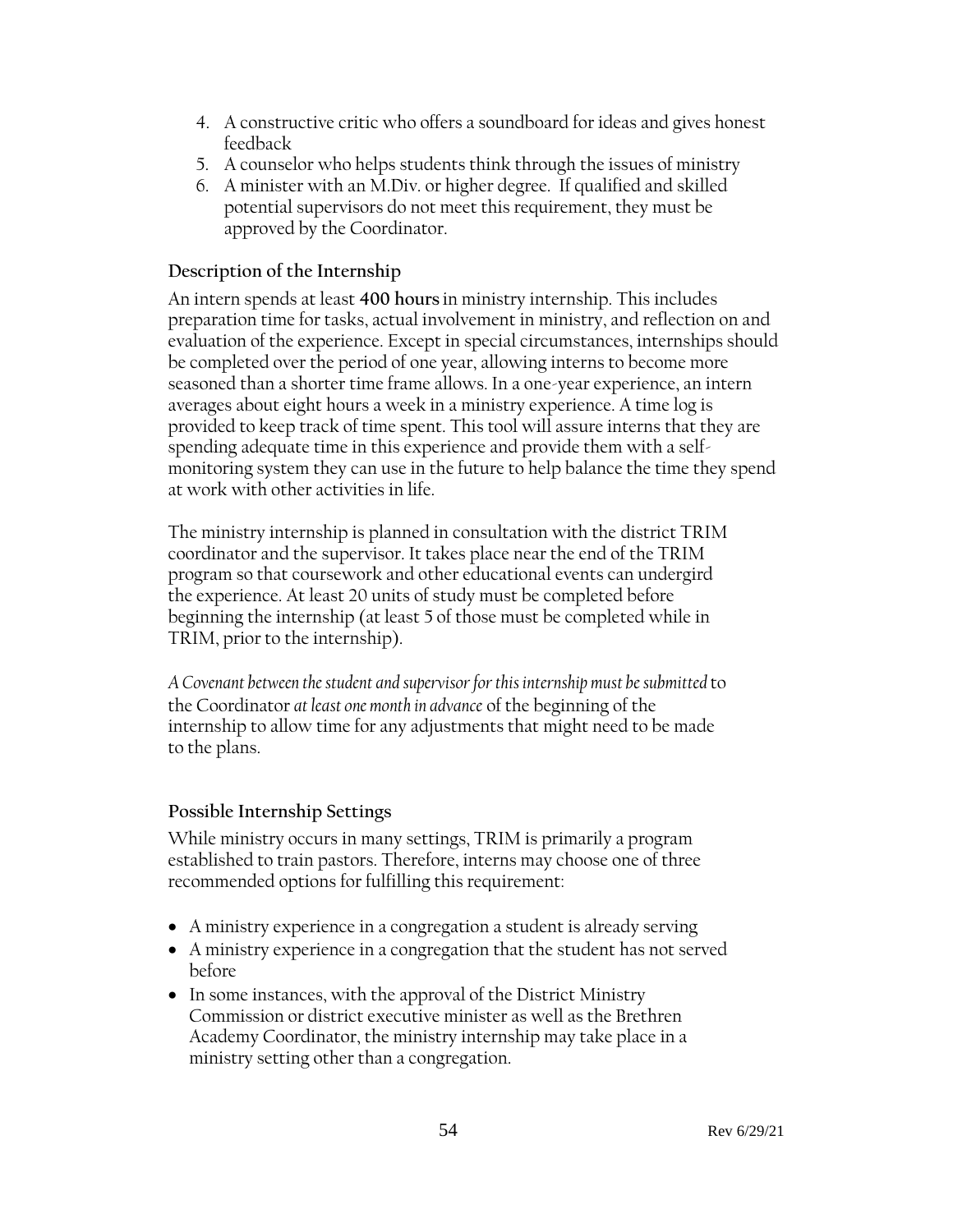Settings other than a congregation include:

- Chaplaincy, preferably under the supervision of a Board-Certified Chaplain. Training is available in a medical setting or Brethren retirement home through Clinical Pastoral Education (CPE). Possible locations are listed at [www.acpe.edu](http://www.acpe.edu/)
- Disaster Response Ministries [\(www.brethren.org\)](http://www.brethren.org/)
- Church of the Brethren Camps (Outdoors Ministry Association of the Church of the Brethren, [www.cob-net.org/oma.htm\)](http://www.cob-net.org/oma.htm)
- Established programs for the training of Spiritual Directors

### **Planning the Experience**

The steps for planning and carrying out a ministry internship are as follows:

- 1. The district TRIM coordinator and the intern will have already discussed options for the ministry internship as they work on the Learning Covenant following orientation. A tentative proposal for the ministry internship requirement is listed in the plan.
- 2. If the intern is not already functioning in a regular ministry setting, the district TRIM coordinator will assist in arranging a setting in which the ministry internship can take place. The Coordinator will also assist in making arrangements for supervision, preferably helping to negotiate with another qualified person to assume the role on behalf of the district, but in some cases assuming the role of supervisor. The coordinator and/or intern should also be in communication with the district executive minister to determine appropriate placement.
- 3. The supervisor and the student meet to formulate a set of learning goals. Instructions for writing learning goals are found in section 4-B.
- 4. At least one month before the ministry internship begins the intern and the district TRIM coordinator will prepare a Covenant for the ministry internship. A copy of this Covenant will be submitted to the Coordinator. Find a Covenant form in section 4-C of this manual.
- **NOTE:** The Brethren Academy office will send all relevant materials to the Supervisor once the ministry internship covenant has been received and approved
- 5. Supervision normally includes a combination of on-site observation of the intern's ministry, critical feedback on materials prepared by the intern and regularly scheduled in-depth conversations.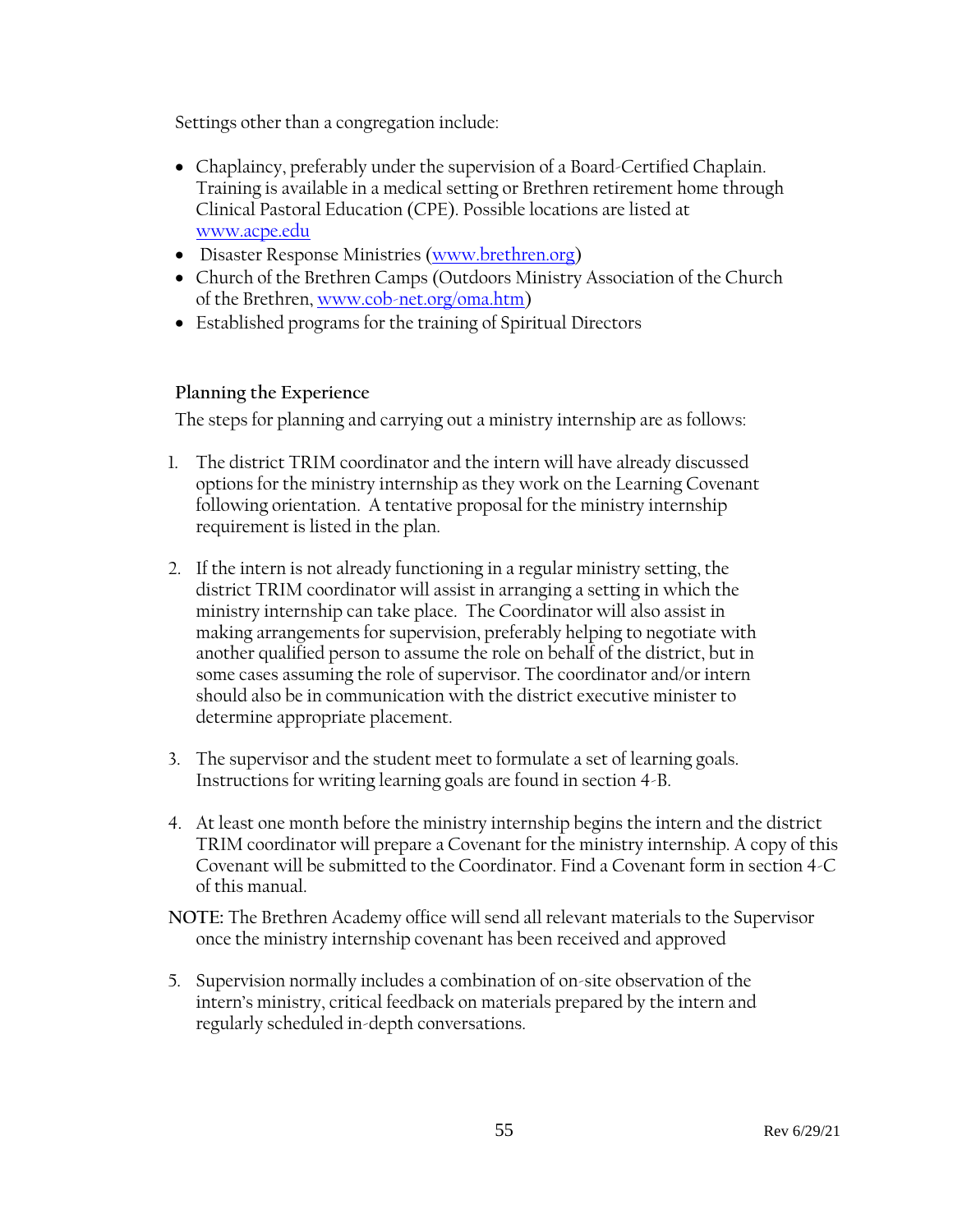- 6. In addition to goals and learning experiences, the intern will prepare at least three case studies, reporting on specific ministry experiences. It is recommended that these be focused in the areas of
	- a. preaching or leading worship
	- b. teaching a class or small group
	- c. providing pastoral care

All interns will prepare **a fourth case study,** reflecting on a transforming experience that has occurred during the ministry internship.

- 7. The district TRIM coordinator will keep the Brethren Academy staff informed of the student's ministry internship in his or her annual report. When someone other than the district TRIM coordinator is serving as the supervisor, the coordinator will consult with the supervisor to monitor progress.
- 8. At the conclusion of the ministry internship, the intern and supervisor will write evaluations of the experience using the forms provided, and the supervisor will determine whether the intern will receive credit for the experience. If the supervisor is someone other than the district TRIM coordinator, the supervisor will send copies of the evaluations and the four case studies to the district TRIM coordinator.
- 9. The district TRIM coordinator will send copies of the ministry internship evaluations and the four case studies to the Brethren Academy Coordinator who will note completion of the ministry internship requirement on the student's transcript.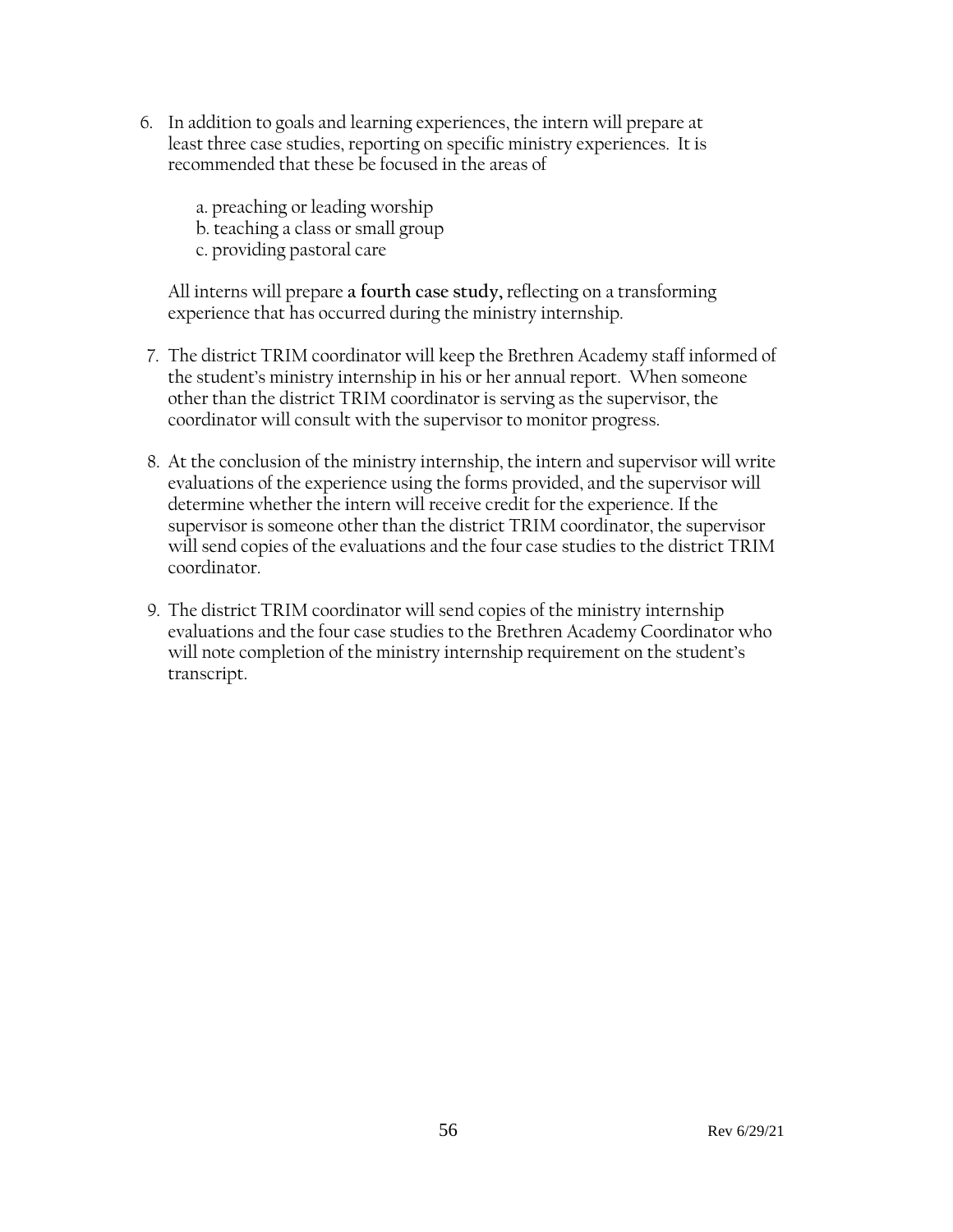### **WRITING LEARNING GOALS for the MINISTRY INTERNSHIP**

When students apply for a ministry internship, they will identify specific learning goals they aim to achieve. When writing goals, consider the areas of ministry in which you feel you need the most improvement and write goals to challenge yourself in those areas. Be sure to frame the goal as an "outcome" and not merely an activity. For example, instead of saying "I will preach three times during my internship," say, "In preaching I will become more proficient with resources such as commentaries and concordances." In addition to the guidelines in this section, the document "Competencies for Ministries" in the TRIM manual (section 1-B) is a good resource for ideas about possible goals.

#### **Examples**

**Learning Goal 1:** I seek to expand my preparation techniques in writing sermons and to become more aware of how my sermons are received.

**Evaluation:** I will ask for sermon feedback from at least 10 people in the congregation using a response form. I will keep a journal to reflect on these methods and the reactions of listeners.

**Learning Experiences for Goal #1:** I will preach at least 6 sermons. As I do this, I will try three different styles of preparation:

- 1. use the lectionary scripture (or the scripture highlighted by the Brethren bulletin)
- 2. begin with a topic and support it with scripture
- 3. work with a small group for input

**Learning Goal 2:** As I minister to youth, I would like to develop strong connections between the activities I plan and the needs of youth and parents.

**Evaluation:** I will ask for feedback from parents and youth on a questionnaire.

**Learning Experiences for Goal #2:** I will visit each member of the youth group in his or her home, and have a conversation with the youth, parents or caregivers to discern what is the most meaningful aspect of congregational life, both to the youth and the adults present? I will then incorporate that idea into a prayer at some point during the visit. To follow up, I will make a list of ideas that emerge from both youth and adults. I will write a note to each youth affirming their participation in our church and specifically mention the aspect they said they found most meaningful. Taking the information I have gleaned, I will plan one activity for the youth group, providing response forms for youth and parents.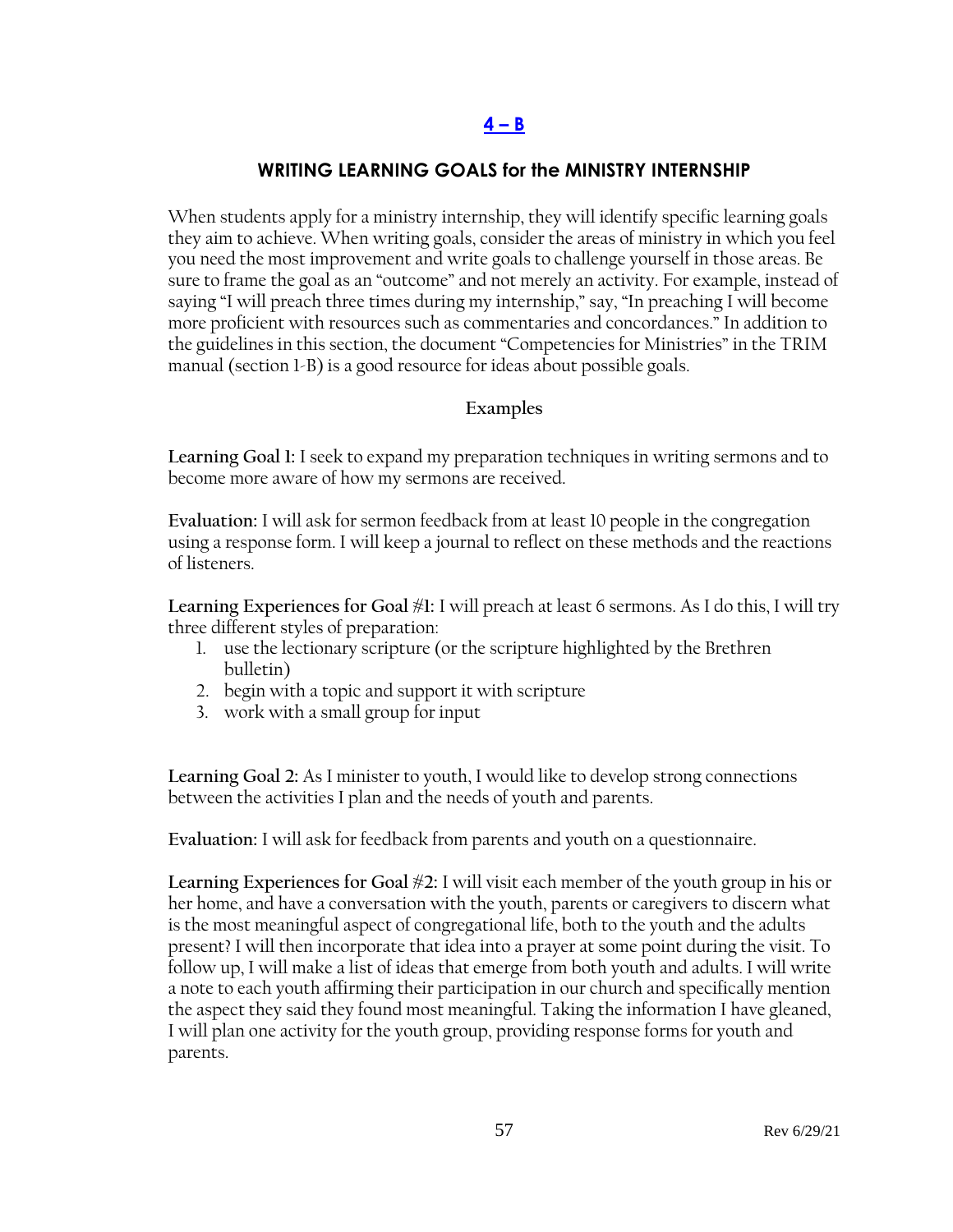**Learning Goal 3:** Having spent most of my adult life in one Brethren congregation, I would like to broaden my view of what ministry is like in different congregational settings.

**Evaluation:** I will write a reflection paper on what I think it would mean for me to be the pastor of a congregation that is different from the one I am used to.

**Learning Experiences for Goal #3:** I will attend worship at a Brethren church I have never attended before, preferably one very different than my own. I will observe the congregation and take note of aspects of worship that are new or different for me. I will schedule a time to interview both the pastor and one congregational member, talking about what I have observed and asking about the traditions of that congregation.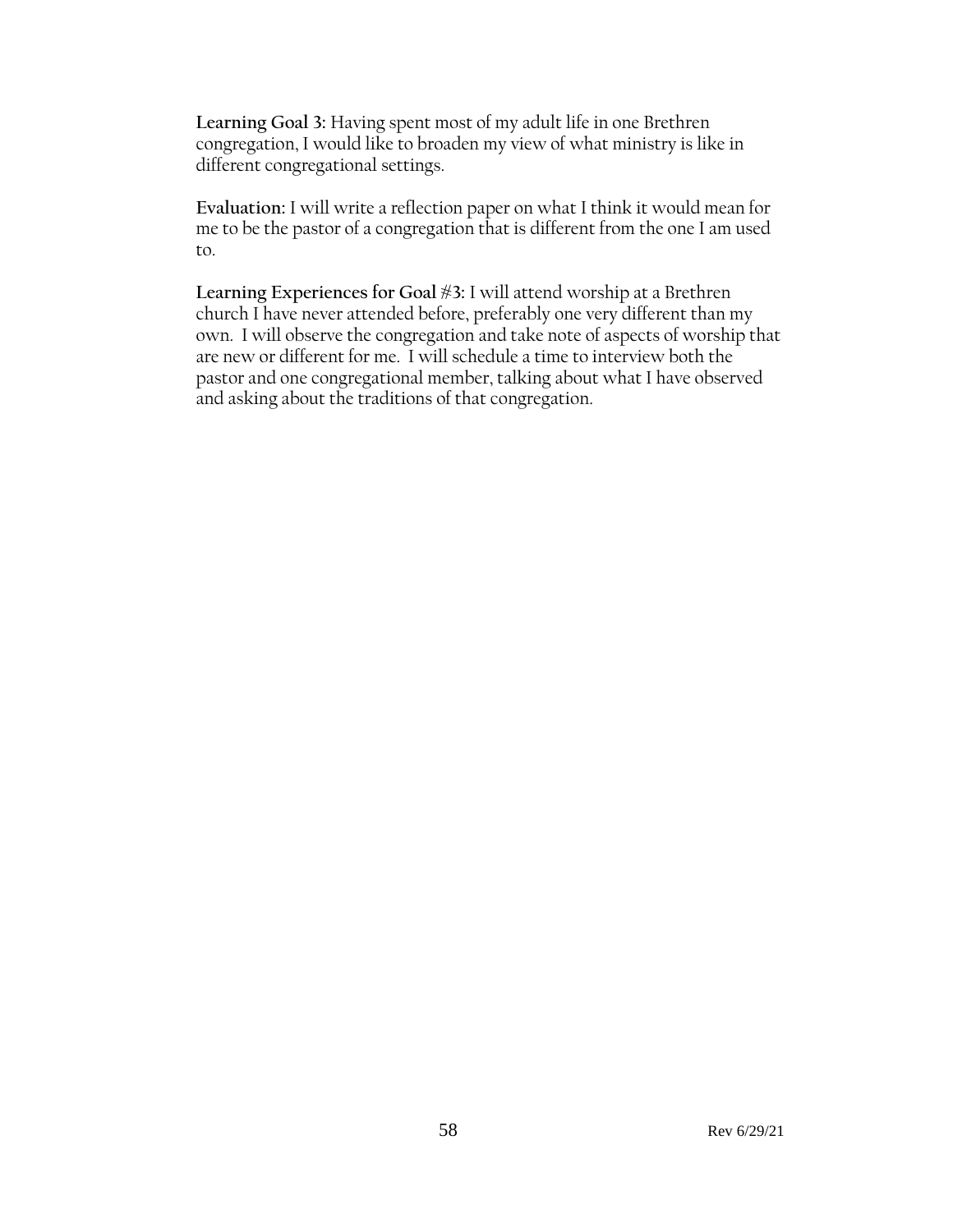# **[4 -](#page-3-0) C**

### **MINISTRY INTERNSHIP COVENANT**

| Name of Intern:                 |        |  |
|---------------------------------|--------|--|
| Name of Supervisor:             |        |  |
| Supervisor Contact Information: |        |  |
| Telephone:                      | Email: |  |
| Mailing address:                |        |  |
|                                 |        |  |

Congregation(s) or other ministry setting(s) for internship:

Time Frame for internship:

Identify three or four specific and measurable **goals** you hope to achieve through this experience. In each case, tell how you will evaluate your performance. Also identify several **learning experiences** that will help you arrive at the goal. For most students, three of these goals must relate to the ministries of preaching, teaching and pastoral care.

**Goal 1:**

**Learning experiences:** 

A.

B.

C.

**Plan for evaluation:**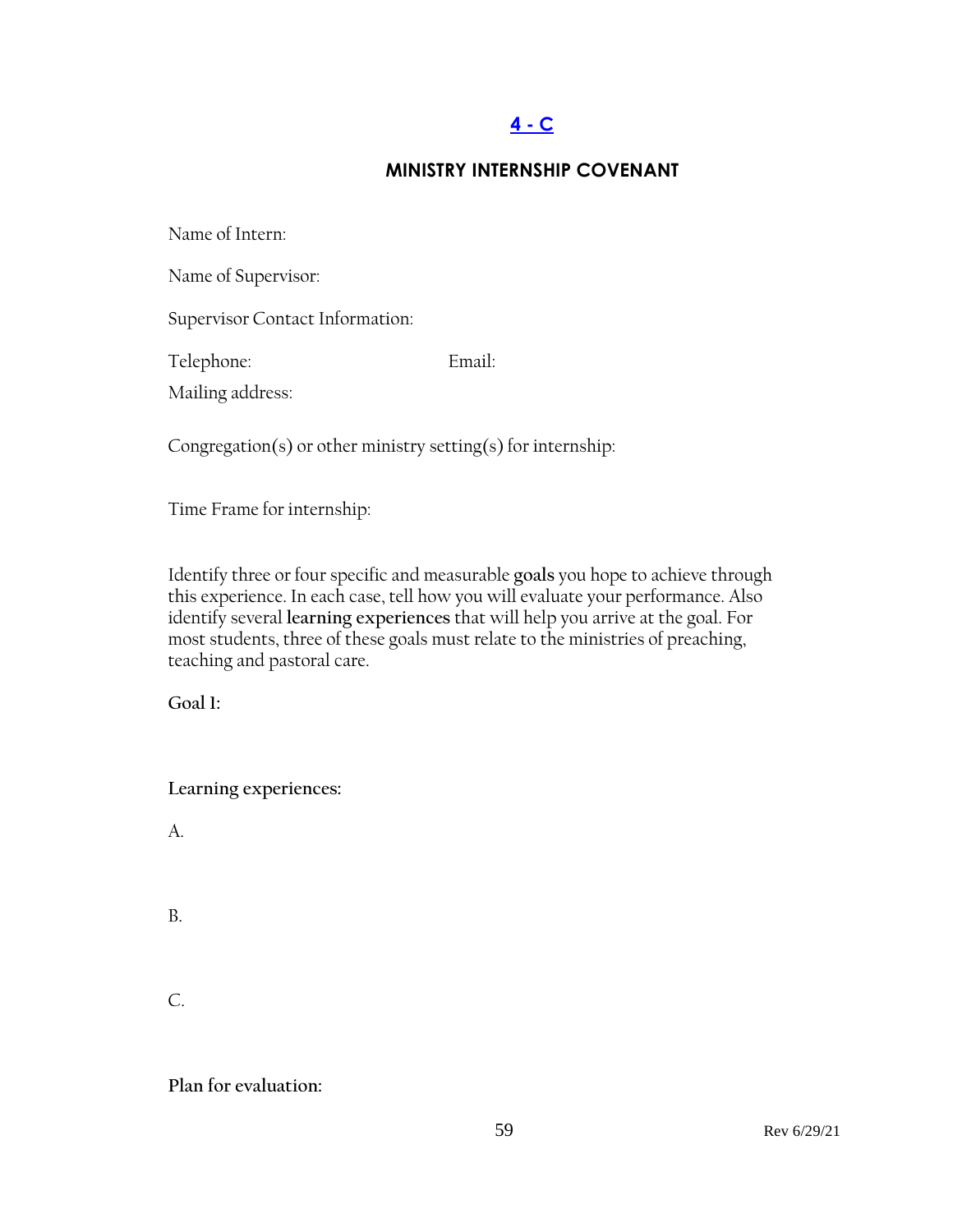**Goal 2:**

# **Learning experiences:**

A.

B.

C.

**Plan for evaluation:**

**Goal 3:**

**Learning experiences:**

- A.
- B.
- C.

**Plan for evaluation:**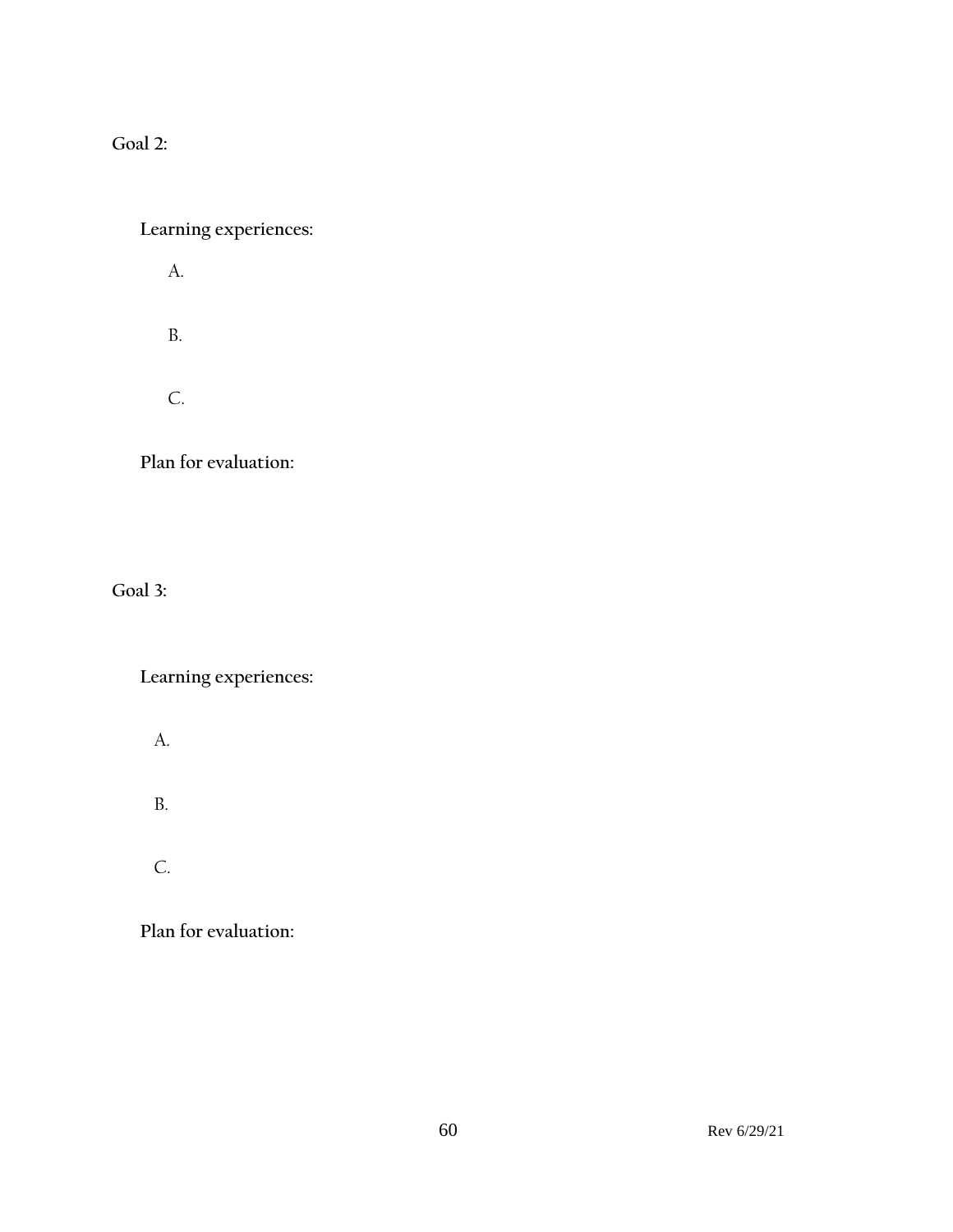**Goal 4:**

**Learning experiences**

A.

B.

C.

**Plan for evaluation:** 

**Description of Supervision**: How will your supervisor relate to the ministry internship? Include a schedule for on-site observation and a plan for periodic conversations between you and your supervisor.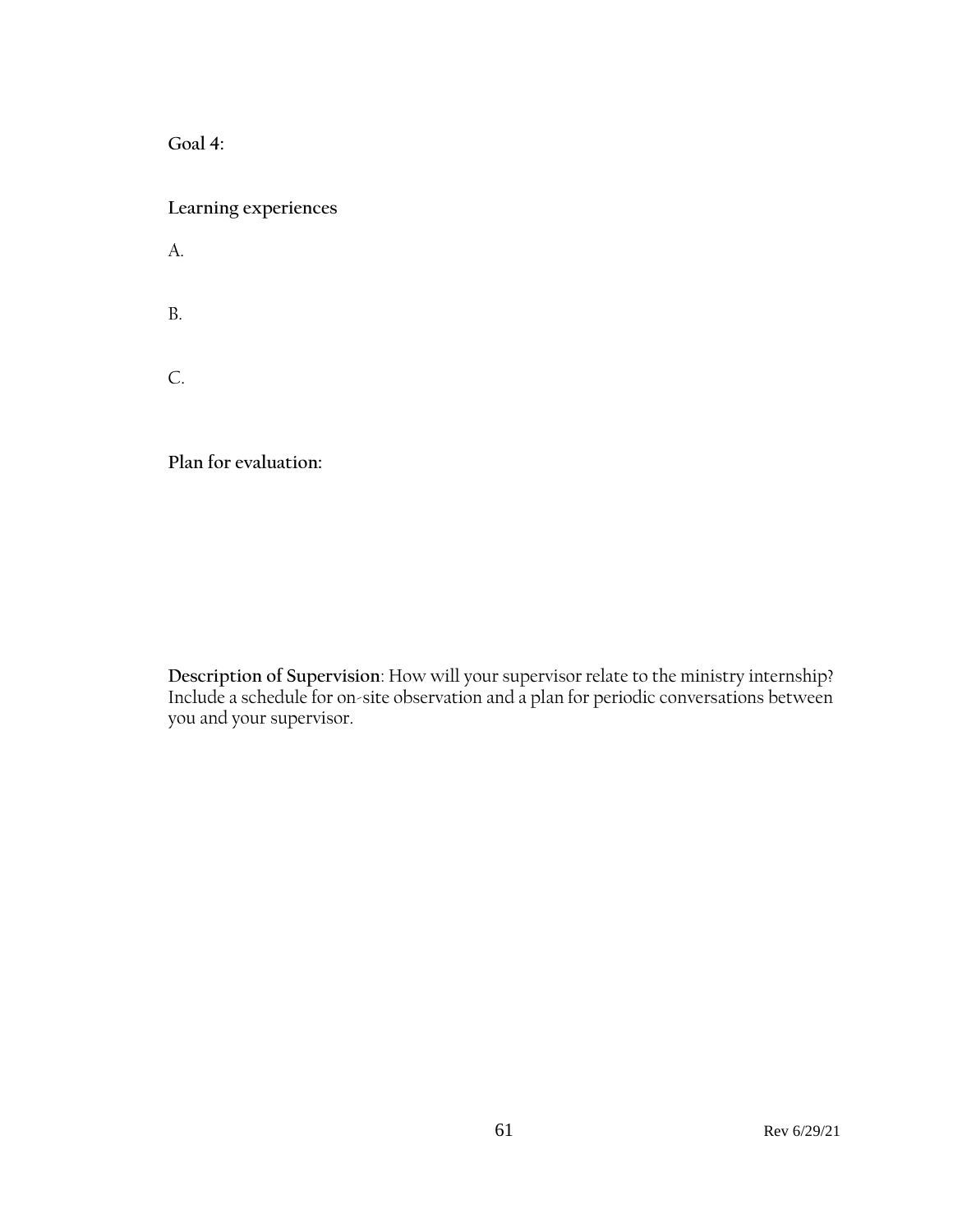**Case Studies:** You cannot complete this section of the covenant before you begin the internship. The incidents about which you will write have not yet happened. During the internship, as you choose events to write about in case studies, list them on this form and ask the supervisor to initial them to certify they have been completed. Keep in mind, however, that you need a case study for each area of the internship: preaching/worship, teaching, and pastoral care. For those concentrating in ministries other than pastoral ministry, alternative topics are possible.

1. Preaching/worship:

2. Teaching:

3. Pastoral Care:

4. Transforming experience:

\_\_\_\_\_\_\_\_\_\_\_\_\_\_\_\_\_\_\_\_\_\_\_\_\_\_\_\_\_\_\_\_\_\_\_\_\_\_\_\_ \_\_\_\_\_\_\_\_\_\_\_\_\_\_\_\_\_\_\_\_\_

Student Signature Date

\_\_\_\_\_\_\_\_\_\_\_\_\_\_\_\_\_\_\_\_\_\_\_\_\_\_\_\_\_\_\_\_\_\_\_\_\_\_\_\_ \_\_\_\_\_\_\_\_\_\_\_\_\_\_\_\_\_\_\_\_\_ District TRIM Coordinator Signature Date

\_\_\_\_\_\_\_\_\_\_\_\_\_\_\_\_\_\_\_\_\_\_\_\_\_\_\_\_\_\_\_\_\_\_\_\_\_\_\_\_\_\_\_\_ \_\_\_\_\_\_\_\_\_\_\_\_\_\_\_\_\_\_\_\_\_\_\_\_ Coordinator Signature Date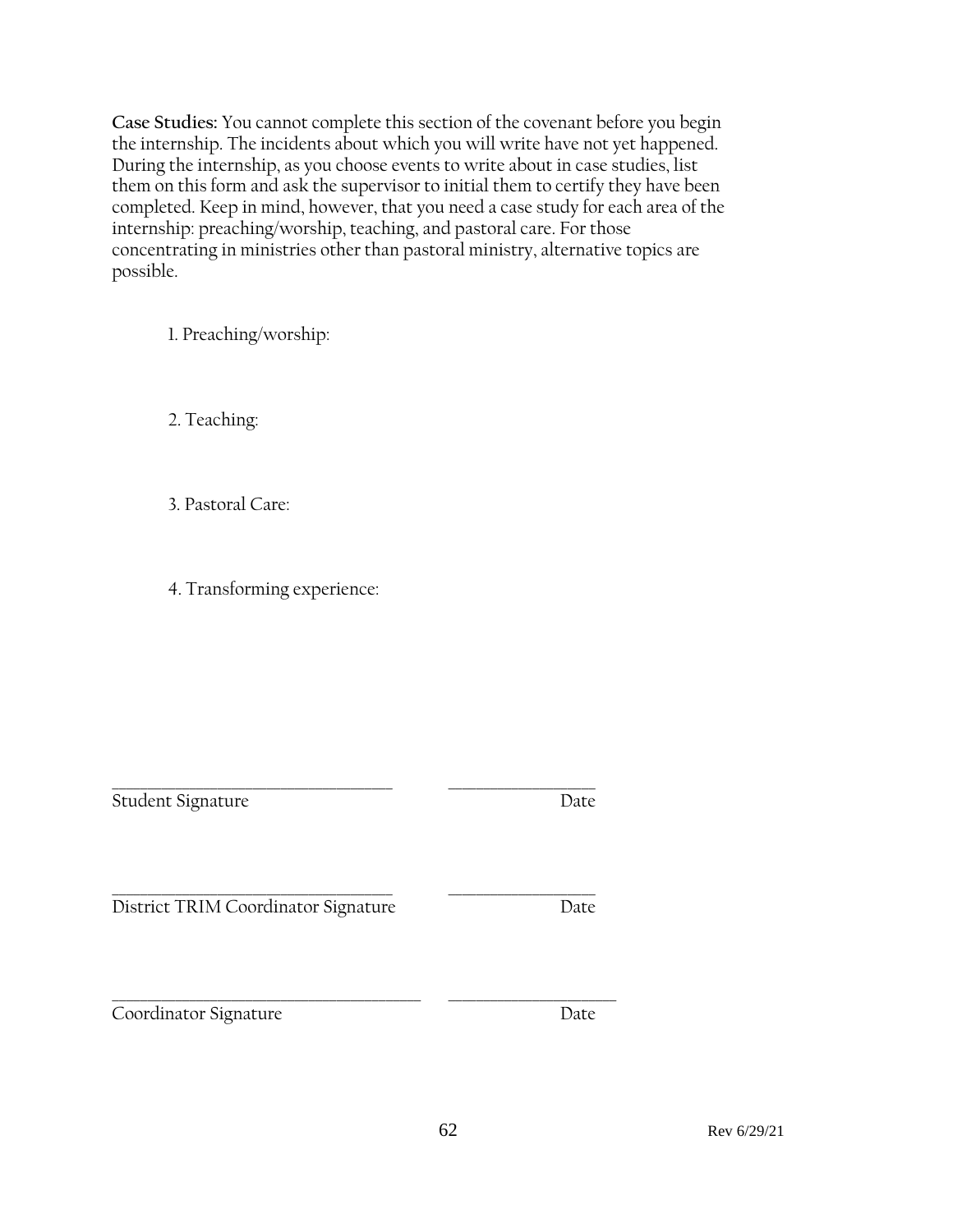## **[4 -](#page-3-0) D**

### **MINISTRY INTERNSHIP CHECKLIST**

This checklist is for your convenience as you and your supervisor make your way from the application for the internship through its completion.

Fill in the date you completed each step of the ministry internship.

\_\_\_\_\_\_\_\_\_\_\_\_\_\_\_ Completed Covenant in consultation with district TRIM coordinator

\_\_\_\_\_\_\_\_\_\_\_\_\_\_\_ Covenant sent to Brethren Academy Office

\_\_\_\_\_\_\_\_\_\_\_\_\_\_\_ Covenant approved

\_\_\_\_\_\_\_\_\_\_\_\_\_\_\_ Ministry Internship beginning date

\_\_\_\_\_\_\_\_\_\_\_\_\_\_\_ Case Study Report #1 completed

 $\_$  Case Study Report #1 discussed with Supervisor and forwarded to district TRIM coordinator

\_\_\_\_\_\_\_\_\_\_\_\_\_\_\_ Case Study Report #2 completed

\_\_\_\_\_\_\_\_\_\_\_\_\_\_\_ Case Study Report #2 discussed with Supervisor and forwarded to district TRIM coordinator

\_\_\_\_\_\_\_\_\_\_\_\_\_\_\_ Case Study Report #3 completed

Case Study Report #3 discussed with Supervisor and forwarded to district TRIM coordinator

\_\_\_\_\_\_\_\_\_\_\_\_\_\_\_ Case Study Report #4 completed

Case Study Report #4 discussed with Supervisor and forwarded to district TRIM coordinator

\_\_\_\_\_\_\_\_\_\_\_\_\_\_\_ Ministry Internship ending date

\_\_\_\_\_\_\_\_\_\_\_\_\_\_\_ Final Evaluation completed and shared with Supervisor

\_\_\_\_\_\_\_\_\_\_\_\_\_\_\_ Final Evaluation given to district TRIM coordinator

\_\_\_\_\_\_\_\_\_\_\_\_\_\_\_ Ministry Internship completed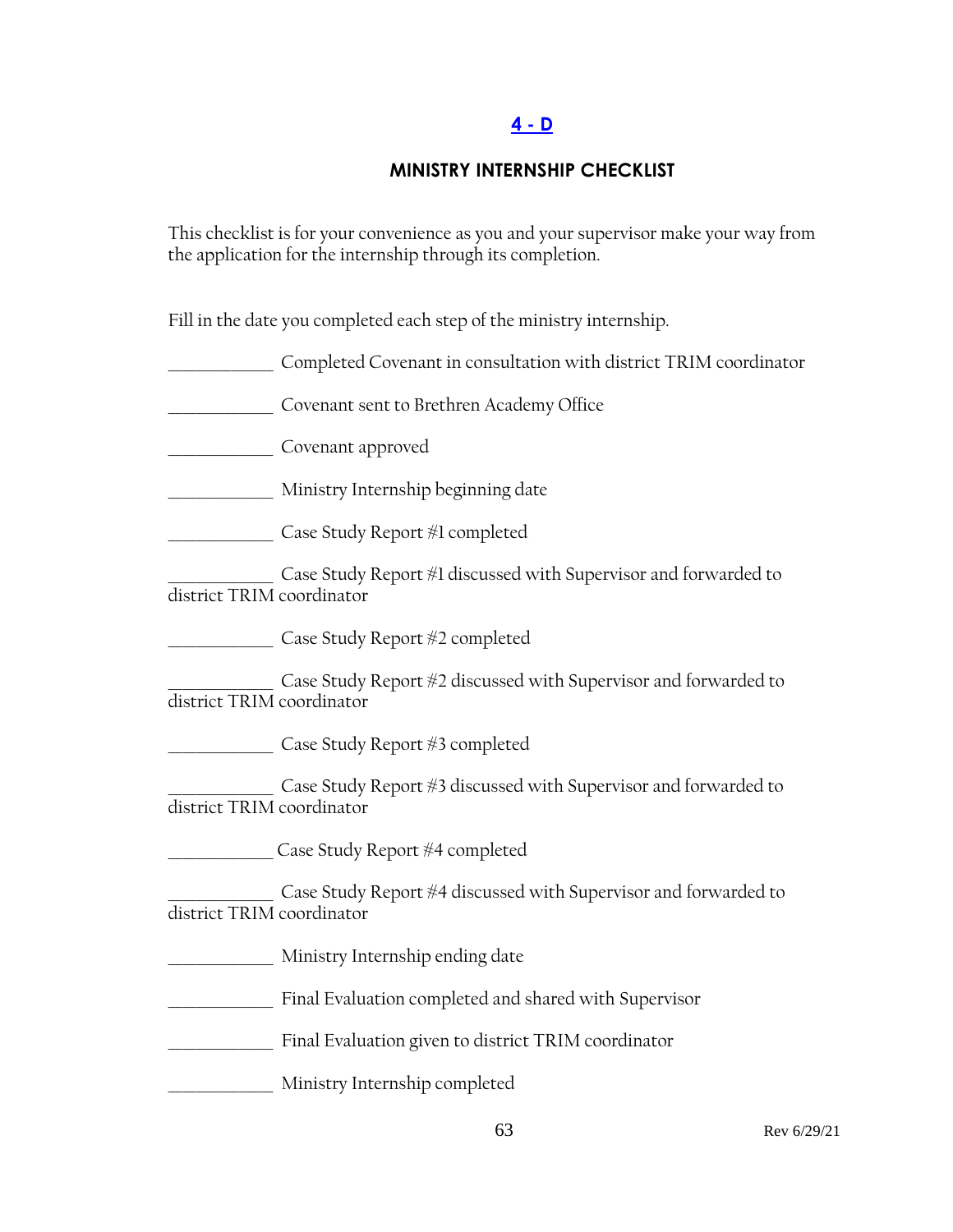# **[4 -](#page-3-0) E**

# **MINISTRY INTERNSHIP RECORD OF HOURS**

| Date | Activity | Hours | <b>Total Hours</b> |
|------|----------|-------|--------------------|
|      |          |       |                    |
|      |          |       |                    |
|      |          |       |                    |
|      |          |       |                    |
|      |          |       |                    |
|      |          |       |                    |
|      |          |       |                    |
|      |          |       |                    |
|      |          |       |                    |
|      |          |       |                    |
|      |          |       |                    |
|      |          |       |                    |
|      |          |       |                    |
|      |          |       |                    |
|      |          |       |                    |
|      |          |       |                    |
|      |          |       |                    |
|      |          |       |                    |
|      |          |       |                    |
|      |          |       |                    |
|      |          |       |                    |
|      |          |       |                    |
|      |          |       |                    |
|      |          |       |                    |
|      |          |       |                    |
|      |          |       |                    |
|      |          |       |                    |
|      |          |       |                    |
|      |          |       |                    |
|      |          |       |                    |
|      |          |       |                    |
|      |          |       |                    |
|      |          |       |                    |
|      |          |       |                    |
|      |          |       |                    |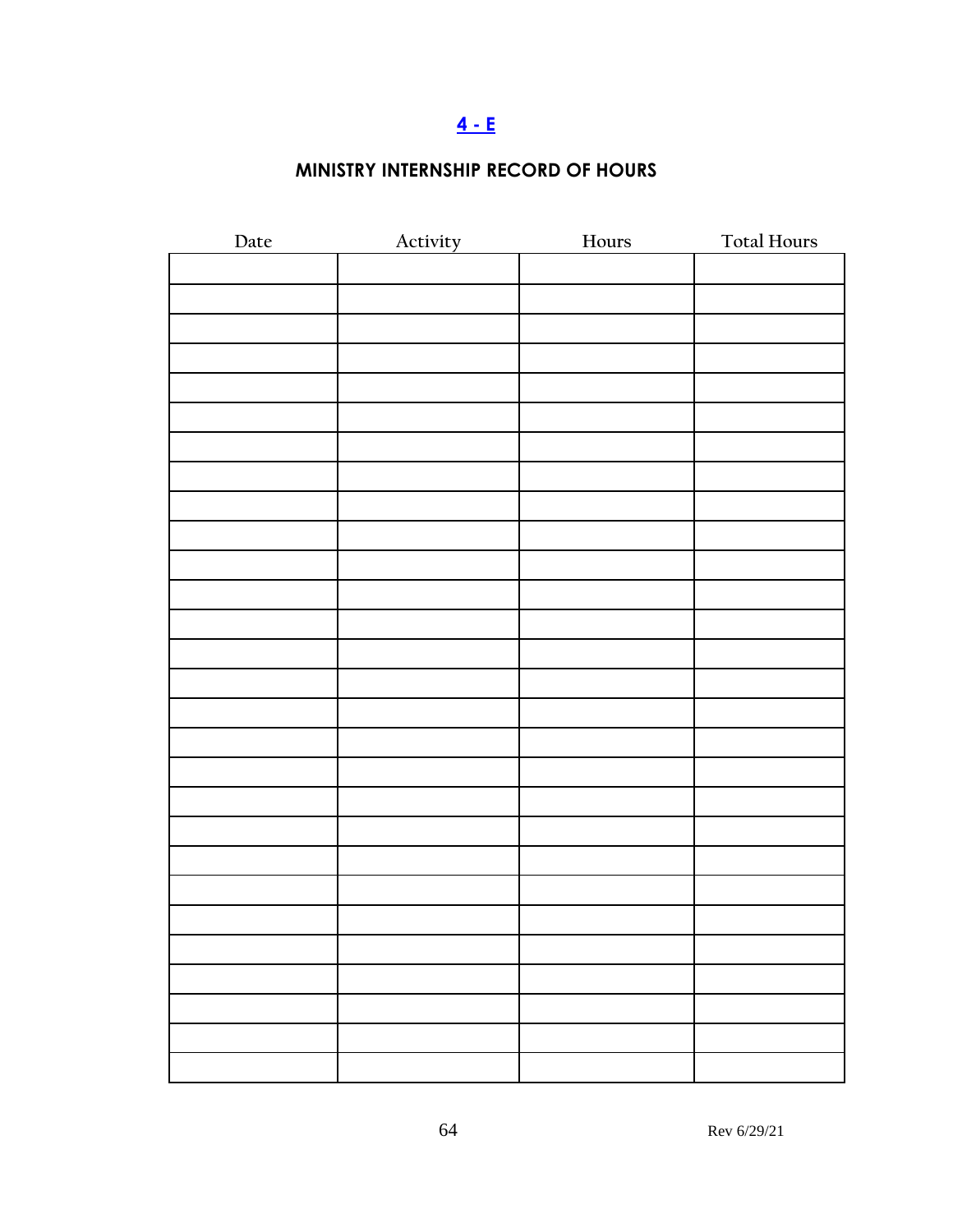#### $4 - F$  $4 - F$

#### **CASE STUDY GUIDELINES**

A deep engagement in ministry requires not only completing activities but reflecting on them. To facilitate this reflection on the internship, the intern is required to prepare four case studies to discuss with his or her supervisor. You will prepare a case study for each area of the internship—preaching, teaching, and pastoral care—and a fourth case study that focuses on a transforming experience in the internship. As you move through the internship, be alert to experiences that will lend themselves to these topics. Then write the case studies as soon as possible after the incident so your thoughts will be fresh in your mind.

Do not write the fourth and final case study until the final weeks of the internship; however, it is important to keep a list of possible experiences to refer back to, defining moments for your formation as a minister.

- **1. You will present your case studies to your supervisor at regular intervals and present only one case study at a single meeting.** A reporting form is provided for writing case studies (4-G, H, I). Depending on the nature of the event, the report form might need to be modified in consultation with your supervisor. At the end of the session the form should be signed and dated at the bottom by both you and your supervisor.
- **2. Each case study will be 8-10 double-spaced, typed pages in length and written in a narrative style on the forms provided.** A longer case study is acceptable, keeping in mind that depth, not length, is the goal. After the student and the supervisor discuss the case study, the supervisor will give a copy of the signed report to the district TRIM coordinator for your ministry internship file.
- **3. Write three "activity" case studies.**

For the first three case studies, choose one event for which you have primary responsibility. Be sure this is an event you either planned and carried out or were a vital part of. For most interns, it is recommended that the three activity case studies are written about one event in each of the following areas: preaching/worship, teaching, and pastoral care. Interns who do their ministry internship in areas that do not lend themselves to these kinds of activities will consult with their supervisors about alternative topics.

**4. Write a fourth case study about a transforming experience in ministry.** For this case study, consider one area in which you have grown in your view of ministry. How were you transformed? What surprised you about yourself during this trial run at ministry? Write a case study about a stretching, transforming experience in your ministry internship that you feel will deeply impact your ministry in the future. For this case study, write briefly on numbers 1-3 in the report form provided, but focus your attention and reflection on numbers 4-6.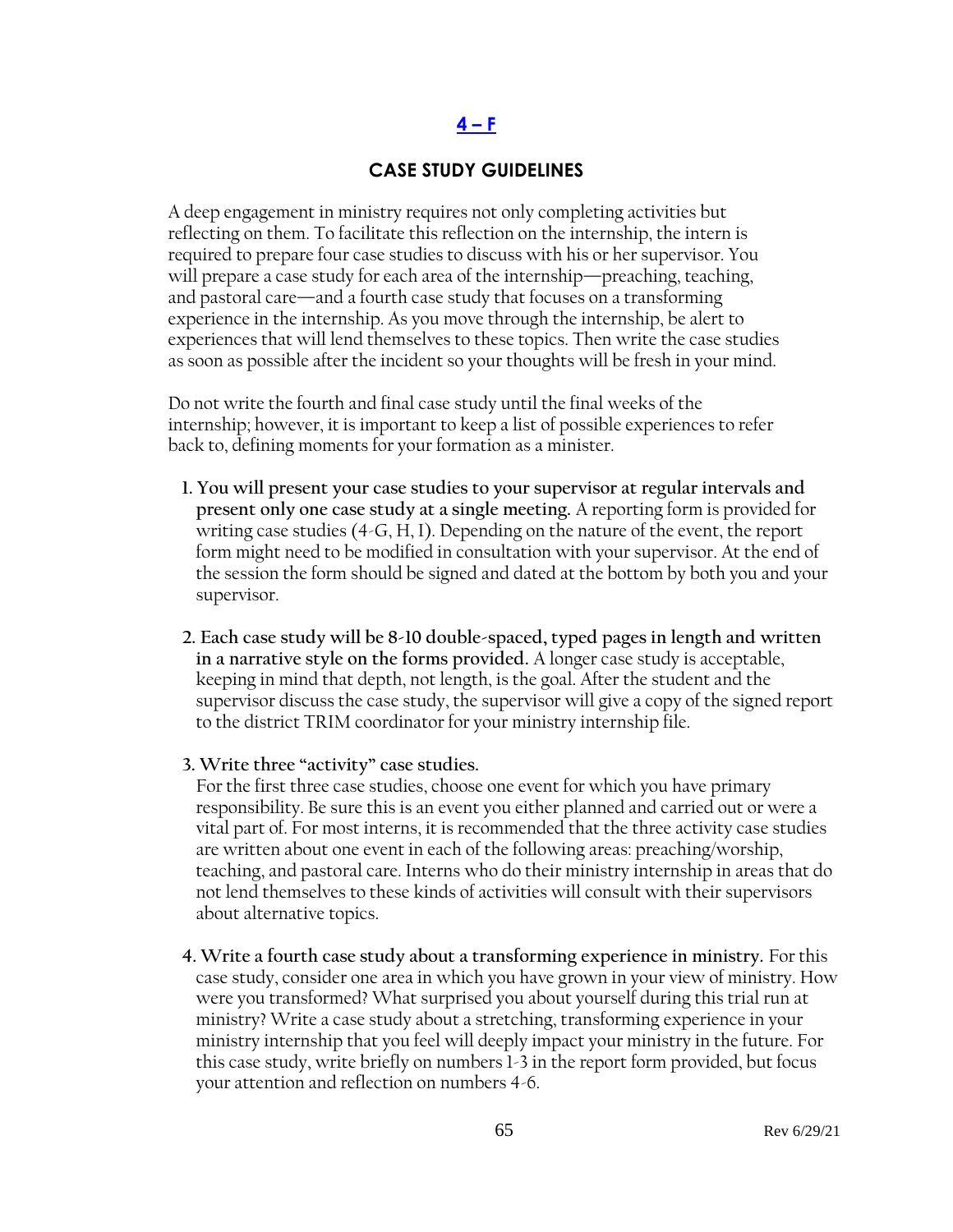# **[4 -](#page-3-0) G**

## **CASE STUDY REPORT FORM**

NOTE: Submit four case studies, one case study per form. Each case study will be 8-10 pages in length, typed, double-spaced, in 12-point Times New Roman or Arial font, with 1" margins. It should be written in a narrative style on the form provided. A copy of this form can be found on the online manual found on the Brethren Academy website.

Name of student:

Congregation or other ministry setting:

Ministry experience (check one)

Preaching and leading worship

\_\_\_\_\_ Teaching a class or small group

\_\_\_\_\_ Providing pastoral care

A transforming experience (required for all interns)

Other (please describe)  $\Box$ 

Date of experience:

#### **1. Introduction**

- A. Describe what took place in this ministry experience/event? What was the setting? Who was present? What were your expectations? What were the expectations of others?
- B. Describe your planning process for this incident/event.
- C. Name at least two goals you set out to accomplish and to what extent you accomplished them.
- D. For each goal you name, describe an activity that you hoped would lead to the goal. To what extent did the activities you planned help you reach your goals? If they did not, why?
- E. Summarize the content of this experience/event. Include, for example, a sermon manuscript or notes (or recording) if your coordinator was not able to be present, a lesson plan, a short bibliography of readings you used to prepare, or a power point file.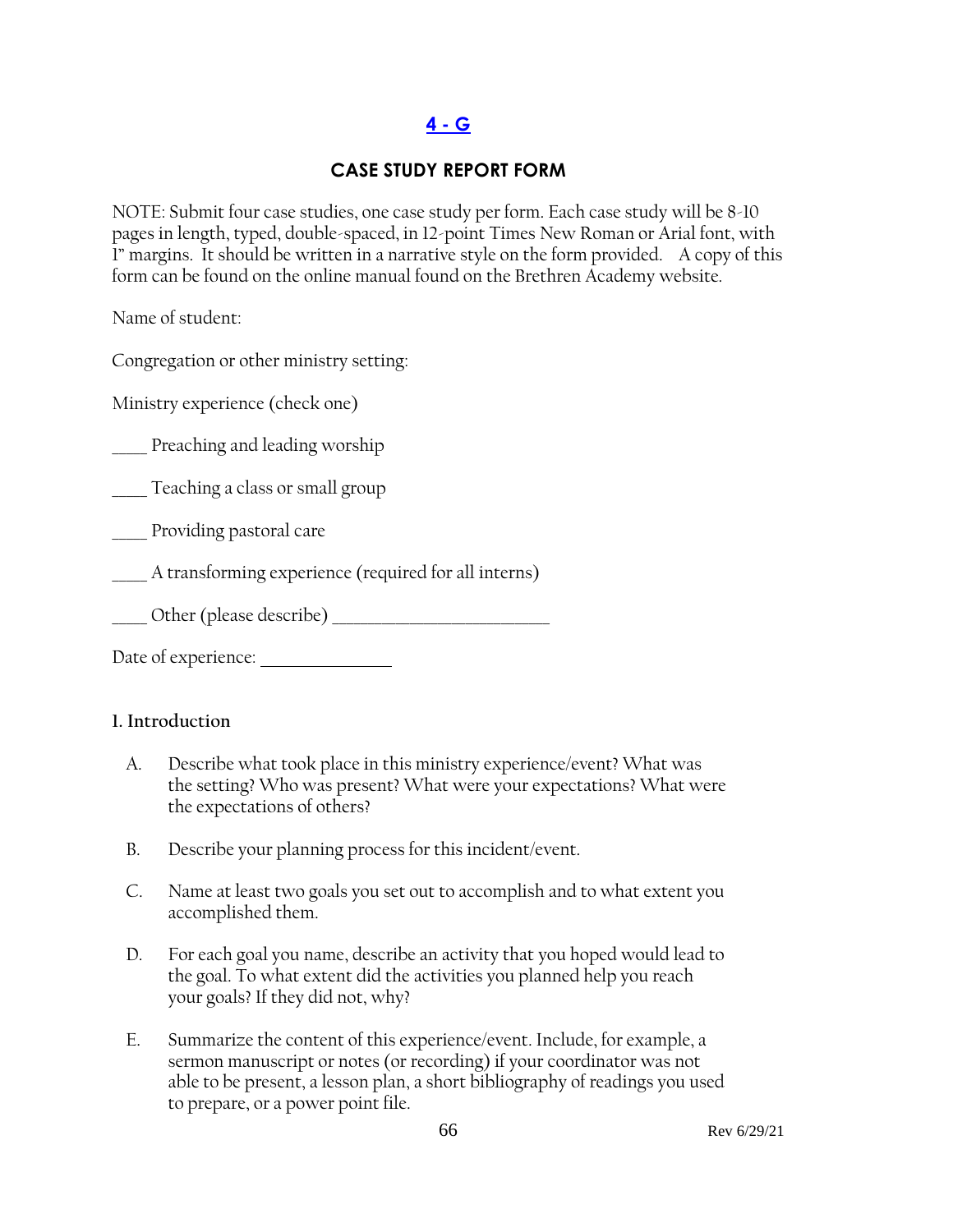F. Describe the method of evaluation you used to decide whether this incident/event met the goals you hope for.

#### **2. Verbatim Account**

A. Choose a brief, poignant conversation or exchange from the event or incident. As accurately as possible, write down the actual words spoken—yours and others'—during this key moment. A verbatim account for a preaching case study could include comments made to you following worship. Use the following format:

**P =** parishioner

**M** = minister

- P1: Can you give me a few minutes?
- M1: Of course. Come into my office.
- P2: It's about my daughter. She's thinking about leaving her husband again.
- M2: Please, sit down. I'm sorry to hear this. I know you've been concerned about her.
- B. If there were oral or written evaluations submitted by participants, include those here.

### **3. Self-Awareness**

- A. What was the mood at the time of the incident? What were your immediate hunches about the effect of your ministry on those involved?
- B. How were you affected in the course of this conversation or incident? What personal issues did this incident/event raise for you?

### **4. Spiritual Reflection**

- A. What spiritual transformation did you see in people as this incident or event unfolded?
- B. According to James Fowler's *Stages of Faith* or similar developmental scale, how would you characterize the stage of faith exhibited by one or two people in this incident?
- C. Did you see any change in people? Describe the changes you saw.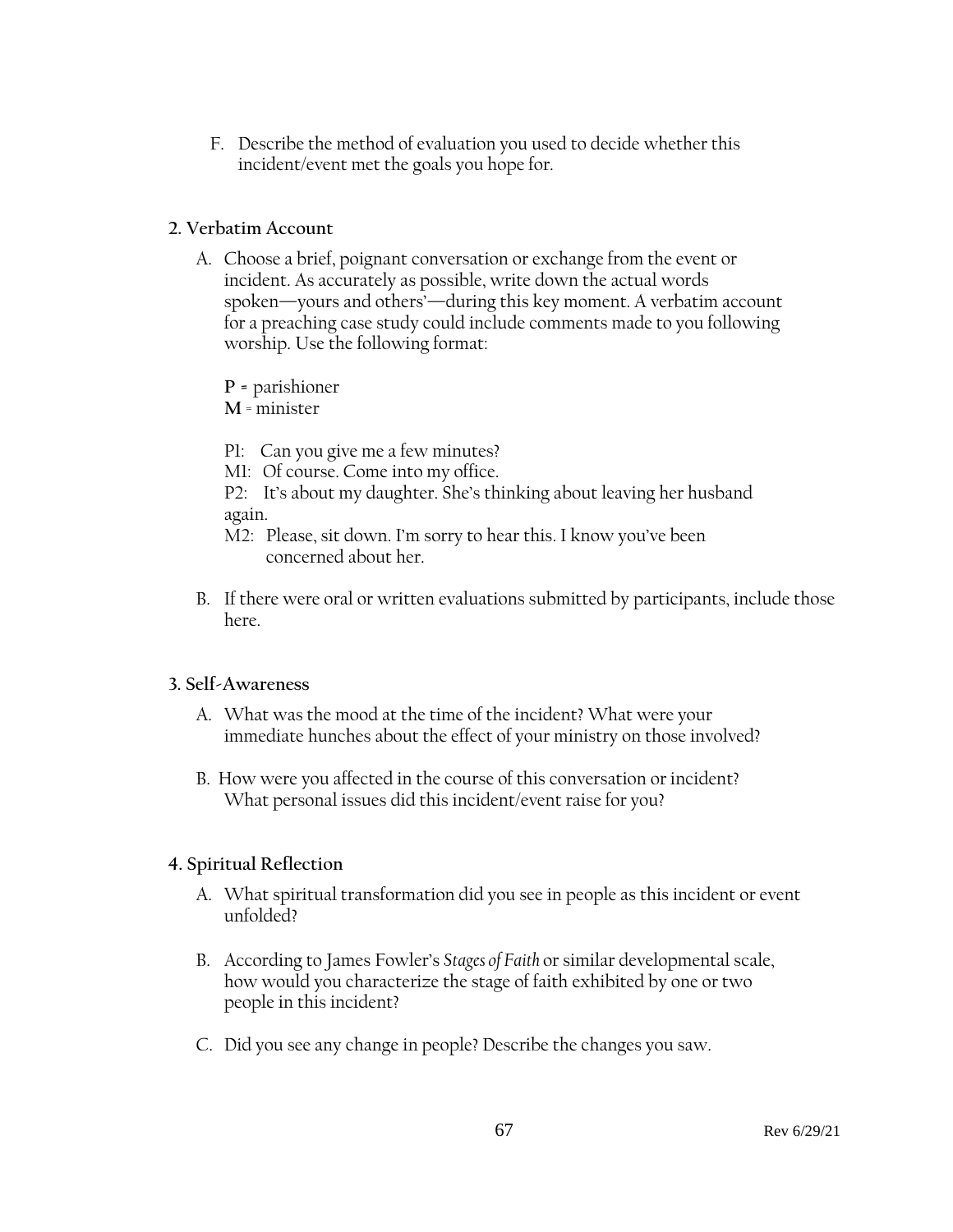#### **5. Theological Reflection**

- A. Name one or two assumptions about God, the Bible, or the Church that you brought with you to this incident. How, if at all, did your assumptions change?
- B. What assumptions did others bring to this incident? How, if at all, did their assumptions change?

#### **6. Conclusion**

How did this incident help you to grow as a minister? How would you evaluate your performance? What did you do well? What could you have done better? What would you do differently next time?

#### **7. Comments by the Supervisor**

- A. What was your role in this incident? Observer? Participant? Coach?
- B. What feedback do you have for the intern?

Date the report form was completed:

\_\_\_\_\_\_\_\_\_\_\_\_\_\_\_\_\_\_\_\_\_\_\_\_\_\_\_\_\_\_\_\_\_\_\_\_\_\_\_\_\_\_\_\_\_\_\_\_\_\_\_\_\_\_\_\_\_\_\_\_\_\_\_\_\_\_\_\_\_\_\_\_\_\_\_\_\_

\_\_\_\_\_\_\_\_\_\_\_\_\_\_\_\_\_\_\_\_\_\_\_\_\_\_\_\_\_\_\_\_\_\_\_\_\_\_\_\_\_\_\_\_\_\_\_\_\_\_\_\_\_\_\_\_\_\_\_\_\_\_\_\_\_\_\_\_\_\_\_\_\_\_\_\_

Intern's Signature

Supervisor's Signature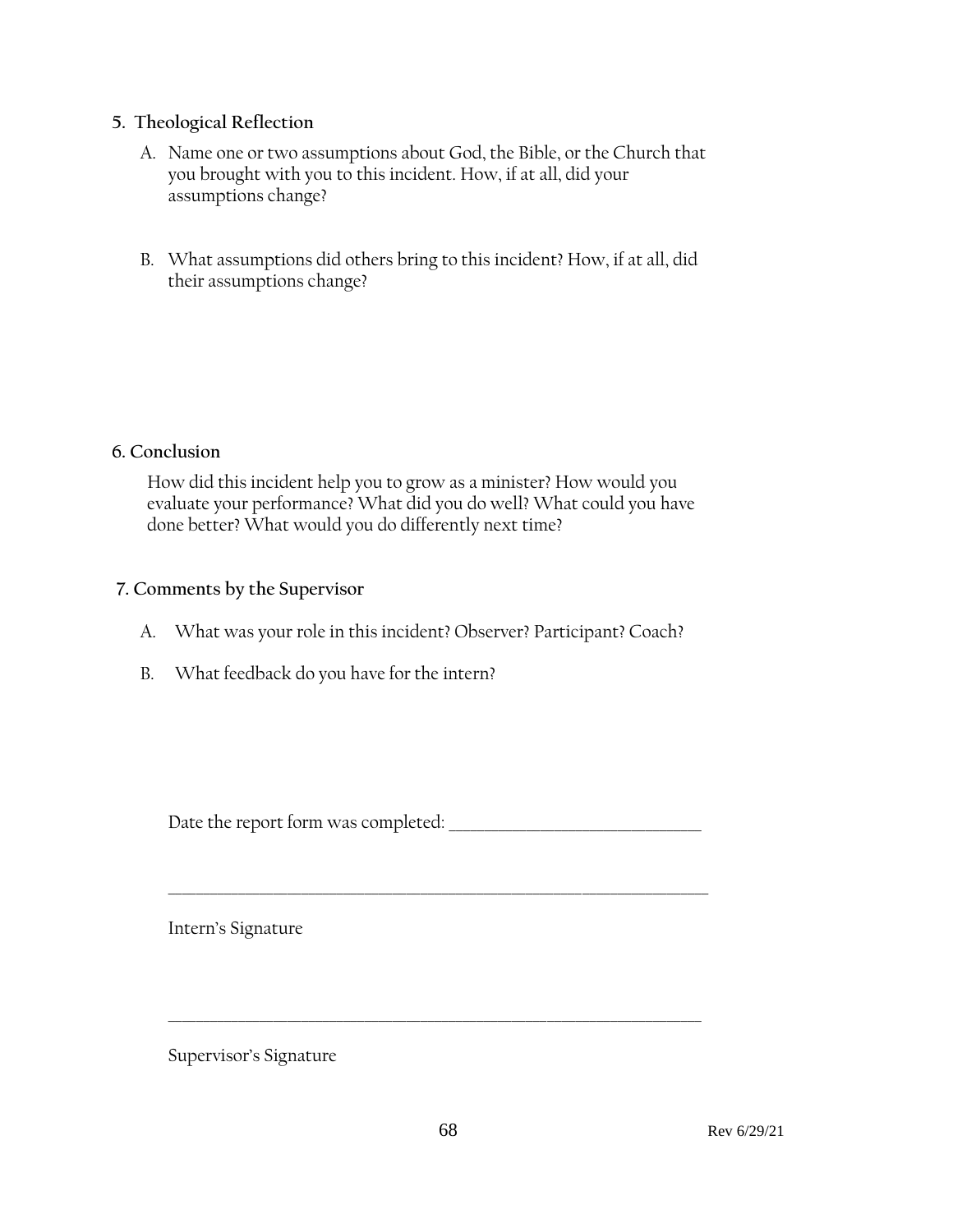**4 – [G\(a\)](#page-3-0)**

### **PREACHING RESPONSE FORM**

(For those evaluating the student's sermon**)**

Intern/Preacher: \_\_\_\_\_\_\_\_\_\_\_\_\_\_\_\_\_\_\_\_\_\_\_\_\_\_\_\_\_\_\_\_\_\_\_\_\_\_\_\_\_\_\_\_\_\_\_\_\_\_\_\_\_\_\_\_\_\_\_\_\_\_\_\_\_

Sermon Title:

Date: \_\_\_\_\_\_\_\_\_\_\_\_\_\_\_\_\_\_\_\_\_

1. What did you understand the main point to be? How was the central point connected to a biblical text?

2. What insight did you gain about God?

3. What insight did you gain about the Christian life? How did this sermon touch you personally?

4. What did you like about the *way* the sermon was preached? For example, did you see engaging facial expressions, helpful gestures, an easy voice to listen to. Was the speaker confident? Were any of these forms of communication distracting?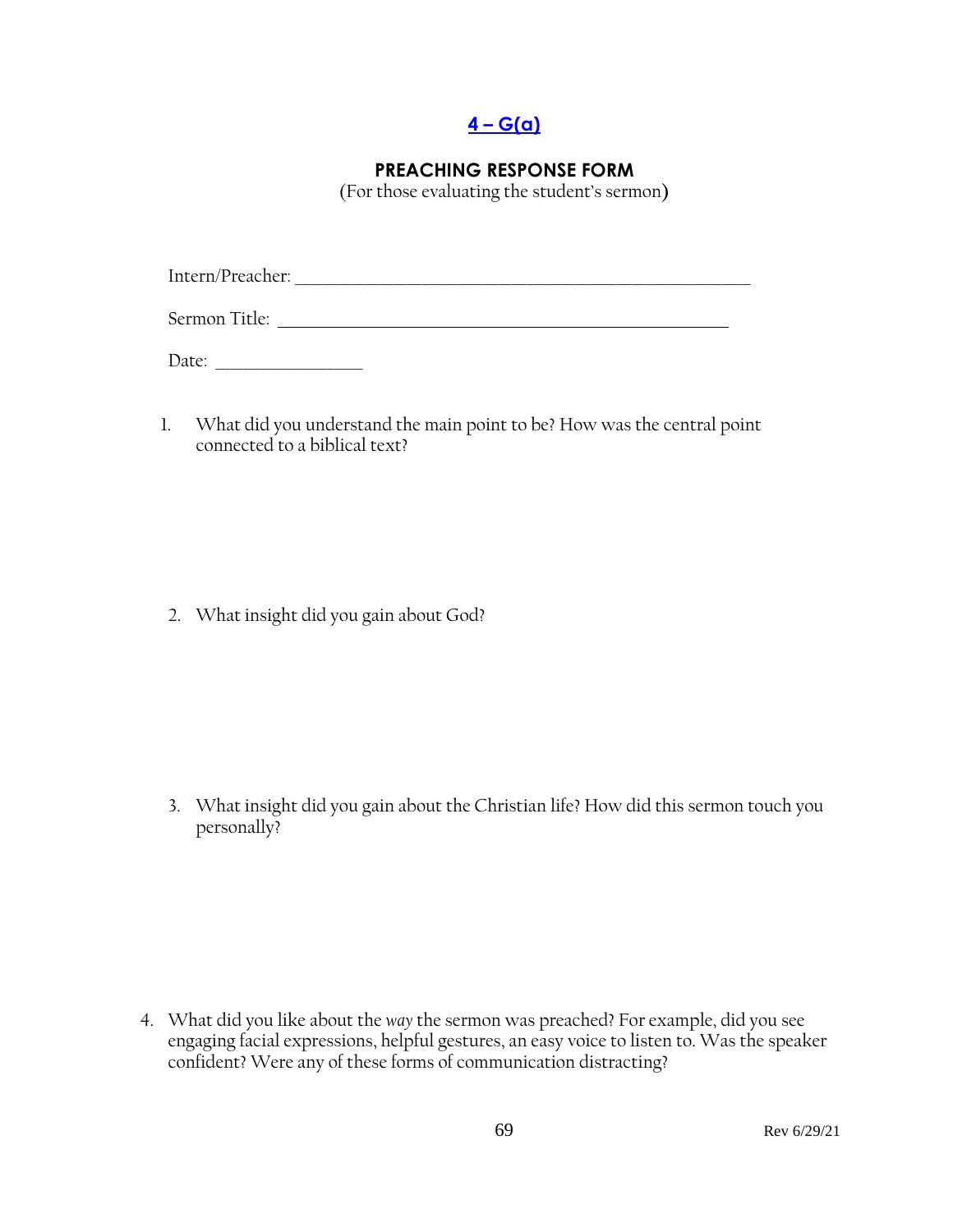5. Was the sermon topic supported by other elements in the worship service, such as hymns, prayers, or litanies? What were they?

6. What illustrations or stories do you remember? How were they related to the main point?

7. What suggestions do you have for improvement?

8. What would you particularly like to affirm about today's intern preacher?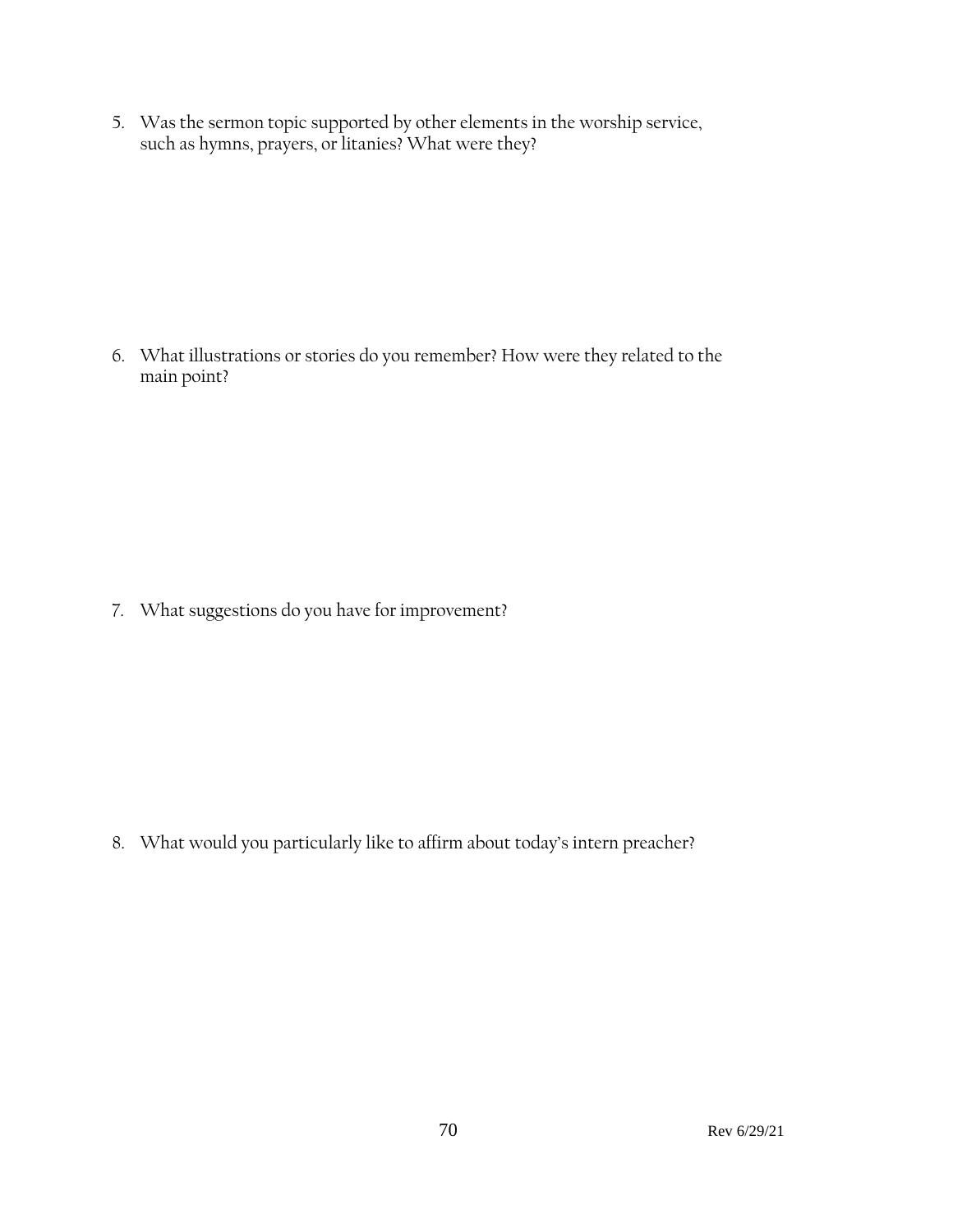## **[4-G\(b\)](#page-3-0)**

## **WORSHIP LEADERSHIP RESPONSE FORM**

(For those evaluating the student's worship leading)

Name of Intern: \_\_\_\_\_\_\_\_\_\_\_\_\_\_\_\_\_\_\_\_\_\_\_\_\_\_\_\_\_\_\_\_\_\_\_\_\_\_\_\_\_\_\_\_\_\_\_\_\_\_\_\_\_\_\_\_\_\_

Date: \_\_\_\_\_\_\_\_\_\_\_\_\_\_\_\_\_\_\_\_\_\_\_\_\_\_\_\_\_\_\_

1. What words describe how you felt when you entered the sanctuary this morning?

2. What words describe the worship leader's

A. voice/diction

B. mannerisms/gestures

3. Comment about the worship leader's use of vocabulary or choice of words.

4. Did the worship service as a whole help you better understand the scripture for the day?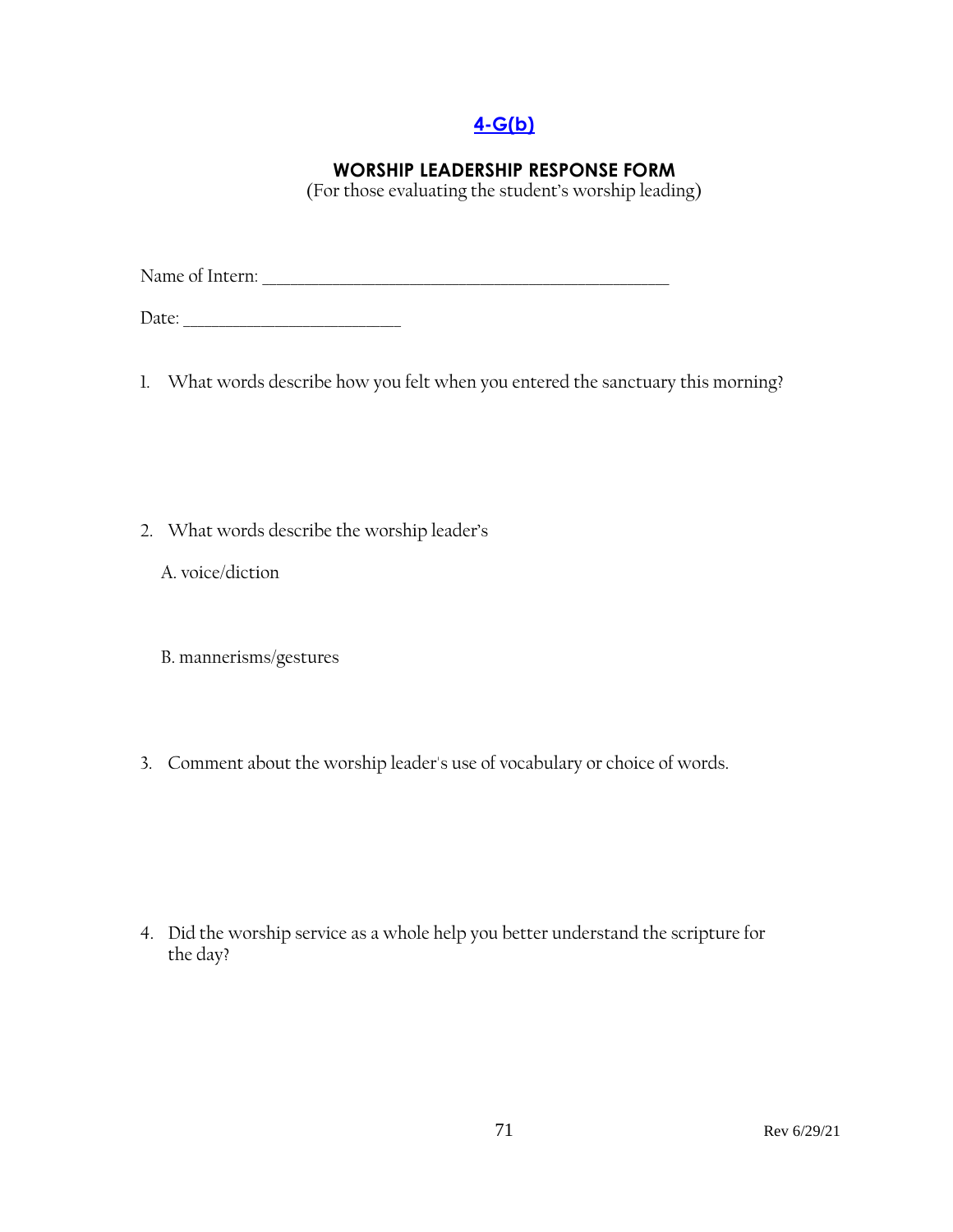5. What do you consider to be this person's strongest qualities as a worship leader? In what ways did he or she facilitate or aid your worship?

6. What do you consider to be this person's weakest qualities as a worship leader?

7. In what ways did he or she hinder or interrupt your worship?

8. What words describe how you felt at the end of this worship service?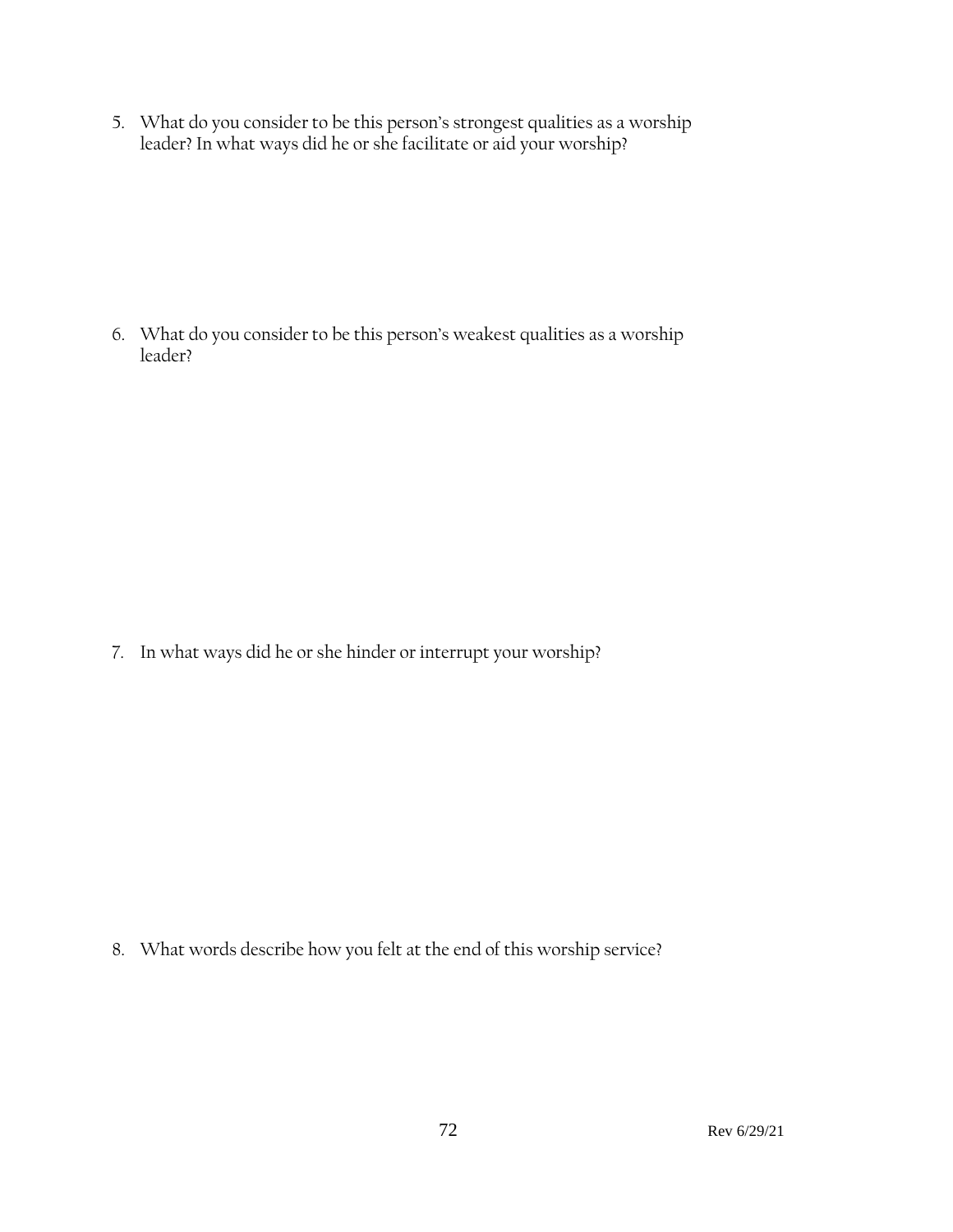## **[4-G\(c\)](#page-3-0)**

## **TEACHING RESPONSE FORM**

(For those evaluating the student's teaching)

| Intern/Teacher: |  |  |
|-----------------|--|--|
|                 |  |  |
| Class topic:    |  |  |
|                 |  |  |

Date: \_\_\_\_\_\_\_\_\_\_\_\_\_\_\_\_\_\_\_\_\_\_\_\_\_\_\_\_\_\_\_

1. What did you understand the topic for today's class to be?

2. Was there something in the lesson that touched you personally?

3. How did this time of study help you in your Christian life? How did it help you understand God better?

4. What did you like about the way this person teaches? For example, did this person encourage the learners? Was this person confident without being overbearing? Did this person have good communication skills—good eye contact, an engaging way, clear speech? Were any of these forms of communication distracting?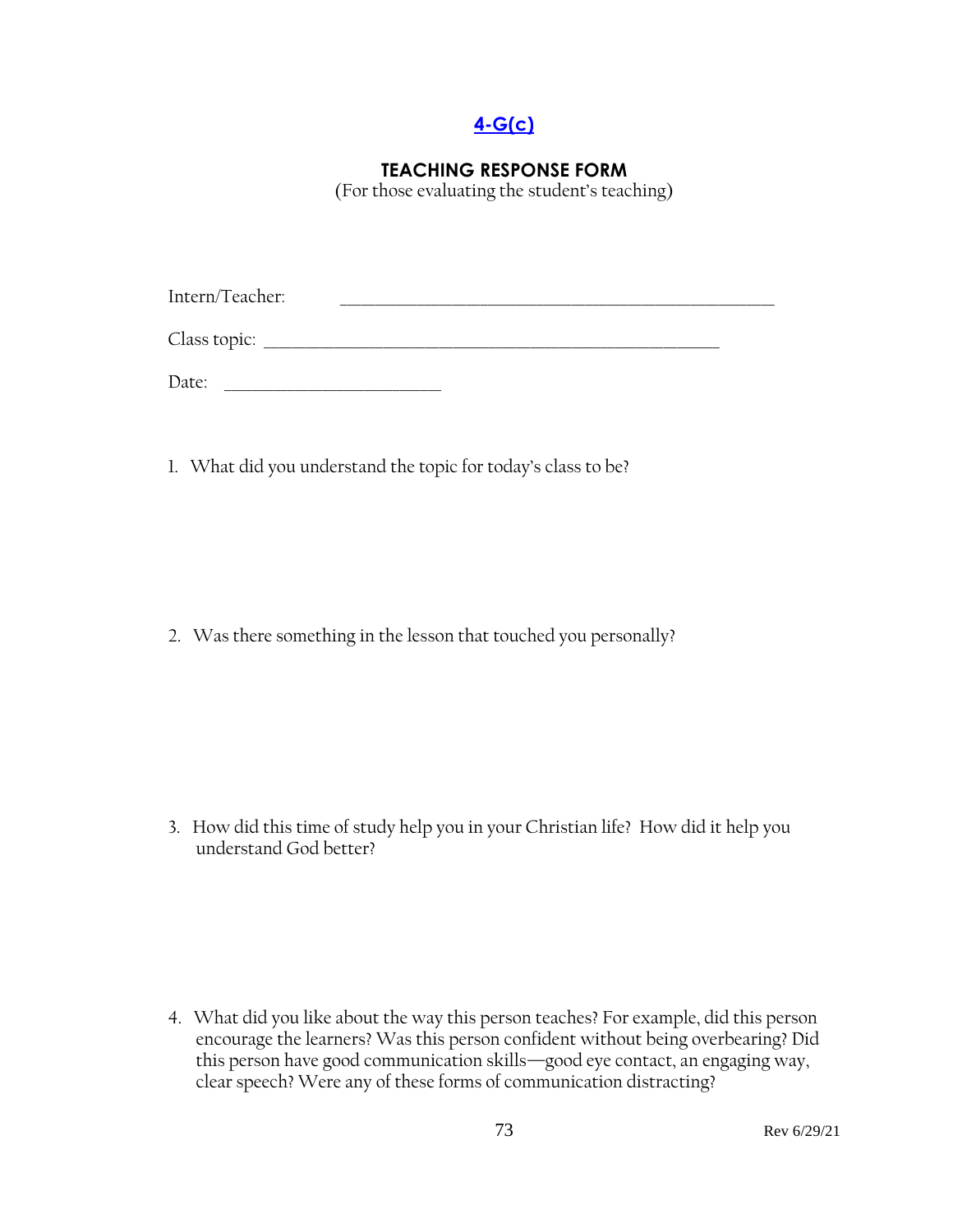5. What were the main points of the teacher's lesson?

6. What illustrations or stories do you remember? How were they related to the main point of the lesson?

7. Did you feel there was a good balance of activities, such as discussion, lecture, and small group work if appropriate?

8. What would have made the lesson more meaningful to you?

9. What did you particularly like about the intern teacher's way of teaching?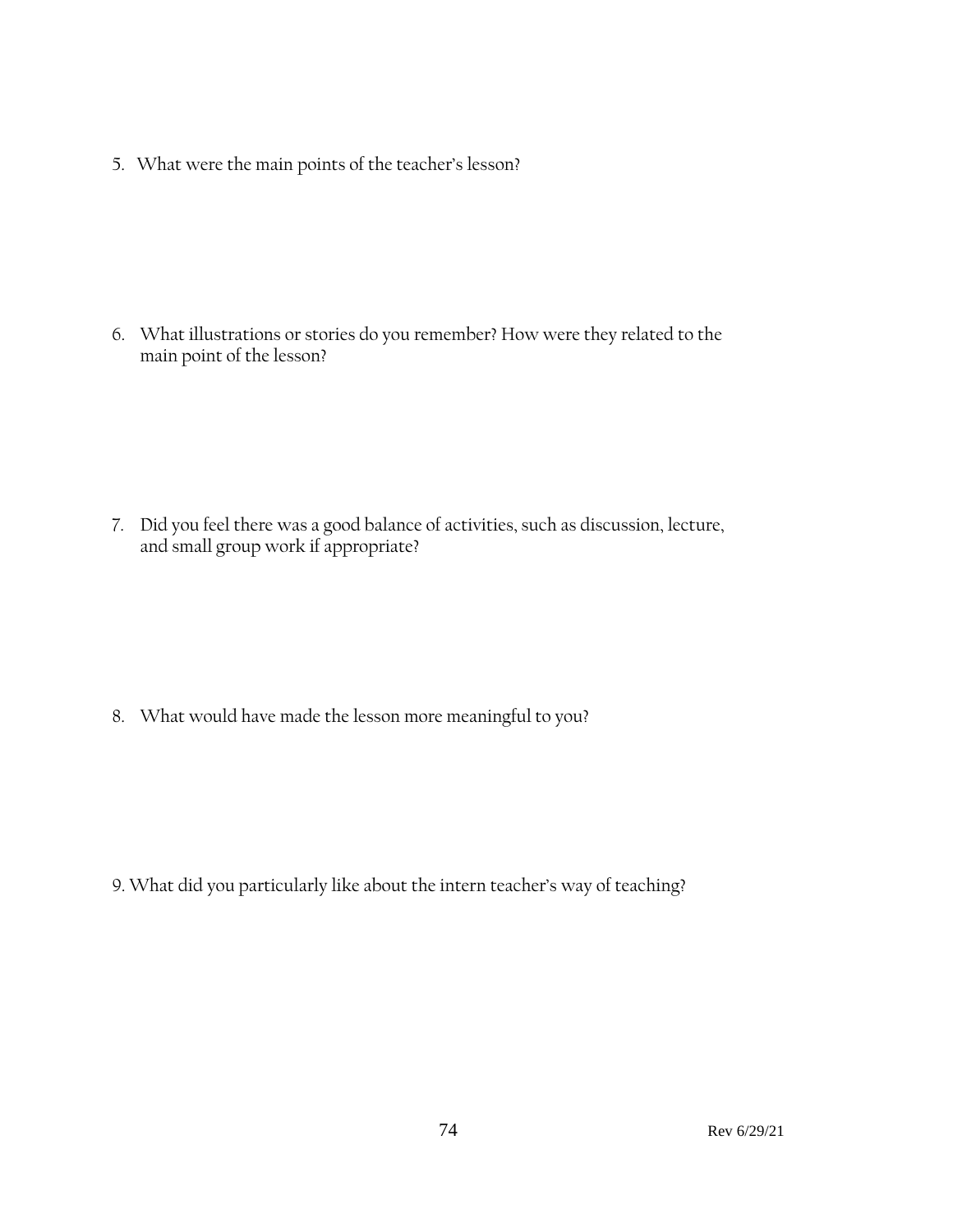## **[4-H](#page-3-0)**

## **INTERN'S FINAL SELF-EVALUATION Of the MINISTRY INTERNSHIP**

Reflect on your experience. Were your learning goals helpful to your growth in ministry? What did you learn unexpectedly? When in the course of the internship did you feel most successful as a minister? Least successful? Did you identify other areas of ministry to explore and strengthen in the future? What do you wish you had done differently? Share your completed form with your supervisor and the district TRIM coordinator.

\_\_\_\_\_\_\_\_\_\_\_\_\_\_\_\_\_\_\_\_\_\_\_\_\_\_\_\_\_\_\_\_\_\_\_\_\_\_\_\_\_\_\_\_\_\_\_\_\_\_\_\_\_\_\_ \_\_\_\_\_\_\_\_\_\_\_\_\_\_\_\_\_\_\_\_\_\_\_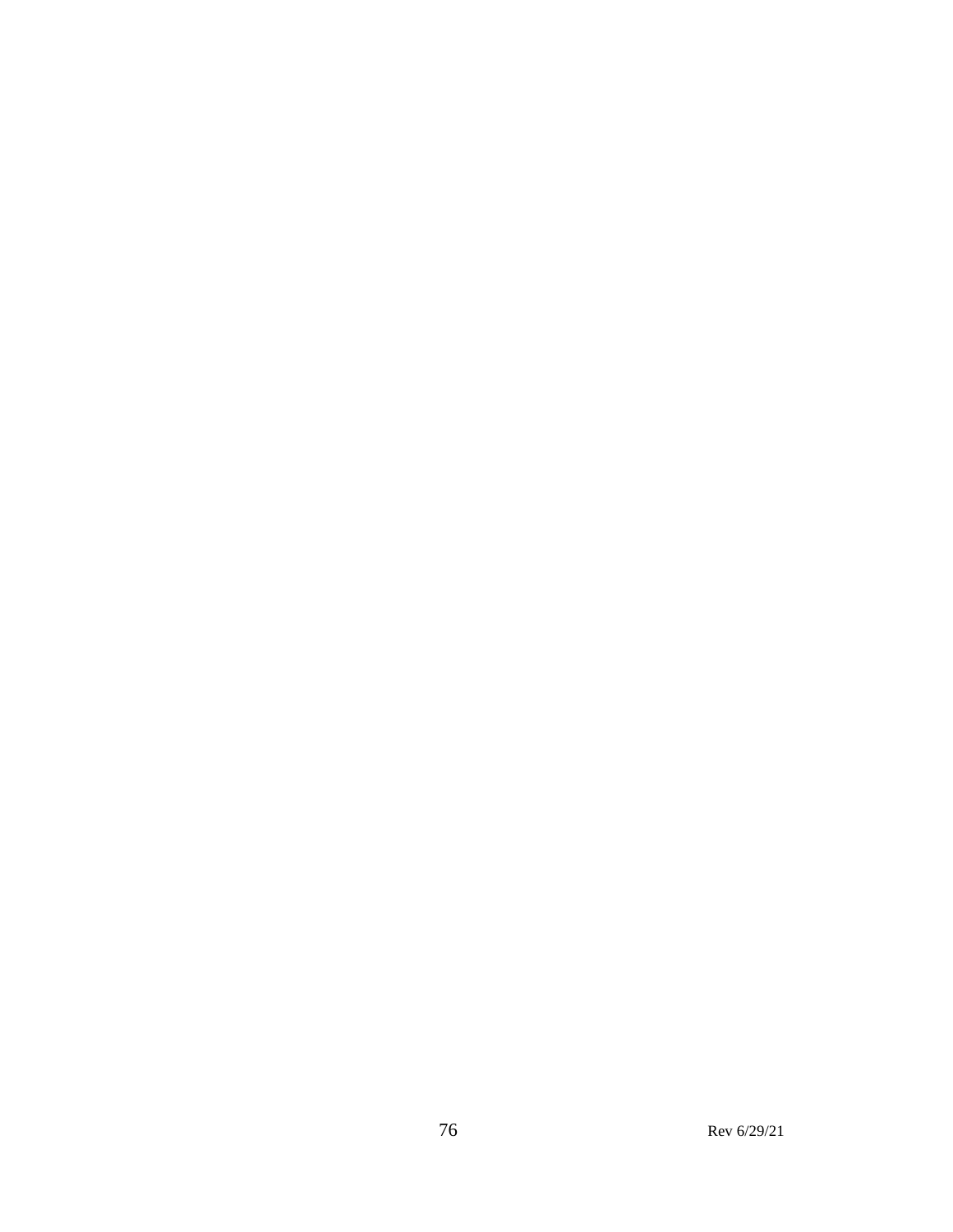# **[4-I](#page-3-0)**

## **SUPERVISOR'S FINAL EVALUATION of the MINISTRY INTERNSHIP**

Name of supervisor: \_\_\_\_\_\_\_\_\_\_\_\_\_\_\_\_\_\_\_\_\_\_\_\_\_\_\_\_\_\_\_\_\_\_\_\_\_\_\_\_\_\_\_\_\_\_\_\_\_\_\_\_\_

Name of intern:

1. What areas of growth did you see in the intern? Did the intern work adequately at achieving his or her learning goals?

2. Where does the intern need to stretch his or her understanding and practice of ministry?

3. How was this experience for you as a supervisor?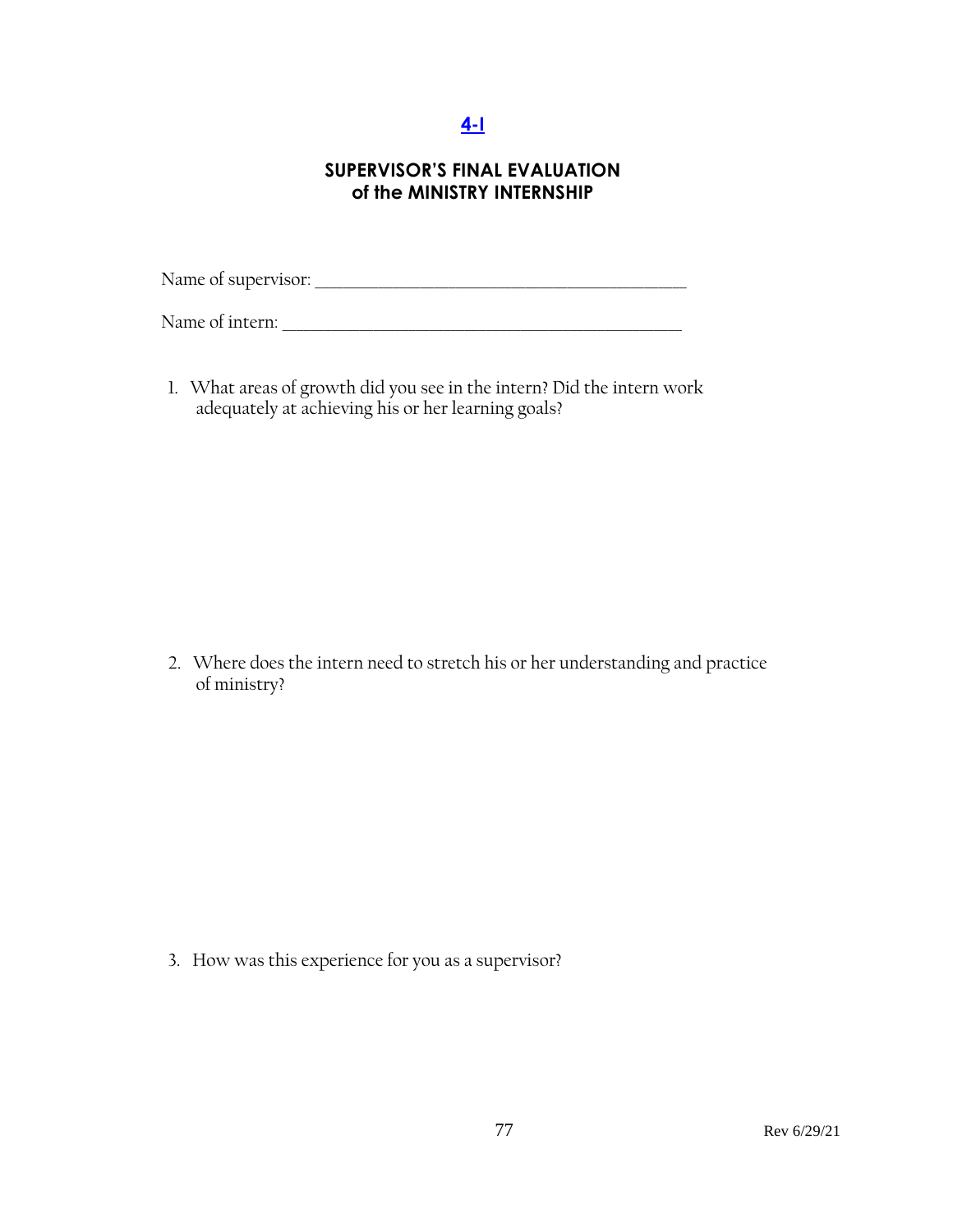4. Checklist for Case Study Reports

\_\_\_ Report on preaching/worship incident submitted on

Leport on teaching incident submitted on Leponden Mercedon

Lackenburn pastoral care incident submitted on Lackenburn Lackenburn and Report on pastoral care incident submitted on

\_\_\_Report of transforming experience submitted on

Certification of Experience for Credit

Signature of Supervisor Date

**Note: Send a copy of the completed form to the intern and another to the district TRIM coordinator.** 

\_\_\_\_\_\_\_\_\_\_\_\_\_\_\_\_\_\_\_\_\_\_\_\_\_\_\_\_\_\_\_\_\_\_\_\_\_\_\_\_\_\_\_ \_\_\_\_\_\_\_\_\_\_\_\_\_\_\_\_\_\_\_\_\_\_\_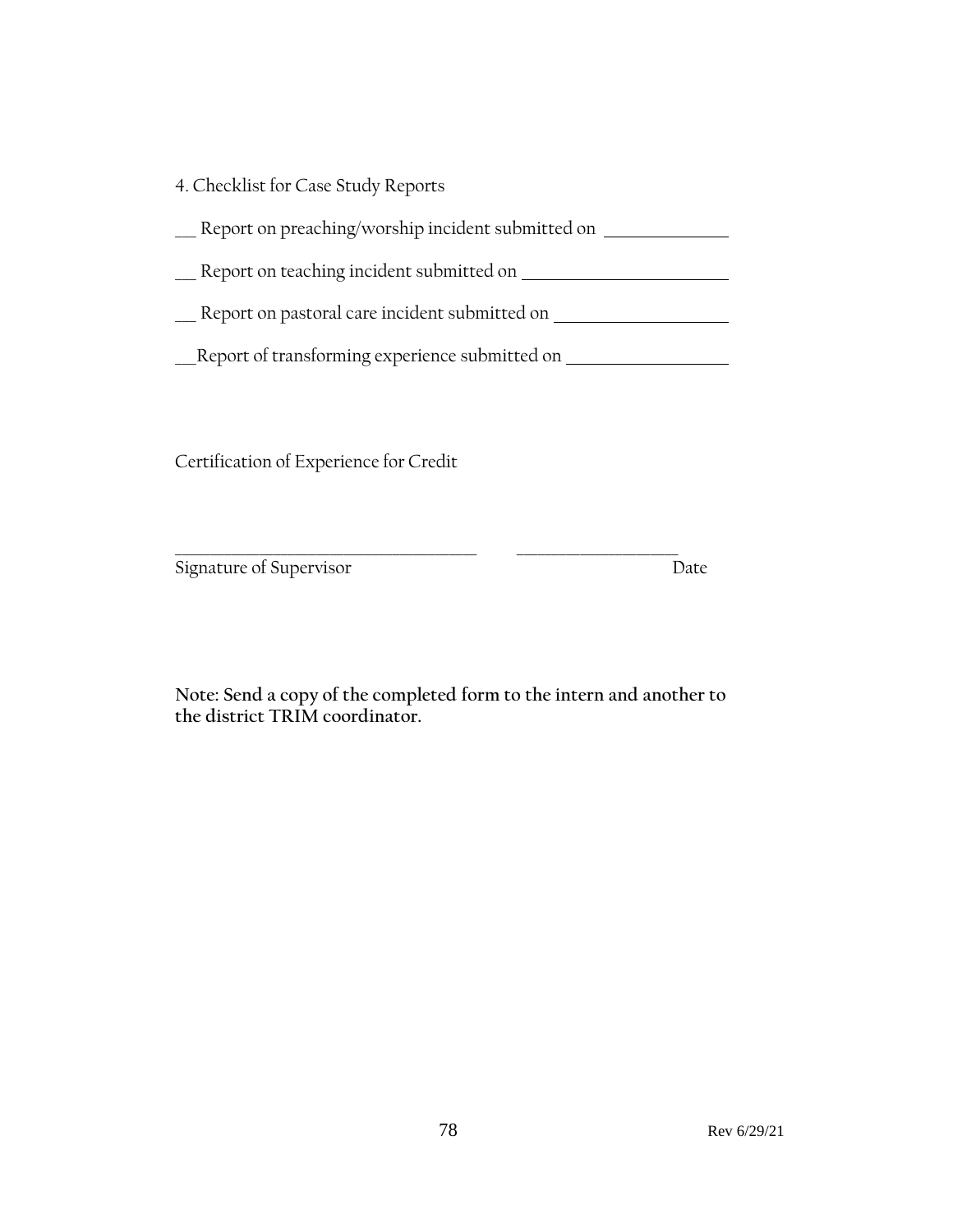## **-5- COMPLETION**

# $5 - A$  $5 - A$

## **Completion Process and Graduation Competencies**

Once the curricular, experience, and internship requirements are met, TRIM students will enter the Completion phase of their program. This phase includes the submission of three items, in no particular order, and will be provided to the student by the Brethren Academy office:

- 1. Student Self-Assessment (in which the student evaluates their growth, experience in the program, and competencies for ministry)
- 2. District Coordinator Evaluation (in which the district TRIM coordinator evaluates the overall performance of the student)
- 3. Exit exam (in which the student displays their level of proficiency in biblical, theological, and ministry skills)

When all requirements have been completed for graduation, the Coordinator of English-Language Ministry Training Programs of the Brethren Academy for Ministerial Leadership will inform the district executive minister of your district. Districts are encouraged to recognize TRIM graduates by presenting them with their graduation certificate at District Conference. TRIM graduates are also recognized at the Bethany Seminary/Brethren Academy luncheon at Annual Conference, at which time you become an official alumnus/a of the seminary.

Each TRIM graduate receives a certificate indicating completion of an approved Church of the Brethren program of ministry training. For those seeking credentialing, this certification verifies that the educational requirements for ordination or commissioned status in the Church of the Brethren have been fulfilled.

A TRIM student approaching graduation from the program is expected to be competent in three categories:

- general education,
- biblical and theological studies, and
- ministry and ministry skills.

An assessment of these competencies will be reviewed by BAML staff members at the end of the student's program, taking into consideration overall performance in coursework, internship experience, attention to administrative tasks of the program, and the student's exit exam.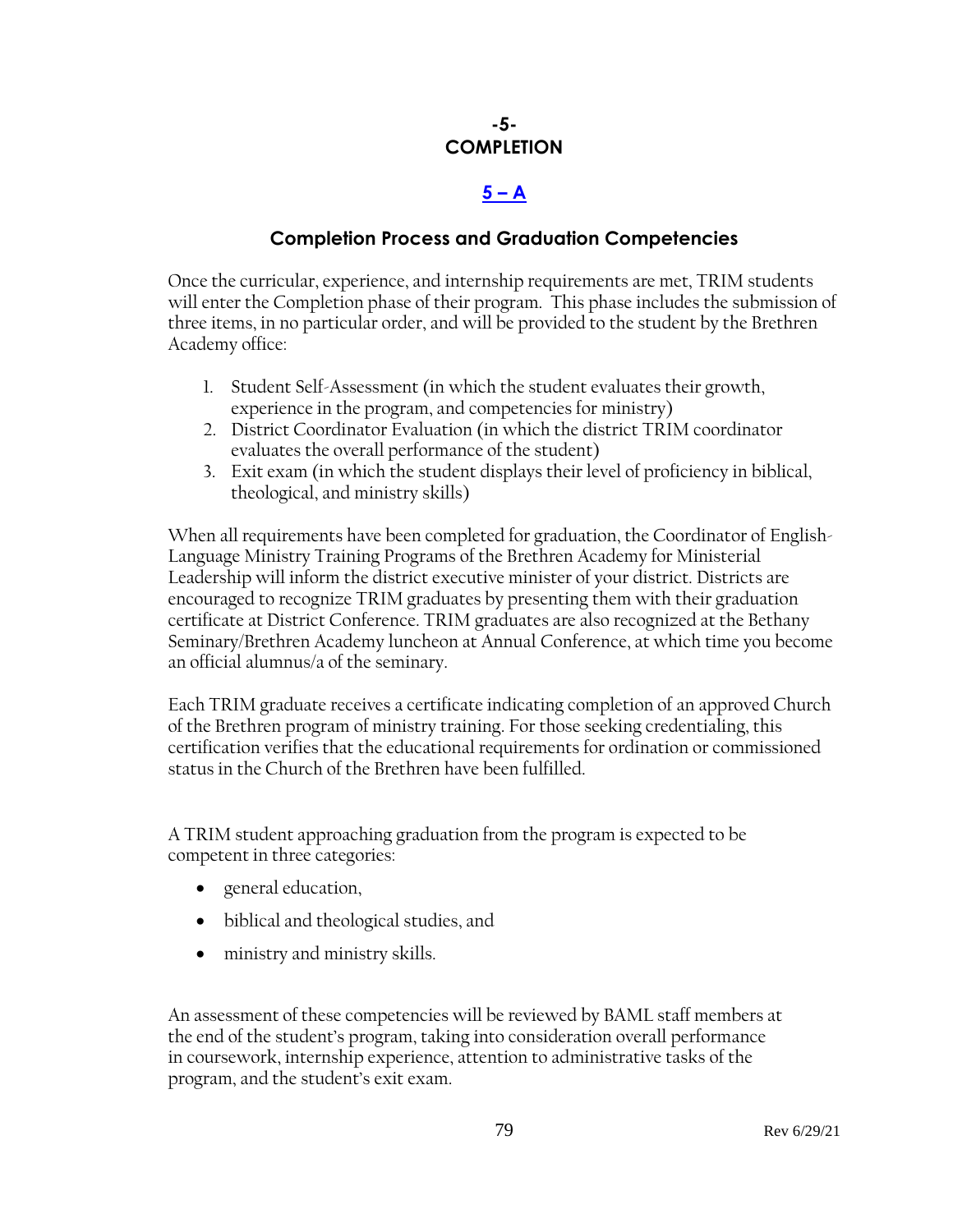#### **[5-B](#page-3-0)**

### **STUDENT SELF-ASSESMENT AND TRIM EXIT EXAM**

When the student enters the completion phase, they will be sent a self-assessment as well as an exit exam. But must be completed and submitted in order to complete the program

This exit exam is a series of essays that will allow the student to demonstrate the "Competencies for Ministry" as described in the *Readiness for Ministry Program*, developed by the Church of the Brethren Office of Ministry. These same Competencies are outlined at the beginning of this manual.

Through successful completion of the core requirements, electives, supervised ministry internship, and experiences students should have a solid foundation on which to complete the exam. The essays include case studies (exhibiting various ministry skills), biblical exegesis, as well as questions about Church of the Brethren history and the contemporary church, Church of the Brethren ordinances and practices, and spiritual disciplines.

When the student enrolls in their final course, the Brethren Academy will send the exam. The student may complete the exam at their own pace and do any additional research that seems necessary to answer the questions successfully. The exam may be submitted any time after the conclusion of the final course. A student will not be able to complete their program (TRIM or EFSM) until the exam has been evaluated.

Evaluations of Exit Exams are done by staff members of the Brethren Academy. The evaluation committee meets monthly. Evaluations will identify strengths as well as areas in which the student needs continued growth. General results will be provided to the student, the district coordinator or supervising pastor, as well as the student's district executive.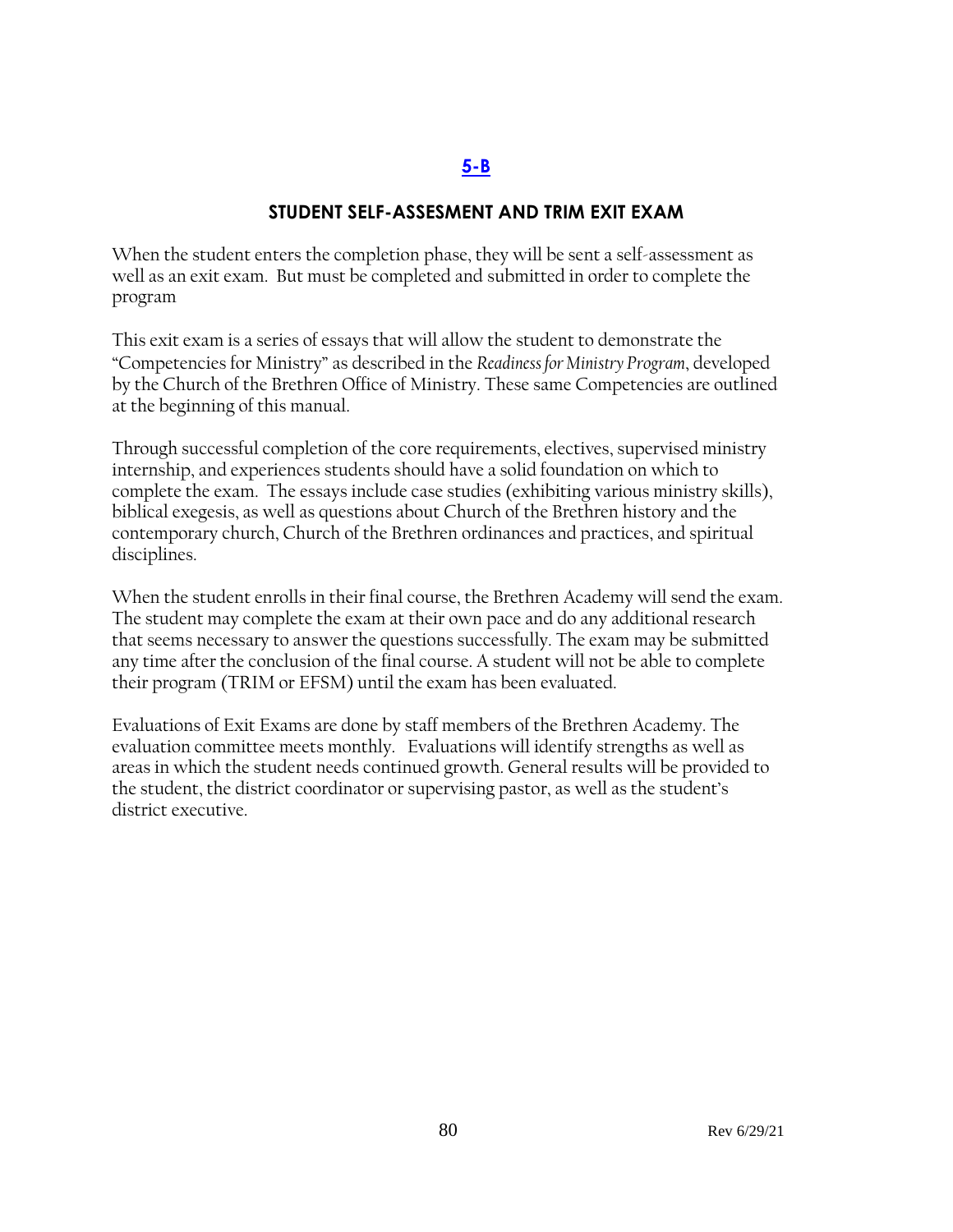# **[5-C](#page-3-0)**

## **FINAL EVALUATION**

District TRIM Coordinator

Final evaluations by the student and the coordinator complete a student's file prior to graduation. Use this form on the computer to assess your experience as coordinator and the performance of the student. You may touch on these topics and others:

- The experience of mentoring the student through the TRIM process
- Particular gifts seen in this student, including those that were strengthened in the process
- Evaluation of the support for the process from your District Ministry leadership and/or from the Brethren Academy staff
- Other general suggestions

Please make your evaluation the length it needs to be to adequately assess the experience.

District TRIM Coordinator's Signature Date

To complete the student's file prior to graduation, please submit this evaluation to the Brethren Academy for Ministerial Leadership.

\_\_\_\_\_\_\_\_\_\_\_\_\_\_\_\_\_\_\_\_\_\_\_\_\_\_\_\_\_\_\_\_\_\_\_\_\_\_\_\_\_\_\_\_\_\_\_\_\_\_ \_\_\_\_\_\_\_\_\_\_\_\_\_\_\_\_\_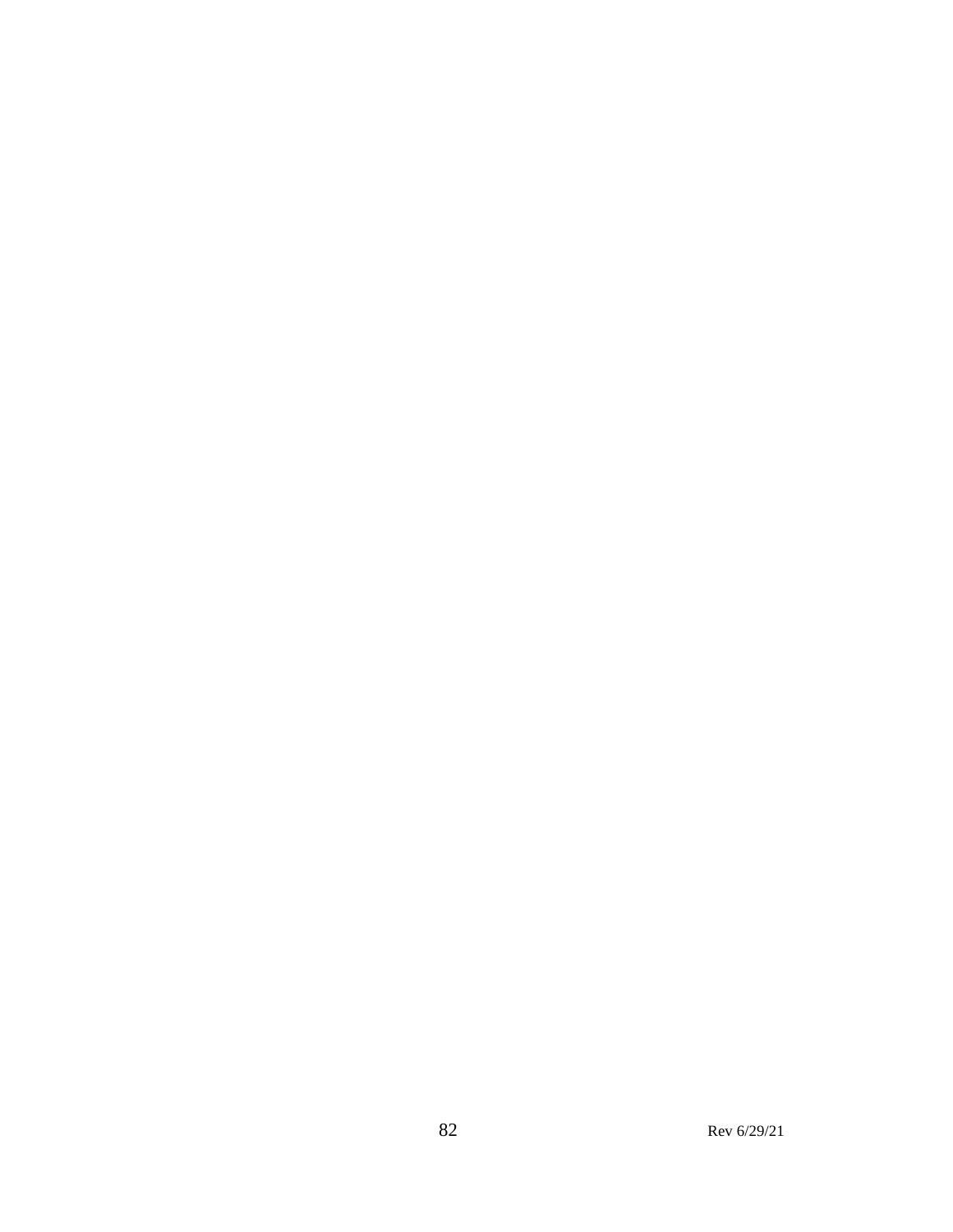## **-6- POLICIES AND ADDITIONAL RESOURCES**

### **[6-A](#page-3-0)**

#### **FINANCIAL ASSISTANCE GUIDELINES**

- 1. TRIM students may request and receive one award in the fall semester and one award in the spring semester, totaling no more than two awards for the academic year in which the student is enrolled. The fall semester is July 1-December 30; December 1 is the deadline for applying for financial assistance. The spring Semester is January 1- June 30; June 15 is the deadline for applying for financial assistance. Awards are reported as taxable income.
- 2. The amount of an award is determined by the number of units the student plans to complete during that semester to fulfill TRIM credits and by the estimated expense of those units:
	- A. Students enrolling for the minimum required 2 units per semester (on-site, online, or DISU courses) are eligible for an award of up to \$300 or current cost of one course.
	- B. Students enrolling for 3 or more units per semester (on-site, online, or DISU courses) are eligible for an award of up to \$600, or the current cost of two courses.
	- C. Since "Introduction to Biblical Studies" and "Practical Ministry Colloquium" are funded by the Brethren Academy, they cannot count toward total enrolled courses.
	- D. Since students are not charged for Independent Study Units, they cannot count toward total enrolled courses.
- 3. TRIM financial assistance awards may only be used for tuition.
- 4. Requests for financial assistance will be submitted by the student on the appropriate TRIM form to the Brethren Academy office. Submission must take place before the semester ends. The fall semester deadline is December 1; the spring semester deadline is June 15. These deadlines will be strictly observed.
- 5. Each time after the first time that a student requests financial assistance, the student's transcript will be examined to verify that coursework funded by a grant in the previous period was completed.
- 6. The director of the Brethren Academy will notify the applicant after approving the assistance request.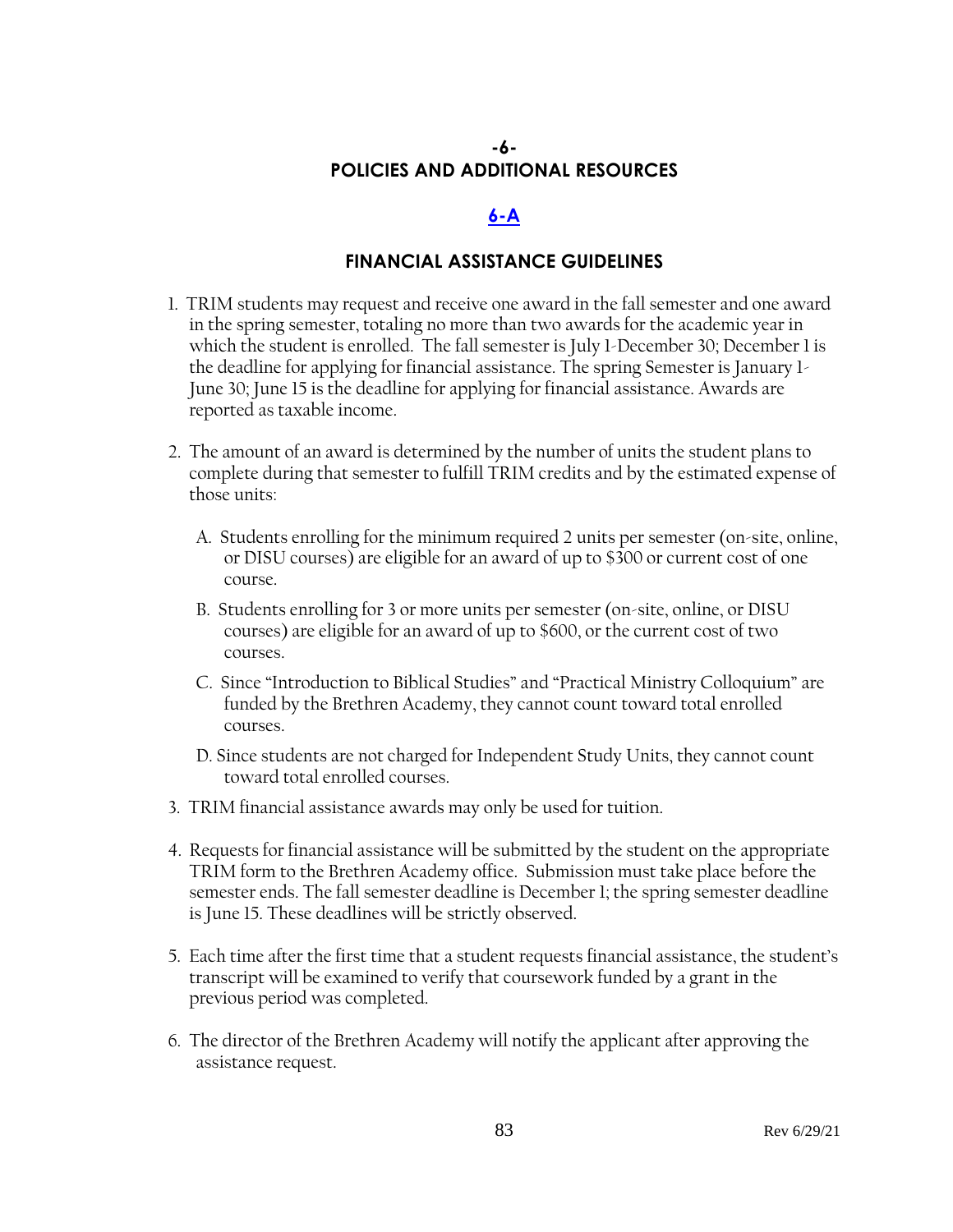- 7. Once the applicant has signed and returned the financial assistance form to the Brethren Academy Office funds will be distributed.
- 8. The applicant is responsible for all accounting of awards received for tax purposes. Awards received are taxable income.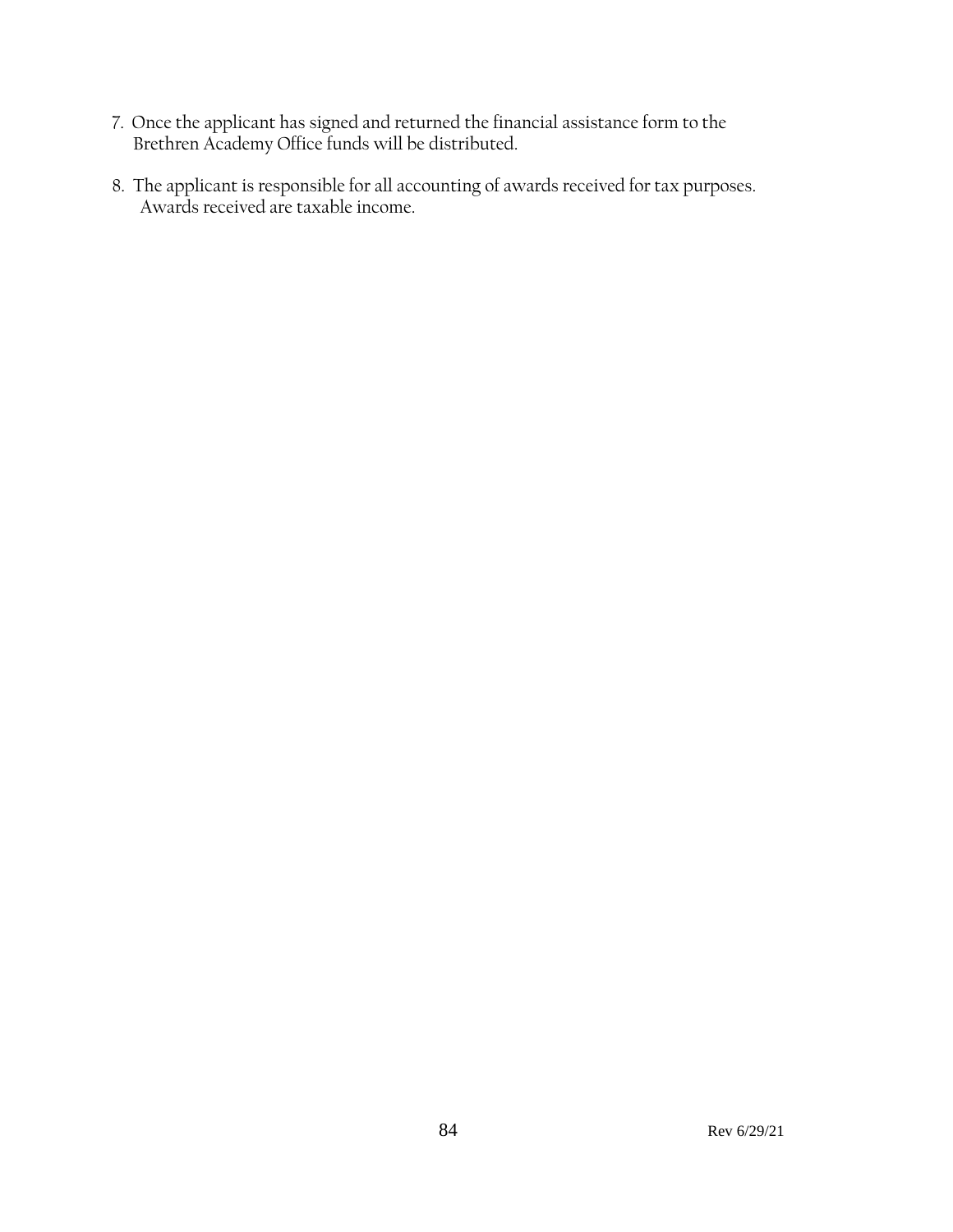# **[6-B](#page-3-0)**

## **Brethren Academy for Ministerial Leadership REQUEST FOR FINANCIAL ASSISTANCE**

|                                                                                                                                                                                           |                                   | <b>TRIM Hub in Moodle</b>                                | KEQUESI FUK FINANCIAL ASSISIANCE | An online, fillable form is available at the Brethren Academy webpage and in the                                    |  |
|-------------------------------------------------------------------------------------------------------------------------------------------------------------------------------------------|-----------------------------------|----------------------------------------------------------|----------------------------------|---------------------------------------------------------------------------------------------------------------------|--|
| Fall Semester: July 1—December 31 (of current year)<br>Deadline for application: December 1                                                                                               |                                   |                                                          |                                  |                                                                                                                     |  |
|                                                                                                                                                                                           | Deadline for application: June 15 | Spring Semester: January 1-June 30 (of current year)     |                                  |                                                                                                                     |  |
| Student name: The Student name:                                                                                                                                                           |                                   |                                                          |                                  |                                                                                                                     |  |
| Address                                                                                                                                                                                   |                                   |                                                          | <b>Phone</b>                     |                                                                                                                     |  |
| Anticipated Study Program:<br>• Space is provided below for you to list event(s), course(s) and Directed<br>assistance is requested.<br>List courses or other units by name.<br>$\bullet$ |                                   |                                                          |                                  | Independent Study Units you expect to do during the year for which financial                                        |  |
|                                                                                                                                                                                           |                                   | Enter the dates that each unit of study will take place. |                                  |                                                                                                                     |  |
|                                                                                                                                                                                           | quarter course = one TRIM unit).  |                                                          |                                  | • Enter the TRIM unit value of each course (One 3-hour semester or one 4-hour                                       |  |
| College/Seminary Courses                                                                                                                                                                  |                                   | Place                                                    |                                  | Date TRIM Hours Units                                                                                               |  |
|                                                                                                                                                                                           |                                   |                                                          |                                  |                                                                                                                     |  |
| <b>Academy Level Courses</b><br>may not be included in requests for financial assistance.                                                                                                 |                                   | Place                                                    | Date                             | TRIM Units*<br>*Since "Orientation" and "Introduction to Biblical Studies" are funded by the Brethren Academy, they |  |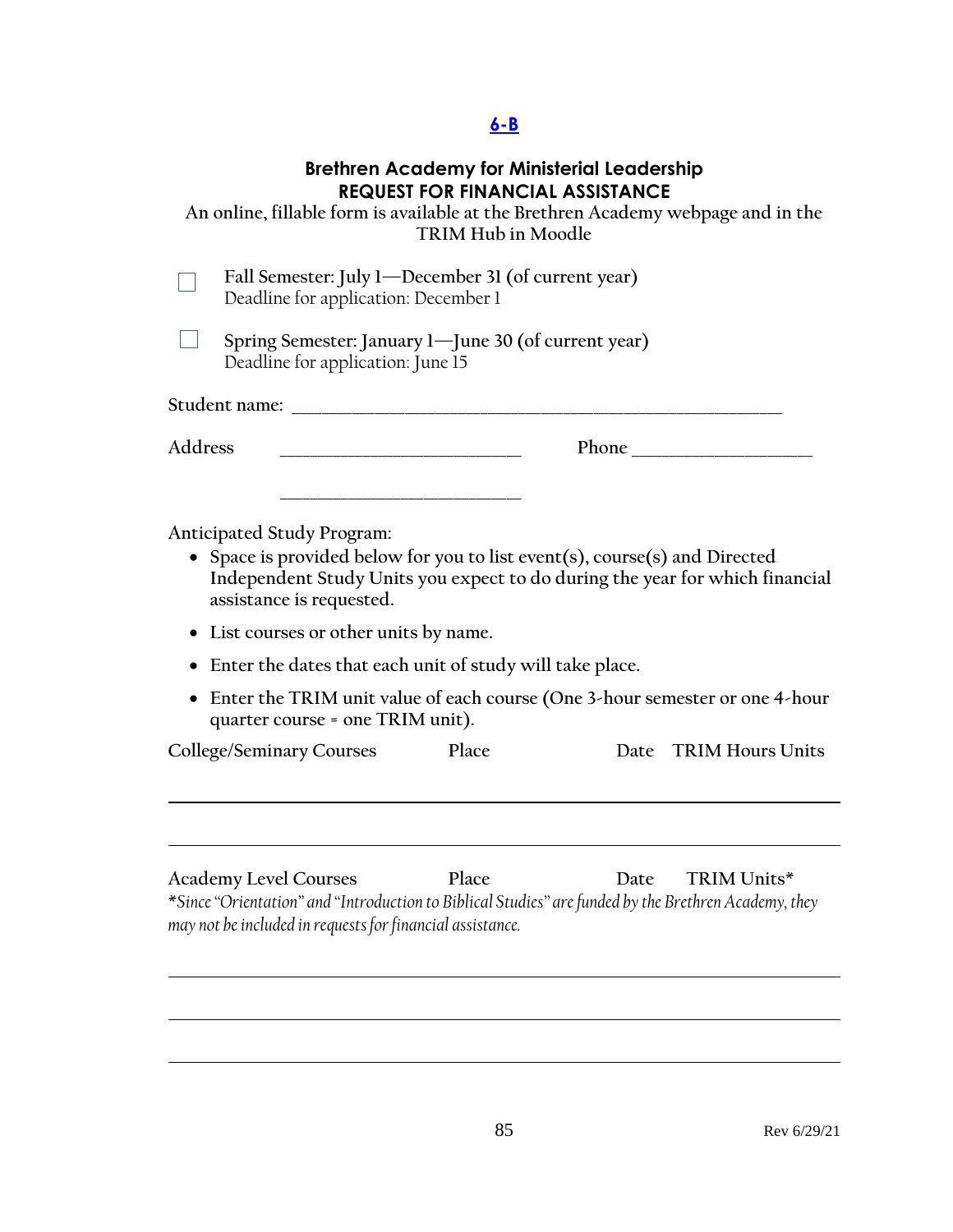**Directed Independent Study Units Place Da** 

| ıte | <b>TRIM Units</b> |  |
|-----|-------------------|--|
|     |                   |  |

| Total Estimated Tuition Cost for course(s)/event(s) listed:                                                                                                        |            |  |  |  |
|--------------------------------------------------------------------------------------------------------------------------------------------------------------------|------------|--|--|--|
| <b>TOTAL Course Units Listed</b>                                                                                                                                   |            |  |  |  |
| TRIM Covenant Grant Guidelines: (Please check one.)                                                                                                                |            |  |  |  |
| Up to \$300 per semester requested for the minimum 2 units                                                                                                         |            |  |  |  |
| Up to \$600 per semester may be requested if you are completing 3 or more<br>units                                                                                 |            |  |  |  |
| Financial Assistance is given directly to an educational institution or for an event<br>registration. If taking more than I unit, tell us how to apply your award. |            |  |  |  |
| Make check out to:<br>Mail check to this address:                                                                                                                  | Amount: \$ |  |  |  |

Make check out to: Amount: \$ Mail check to this address:

**Statement by Student: The information provided on this form is as accurate and complete as possible, and there is financial need for the financial assistance requested.**

**\_\_\_\_\_\_\_\_\_\_\_\_\_\_\_\_\_\_\_\_\_\_\_\_\_\_\_\_\_\_\_\_\_\_\_\_\_\_\_\_\_\_** Signature of Student

**SEND COMPLETED REQUEST TO:** Brethren Academy for Ministerial Leadership 615 National Road West Richmond, IN 47374 [academy@bethanyseminary.edu](mailto:academy@bethanyseminary.edu)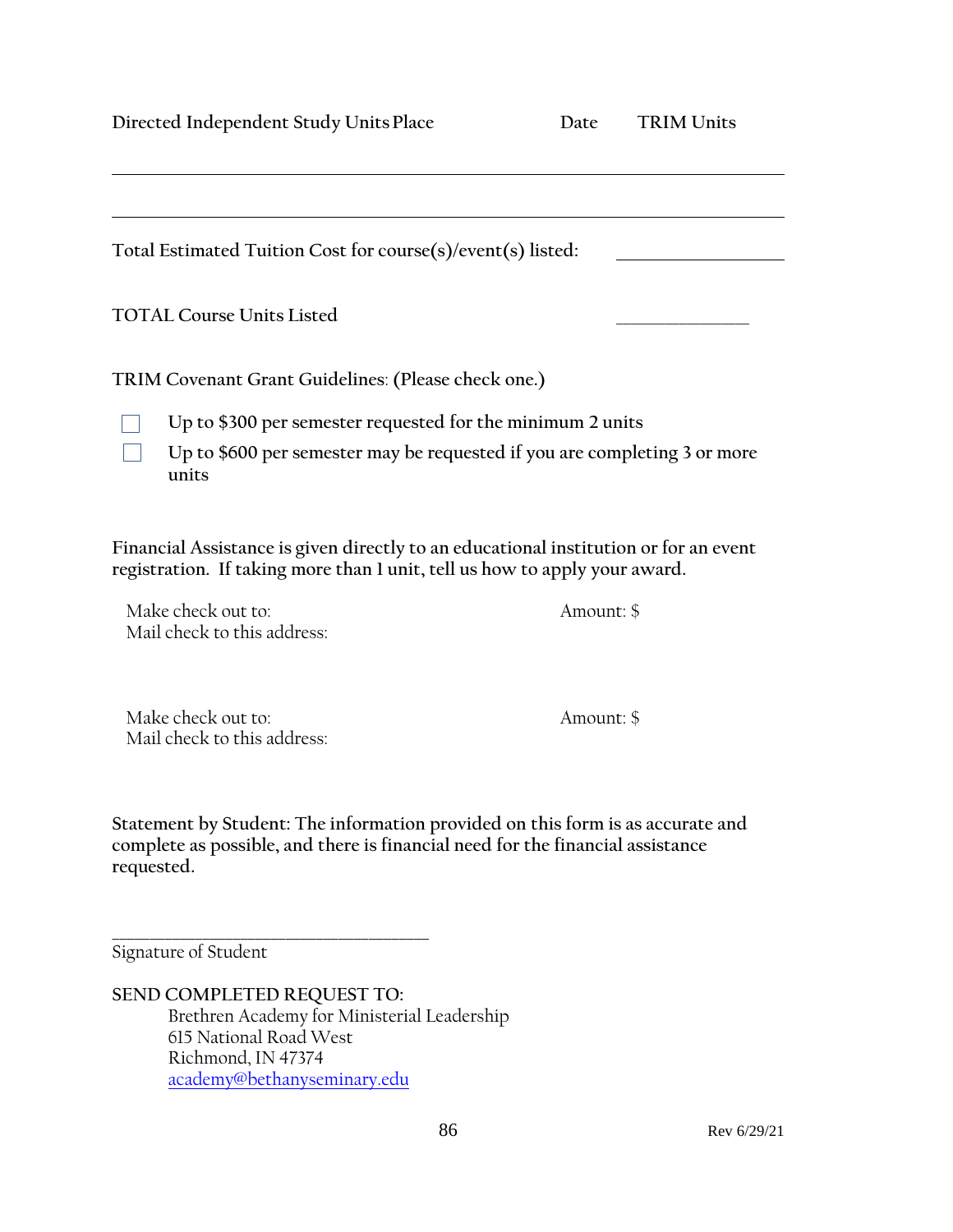### **[6-C](#page-3-0)**

## **GUIDELINES FOR WRITING TRIM RESEARCH PAPERS**

Much time has passed since many students were required to write research papers. These guidelines will provide help in knowing how to format a paper and how to structure its content. Of course, each instructor will have requirements for papers you must follow, but some rules are general in nature and apply in most cases.

#### **Format**

Most research papers are typed in a 12-point font, double-spaced, with standard 1 inch margins. All quotations are to be footnoted, and quotations longer than three lines should be placed in a block quote, indented from both the right and left margin and single-spaced. A bibliography of sources cited should appear at the end of the paper. For footnotes and endnotes, refer to a style guide, such as Kate Turabian's *A Manual for Writers of Term Papers, Theses, and Dissertations* or the *Chicago Manual of Style,* as the authority on form.

#### **Sample Footnote:**

Carl Desportes Bowman, *Portrait of a People: The Church of the Brethren at 300* (Elgin, IL: Brethren Press, 2008), 83.

### **Sample Bibliography Entry:**

Bowman, Carl Desportes. *Portrait of a People: The COB at 300.* Elgin, IL: Brethren Press, 2008.

#### **Content**

Each paper needs a clear thesis statement around which the paper is organized. After choosing a broad topic, do some introductory reading. Start by looking at the bibliography in a textbook that addresses your subject. Where did the author get his or her information? In addition, check reference works such as Bible dictionaries and commentaries. Get a feel for the issues that scholars are debating in relation to the topic and see their suggestions for further reading. Then begin to narrow and fine tune the issue you would like to write about. How many ways could you break down the topic? Perhaps just one of these finer points is a more manageable topic. Remember that depth is usually more valuable than breadth in a research project. Above all, a research paper should clearly indicate what you have learned as a result of your research.

Academic research papers should have an *introduction*, a *body*, and a *conclusion*. The **introduction** should set up the problem or issue you're writing about and conclude with a single sentence that states clearly what the focus of the paper will be. This is called your thesis statement. Get right to the point in the *introduction.* No need to beat around the bush.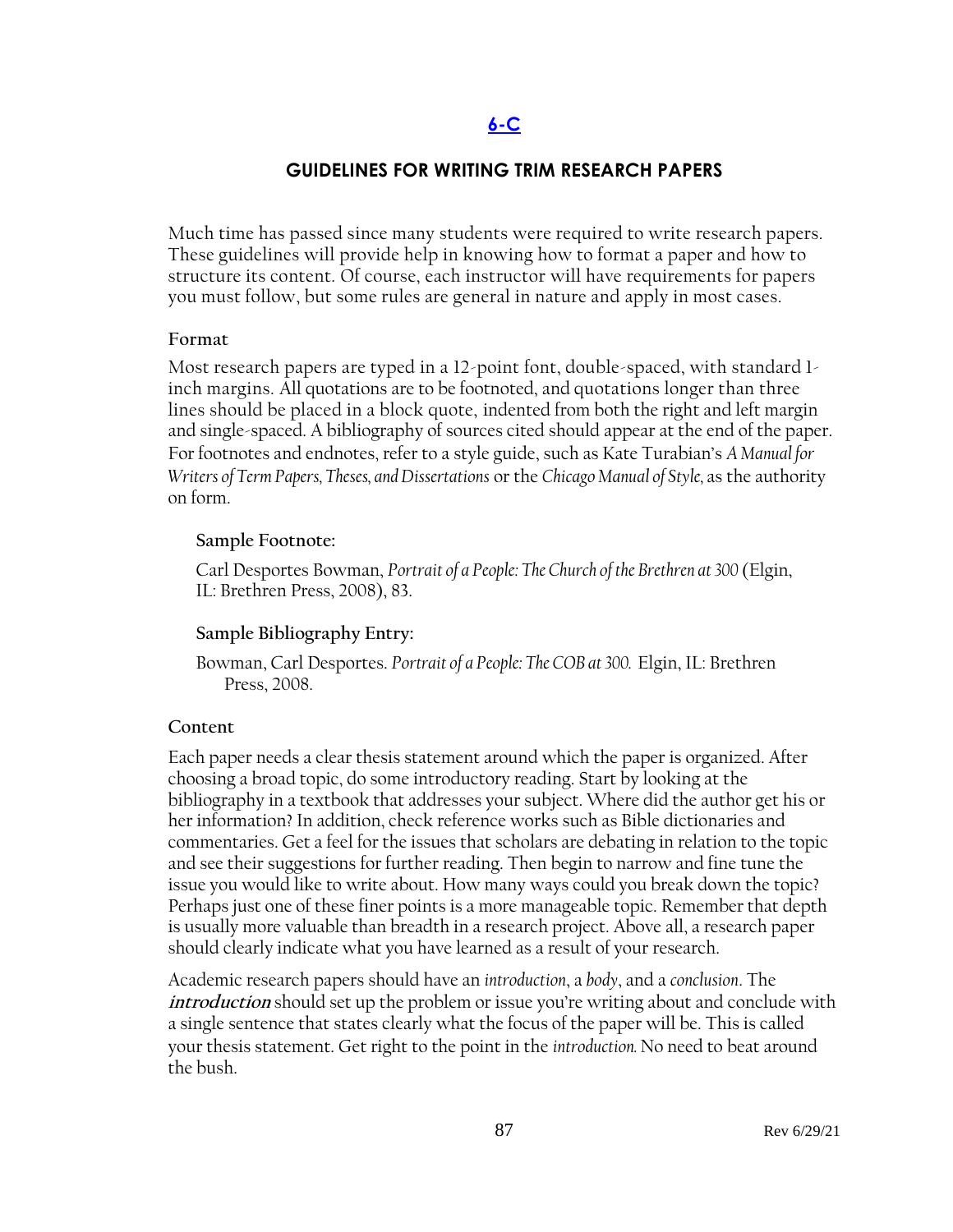*Sample introductory paragraph and thesis statement*: In John 13:13-15, Jesus commands his disciples, who were all men, to wash one another's feet. Would the story have been different if the disciples were women? In this paper, I will investigate the role of gender in shaping one's perspective on feetwashing, gathering information from historical, biblical, and theological sources.

The **body** of the paper makes the full-blown case for the statement the student has made in the thesis; that is, the body presents the reasons for thinking the thesis is true. It is also in the body of the paper where the writer uses quotations and references to support or demonstrate the points he or she is making.

The **conclusion** moves from the arguments themselves to the result. Given everything you've learned, what do you conclude? Or what do you conclude from the evidence and arguments?

Even after a research project is underway, you may need to adjust your topic in light of your studies. Keep the instructor informed of any major changes. Don't hesitate to consult with an instructor if you have questions. Such questions will be welcome and a sign that you're serious about your research, especially if they come in a timely manner rather than at 5:30 the day before the research paper is due.

### **Resources for Writing and Citations**

Core, Deborah. *The Seminary Student Writes*. St. Louis, MO: Chalice Press, 2000.

This very easy to read book outlines practical guidance for beginning students. Core offers helpful information on choosing and researching a topic; outlining, writing and editing a paper; and proper formats for citation.

Vyhmeister, Nancy Jean. *Quality Research Papers: For Students of Religion and Theology*. Grand Rapids, MI: Zondervan, 2014.

This book explores in more depth research (definition, planning, thinking), finding sources, choosing a topic, bibliographies, papers (organizing, writing, formatting), and research (biblical exegesis, descriptive, program development, case study).

Turabian, Kate L. *A Manual for Writers of Research, Theses, and Dissertations: Chicago Style for Students and Researchers.* Chicago: University of Chicago Press, 2013.

This is the definitive resource for advanced research papers and projects. *Turabian Style: Quick Reference Guide for Students* is available online as a downloadable pdf at the Bethany Theological Seminary website.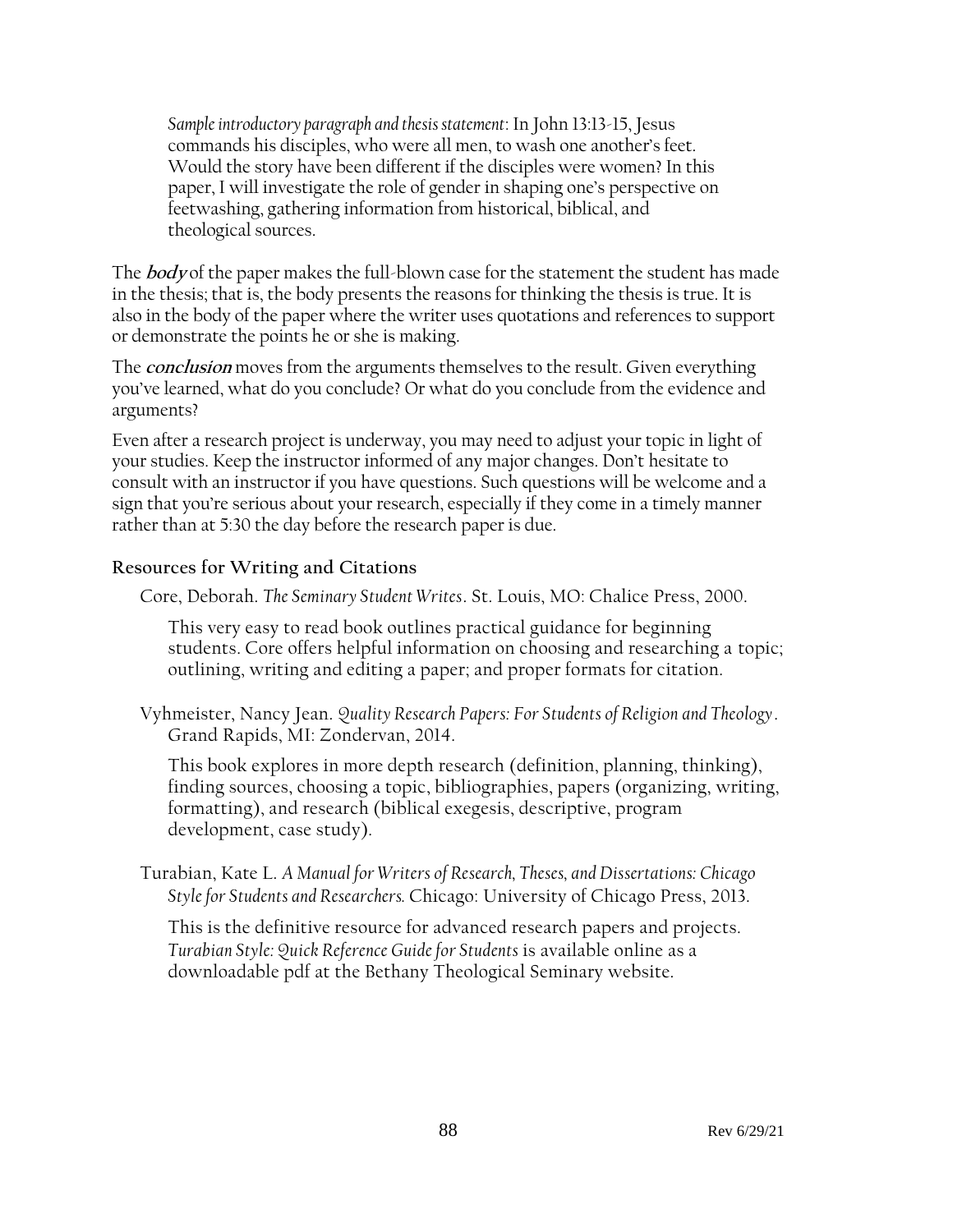#### **[6-D](#page-2-0)**

### **POLICY on CITATION STYLE and PLAGIARISM**

#### **Citation policy**

The standard citation style can be found in the most recent edition of Kate Turabian's A Manual for Writers of Term Papers, Theses, and Dissertations: Chicago Guides to Writing, Editing, and Publishing (Chicago: University of Chicago Press). Instructors have the option of specifying a different style, and they will state the required style on each course syllabus. Faculty may require students to rewrite an assignment that fails to conform to the specified style.

#### **Plagiarism policy**

Integrity is central to life in community. In the academic community, integrity means giving proper credit to people for the ideas and information we receive from them. It also means that the work we submit and represent as our own is really work we ourselves have done.

Plagiarism is using the work of other people without giving them credit, whether in written assignments or formal oral presentations. A glaring example of plagiarism would be submitting an entire essay written by someone else and claiming it was your own. It is also plagiarism to use, without giving credit, someone else's ideas or phrases. This definition applies to words and images, to manuscripts, and to ideas gleaned from spoken communication. For further examples and appropriate ways to cite, please see the most recent edition of Kate Turabian's A Manual for Writers of Term Papers, Theses, and Dissertations: Chicago Guides to Writing, Editing, and Publishing (Chicago: University of Chicago Press), especially sections 4.2.3, 7.9, and 25.1.

The consequences for plagiarism will vary according to the extent of the offense, but even "minor" instances are considered serious enough to incur penalties. These may range from rewriting the assignment, non-crediting the assignment, or non-crediting the course, up to dismissal from the program. Any instances of plagiarism will be reported by the instructor to the student, the student's program coordinator, the district coordinator, the Academy Director, as appropriate.

Students sometimes ask whether they can submit in one course the work they have done for a prior course. The general answer is no, though it is always good to speak with the instructor about this issue.

(Adapted from *Bethany Theological Seminary Student Handbook, 2018-19*, p. 78. See also the Church of the Brethren 2008 Annual Conference Ethics in Ministry Relations Paper, Part III. The Code of Ethics for Ministerial Leaders states: "*I will give credit for all sources quoted or extensively paraphrased in sermons and prepared papers. I will honor all copyrights"* (p. 8, letter M).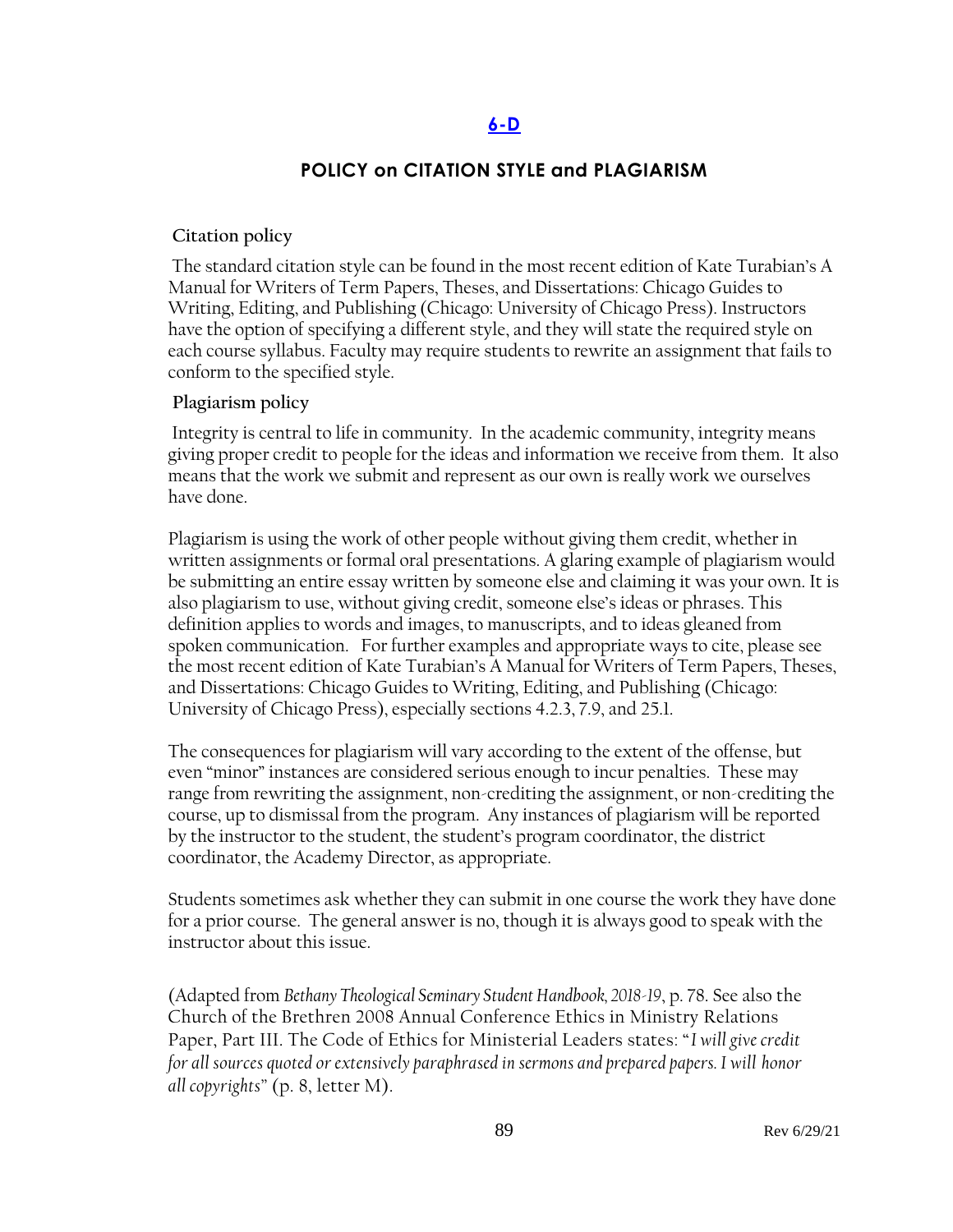# **[6-E](#page-3-0)**

## **POLICY FOR CREATING A CULTURE OF RESPECT IN THE CLASSROOM**

Courses are designed to be settings of mutual respect in which:

- Scripture, as the authoritative and inspired word of God, is the foundation of our work together.
- Training for ministry occurs through topic presentation and dialogue among instructors and students.
- We respect and hear one another even though our views may differ.
- We work within the framework of Church of the Brethren Annual Conference statements.
- Online etiquette will be observed

## **Classroom Expectations**

#### **Privacy**

Given the content of the courses taught by the Brethren Academy, it is likely that some students may share situations in their lives or ministries that directly relate to the content of the class. All conversations in the classroom should be considered private (except under circumstances where the safety or well-being of the student, faculty, or others may be in question) and remain solely referred to in the context of the class.

### **Respect**

Student learners are at various places in their studies as well as their faith journeys. Some have clear opinions about certain topics. Some prefer to hear various perspectives before expressing their own views. Some struggle to find their voice at all as they weave together what they knew coming into the course, what they have personally experienced, and what they are learning. The combination makes for a dynamic classroom.

We do not expect everyone to agree with every statement made by another student or the instructor. We do, however, expect that there will be respect discourse in the classroom. When there is disagreement, students and instructors will address the content of the statement rather than the speaker.

Often students will share aspects of their lived experiences. These kinds of statements are personal and, by nature, subjective. One person's experience of something may be very different than someone else's. While it is acceptable to discuss generalities or question theories, individual experiences are to be respected.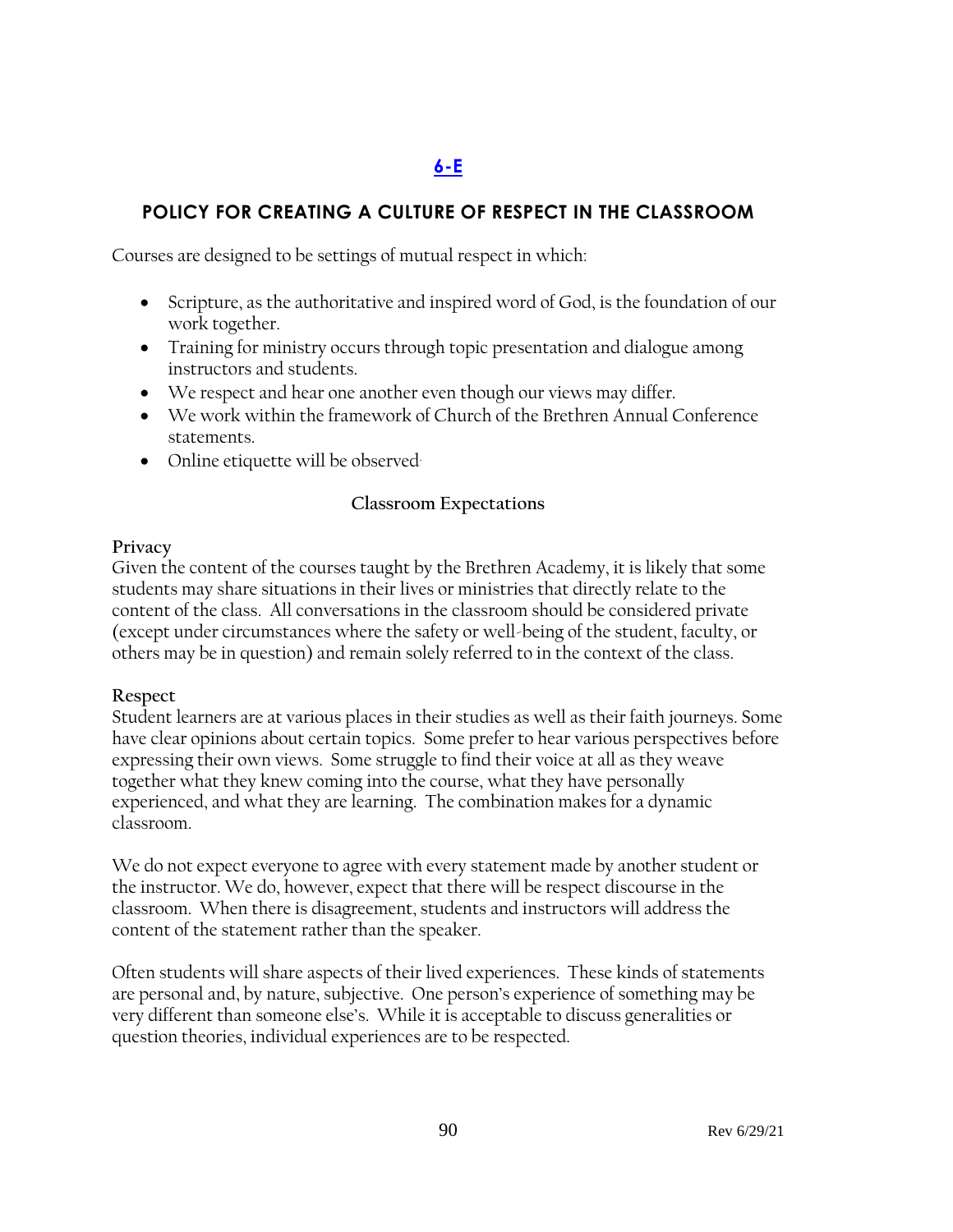There is no place for ridicule, condescension, or any other disrespectful communication in the classroom. If such communication is noted, appropriate action will be taken (see "Process for submitting a grievance" below)

#### **Language**

One of the drawbacks to online learning is the loss of face-to-face interaction and the ability to interpret tone, body language, even humor and sarcasm. Be aware of how your words may or may not convey negative connotations or aggression. If you are confused by what someone has written, write to them and ask to clarify. Online learning is a new skill set for many that will take patience to acquire.

Additionally, the Brethren Academy invites all students and instructors to work toward the consistent use of language that is inclusive of all people, and struggle against the repeated and exclusive use of speech that limits our understanding of God. We encourage students to be open to multiple images in thinking and speaking about God, while also respecting the choices of other students.

Below are some additional guidelines for successful online communication.

## **Successful Online Communication and Etiquette**

When taking a course online, it is important to remember several points of practice that will foster communication between the students and their instructors.

### **1. Avoid language that may come across as strong or offensive**.

Language can be easily misinterpreted in written communication. If a point must be stressed, review the statement to make sure that an outsider reading it would not be offended, then post the statement. Humor and sarcasm may easily be misinterpreted as well, so try to be as matter of fact and professional as possible.

**2**. **Your language should also be appropriate for the setting.** While online learning may provide a sense of informality, language use must be clear, professional, and correct both grammatically and in regard to spelling. Students should avoid using slang (such as "wassup?"), abbreviations (such as "u" for "you" or "lol"), emoticons/emojis (☺), or ALL CAPS (as it can be interpreted as yelling). Avoiding overly informal language is also good practice.

### **3. Keep writing to a point and stay on topic**.

Online courses require a lot of reading, both assigned works and posted lectures and comments. When writing, keep sentences on topic and brief so that readers do not get lost in wordy paragraphs and miss the point of the statement. Also, try not to introduce new topics; it may confuse the readers.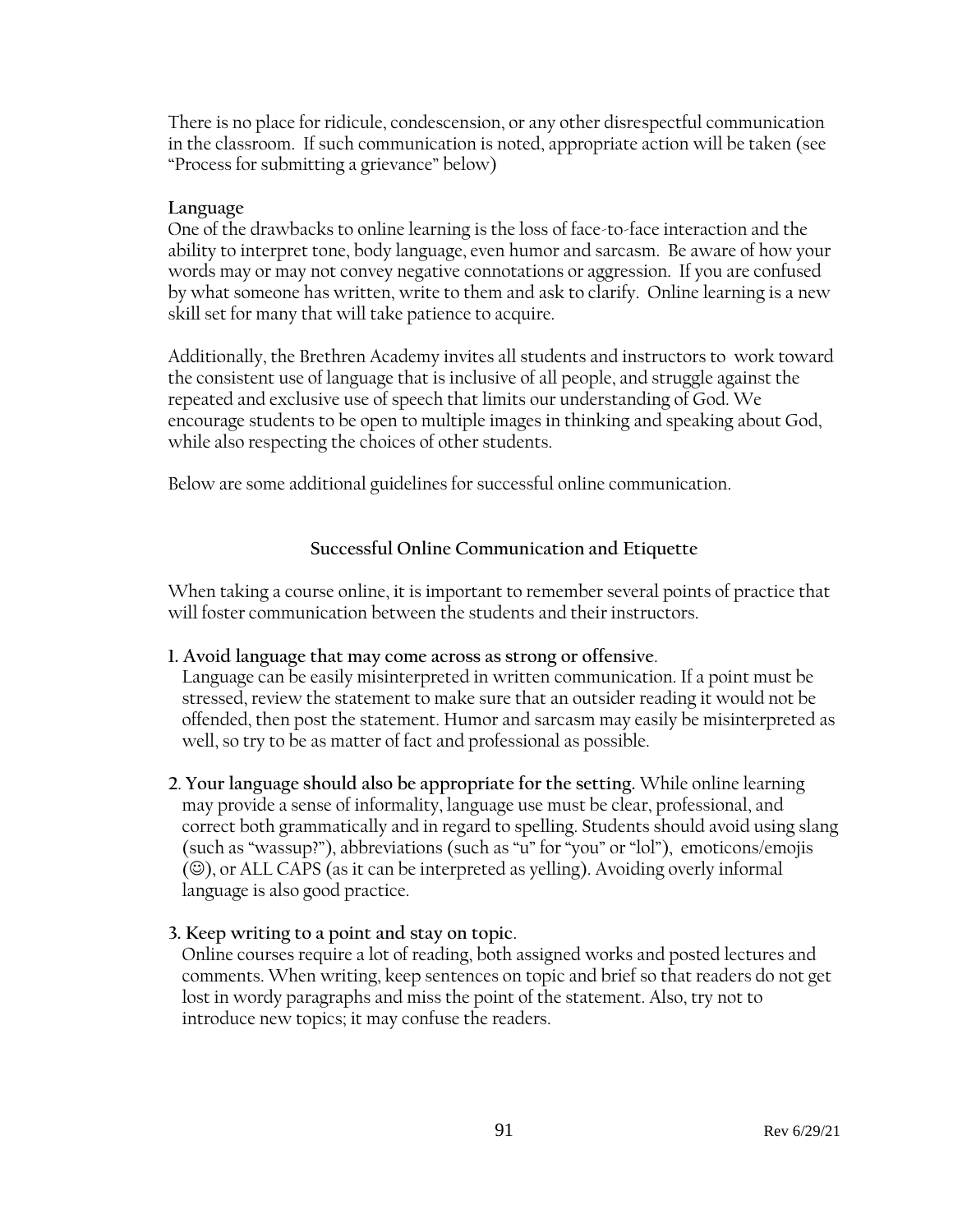#### **4. Read first, write later.**

It is important to read all posts or comments of students and instructors within the course discussion before personally commenting to prevent repeating commentary or asking questions that have already been answered.

### **5. Review, review, then send**.

There is no taking back a comment that has already been sent, so it is important to double-check all writing to make sure that it clearly conveys the intended message.

### **6. If possible, keep attachments small.**

If it is necessary to send pictures, change the size to an acceptable 100k.

## **7. Inappropriate material is prohibited**

Do not forward virus warnings, chain letters, etc. to classmates or instructors. The sharing of pornographic material is forbidden.

## **Process for submitting a grievance**

- 1. If a student feels that interactions are taking place that violate the Policy of Creating a Culture of Respect in the Classroom, that student will privately notify the instructor with the grievance.
- 2. The instructor will be required to address the student(s) involved and will report the action to the Brethren Academy.
- 3. If the situation does not improve, the student submitting the grievance should notify the coordinator of the ministry training program in which they are enrolled. The coordinator will take appropriate action, which may include additional conversations with the instructor, offending student(s), Director of the Brethren Academy, and/or the offending student's (or students') district program coordinator(s) and District Executive.
- 4 If disciplinary action is needed due to persistent disregard for the Policy of Creating a Culture of Respect in the Classroom, it will be determined in conversation with the Brethren Academy and the student's district.

**Acknowledgements:** The policy introduction is adapted from Susquehanna Valley Ministry Center's *Policy on Creating a Culture of Respect in the Classroom*. The sections regarding classroom and online etiquette were created in consultation with Matthew Boersma, Instructor for*Introduction to Biblical Studies* and *Introduction to the Hebrew Bible* for the Brethren Academy.

Brethren Academy for Ministerial Leadership 2/8/2021